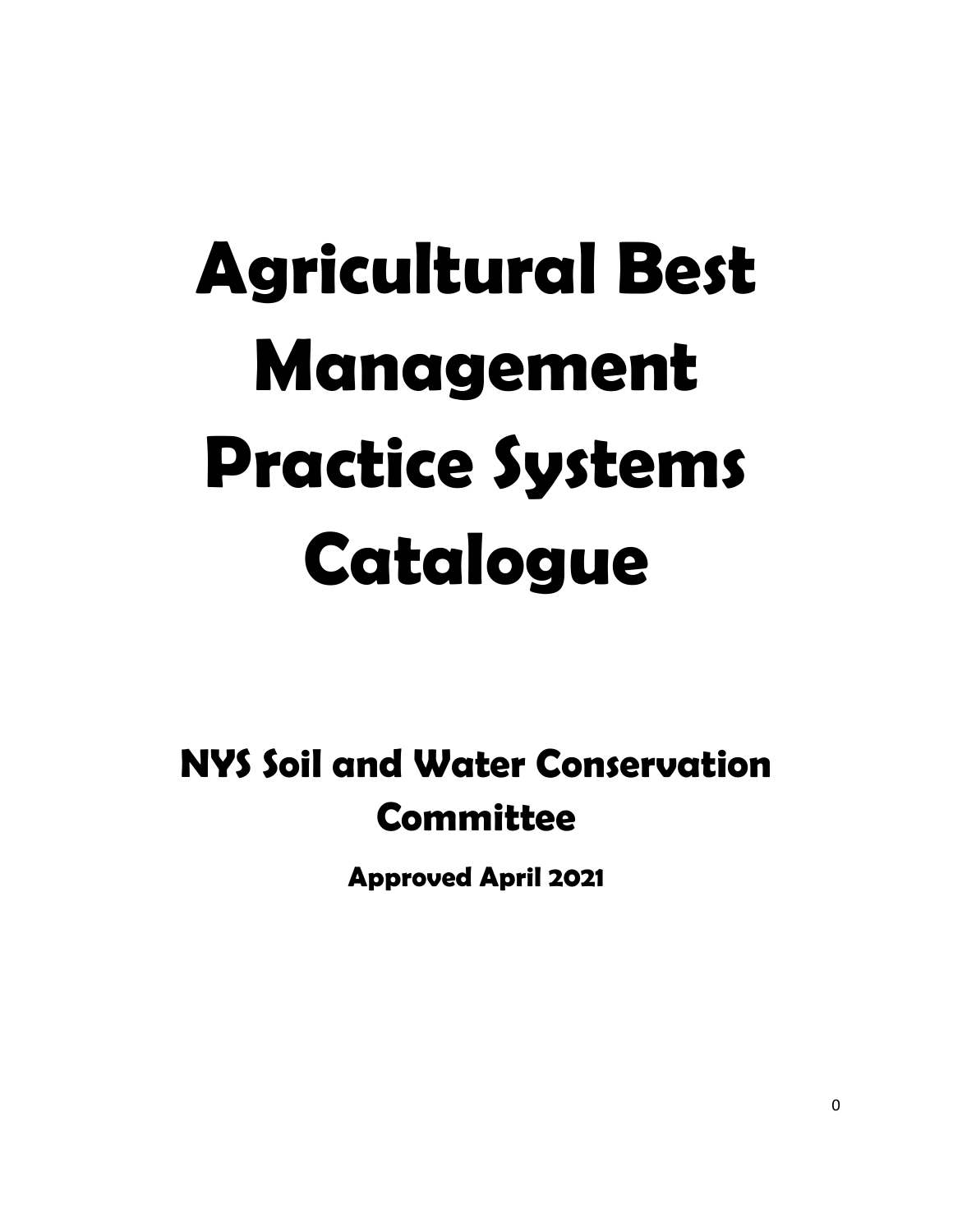# **TABLE OF CONTENTS**

|                                                                       | Page(s)      |
|-----------------------------------------------------------------------|--------------|
| <b>Table of Contents</b>                                              | $\mathbf{1}$ |
| Introduction - Purpose - Use of Catalogue                             | $2 - 3$      |
| Table 1 – Management Practices with Component Practices               | $4 - 7$      |
| Table 2 - Agricultural Management Systems by Category<br>and Lifespan | $8 - 9$      |
| <b>Agricultural System Descriptions:</b><br><b>System Name</b>        |              |
| <b>Access Control System</b>                                          | $10 - 13$    |
| Agrichemical Handling and Storage System                              | $14 - 17$    |
| Composting System - Animal                                            | $18 - 21$    |
| Erosion Control System - Structural                                   | $22 - 26$    |
| <b>Feed Management System</b>                                         | $27 - 30$    |
| Integrated Pest Management System                                     | $31 - 34$    |
| <b>Irrigation Water Management System</b>                             | $35 - 37$    |
| Livestock Heavy Use Area Runoff Management System                     | $38 - 41$    |
| Manure and Agricultural Waste Treatment System                        | $42 - 45$    |
| Nutrient Management System - Cultural                                 | $46 - 50$    |
| Pathogen Management System                                            | $51 - 55$    |
| Petroleum and Oil Products Storage System                             | $56 - 59$    |
| <b>Prescribed Rotational Grazing System</b>                           | $60 - 63$    |
| Process Wash Water Management System                                  | $64 - 66$    |
| <b>Riparian Buffer System</b>                                         | $67 - 70$    |
| Silage Leachate Control and Treatment System                          | $71 - 74$    |
| Soil Health System                                                    | $75 - 78$    |
| <b>Stream Corridor and Shoreline Management System</b>                | $79 - 82$    |
| Waste Storage and Transfer System                                     | $83 - 86$    |
|                                                                       |              |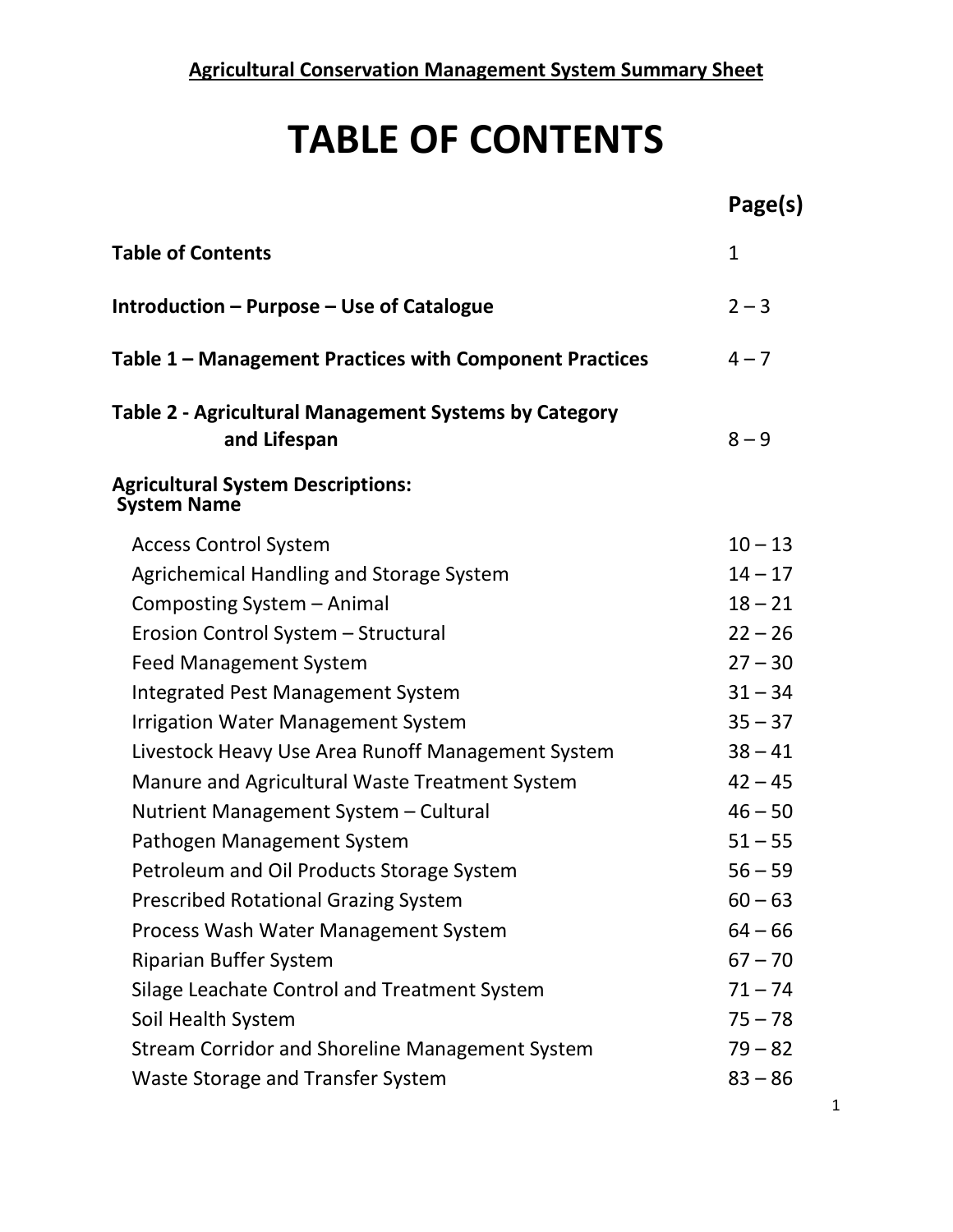# **Introduction – Purpose – Use of Catalogue**

#### **Agricultural Best Management Practice Systems Catalogue**

The Agricultural Best Management Practices Catalogue was developed and approved by the NYS Soil and Water Conservation Committee in 2014 to replace The Agricultural Catalog for Nonpoint Source Pollution Prevention and Water Quality Protection in NYS. This revised and maintained catalogue shall provide guidance during the watershed planning process to select appropriate agricultural best management practice systems for the control and treatment of pollutants from agricultural nonpoint sources. Utilizing a complete Agricultural BMP System ensures a consistent and effective approach to addressing resource concerns, provides levels of protection and benefits to the environment that partial systems may not deliver, results in an effective use of public resources, and supports the reporting and planning efforts throughout many watersheds both entirely within NYS and those extending beyond (e.g., Clean Water Act 303(d) Programs, Clean Water Plans, and TMDLs for Chesapeake Bay, Lake Champlain, Long Island Sound, Finger Lakes, etc).

For more information on Clean Water Planning:<https://www.dec.ny.gov/chemical/23835.html>

#### **What are Agricultural Best Management Practice (BMP) Systems?**

Complete Agricultural BMP Systems may include one, two, or even a series of National Resources Conservation Service (NRCS) Conservation Practice Standards (CPS).

Agricultural BMP Systems prevent or reduce the source or transport of substances originating from agricultural activities which may adversely affect surface and ground waters. While a management practice system can have standards associated with its installation, operation or maintenance, it does not impose effluent limits for specific pollutants. Rather, it provides an effective means of reducing or preventing the impact of nonpoint pollutants from a specific resource concern. Agricultural Environmental Management (AEM) is a framework created to assist Soil and Water Conservation Districts and their partners in developing and delivering a science-based agricultural conservation program based on local priorities and goals. A 5-Tiered AEM planning approach identifies resource concerns and BMP system alternatives to address those concerns.

See the following for more information about the AEM 5-Tiered Approach to conservation: <https://agriculture.ny.gov/soil-and-water/agricultural-environmental-management>

Agricultural BMP Systems can be categorized as operational, vegetative, or structural, depending upon purpose, function, and design.

- **Operational Systems**: are systems that involve changes in farm management, usually resulting in a change in day-to-day decision making. Feed Management System and Integrated Pest Management System are examples of operational management practices.
- **Vegetative Systems**: increase the amount of herbaceous and/or woody vegetation on a field or critically eroding area. Riparian Buffer System and Soil Health System are examples of vegetative management practice systems.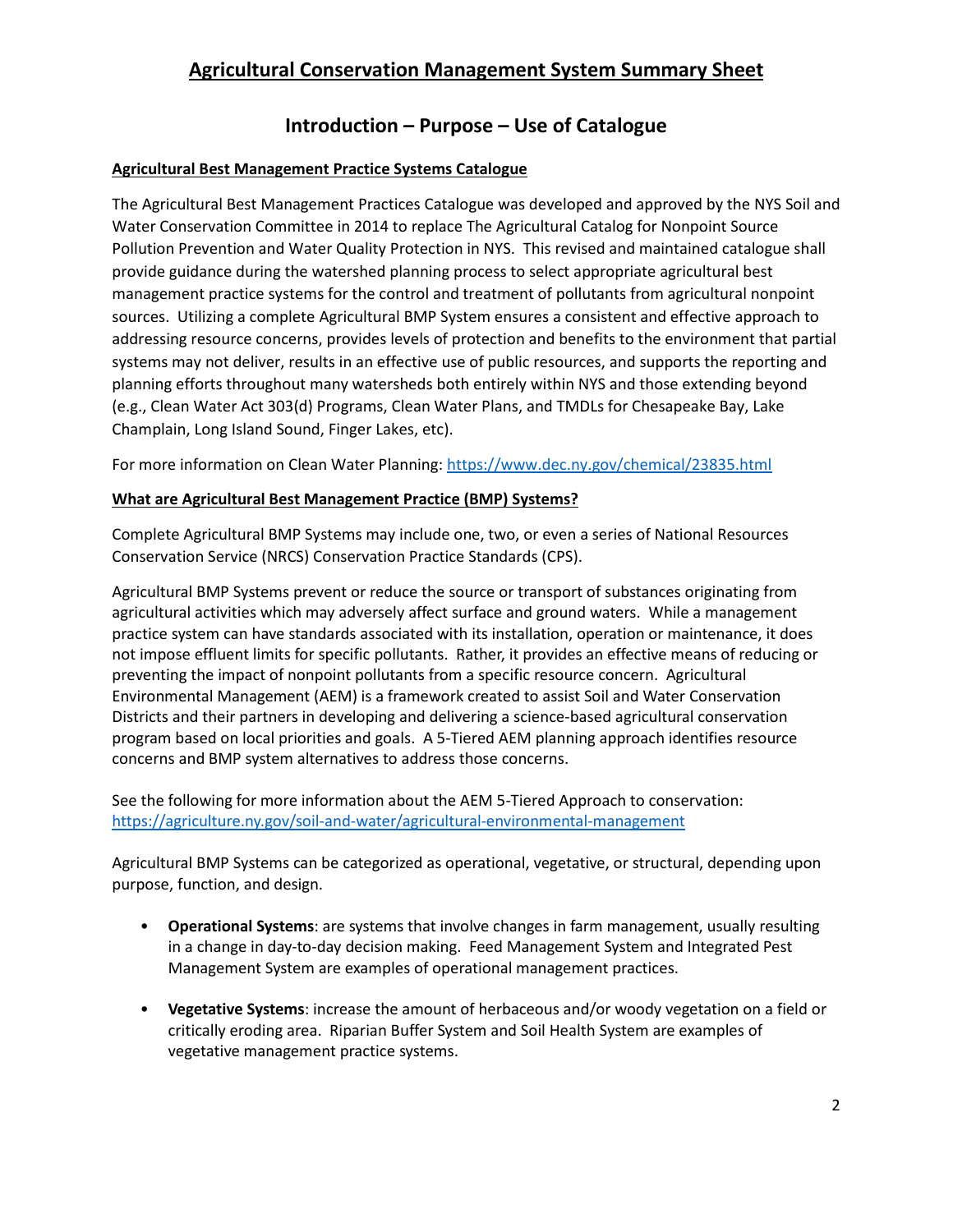• **Structural Systems**: are usually practices that require engineering design, and often control surface runoff, the primary transporter of most agricultural pollutants. Erosion Control System Structural and Livestock Heavy Use Area Runoff Management Systems are examples of structural management practice systems.

#### **Resource Concerns and Agricultural Best Management Practice (BMP) Systems**

The AEM Planning Process requires each individual management area or resource concern area to be clearly identified, assessed / evaluated, and planned as its own entity; this approach allows each of these areas to be planned as a complete system on their own. For example: a farm with two different barnyards, each evaluated as a possible resource concern, may be planned and further treated by two separate Livestock Heavy Use Are Runoff Management Systems, each System unique to its own management area, considerations, and Component BMPs.

Agricultural BMP Systems and Component BMPs are expressed in unique measurable quantities and units (e.g., number, linear feet, square feet, acres); correct measurable units may be found in this Catalogue as well as the NRCS Field Office Technical Guide. Further unit descriptors in addition to required NRCS reportable units are acceptable and often beneficial (e.g., (Waste Transfer (CPS 634) - 1 NO, 100 ft), (Waste Storage Facility (CPS 313) – 1 NO, 2 Million Gallons)).

In some cases, multiple Agricultural BMP Systems may work within or adjacent one another to properly control and treat a resource concern; scenarios utilizing two or more BMP Systems should have each System listed. For example: An Access Control System with an adjacent and supporting Riparian Buffer System, both Systems used in conjunction to address one or more resource concerns.

The Agricultural BMP Catalogue is not a design manual and should not be used to replace NRCS Conservation Practice Standards and Specifications.

#### **Interacting with the Agricultural BMP Systems Catalogue**

Updates to the Agricultural BMP Systems Catalogue will be conducted on an annual basis or as NRCS Conservation Practice Standards change and/or new information is available for incorporation. Please direct questions about content and application of this directory to the following NYS SWCC Staff:

Greg Albrecht, AEM Program Manager, CNMP Specialist: Greg.Albrecht@agriculture.ny.gov Ron Bush, CNMP Specialist:  $\blacksquare$  Ronald.Bush@agriculture.ny.gov Brendan Jordan, CNMP Specialist: [Brendan.Jordan@agriculture.ny.gov](mailto:Brendan.Jordan@agriculture.ny.gov)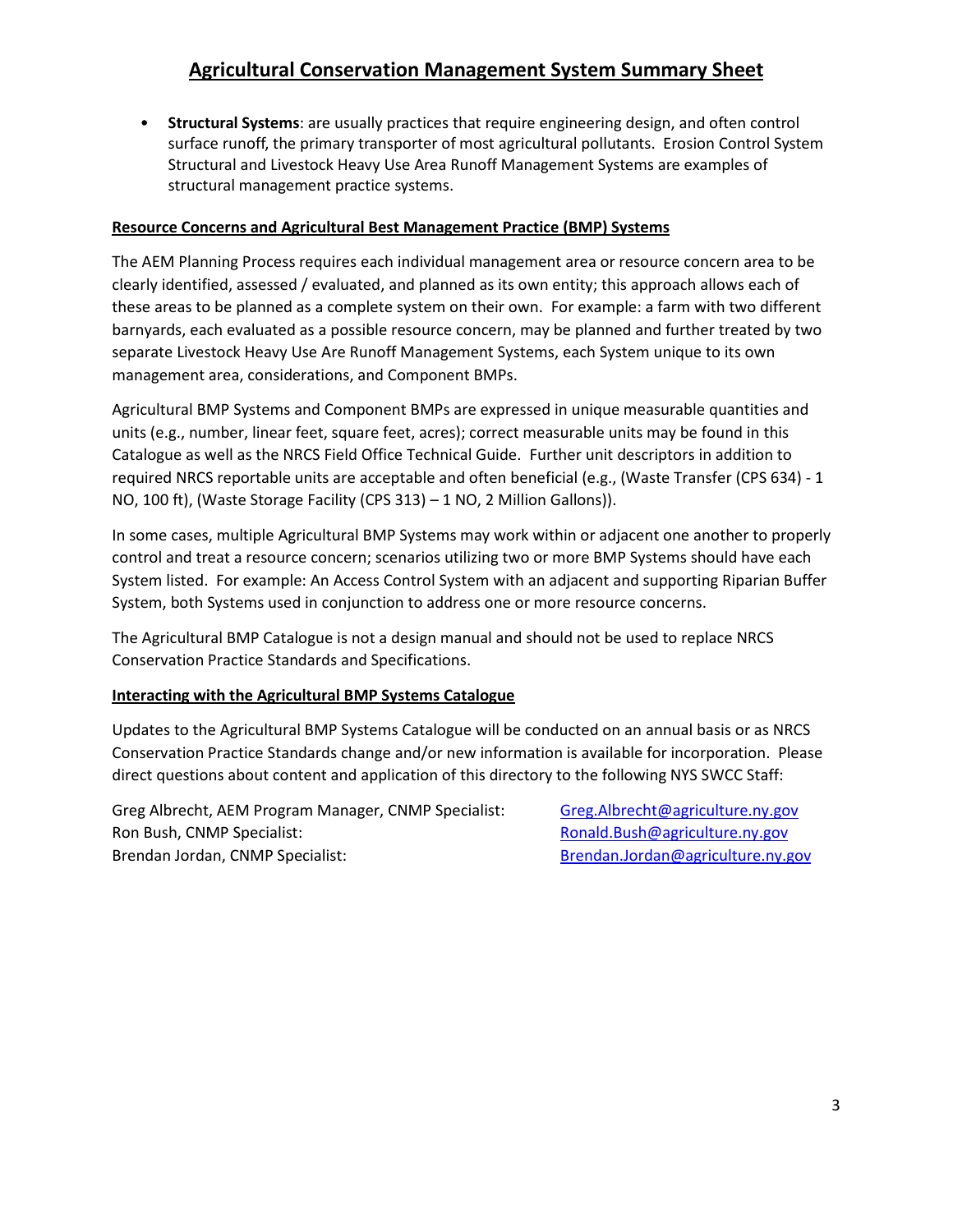# **Table I – Management Practice Systems with Potential Components**

| <b>Access Control System</b>                    |     |
|-------------------------------------------------|-----|
| <b>Access Control</b>                           | 472 |
| Fence                                           | 382 |
| <b>Trails and Walkways</b>                      | 575 |
| <b>Access Road</b>                              | 560 |
| <b>Watering Facility</b>                        | 614 |
| <b>Heavy Use Area Protection</b>                | 561 |
| Livestock Pipeline                              | 516 |
| Pond                                            | 378 |
| <b>Pumping Plant</b>                            | 533 |
| <b>Spring Development</b>                       | 574 |
| <b>Structure for Water Control</b>              | 587 |
| <b>Stream Crossing</b>                          | 578 |
| <b>Water Well</b>                               | 642 |
| <b>Field Border</b>                             | 386 |
| <b>Agrichemical Handling and Storage System</b> |     |
| <b>Agrichemical Handling Facility</b>           | 309 |
| <b>Waste Recycling</b>                          | 633 |
| <b>Access Road</b>                              | 560 |
| <b>Heavy Use Area Protection</b>                | 561 |
| Diversion                                       | 362 |
| <b>Pumping Plant</b>                            | 533 |
| <b>Underground Outlet</b>                       | 620 |
| <b>Grassed Waterway</b>                         | 412 |
| <b>Composting System - Animal</b>               |     |
| <b>Animal Mortality Facility</b>                | 316 |
| <b>Composting Facility</b>                      | 317 |
| <b>Access Road</b>                              | 560 |
| Diversion                                       | 362 |
| Heavy Use Area Protection                       | 561 |
| <b>Roofs and Covers</b>                         | 367 |
| Vegetated Treatment Area                        | 635 |
| <b>Waste Storage Facility</b>                   | 313 |
| <b>Waste Transfer</b>                           | 634 |
| <b>Erosion Control Systems - Structural</b>     |     |
| <b>Water and Sediment Control</b>               |     |
| Basin (WASCOB)                                  | 638 |
| Sediment Basin                                  | 350 |
| <b>Grade Stabilization Structure</b>            | 410 |
| <b>Grassed Waterway</b>                         | 412 |

| <b>Erosion Control Systems - Structural</b><br>(continued) |     |
|------------------------------------------------------------|-----|
| Diversion                                                  | 362 |
| <b>Filter Strip</b>                                        | 393 |
| <b>Critical Area Planting</b>                              | 342 |
| Lined Waterway or Outlet                                   | 468 |
| <b>Conservation Cover</b>                                  | 327 |
| Terrace                                                    | 600 |
| Subsurface Drain                                           | 606 |
| <b>Underground Outlet</b>                                  | 620 |
| <b>Obstruction Removal</b>                                 | 500 |
| Fence                                                      | 382 |
| <b>Access Road</b>                                         | 560 |
| Roof Runoff Structure                                      | 558 |
| Trails and Walkways                                        | 575 |
| <b>Feed Management System</b>                              |     |
| <b>Feed Management</b>                                     | 592 |
| <b>Integrated Pest Management System</b>                   |     |
| Pest Management                                            |     |
| <b>Conservation System</b>                                 | 595 |
| <b>Herbaceous Weed Treatment</b>                           | 315 |
| <b>Conservation Crop Rotation</b>                          | 328 |
| <b>Conservation Cover</b>                                  | 327 |
| Field Border                                               | 386 |
| <b>Filter Strip</b>                                        | 393 |
| Forage Harvest Management                                  | 511 |
| <b>Irrigation Water Management</b>                         | 449 |
| <b>Waste Recycling</b>                                     | 633 |
| <b>Irrigation Water Management System</b>                  |     |
| <b>Irrigation Water Management</b>                         | 449 |
| <b>Irrigation Pipeline</b>                                 | 430 |
| <b>Irrigation Reservoir</b>                                | 436 |
| Irrigation System, Microirrigation                         | 441 |
| Sprinkler System                                           | 442 |
| Irrigation System,                                         |     |
| Surface and Subsurface                                     | 443 |
| <b>Pumping Plant</b>                                       | 533 |
| Water Well                                                 | 642 |
| <b>Nutrient Management</b>                                 | 590 |
| Pest Management                                            |     |
| <b>Conservation System</b>                                 | 595 |
|                                                            |     |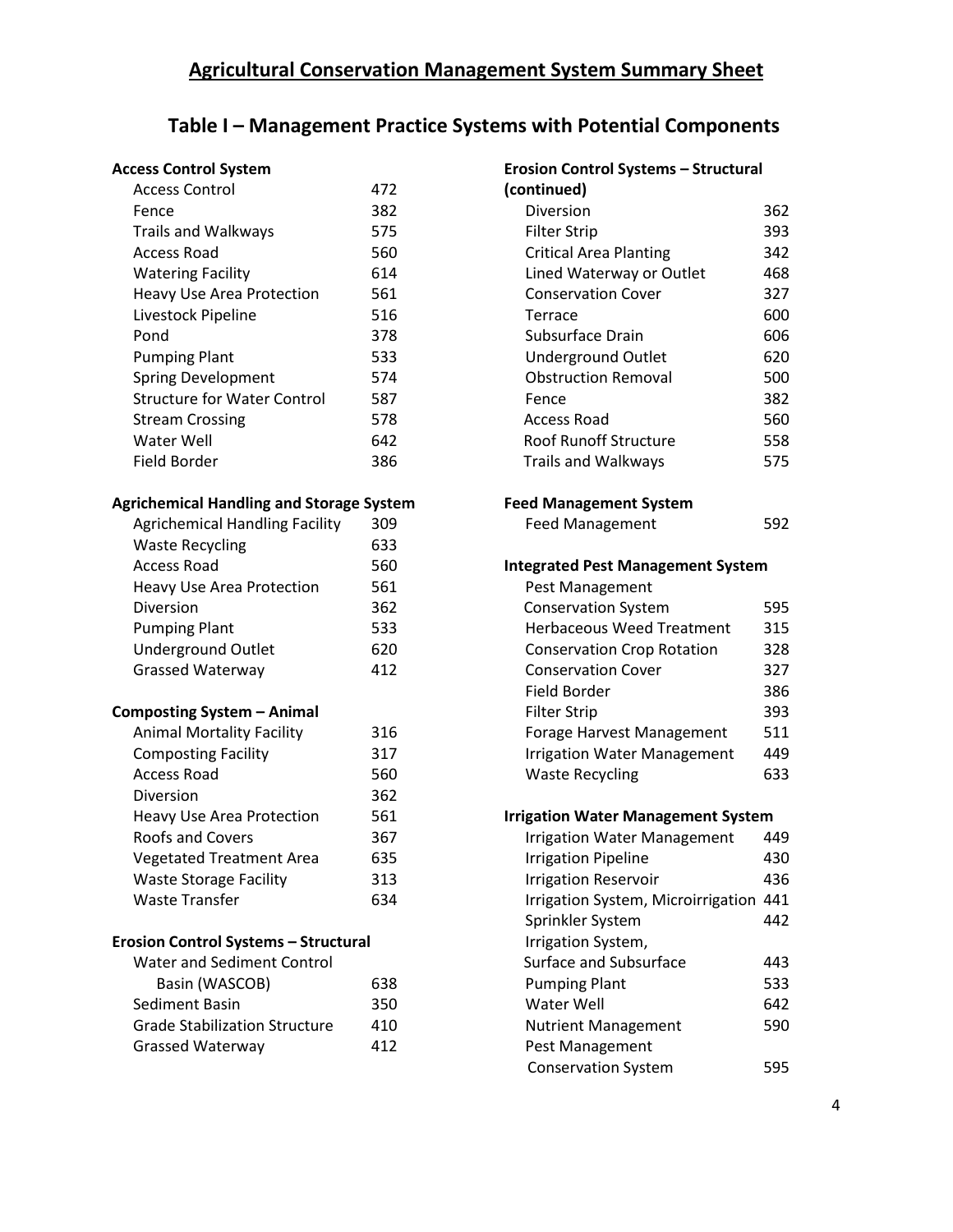#### **Livestock Heavy Use Area Runoff Management System**

| <b>Heavy Use Area Protection</b>  | 561 |
|-----------------------------------|-----|
| <b>Access Control</b>             | 472 |
| <b>Trails and Walkways</b>        | 575 |
| Fence                             | 382 |
| Access Road                       | 560 |
| <b>Roof Runoff Structure</b>      | 558 |
| Roofs and Covers                  | 367 |
| <b>Conservation Cover</b>         | 327 |
| <b>Critical Area Planting</b>     | 342 |
| <b>Vegetated Treatment Area</b>   | 635 |
| Diversion                         | 362 |
| Grassed Waterway                  | 412 |
| Lined Waterway or Outlet          | 468 |
| <b>Pumping Plant</b>              | 533 |
| <b>Sediment Basin</b>             | 350 |
| Subsurface Drain                  | 606 |
| <b>Underground Outlet</b>         | 620 |
| <b>Waste Separation Facility</b>  | 632 |
| <b>Waste Storage Facility</b>     | 313 |
| Waste Transfer                    | 634 |
| <b>Water and Sediment Control</b> |     |
| Basin (WASCOB)                    | 638 |
| <b>Watering Facility</b>          | 614 |

#### **Manure and Agricultural Waste Treatment Systems**

| <b>Waste Separation Facility</b>      | 632 |
|---------------------------------------|-----|
| <b>Waste Storage Facility</b>         | 313 |
| Waste Transfer                        | 634 |
| Waste Treatment                       | 629 |
| Anaerobic Digester                    | 366 |
| <b>Composting Facility</b>            | 317 |
| <b>Pumping Plant</b>                  | 533 |
| <b>Roofs and Covers</b>               | 367 |
| <b>Heavy Use Area Protection</b>      | 561 |
| Nutrient Management System - Cultural |     |
| <b>Nutrient Management</b>            | 590 |
| <b>Pathogen Management System</b>     |     |
| <b>Animal Mortality Facility</b>      | 316 |
| <b>Composting Facility</b>            | 317 |

Ground Water Testing 355 Access Control **472** 

# **Pathogen Management System (continued)** Anaerobic Digester 366 Fence 382 Heavy Use Area Protection 561 Waste Separation Facility 632 Waste Storage Facility 313 Waste Transfer 634 Waste Treatment 629 Vegetated Treatment Area 635 Nutrient Management 590 Roofs and Covers 367 Diversion 362 **Petroleum and Oil Products Storage System** On-Farm Secondary Containment Facility 319 Access Road 560 Access Control **472** Heavy Use Area Protection 561 Conservation Cover 327 **Prescribed Rotational Grazing System** Prescribed Grazing 528 Pasture and Hay Planting 512 Forage Harvest Management 511 Fence 382 Field Border 386 Trails and Walkways 575 Watering Facility 614 Livestock Pipeline 516 Pumping Plant 533 Structure for Water Control 587 Water Well 642 Spring Development 574 Pond 378 Access Road 560 Access Control 472 Grazing Land Mechanical Treatment 548 Brush Management 314 Herbaceous Weed Treatment 315 Heavy Use Area Protection 561 Stream Crossing 578 Subsurface Drain 606 Underground Outlet 620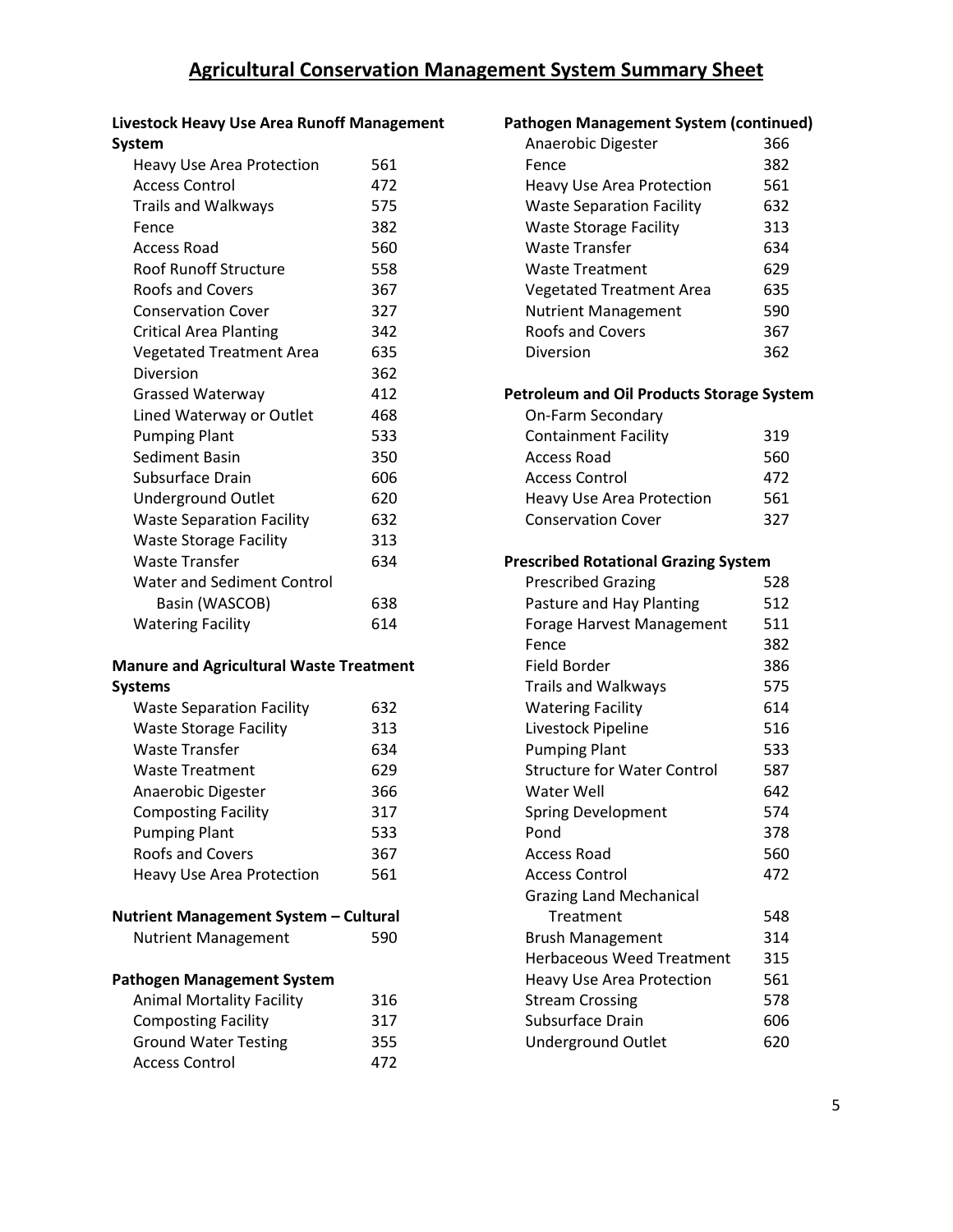| <b>Process Wash Water Management System</b>         |     |
|-----------------------------------------------------|-----|
| <b>Vegetated Treatment Area</b>                     | 635 |
| <b>Waste Separation Facility</b>                    | 632 |
| <b>Waste Transfer</b>                               | 634 |
| <b>Pumping Plant</b>                                | 533 |
| <b>Waste Storage Facility</b>                       | 313 |
| <b>Structure for Water Control</b>                  | 587 |
| Subsurface Drain                                    | 606 |
| <b>Heavy Use Area Protection</b>                    | 561 |
| <b>Riparian Buffer System</b>                       |     |
| Riparian Forest Buffer                              | 391 |
| Riparian Herbaceous Cover                           | 390 |
| Tree/Shrub Establishment                            | 612 |
| Tree/Shrub Site Preparation                         | 490 |
| <b>Conservation Cover</b>                           | 327 |
| <b>Critical Area Planting</b>                       | 342 |
| <b>Stream Crossing</b>                              | 578 |
| <b>Access Control</b>                               | 472 |
| <b>Access Road</b>                                  | 560 |
| <b>Trails and Walkways</b>                          | 575 |
| <b>Brush Management</b>                             | 314 |
| Fence                                               | 382 |
| <b>Filter Strip</b>                                 | 393 |
| Pasture and Hay Planting                            | 512 |
| <b>Grassed Waterway</b>                             | 412 |
| <b>Herbaceous Weed Treatment</b>                    | 315 |
| Pest Management                                     |     |
| <b>Conservation System</b>                          | 595 |
| Lined Waterway or Outlet                            | 468 |
| <b>Structure for Water Control</b>                  | 587 |
| <b>Water and Sediment Control</b>                   |     |
| Basin (WASCOB)                                      | 638 |
| <b>Silage Leachate Control and Treatment System</b> |     |
| <b>Vegetated Treatment Area</b>                     | 635 |
| <b>Waste Separation Facility</b>                    | 632 |
| <b>Waste Transfer</b>                               | 634 |
| <b>Pumping Plant</b>                                | 533 |
| <b>Dike</b>                                         | 356 |
| Diversion                                           | 362 |
| Subsurface Drain                                    | 606 |
| <b>Structure for Water Control</b>                  | 587 |
| <b>Heavy Use Area Protection</b>                    | 561 |
| <b>Waste Storage Facility</b>                       | 313 |
| Sprinkler System                                    | 442 |
| <b>Irrigation Water Management</b>                  | 449 |

| <b>Silage Leachate Control and Treatment System</b> |     |
|-----------------------------------------------------|-----|
| (Continued)                                         |     |
| Sediment Basin                                      | 350 |
| Fence                                               | 382 |
| <b>Conservation Crop Rotation</b>                   | 328 |
| <b>Soil Health System</b>                           |     |
| <b>Conservation Crop Rotation</b>                   | 328 |
| <b>Conservation Cover</b>                           | 327 |
| <b>Contour Farming</b>                              | 330 |
| Cover Crop                                          | 340 |
| Pasture and Hay Planting                            | 512 |
| Mulching                                            | 484 |
| Residue and Tillage Management,                     |     |
| No-Till                                             | 329 |
| Residue and Tillage Management,                     |     |
| <b>Reduced Till</b>                                 | 345 |
| <b>Strip Cropping</b>                               | 585 |
| <b>Stream Corridor and Shoreline Management</b>     |     |
| <b>System</b>                                       |     |
| <b>Stream Habitat Improvement</b>                   |     |
| and Management                                      | 395 |
| <b>Streambank and Shoreline</b>                     |     |
| Protection                                          | 580 |
| <b>Clearing and Snagging</b>                        | 326 |
| <b>Critical Area Planting</b>                       | 342 |
| <b>Obstruction Removal</b>                          | 500 |
| Open Channel                                        | 582 |
| <b>Stream Crossing</b>                              | 578 |
| Riparian Forest Buffer                              | 391 |
| Riparian Herbaceous Cover                           | 390 |
| Tree/Shrub Establishment                            | 612 |
| <b>Tree/Shrub Site Preparation</b>                  | 490 |
| <b>Access Control</b>                               | 472 |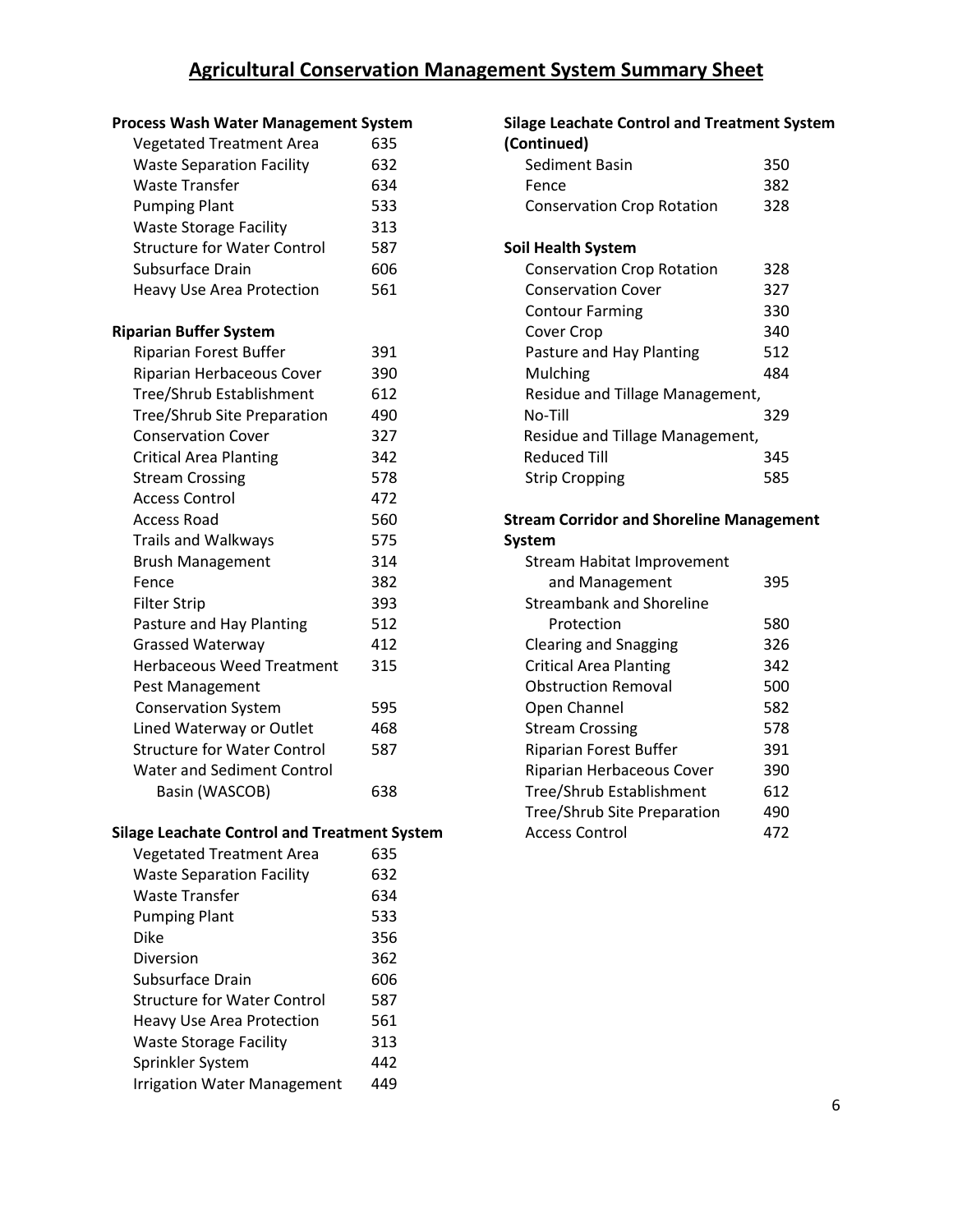#### **Waste Storage and Transfer System**

| <b>Waste Storage Facility</b>         | 313 |
|---------------------------------------|-----|
| <b>Waste Transfer</b>                 | 634 |
| <b>Waste Separation Facility</b>      | 632 |
| <b>Waste Treatment</b>                | 629 |
| <b>Waste Facility Closure</b>         | 360 |
| <b>Nutrient Management</b>            | 590 |
| <b>Pumping Plant</b>                  | 533 |
| <b>Roofs and Covers</b>               | 367 |
| Subsurface Drain                      | 606 |
| Access Control                        | 472 |
| Access Road                           | 560 |
| <b>Composting Facility</b>            | 317 |
| Diversion                             | 362 |
| Fence                                 | 382 |
| <b>Heavy Use Area Protection</b>      | 561 |
| <b>Hedgerow Planting</b>              | 422 |
| Pond Sealing or Lining -              |     |
| Geomembrane or                        |     |
| Geosynthetic Clay Liner               | 521 |
| Pond Sealing or Lining -              |     |
| <b>Compacted Soil Treatment</b>       | 520 |
| Pond Sealing or Lining - Concrete 522 |     |
|                                       |     |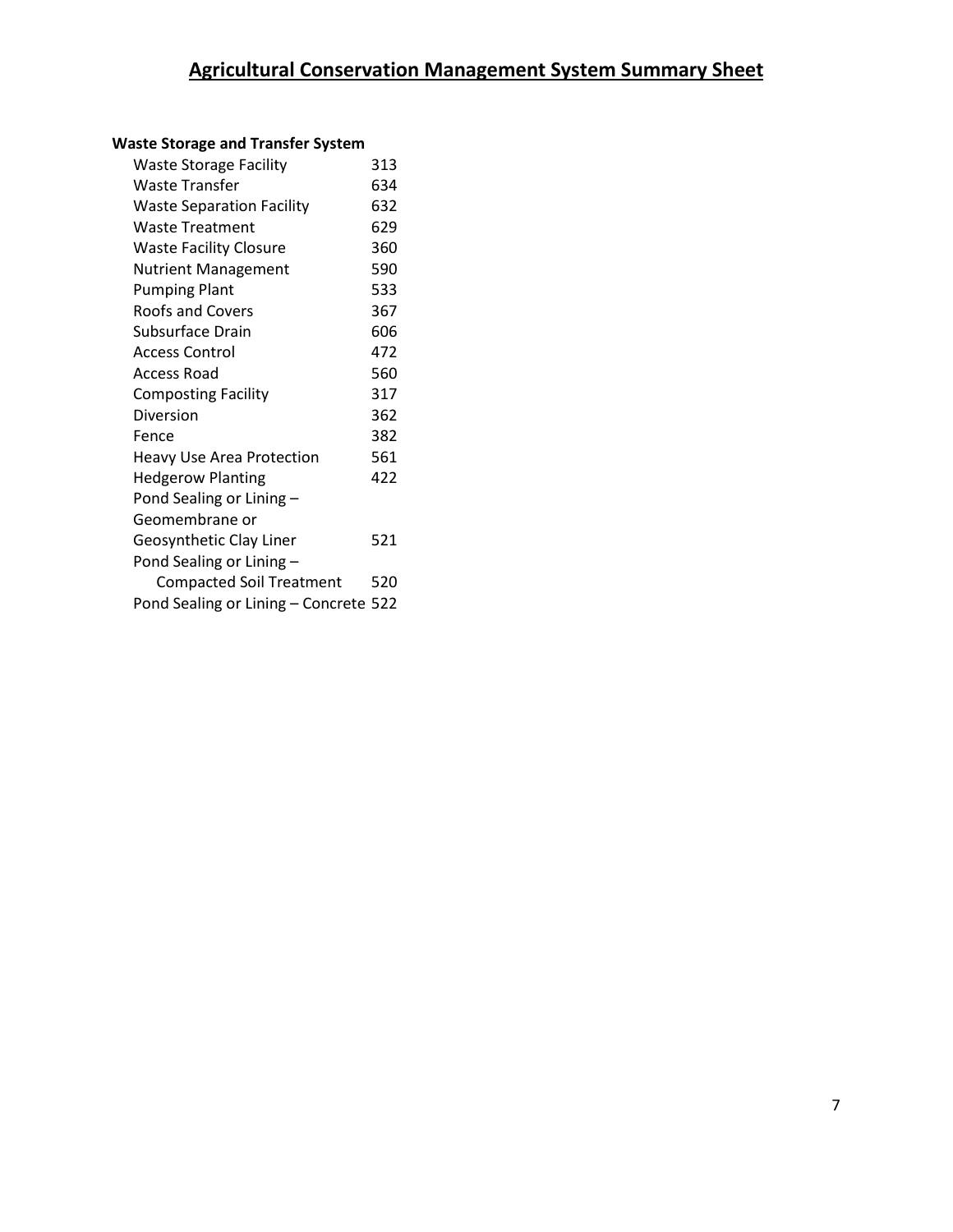# **Table II. Agricultural Management Systems by Category and Lifespan**

- The following listed lifespans are for BMP Systems implemented under the New York State Non-Point Source Pollution Abatement and Control Grant Program.
- Management System Lifespan indicates the minimum term that Operation and Maintenance **MUST** be performed on the management system. Implementation of an Operation and Maintenance (O&M) plan is required to assure efficient operation of the system and may extend the system lifespan beyond the minimum term.
- Management System Design Criteria is variable depending on the component practices that are used.

|                               | <b>Management</b>  | System     | <b>Categories</b> |                          |
|-------------------------------|--------------------|------------|-------------------|--------------------------|
| <b>Management System</b>      | <b>Operational</b> | Vegetative | <b>Structural</b> | <b>Management System</b> |
|                               |                    |            |                   | Lifespan                 |
| <b>Access Control System</b>  | $\bullet$          | $\bullet$  | $\bullet$         | 10 years                 |
| Agrichemical Handling and     |                    |            |                   | 10 years                 |
| <b>Storage System</b>         |                    |            |                   |                          |
| Composting System -           |                    | $\bullet$  |                   | 10 years                 |
| Animal                        |                    |            |                   |                          |
| Erosion Control System -      |                    |            |                   | 10 years                 |
| Structural                    |                    |            |                   |                          |
| <b>Feed Management System</b> | $\bullet$          |            |                   | 1 year                   |
| <b>Integrated Pest</b>        |                    |            |                   | 1 year                   |
| Management Conservation       |                    |            |                   |                          |
| System                        |                    |            |                   |                          |
| <b>Irrigation Water</b>       |                    |            |                   | 1 years                  |
| Management System             |                    |            |                   |                          |
| Livestock Heavy Use Area      |                    |            |                   | 10 years                 |
| <b>Runoff Management</b>      |                    |            |                   |                          |
| System                        |                    |            |                   |                          |
| Manure and Agricultural       |                    |            |                   | 10 years                 |
| <b>Waste Treatment System</b> |                    |            |                   |                          |
| <b>Nutrient Management</b>    |                    |            |                   | 1 year                   |
| System - Cultural             |                    |            |                   |                          |
| Pathogen Management           |                    |            |                   | 10 years                 |
| System                        |                    |            |                   |                          |
| Petroleum and Oil Products    |                    |            |                   | 10 years                 |
| <b>Storage System</b>         |                    |            |                   |                          |
| <b>Prescribed Rotational</b>  |                    |            |                   | 10 years                 |
| <b>Grazing System</b>         |                    |            |                   |                          |
| Process Wash Water            |                    |            |                   | 10 years                 |
| Management System             |                    |            |                   |                          |
| Riparian Buffer System        | $\bullet$          | $\bullet$  |                   | 10 years                 |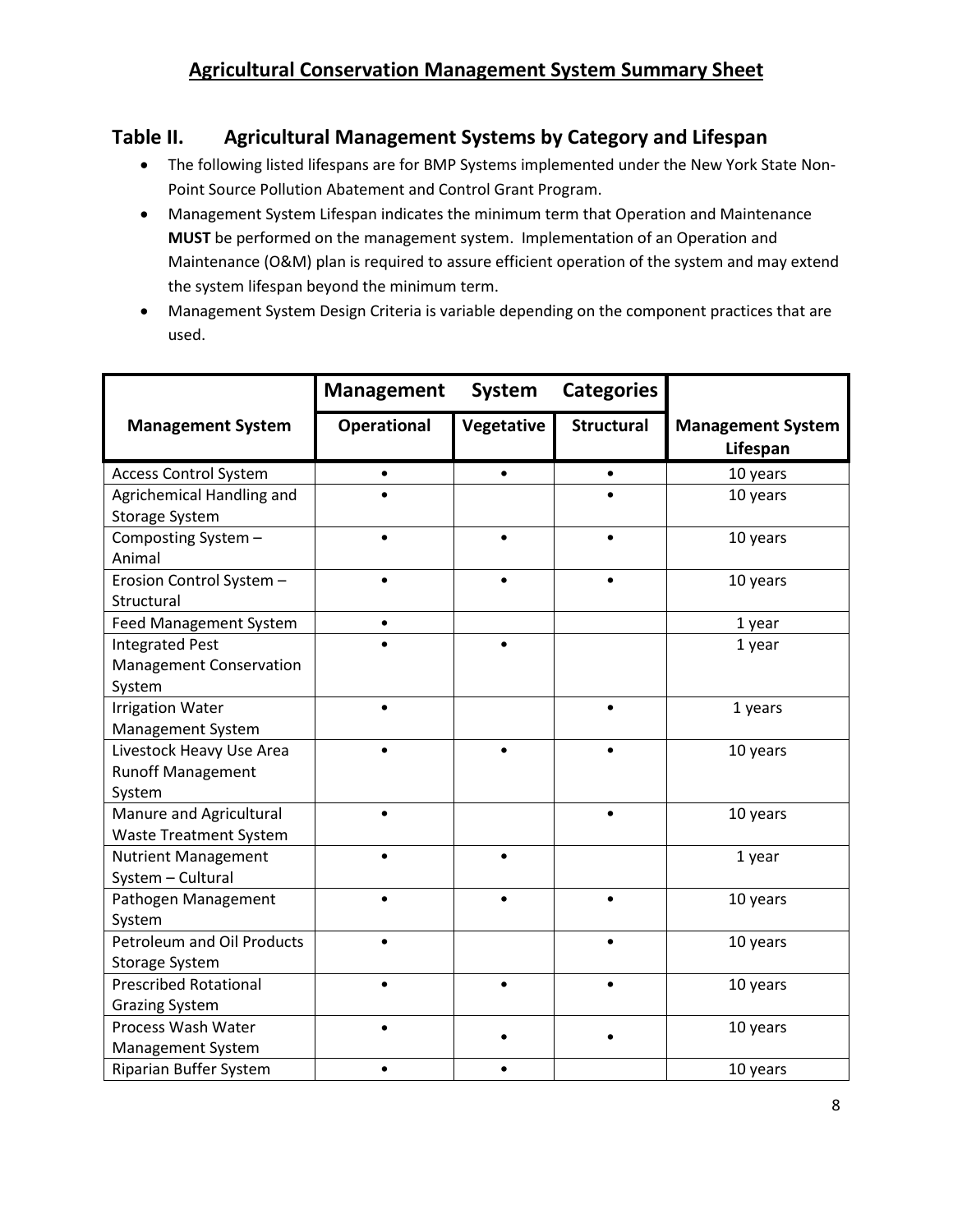|                                                              | Management         | System     | <b>Categories</b> |                                      |
|--------------------------------------------------------------|--------------------|------------|-------------------|--------------------------------------|
| <b>Management System</b>                                     | <b>Operational</b> | Vegetative | <b>Structural</b> | <b>Management System</b><br>Lifespan |
| Silage Leachate Control and<br><b>Treatment System</b>       |                    |            |                   | 10 years                             |
| Soil Health System                                           |                    |            |                   | $1 - 5$ years                        |
| <b>Stream Corridor and</b><br>Shoreline Management<br>System |                    |            |                   | 10 years                             |
| Waste Storage and Transfer<br>System                         |                    |            |                   | 10 years                             |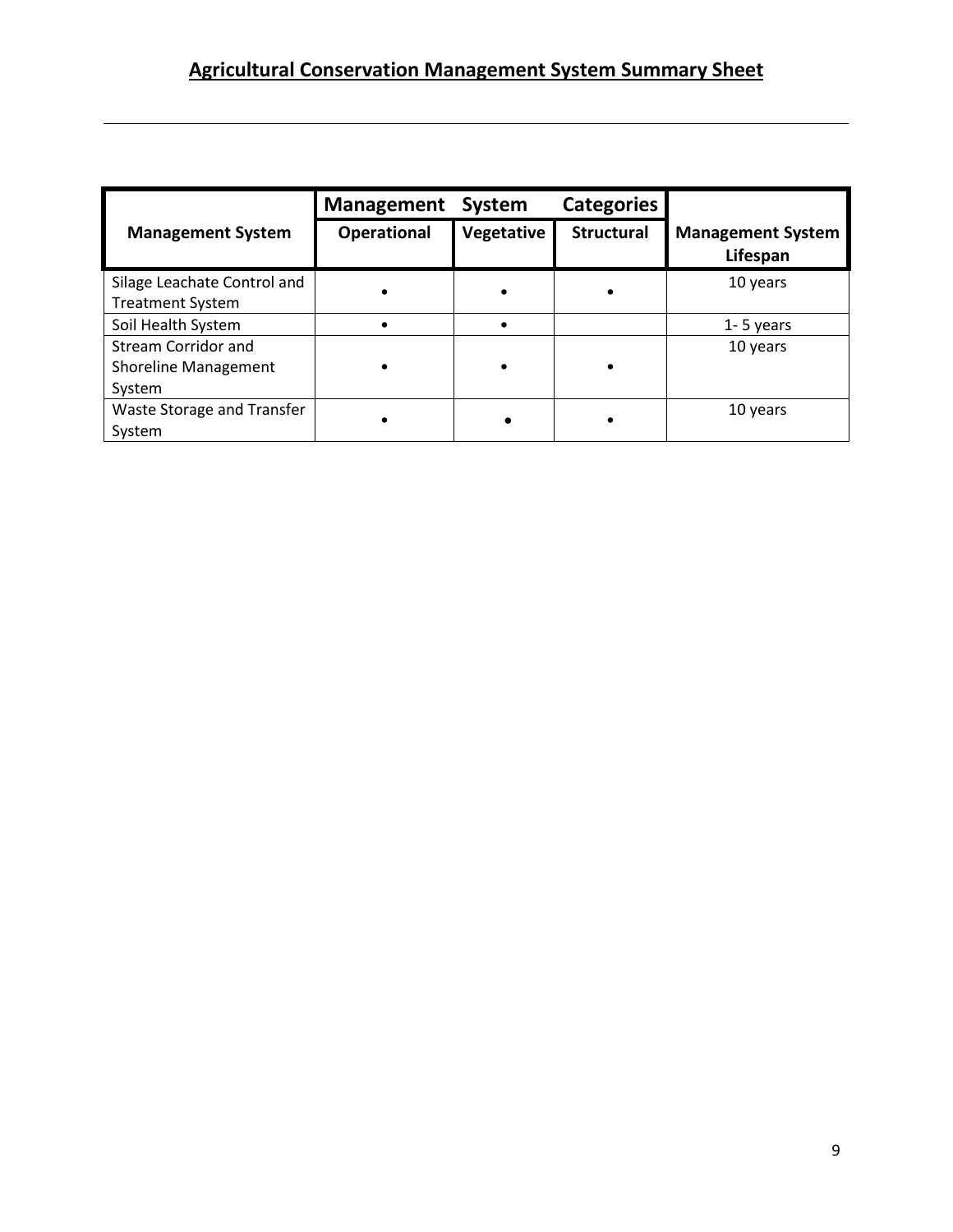### **Access Control System**

#### **DEFINITION**

An Access Control System provides for the permanent exclusion of livestock from a waterbody or hydrologically active area to protect water quality.

#### **WATER QUALITY PURPOSE**

To prevent the direct deposition of manure and urine into waterbodies and hydrologically active areas, and to protect the stability of the banks of a waterbody from livestock traffic.

#### **POLLUTANT CONTROLLED**

Nutrients, pathogens, bio-chemical oxygen demand, sediment and thermal modification

#### **WHERE USED**

On farmsteads, pastures, and fields where livestock have access to surface waterbodies and hydrologically active areas, and a resource concern has been identified.

#### **SYSTEM DESCRIPTION**

An Access Control System involves the use of appropriate fence and associated components to exclude livestock from having significant direct access to surface waters and hydrologically active areas to protect water quality. Other conservation practices that provide an alternative source of water, and/or allow for the controlled access to, or crossing of streams may be included in the system.

In some cases, multiple Agricultural BMP Systems may work within or adjacent one another to properly control and treat a resource concern; scenarios utilizing two or more BMP Systems should have each System listed. For example: An Access Control System with an adjacent and supporting Riparian Buffer System, both Systems used in conjunction to address one or more resource concerns.

#### **SYSTEM EFFECTIVENESS**

Eliminating access of livestock to waterbodies and hydrologically active areas prevents direct nutrient, pathogen, and organic matter contributions by livestock as well as protecting bank stability and vegetation which leads to less erosion and improved wildlife habitat.

#### **IMPACTS ON SURFACE WATER**

Beneficial – reduces the risk of contamination from nutrients, pathogens, bio-chemical oxygen demand, sediment, and thermal modification.

#### **IMPACTS ON GROUND WATER**

Neutral - It may be beneficial in areas where groundwater is recharged directly from surface waterbodies or there is a direct surface connection to groundwater.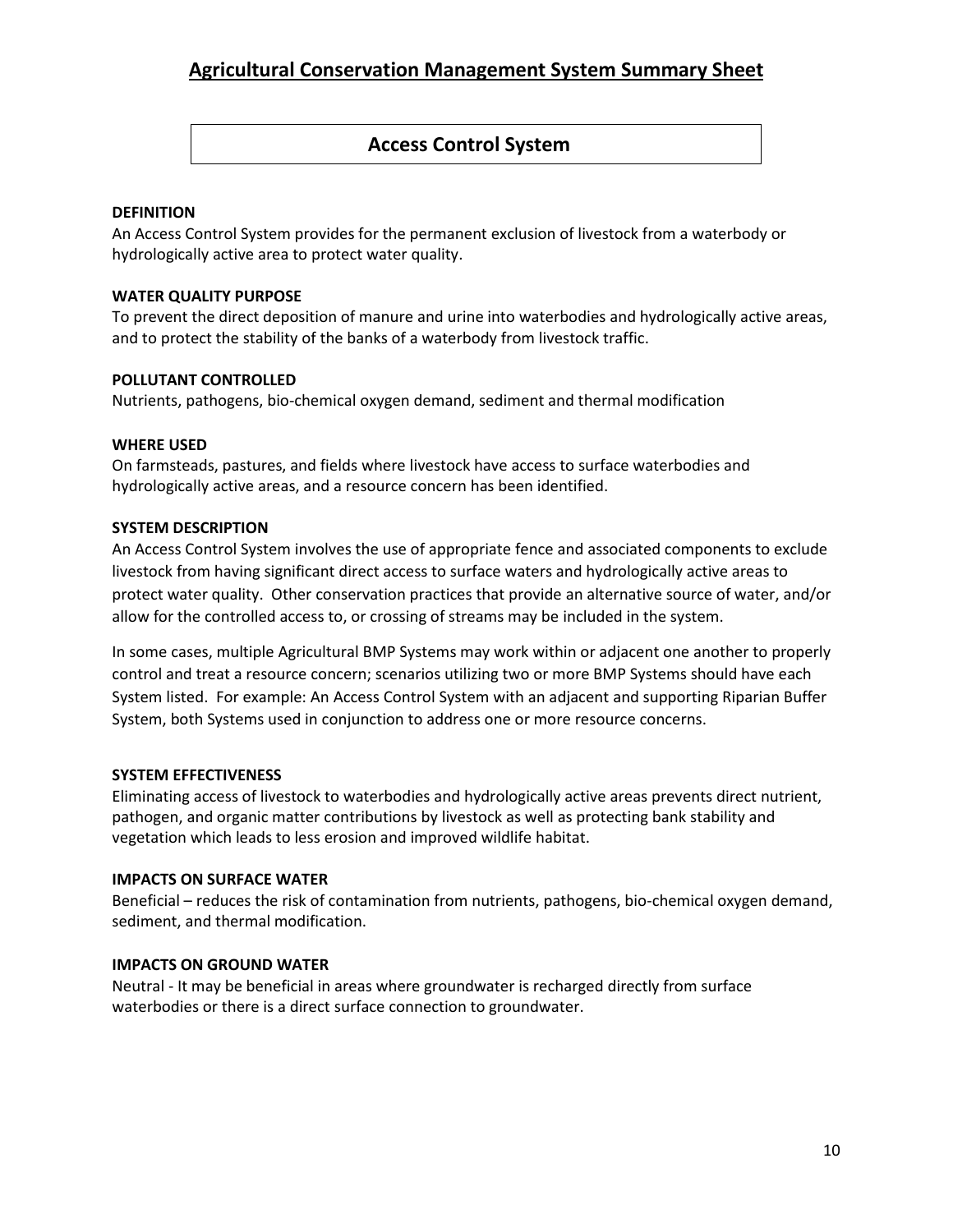#### **IMPACTS ON OTHER RESOURCES (OFF-SITE)**

Soil: Beneficial by excluding livestock from the banks of waterbodies helping to maintain bank stability and vegetation reducing soil erosion and sedimentation.

Air: Neutral.

Plants: Beneficial by excluding livestock from the banks of waterbodies helping to maintain bank vegetation.

Animals: Beneficial as it can help protect riparian vegetation that in turn provides habitat, wildlife corridors and water quality benefits.

Humans: Beneficial by improving overall water quality and recreational opportunities.

**Energy:** Neutral, but may be negative if alternative water requires pumping.

#### **ADVANTAGES TO FARM**

- Easy to implement.
- Relative low cost.
- Could improve neighbor relations due to livestock control and increased aesthetics in the stream corridor.

#### **DISADVANTAGES TO FARM**

- Requires fence maintenance and potential replacement after flood events.
- Often requires the installation of an alternative water supply system.

#### **SYSTEM LIFESPAN**

Ten (10) years.

#### **COST**

Each Agricultural Management System is unique and must be customized to the situation in which it is employed resulting in a wide and variable range in cost. Some factors impacting cost include the type of livestock involved, the length and type of fence needed, the need for alternative water, and stream crossings.

#### **OPERATION AND MAINTENANCE**

Each Agricultural Management System is unique and must be customized for every situation. The following are generally key components to the operation and maintenance of the system:

- Pastures within the Access Control System shall be managed and maintained to remain vegetated, and the development of future resource concerns shall be avoided (e.g., heavily disturbed areas, runoff to nearby Highly Sensitive Areas).
- Basic maintenance to fence, crossings, and watering stations is needed.
- Periodic access of livestock to protected areas may be allowed, if in line with NRCS CPS Access Control, Riparian Herbaceous Buffer, or other relevant Standard operation and maintenance guidelines.
- Significant flooding may result in the need for repair or replacement.

See the documents in Section 4 of the NRCS Field Office Technical Guide (eFOTG) under the specific conservation practice standard being utilized for additional information on operation and maintenance needs.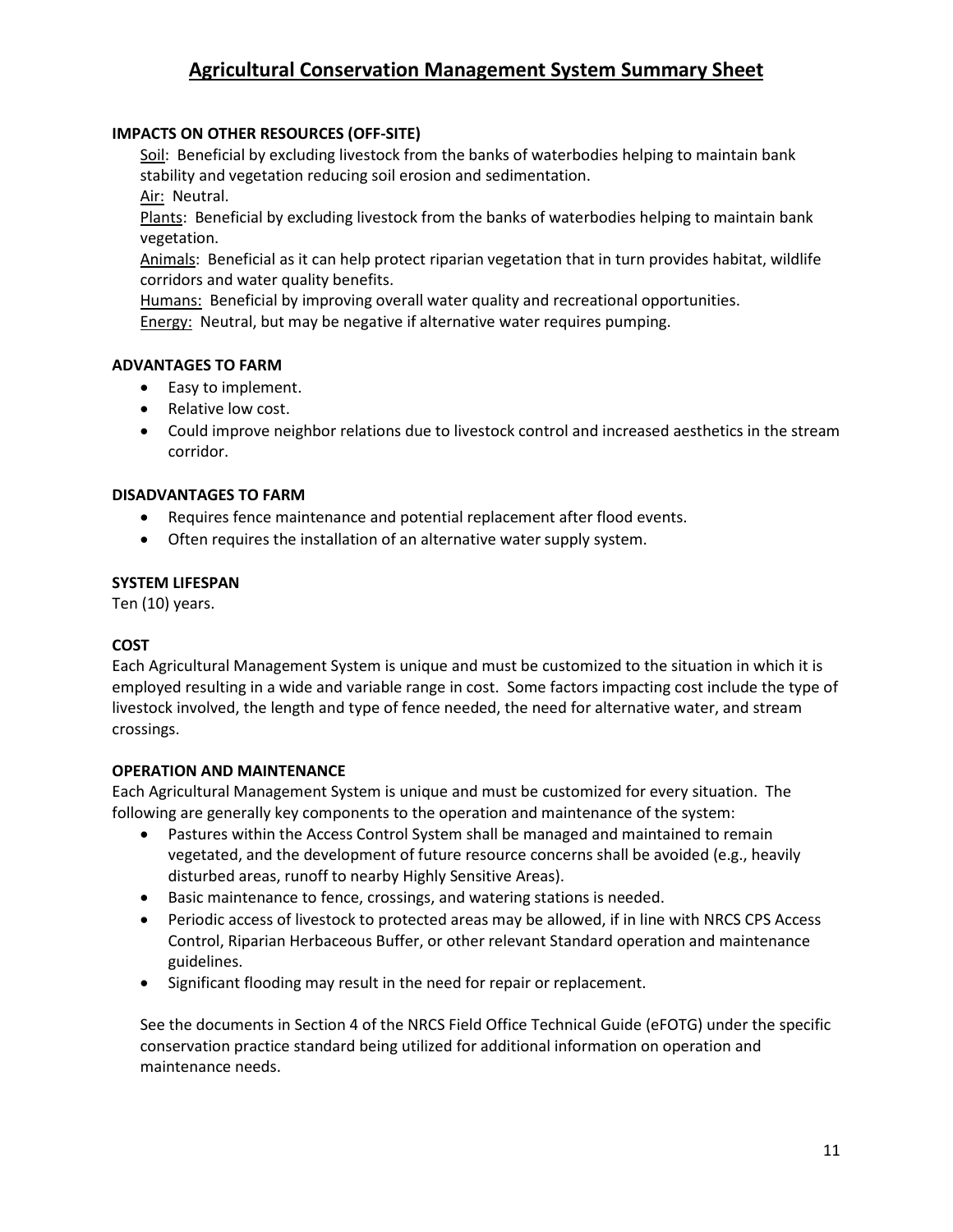#### **MISCELLANEOUS COMMENTS**

Components that result in a complete system that eliminates a resource concern may be eligible for cost-sharing. Compliance with local and state laws should be adhered to including the need for Erosion and Sediment Control plans for disturbances over 1 acre, contacting Underground Utilities Protection before excavation, contacting SHPO and others as applicable. Stream crossings and other activities that disturb streambanks may require permits.

#### **NRCS STANDARDS TO UTILIZE\***

For the most current information on each NRCS Standard, please go to the eFOTG at <https://efotg.sc.egov.usda.gov/#/details> use the drop box in the left side to reach Section IV – Practice Standards and Specifications, click on the folder for Conservation Practices and locate the appropriate practice. Under each practice, you will find, at the minimum, the practice standard. You may also find: a Statement of Work; Practice Guideline; Operation and Maintenance Plan; Specification Sheet; Standard Drawing; and other document that will assist in the planning, installation or operation of the practice.

| <b>NRCS Name</b>                   | <b>Standard #</b> | <b>Reportable Item</b> | Date              | <b>Life Span</b> |
|------------------------------------|-------------------|------------------------|-------------------|------------------|
| <b>Access Control</b>              | 472               | Acre                   | April 2019        | 10               |
| Fence                              | 382               | Feet                   | Oct 2014          | 10               |
| <b>Trails and Walkways</b>         | 575               | Feet                   | Oct 2015          | 10               |
| <b>Access Road</b>                 | 560               | Feet                   | <b>March 2021</b> | 10               |
| <b>Watering Facility</b>           | 614               | Number                 | <b>March 2021</b> | 10               |
| <b>Heavy Use Area Protection</b>   | 561               | Sq. Feet               | Oct 2015          | 10               |
| Livestock Pipeline                 | 516               | Feet                   | <b>March 2021</b> | 10               |
| Pond                               | 378               | Number                 | May 2018          | 10               |
| <b>Pumping Plant</b>               | 533               | Number                 | Dec 2011          | 10               |
| Spring Development                 | 574               | Number                 | August 2014       | 10               |
| <b>Structure for Water Control</b> | 587               | Number                 | <b>March 2019</b> | 10               |
| <b>Stream Crossing</b>             | 578               | Number                 | May 2012          | 10               |
| Water Well                         | 642               | Number                 | <b>March 2021</b> | 10               |
| Field Border                       | 386               | Acre                   | Oct 2017          | 10               |

\*This is a listing of the primary BMPs to utilize but is not all inclusive and other NY NRCS Standards could be utilized. Please check with your local SWCC representative for approval.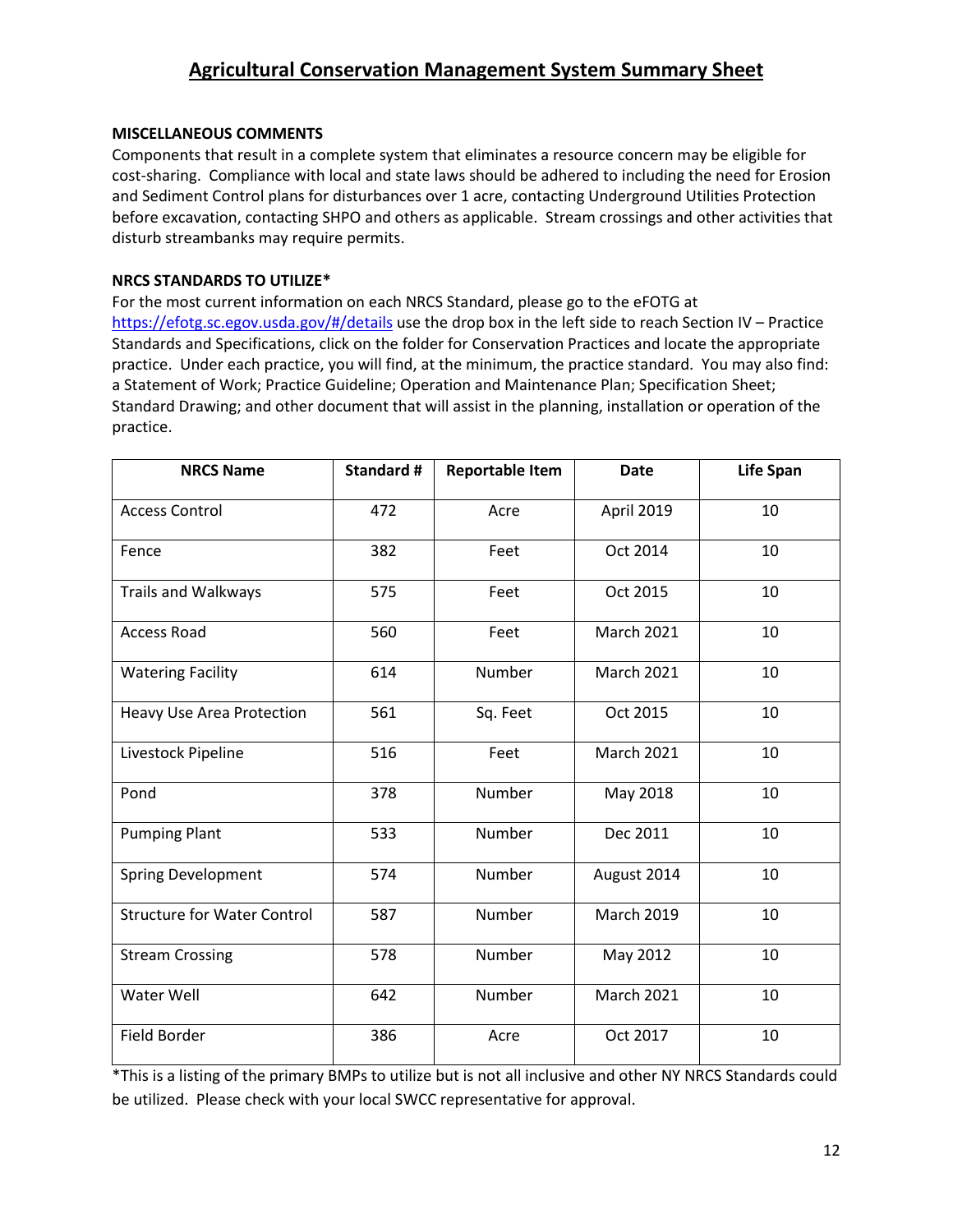#### **REFERENCES**

- USDA NRCS eFOTG[: https://efotg.sc.egov.usda.gov/#/details](https://efotg.sc.egov.usda.gov/#/details)
- Pasture Management AEM Tier 2 Worksheet and Information Sheet
- Stream and Floodplain Management AEM Tier 2 Worksheet and Information Sheet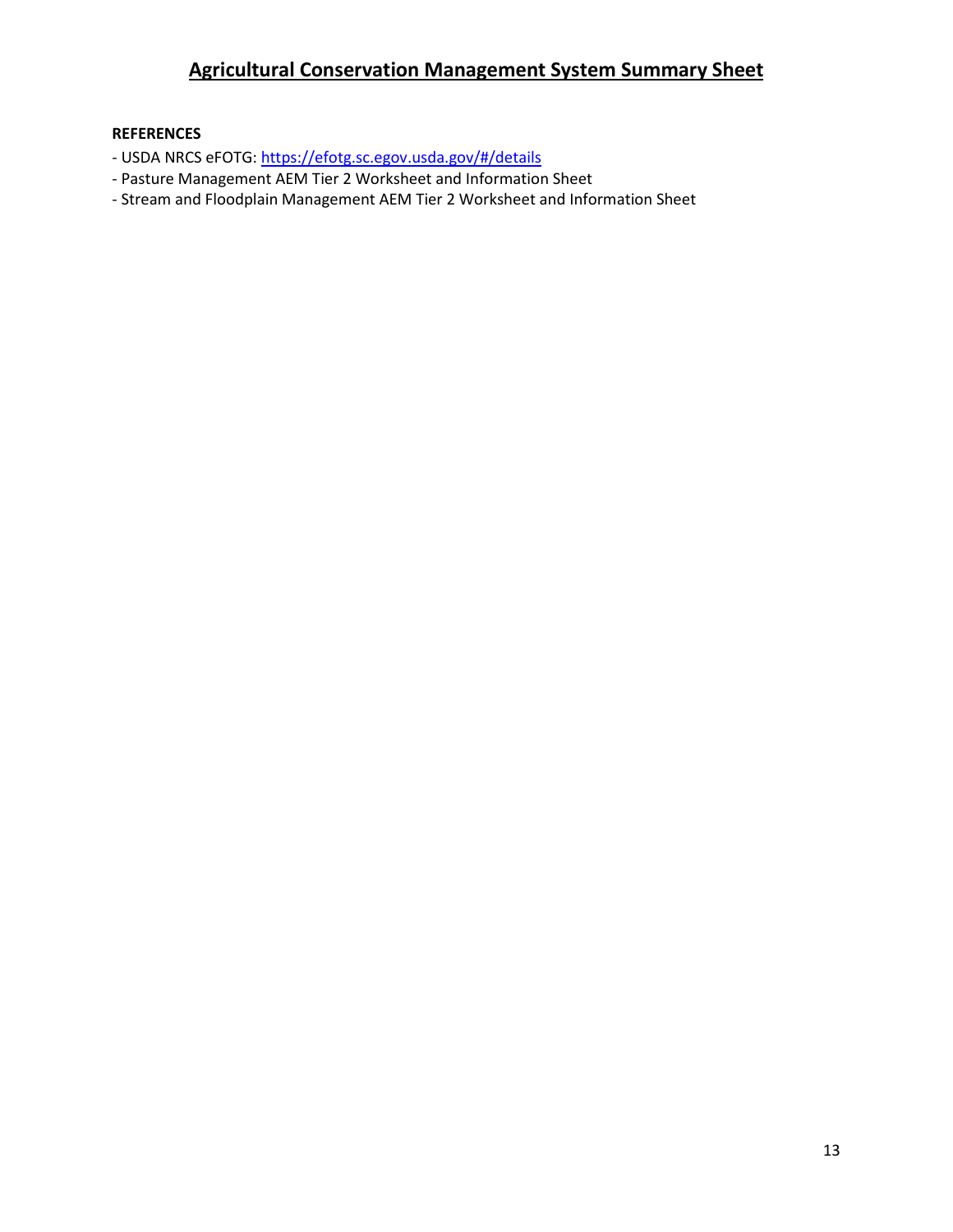# **Agrichemical Handling and Storage System**

#### **DEFINITION**

A permanent structure, with associated operation and maintenance procedures, that includes an impervious surface to provide an environmentally safe on-farm area for agri-chemical storage, handling, mixing, loading, recovery, and rinsing.

#### **WATER QUALITY PURPOSE**

To reduce the potential for soil, groundwater, and surface water contamination during agrichemical storage, mixing, loading, unloading, rinsing, and recycling operations.

#### **POLLUTANT CONTROLLED**

Agrichemicals – (i.e. pesticides, fertilizers, etc.)

#### **WHERE USED**

On farms where current methods of storing, mixing, loading, and unloading of agri-chemicals; and the rinsing of equipment and/or agrichemical containers are polluting, or have the potential to pollute ground and/or surface waters ; and a resource concern has been identified.

#### **SYSTEM DESCRIPTION**

An agrichemical mixing facility consists of a watertight containment structure comprised of a concrete pad and all necessary equipment for pumping, transferring, and storing water used in agrichemical mixing, loading, unloading, and rinsing operations. The size of the pad and storage capacity is related to the volume and size of the largest spray tank on the pad. Containment storage vessels incorporated into the facility design allow for the recovery of agrichemical, rinsate storage, plus handling/mixing/recovery/disposal. Surface runoff from a 25-year, 24-hour duration storm event is diverted away from the facility. A roof and sidewalls may be used to shelter the facility from rain, snow and ice, preventing precipitation from accumulating on the pad and contaminating runoff.

#### **SYSTEM EFFECTIVENESS**

Little or no information exists on the documented effectiveness of agrichemical handling facilities on water quality improvement. Much is known about water quality impacts when these facilities are not available for agrichemical handling and rinsing operations. A recent study of commercial pesticide mixing and loading sites in Wisconsin, without pesticide handling facilities, found that two-thirds of the sites had significant groundwater contamination.

Pesticides were detected in groundwater at more than half of these sites, with concentrations exceeding groundwater standards at one-third of the sites surveyed. Officials and the pesticide industry in Wisconsin recognized that use of agrichemical mixing facilities minimize the potential for surface and groundwater contamination.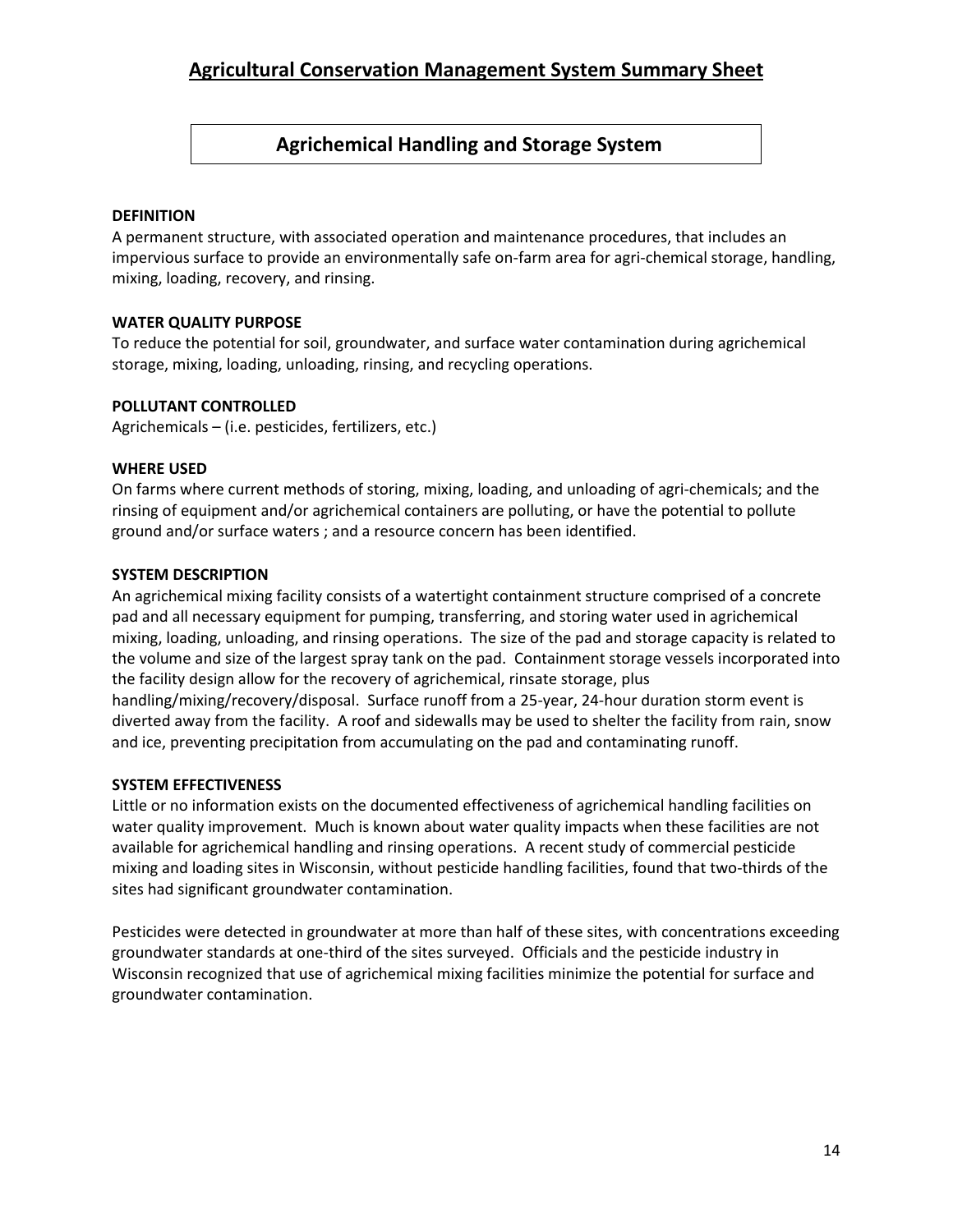#### **IMPACTS ON SURFACE WATER**

Beneficial.

#### **IMPACTS ON GROUND WATER**

Beneficial.

#### **IMPACTS ON OTHER RESOURCES (OFF-SITE)**

Soil: Beneficial as it greatly reduces the risk of soil contamination due to leaks and spills. Air: Beneficial as it greatly reduces the risk of air contamination resulting from leaks and spills. Plants: Neutral. Animals: Neutral. Human: Beneficial as it improves environmental safety. Energy: Neutral.

#### **ADVANTAGES TO FARM**

- Improves environmental safety by preventing contamination of ground and surface water from routine use and accidental spills.
- Allows compliance with federal and state regulations.
- Enhances owner / operator management.
- Promotes recycling of rinse water as tank make up water.
- Reduces liability risk.

#### **DISADVANTAGES TO FARM**

- Can be very expensive.
- Must perform maintenance frequently and diligently to ensure proper facility operation and water source protection.
- Expansive cropland acreage makes it difficult to pick one central location to protect and utilize exclusively.

#### **SYSTEM LIFESPAN**

Ten (10) years.

#### **COST**

Each Agricultural Management System is unique and must be customized to the situation in which it is employed resulting in a wide and variable range in cost.

#### **OPERATION AND MAINTENANCE**

Each Agricultural Management System is unique and must be customized for every situation. The following are generally key components to the operation and maintenance of the system:

- An Emergency Action Plan should be a part of the written O&M plan, in case of an accidental agrichemical spill, exposure, fire or other incident that could adversely affect environmental health. The plan should include a record-keeping component to accurately log spills, exposure, fire or other incidents.
- Safe agrichemical handling procedures and frequent maintenance are critical to the performance of any agrichemical mixing facility.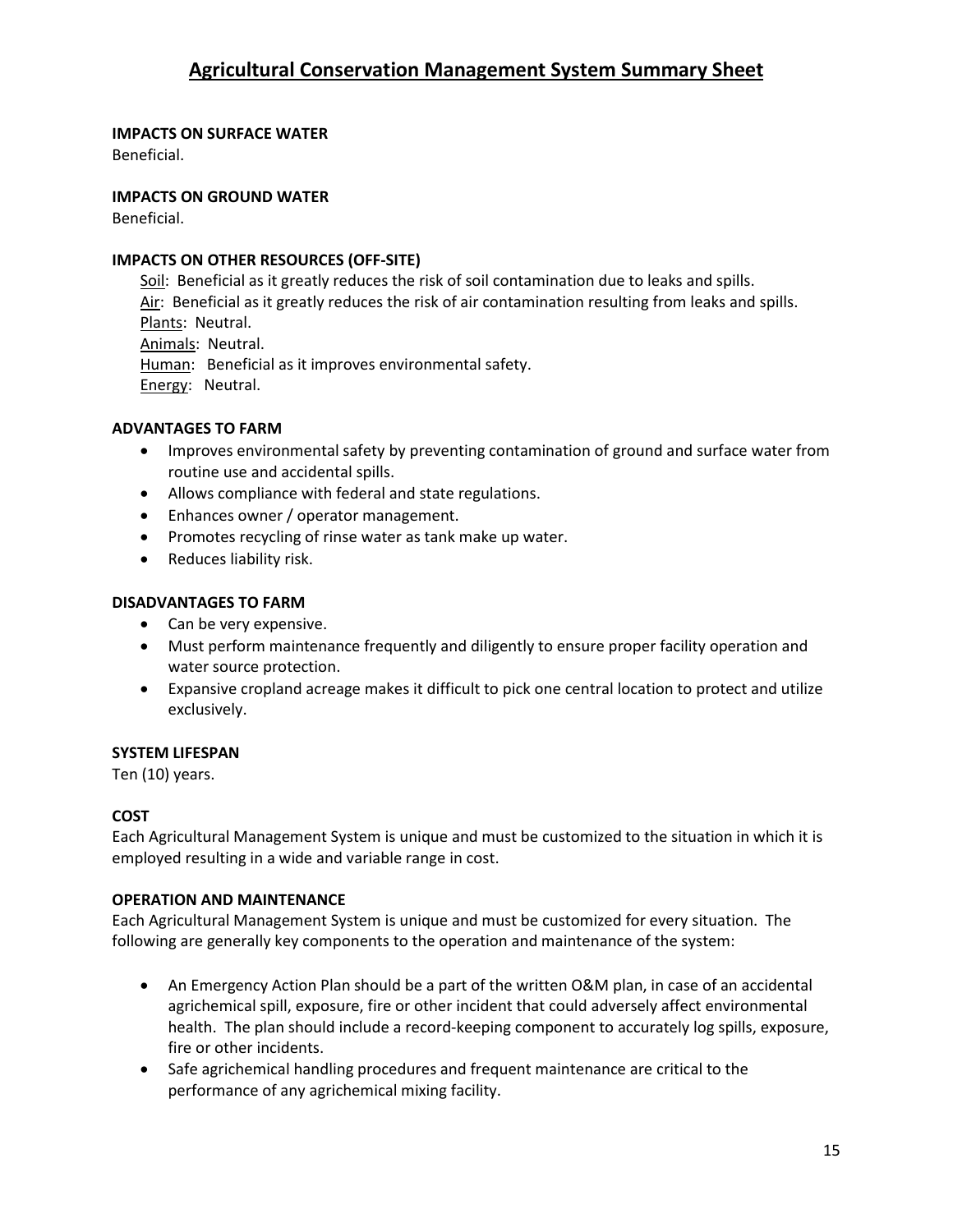- The proper disposal/utilization of rinsate, exterior wash water, accumulated sediment and spilled wastewater must be accomplished in accordance with the pesticide labeling requirements and federal, state and local laws and codes.
- Operator must perform periodic checks of any backflow prevention devices, inspect the pad and sump for cracks and leaks, clean the sump and pad between different chemical mixing operations and remove sediment accumulation from the sump.
- Personal protective equipment must be used during O&M procedures.
- Accurate records indicating maintenance, cleaning and inspection of equipment are necessary.
- Pesticide containers are to be triple rinsed and properly recycled.

See the documents in Section 4 of the NRCS field Office Technical Guide (eFOTG) under the specific conservation practice standard being utilized for additional information on operation and maintenance needs.

#### **MISCELLANEOUS COMMENTS**

Components that result in a complete system that eliminates a resource concern may be eligible for cost-sharing. Compliance with Federal, State, and local laws should be adhered to including the need for Erosion and Sediment Control Plans for disturbances over one acre, contacting Underground Utilities Protection before excavation, contacting SHPO and others as applicable.

NYSDEC recommends that all pesticide rinsates, including wash waters from cleaning of spray equipment, should be collected and stored above ground. Stored rinsates should be recycled for future mixing with the same concentrates.

An agrichemical storage facility should have good air ventilation and an impervious floor and sides to contain spills and leaks. The building should be locked at all times and be located adjacent to the pad.

#### **NRCS STANDARDS TO UTILIZE**

For the most current information on each NRCS Standard, please go to the eFOTG at [https://efotg.sc.egov.usda.gov/#/details,](https://efotg.sc.egov.usda.gov/#/details) use the drop box in the left side to reach Section IV – Practice Standards and Specifications, click on the folder for Conservation Practices and locate the appropriate practice. Under each practice, you will find, at the minimum, the practice standard. You may also find: a Statement of Work; Practice Guideline; Operation and Maintenance Plan; Specification Sheet; Standard Drawing; and other document that will assist in the planning, installation or operation of the practice.

| <b>NRCS Name</b>                         | <b>Standard #</b> | <b>Reportable Item</b> | <b>Date</b>       | <b>Life Span</b> |
|------------------------------------------|-------------------|------------------------|-------------------|------------------|
| <b>Agrichemical Handling</b><br>Facility | 309               | Number                 | June 2018         | 10               |
| <b>Waste Recycling</b>                   | 633               | Tons                   | Oct 2015          |                  |
| Access Road                              | 560               | Feet                   | <b>March 2021</b> | 10               |
| <b>Access Control</b>                    | 472               | Acre                   | April 2019        | 10               |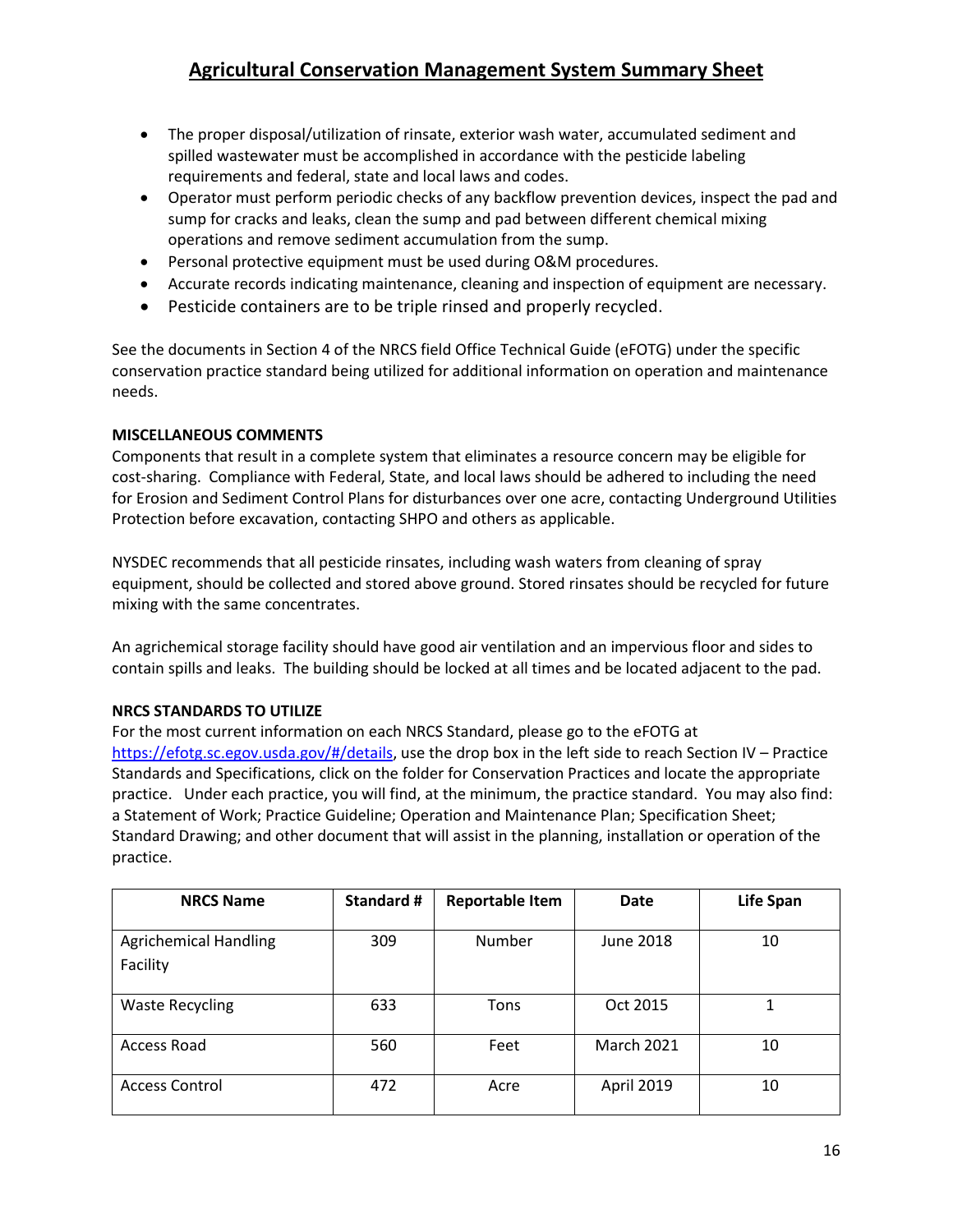| Heavy Use Area Protection | 561 | Sq. Feet | Oct 2015 | 10 |
|---------------------------|-----|----------|----------|----|
| <b>Diversion</b>          | 362 | Feet     | May 2017 | 10 |
| <b>Pumping Plant</b>      | 533 | Number   | Dec 2011 | 10 |
| <b>Underground Outlet</b> | 620 | Feet     | Oct 2014 | 10 |
| <b>Grassed Waterway</b>   | 412 | Acre     | Oct 2015 | 10 |

\*This is a listing of the primary BMPs to utilize but is not all inclusive and other NRCS Standards could be utilized. Please check with your local SWCC representative for approval.

#### **REFERENCES**

- USDA NRCS eFOTG[: https://efotg.sc.egov.usda.gov/#/details](https://efotg.sc.egov.usda.gov/#/details)

**-** Pesticide Storage, Mixing and Loading AEM Tier 2 Worksheet and Information Sheet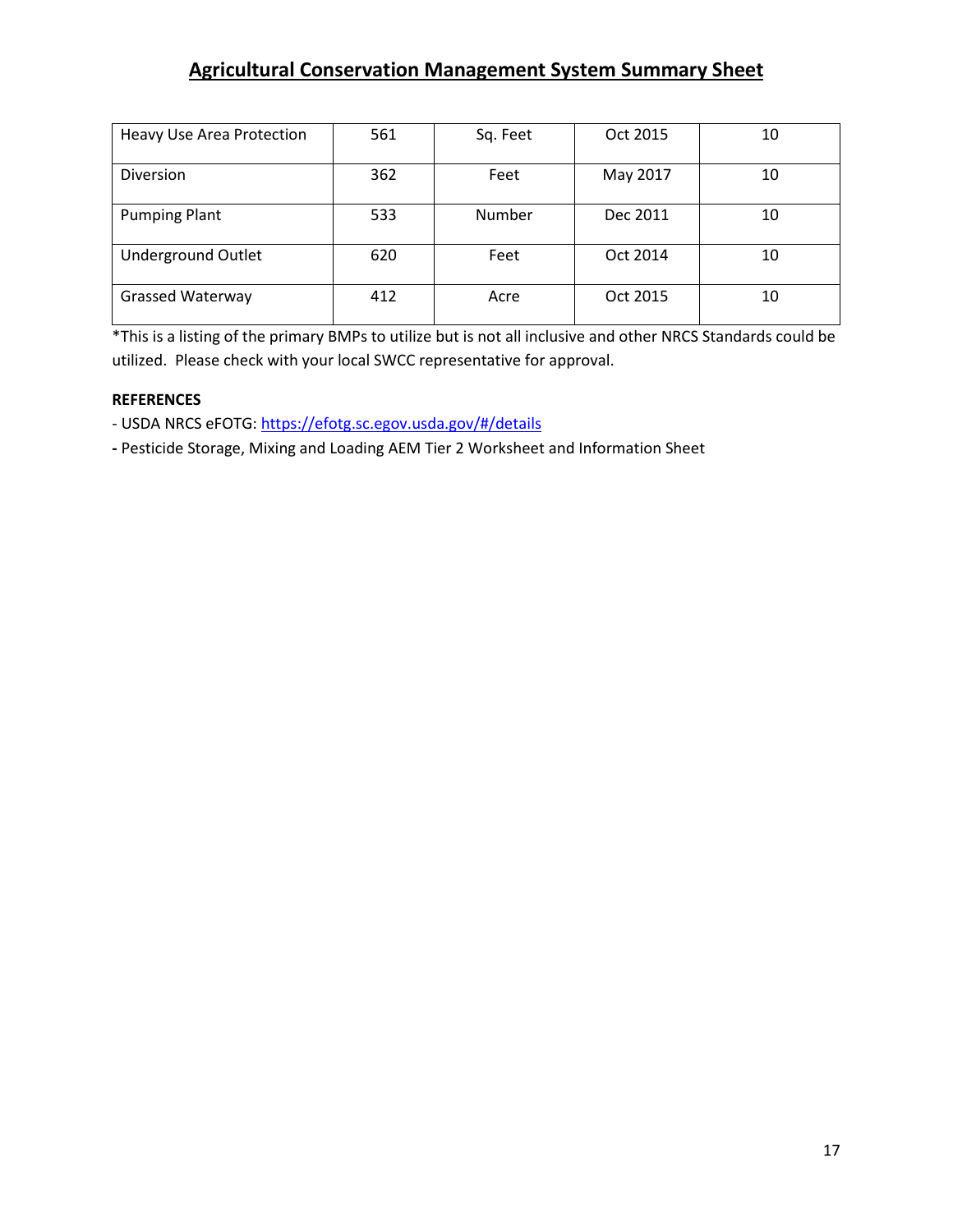# **Composting System – Animal**

#### **DEFINITION**

An on-farm system to safely facilitate the treatment or disposal through controlled aerobic decomposition of livestock and poultry carcasses, by micro-organisms into a biologically stable, soilenriching material useful for soil amendment. This system is especially useful when rendering services are not available or too costly.

#### **WATER QUALITY PURPOSE**

To have a system for the safe decomposition and ultimate utilization of nutrients from animal composting in a safe environmental manner.

#### **POLLUTANT CONTROLLED**

Pathogens, Nutrients

#### **WHERE USED**

On farms where safe disposal of livestock carcasses is needed.

#### **SYSTEM DESCRIPTION**

A facility to safely compost animal carcasses. To protect surface and groundwater and allow for proper composting of animal carcasses, the facility may be located on lower permeability soils, an improved pad, or be a building with a roof and concrete floor, depending on the operation and need. Clean surface water will be diverted from the site and all contaminated run-off will be contained and treated.

Composting on the farm is accomplished by mixing an energy source (carbonaceous material: wood chips, sawdust, straw, corn cobs, or well-bedded horse manure) with a nutrient source (nitrogenous material: animal carcasses,) in a prescribed manner under aerobic conditions. Microorganisms (primarily bacteria and fungi) break down the raw organic waste under controlled conditions. Air, water, nutrients, surface area, temperature and pH are all important factors in the composting process.

Two types of carcass composting operations are common for on-farm use and either can be managed outside or in a controlled environment or building:

- The most common Static Piles carcasses are placed on bulky, high carbon organic material (such as wood chips) and then covered with more organic material and not turned during the composting process. Correct moisture content and bulk density facilitate air movement throughout the pile.
- Aerated Windrows organic materials are formed into long narrow piles, called windrows, and turned periodically with power equipment to aerate the piles and promote the composting process. This method is the most suitable for smaller carcasses, such as poultry and but has been done on larger scales in the Midwest.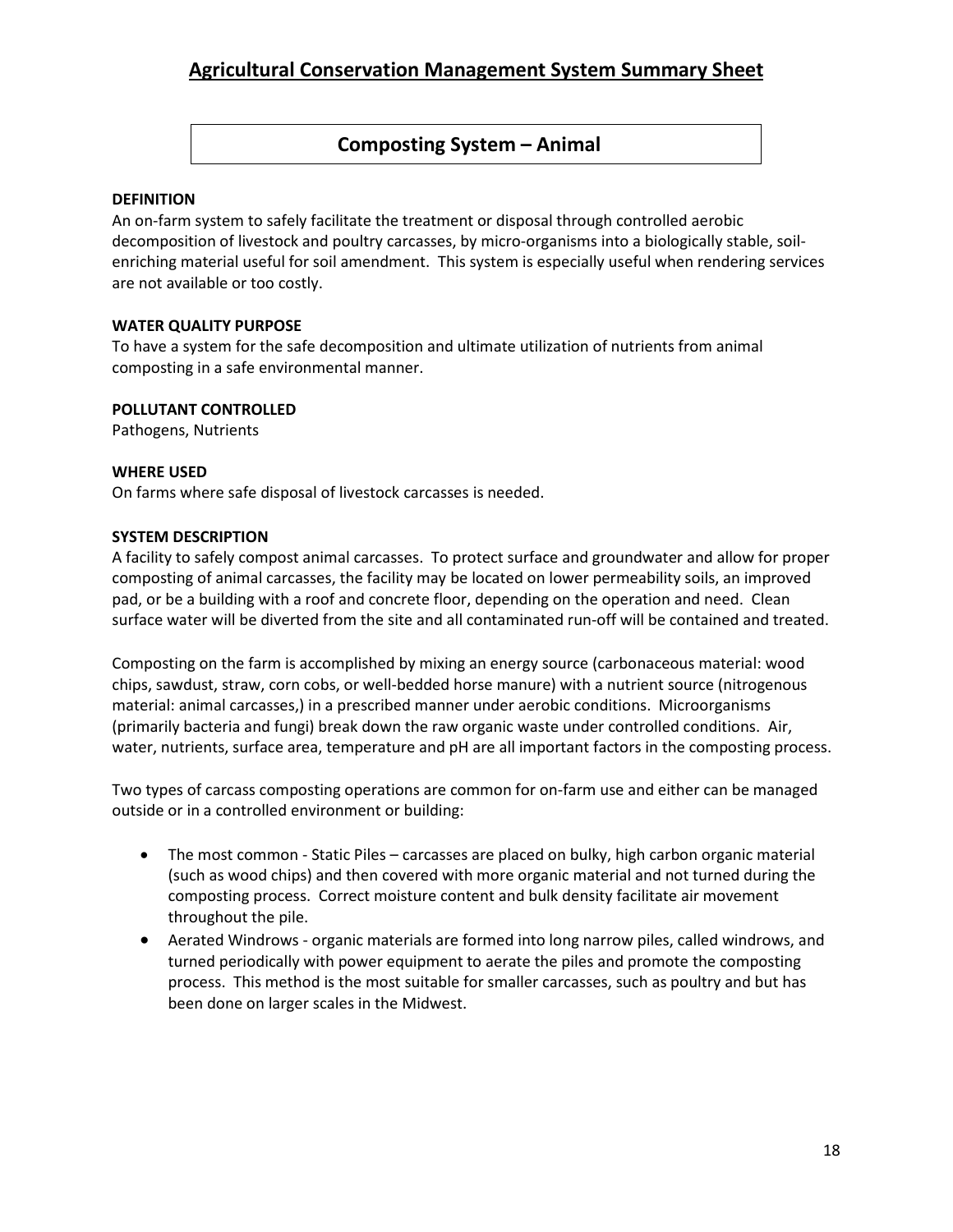#### **SYSTEM EFFECTIVENESS**

Unsafe disposal of animal carcasses can be a large source of pathogens and nutrients. Proper composting, including the collection and treatment of any leachate from the process, greatly reduces the issues with pathogens and when the final product is land applied in accordance with a Nutrient Management Plan, the loss of nutrients is negligible.

#### **IMPACTS ON SURFACE WATER**

Beneficial - Improper disposal of carcasses can cause surface water contamination and a proper composting facility can eliminate the potential.

#### **IMPACTS ON GROUND WATER**

Beneficial - Improper burial or improper composting on well drained soils, shallow to fractured rock or near high groundwater tables can have negative effects on ground water quality. Proper composting facility will be installed in proper soils or lined and will not affect ground water quality.

#### **IMPACTS ON OTHER RESOURCES (OFF-SITE)**

Soil: Beneficial. Nutrients and organic matter will be incorporated in the soil and approve the soil health and nutrient values.

Air: Beneficial. Improper disposal or improperly operated composting facilities can cause major air quality issues on a farm. Properly operated and maintained composting facilities will create little to no odor.

Plants: Beneficial. Plants will benefit from increased nutrients in the soil.

Animals: Beneficial. Properly operated composting facilities will not be an attractant to wild animals or vectors.

Human: Beneficial. Protection of ground and surface water, odor control and vector control will all benefit humans.

Energy**:** Negative. Increased energy will be needed to properly run a composting system which requires increased equipment time over some forms of disposal (dragging carcass into woodlot) but energy use can be less than needed for proper burial.

#### **ADVANTAGES TO FARM**

- Can be done simply, at low cost and may not require engineering assistance (for non-structural composting facilities).
- Can utilize on-farm waste products for cover material, such as refusals, spoiled feed, etc.
- Compost can be used as a soil amendment increasing soil tilth and water-holding capacity.

#### **DISADVANTAGES TO FARM**

- Requires input (and possible purchase) of materials for composting, such as wood chips.
- Increased cost of initial investment (can be expensive, especially if a building or roofed structure).
- Higher degree of management by farm.
- Requires monitoring for run-off, temperature, proper covering with suitable materials.
- Some practices may require a SPDES permit for site disturbance.

#### **SYSTEM LIFESPAN**

Ten (10) years.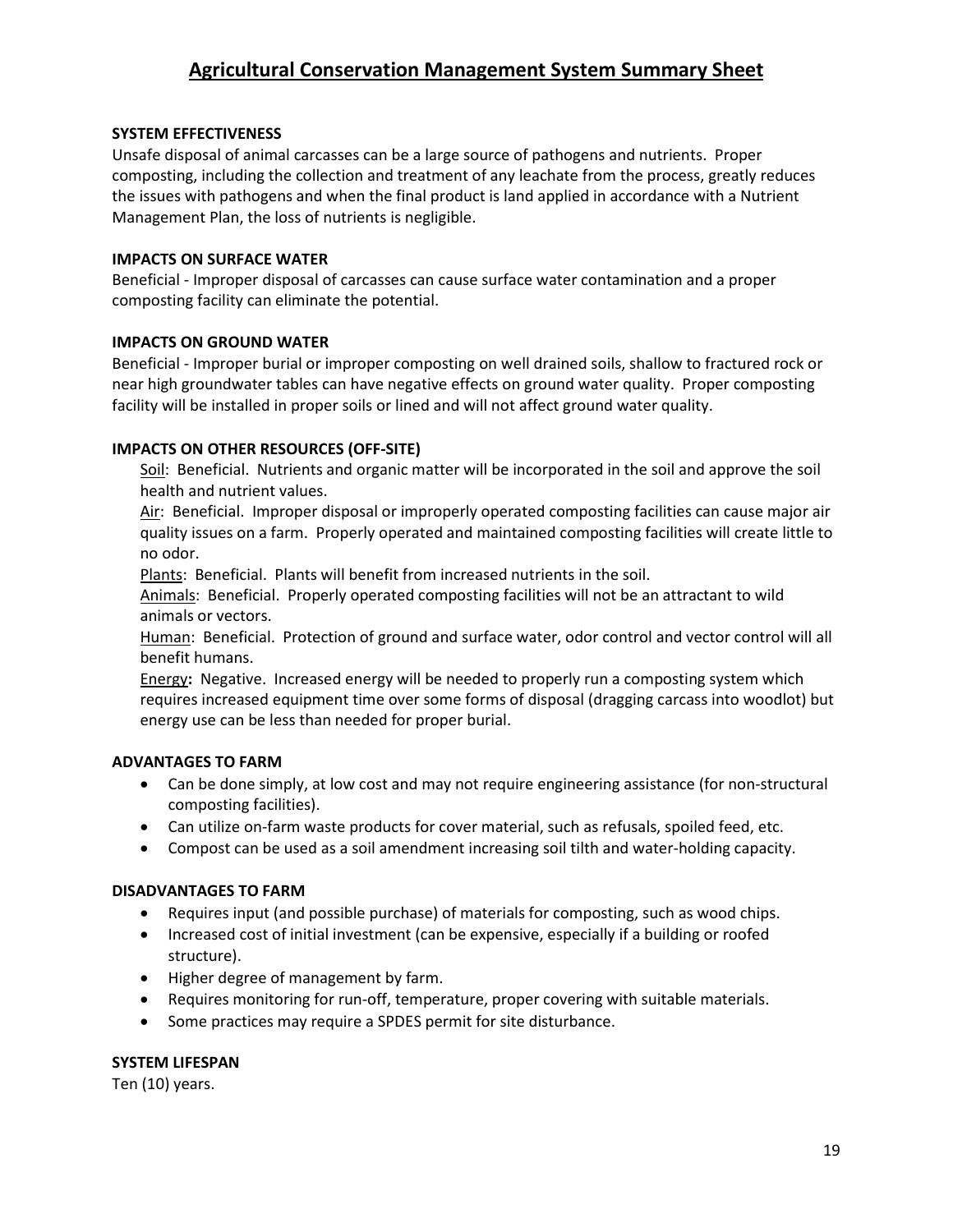#### **COST**

Each Agricultural Management System is unique and must be customized to the situation in which it is employed resulting in a wide and variable range in cost. Costs can range from little to no out of pocket cost when there is a readily available supply of high carbon material for a base or can be very expensive for a building where large volumes of material are composted – range \$0 to \$150,000.

#### **OPERATION AND MAINTENANCE**

Each Agricultural Management System is unique and must be customized for every situation. The following are generally key components to the operation and maintenance of the system:

- Maintain correct operating temperatures, proper aeration, carbon to nitrogen (C: N) ratio, and perform periodic testing of compost.
- Check for run-off, kill zones or other signs of nutrient loss after storm events.

See the documents in Section 4 of the NRCS Field Office Technical Guide (eFOTG) under the specific practice standard being utilized for additional information on operation and maintenance needs.

#### **MISCELLANEOUS COMMENTS**

Testing of compost for nutrients or heavy metals can be arranged through the local Cornell Cooperative Extension or through the Cornell Nutrient Analysis Laboratory. This practice may be eligible for costsharing. Compliance with local and state laws should be adhered to including the need for Erosion and Sediment Control plans for disturbances over 1 acre, contacting Underground Utilities Protection before excavation, contacting SHPO and others as applicable.

#### **NRCS STANDARDS TO UTILIZE \***

For the most current information on each NRCS Standard, please go to the eFOTG at [https://efotg.sc.egov.usda.gov/#/details,](https://efotg.sc.egov.usda.gov/#/details) use the drop box in the left side to reach Section IV – Practice Standards and Specifications, click on the folder for Conservation Practices and locate the appropriate practice. Under each practice, you will find, at the minimum, the practice standard. You may also find: a Statement of Work; Practice Guideline; Operation and Maintenance Plan; Specification Sheet; Standard Drawing; and other document that will assist in the planning, installation or operation of the practice.

| <b>NRCS Name</b>                 | <b>Standard #</b> | <b>Reportable Item</b> | <b>Date</b>       | <b>Life Span</b> |
|----------------------------------|-------------------|------------------------|-------------------|------------------|
| <b>Animal Mortality Facility</b> | 316               | Number                 | <b>April 2016</b> | 10               |
| <b>Composting Facility</b>       | 317               | Number                 | <b>March 2018</b> | 10               |
| Access Road                      | 560               | Feet                   | <b>March 2021</b> | 10               |
| <b>Diversion</b>                 | 362               | Feet                   | May 2017          | 10               |
| <b>Heavy Use Area Protection</b> | 561               | Sq. Feet               | Oct 2015          | 10               |
| <b>Roof and Covers</b>           | 367               | Number                 | Oct 2016          | 10               |
| Vegetative Treatment Area        | 635               | Acre                   | Oct 2016          | 10               |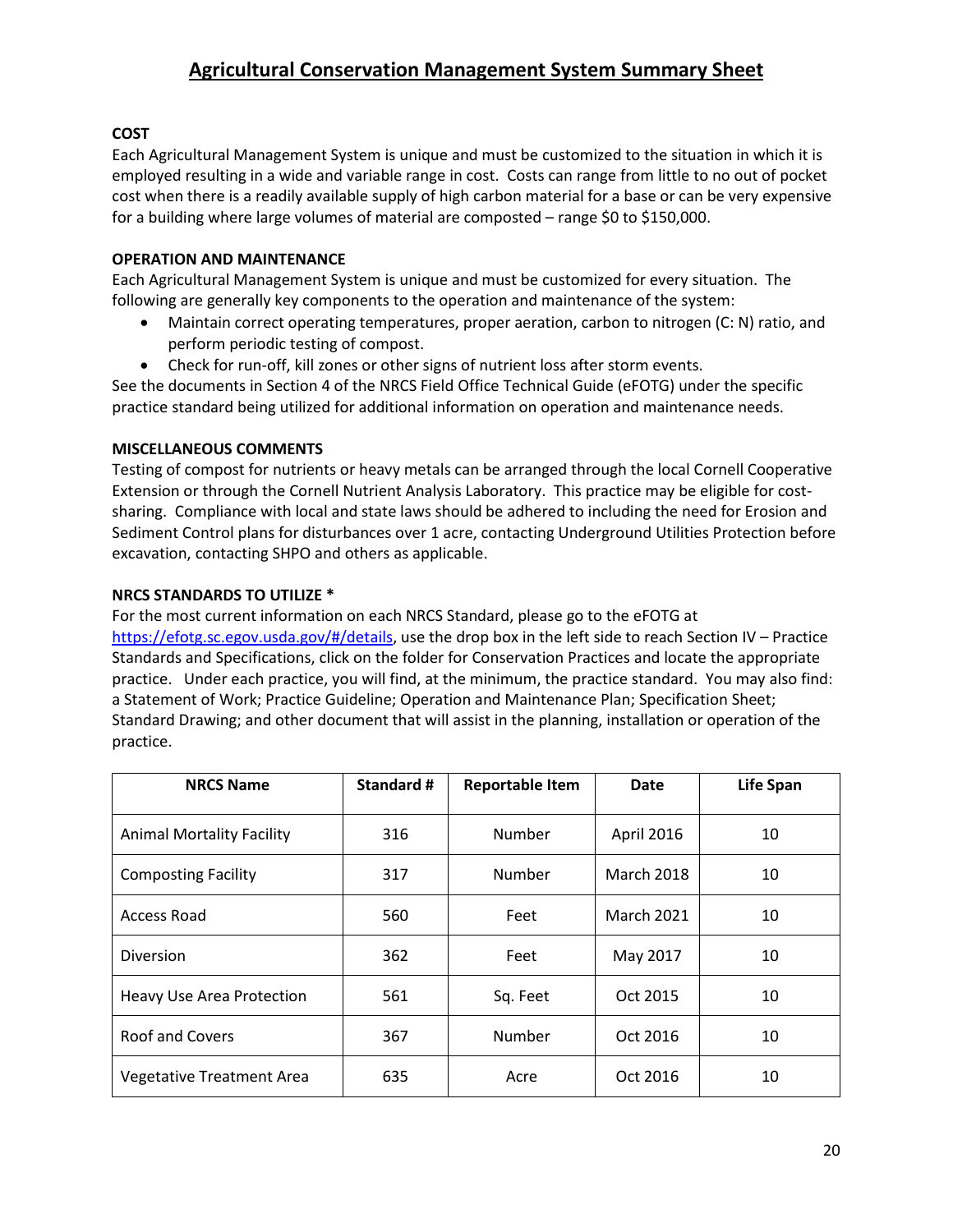| <b>Waste Storage Facility</b> | 313 | Number | March 2018 | 10 |
|-------------------------------|-----|--------|------------|----|
| Waste Transfer                | 634 | Number | Oct 2015   | 10 |

\* This is a listing of the primary BMPs to utilize but is not all inclusive and other NRCS Standards could be utilized. Please check with your local SWCC representative for approval.

#### **REFERENCES**

-National Engineering Handbook Part 637, Chapter 2 – Composting (NEH 637.0213, Dead Animal Composting),

-National Engineering Handbook Part 651,

-Agricultural Waste Management Field Handbook, Chapter 10 Mortality Management (NEH 651.1007), NRCS or comparable extension publication.

-Bonhotal, J., L Telega, J. Petzen. Natural Rendering: Composting Livestock Mortality and Butcher Waste. 2002. Cornell Waste Management Institute: <http://compost.css.cornell.edu/naturalrenderingFS.pdf> -Northeast Regional Agricultural Engineering Service publication No. 54, On Farm Composting Handbook, Cornell Cooperative Extension, Ithaca, NY.

- Waste Disposal AEM Tier 2 Worksheet and Information Sheet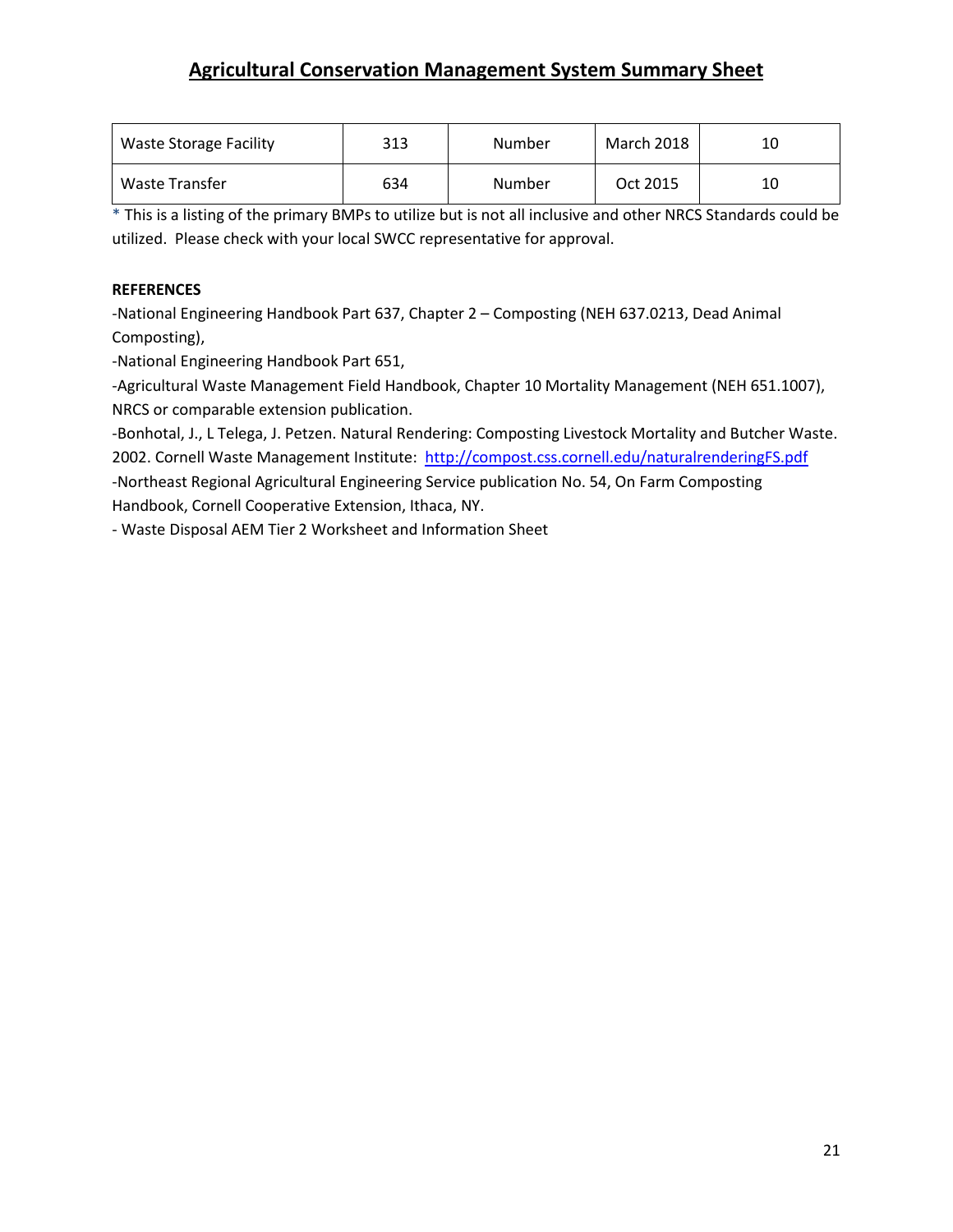### **Erosion Control System - Structural**

#### **DEFINITION**

The construction of an erosion control system to control the loss of soil from sheet, ephemeral, rill or gully erosion on agricultural lands, farmsteads, and production areas. This includes systems utilizing terraces, diversions, water and sediment control basins (WASCoBs), waterways (both grassed and lined), roof runoff practices, access roads, and associated earthmoving practices in a system.

#### **WATER QUALITY PURPOSE**

To reduce all forms of erosion and thereby reducing sediment delivery to waterbodies. This includes shortening slope lengths, cutting off sheet and concentrated flows from adjacent landuses, stabilizing gullies and providing safe outlets for flowing waters.

#### **POLLUTANT CONTROLLED**

Sediment, nutrients, and pathogens

#### **WHERE USED**

On erodible land, in both crop fields and pastures, where soil erosion and runoff must be controlled and the use of rotation, minimum tillage or seeding does not or cannot limit the erosion to acceptable levels.

Within and adjacent farmsteads where excessive volumes of clean water concentrate and result in soil erosion and un-controlled runoff. This system would not be appropriate as a treatment method of concentrated nutrient-laden runoff (e.g., livestock heavy use area runoff, feed storage area runoff, waste storage and transfer sites); other practice systems within this Catalogue may apply to forementioned resource concern areas.

#### **SYSTEM DESCRIPTION**

This system may be one practice or several; terraces, diversion and WASCoB's are generally constructed across the slope, usually on the contour to intercept and conduct surface runoff at a non-erosive velocity to stable outlets, reducing ephemeral and gully erosion. These practices control erosion by shortening slope length and regulating surface runoff. They can outlet into established grassed waterways, flat vegetated areas or other stabilized outlets. They also can be total storage structures that release the flow through underground outlets within 24 to 48 hours, depending on crops grown. These systems also act as sediment traps and help to reduce sediment-bound pollutants in surface runoff.

This system will also be used for the construction of waterways; grassed, lined or stone-centered, which are used to convey concentrated flows down slope to protected outlets to prevent gully erosion or to act as outlets for other erosion control practices. On slopes of less than 1% where out-of-bank flow will not cause erosion or property damage, the confinement of flow is not a design requirement.

Structures can be cropped, seeded to grasses and legumes to stabilize the slopes or lined with another material, such as rock, when velocities require.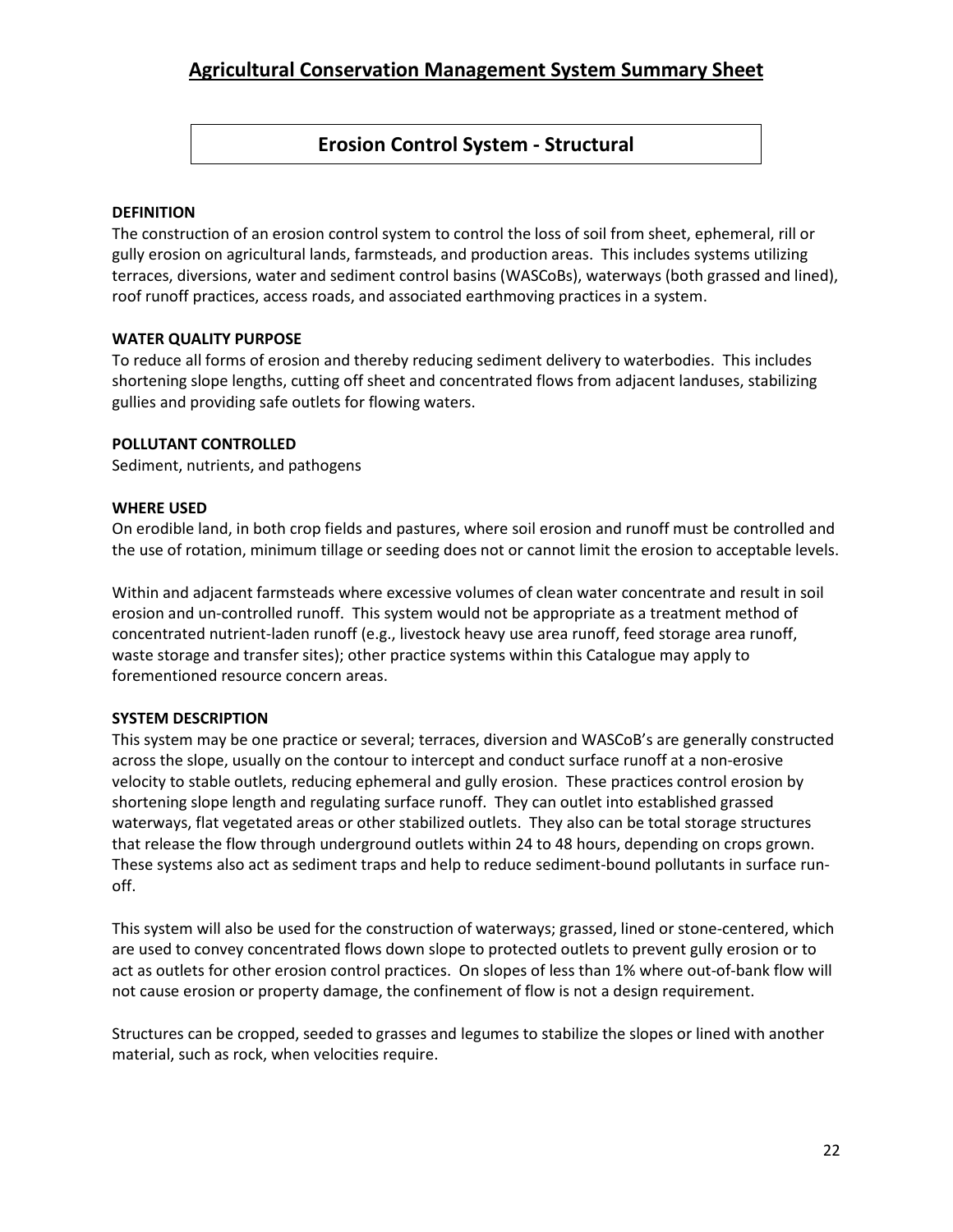Soil and water resources are often further conserved when structural erosion control practices are paired with cultural soil health practices (e.g., crop rotation, strip cropping, cover crop, conservation tillage) and nutrient management practices to further reduce pollutant transport and loss.

Within and adjacent farmsteads, BMPs may be compiled to collect, store, convey, and safely outlet clean water sources, thus protecting nearby management areas and infrastructure from possible damage and/or potential runoff.

When this system is funded by the NYS Agricultural Nonpoint Source Abatement and Control Program (ANSACP), a complete system of BMPs meeting NRCS Standards must result.

#### **SYSTEM EFFECTIVENESS**

Structural erosion control practices are effective at reducing soil loss significantly as well as limiting nutrient losses and runoff.

#### **IMPACTS ON SURFACE WATER**

Beneficial - Terraces, diversions, waterways and WASCoB's reduce erosion by controlling surface runoff and gully erosion which lessen loads delivered to the receiving waterbody. Terraces, diversion and WASCoB can also reduce nutrient loading through settling in areas of water retention.

#### **IMPACTS ON GROUND WATER**

Slight to Moderate - Can be beneficial in areas where the groundwater is recharged from surface waterbodies. In the absence of a nutrient management plan, terraces and diversions may increase nutrient leaching to groundwater. Impacts on groundwater may be reduced by increasing terrace or diversion release rates, thereby decreasing runoff storage time and potential soil saturation. Diversions decrease the amount of surface runoff infiltrating into the soil, reducing the risk of transporting nutrients and pesticides to groundwater. Waterways generally have little to no impact on ground water.

#### **IMPACTS ON OTHER RESOURCES (OFF-SITE)**

Soil: Beneficial to soil resources as soil loss will be diminished.

Air: Slightly beneficial and can have beneficial effects as erosion rates are reduced and the possibility that fines in the air will also be reduced.

Plants: Neutral.

Animals: Slightly beneficial improvement to wildlife as cross field practices could provide pathways for wildlife movement. Slight to moderate for fisheries as erosion rates will be lessened and delivery of sediment to waterbodies controlled.

Human: Slight to no effect on humans unless sediment reduction in waterbodies for public use are impacted.

Energy: Energy use may be slightly higher due to increased tractor use to go around conservation practices instead of normal plowing.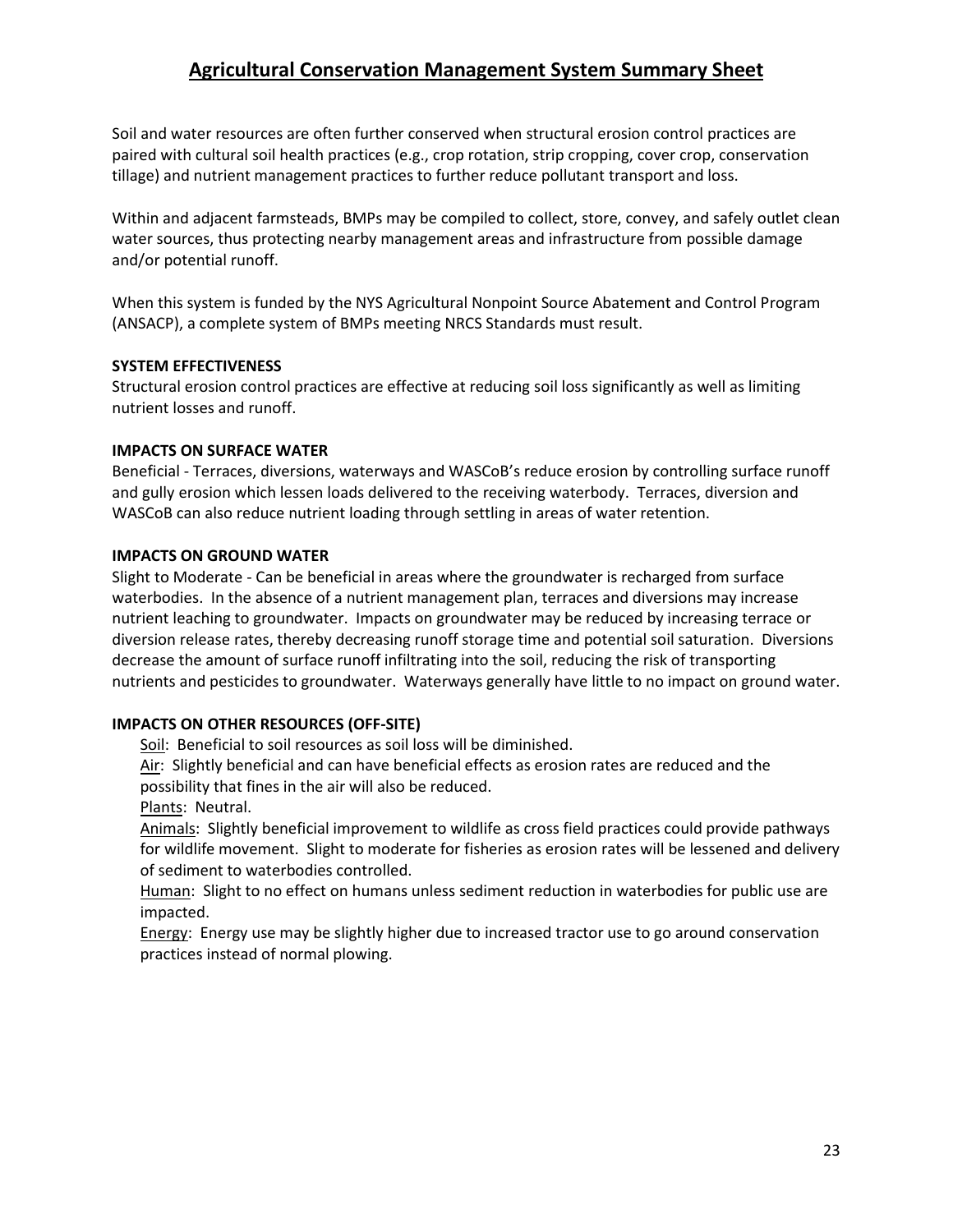#### **ADVANTAGES TO FARM**

- Are relatively easy to design and install.
- Can be cheap to install for simple practices.
- May allow timelier planting and potential yield increases by removing surface runoff.
- Controls surface runoff and gully and ephemeral erosion.
- Can provides flood protection for crop fields.
- Stores runoff up to 48 hours, allowing sediment and sediment-bound pollutants to settle out.
- Protects management areas and farmstead infrastructure.
- Collects surface flows during storm events and provides safe clean water outlets.

#### **DISADVANTAGES TO FARM**

- Can take land out of crop production.
- Systems may need to be in conjunction with other conservation practices such as conservation tillage, crop rotations, and contour or strip cropping to bring soil loss to acceptable levels.
- Some systems can be very expensive and usually are not considered cost-effective management practices in relation to cultural control measures.
- Require increased maintenance as trapped sediment accumulates in the structure and removal of sediment or reconstruction is required to maintain capacity.
- Grassed waterways may be unsuitable for areas where a base flow exists (sustained wetness prevents adequate vegetative cover) unless a stone-center lining and a subsurface drain and surface inlet are installed.
- Use may be precluded or have an increased cost if a stable outlet is lacking.

#### **SYSTEM LIFESPAN**

Ten (10) years.

#### **COST**

Each Agricultural Management System is unique and must be customized to the situation in which it is employed resulting in a wide and variable range in cost. Costs can range from \$1.00 per foot for a cross slope ditch to \$10 a foot for storage structures with outlets.

#### **OPERATION AND MAINTENANCE**

Each Agricultural Management System is unique and must be customized for every situation. The following are generally key components to the operation and maintenance of the system that need to be performed annually and after large storm events:

- Maintain capacity, storage, ridge height and outlets.
- Clean out inlets for underground outlets.
- Remove sediment build-up and redistribute.
- Inspect channel cross-section for stable side slopes, points of scour, rodent holes, and breaches.
- Check channel bottom for erosion or excessive scour, deposition of sediment or other obstructions.
- Outlets should be checked to ensure that they remain adequate, show no sign of erosion or loss of structural integrity.
- Vegetated structures will need to be periodically mowed.
- Periodic inspection and repair of roof runoff structures, outlets, access roads, etc.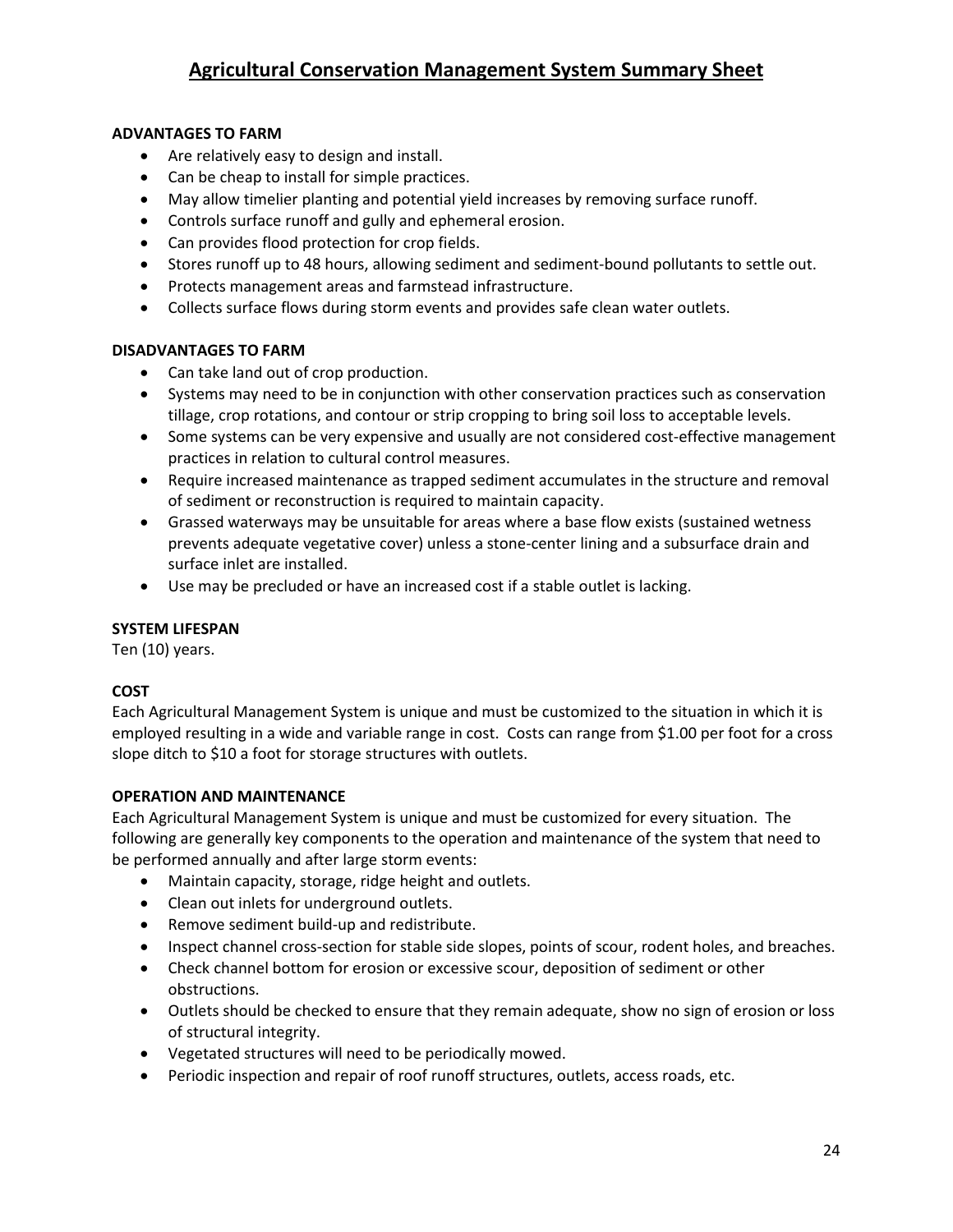See the documents in Section 4 of the NRCS Field Office Technical Guide (eFOTG) under the specific practice standard being utilized for additional information on operation and maintenance needs.

#### **MISCELLANEOUS COMMENTS**

Component BMPs that result in a complete system meeting appropriate NRCS Standards, and reduce a resource concern may be eligible for cost-sharing. Compliance with local and state laws should be adhered to including the need for Erosion and Sediment Control plans for disturbances over 1 acre, contacting Underground Utilities Protection before excavation, contacting SHPO and others as applicable.

#### **NRCS STANDARDS TO UTILIZE\***

For the most current information on each NRCS Standard, please go to the eFOTG at [https://efotg.sc.egov.usda.gov/#/details,](https://efotg.sc.egov.usda.gov/#/details) use the drop box in the left side to reach Section IV – Practice Standards and Specifications, click on the folder for Conservation Practices and locate the appropriate practice. Under each practice, you will find at the minimum the practice standard. You may also find: a Statement of Work; Practice Guideline, Operation and Maintenance Plan; Specification Sheet; Standard Drawing; and other document that will assist in the planning, installation of operation of the practice.

| <b>NRCS Name</b>              | <b>Standard #</b> | <b>Reportable Item</b> | <b>Date</b>       | <b>Life Span</b> |
|-------------------------------|-------------------|------------------------|-------------------|------------------|
| <b>Water and Sediment</b>     | 638               | Number                 | <b>March 2019</b> | 10               |
| <b>Control Basin</b>          |                   |                        |                   |                  |
| Sediment Basin                | 350               | Number                 | May 2017          | 10               |
| Diversion                     | 362               | Feet                   | May 2017          | 10               |
| <b>Grassed Waterway</b>       | 412               | Acre                   | Oct 2015          | 10               |
| <b>Filter Strips</b>          | 393               | Acre                   | Oct 2017          | 10               |
| <b>Grade Stabilization</b>    | 410               | Number                 | <b>March 2021</b> | 10               |
| Structure                     |                   |                        |                   |                  |
| <b>Critical Area Planting</b> | 342               | Acre                   | Oct 2017          | 10               |
| Lined Waterway or Outlet      | 468               | Feet                   | <b>March 2018</b> | 10               |
| <b>Conservation Cover</b>     | 327               | Acre                   | <b>July 2019</b>  | $\mathbf{1}$     |
| Terrace                       | 600               | Feet                   | Oct 2015          | 10               |
| Subsurface Drain              | 606               | Feet                   | May 2020          | 10               |
| <b>Underground Outlet</b>     | 620               | Feet                   | Oct 2014          | 10               |
| <b>Obstruction Removal</b>    | 500               | Acre                   | Sept 2010         | $\mathbf{1}$     |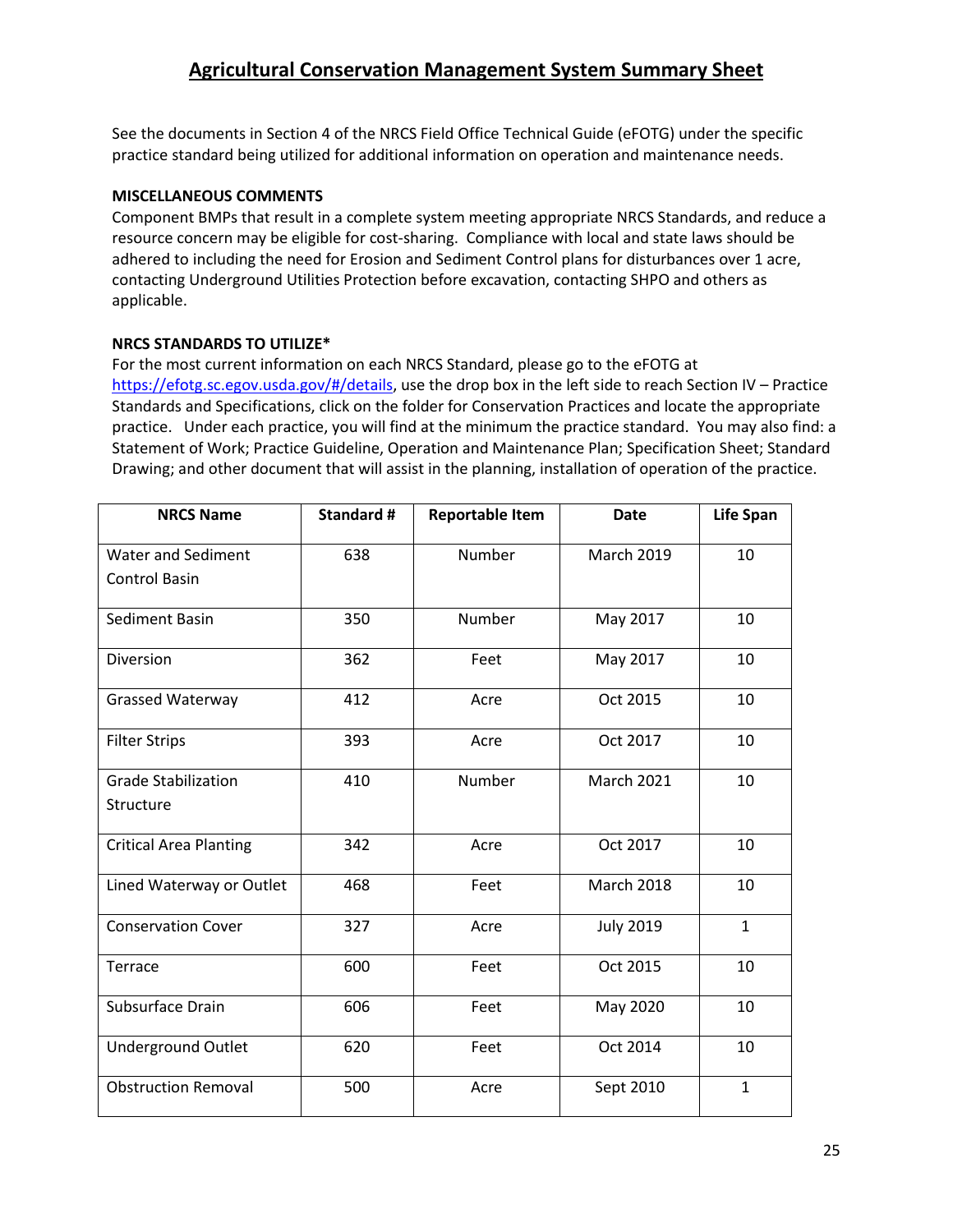| Fence                        | 382 | Feet   | Oct 2014          | 10 |
|------------------------------|-----|--------|-------------------|----|
| Access Road                  | 560 | Feet   | <b>March 2021</b> | 10 |
| <b>Roof Runoff Structure</b> | 558 | Number | Oct 2015          | 10 |
| <b>Trails and Walkways</b>   | 575 | Feet   | Oct 2015          | 10 |

\*This is a listing of the primary BMPs to utilize but is not all inclusive and other NRCS Standards could be utilized. Please check with your local SWCC representative for approval.

#### **REFERENCES**

- NRCS eFOTG for NY: <https://efotg.sc.egov.usda.gov/#/details>

**-** Soil Management AEM Tier 2 Worksheet and Information Sheet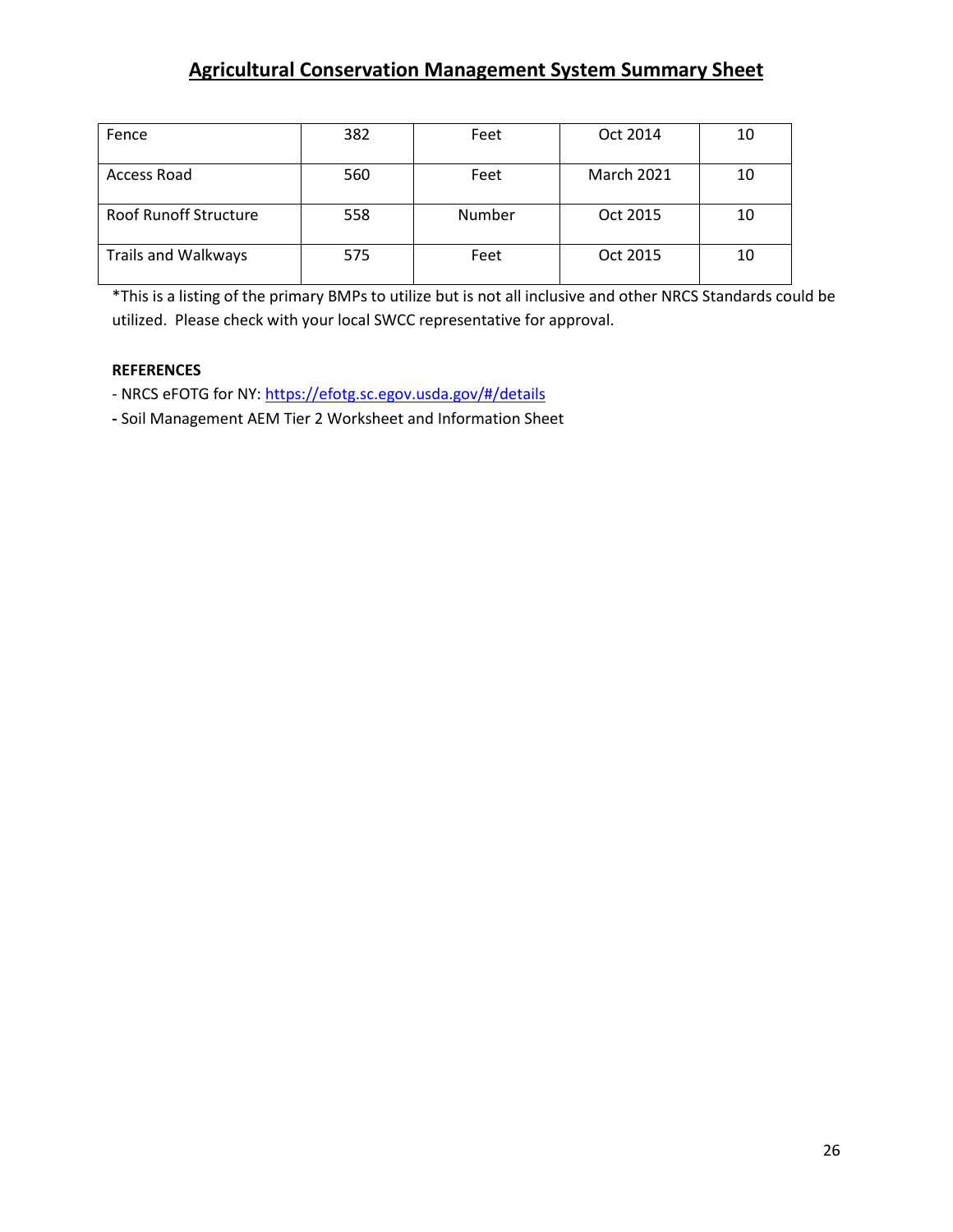## **Feed Management System**

#### **DEFINITION**

The continual process of providing adequate, not excess, nutrients to dairy animals through the integration of feeding and crop management to reduce nutrient excretion in manure and nutrient accumulation in soil, lower potential pollution risks to water and air resources, and improve farm profitability.

#### **WATER QUALITY PURPOSE**

Reduces the accumulation and potential loss of nitrogen and phosphorus in manure from dairy farms.

#### **POLLUTANT CONTROLLED**

Nutrients, pathogens, biochemical oxygen demand, and ammonia

#### **WHERE USED**

Dairy farms

#### **SYSTEM DESCRIPTION**

Feed management is a continuous improvement process involving benchmarking, planning, implementation, and monitoring. It is facilitated by a feed management specialist and adopted and directed by farm management to meet goals in three areas:

- 1. improved nutrient use efficiency, homegrown feed utilization, and income-over-feed cost;
- 2. crop production and purchased feeds are optimized for the feeding system; and
- 3. reduced nutrient overfeeding, excretion, and accumulation.

Dairy farms using the feed management process pursue those goals often by improving the digestible nutrient content of homegrown feeds produced and fed; accurately estimating feed nutrient intakes by animals and tracking feed inventories; employing scientific standards to determine nutrient requirements and ration levels; and increasing the level of homegrown feeds (forages and/or grains) in the diet.

Feed management recommendations should be based on the best available research information. The USDA-NRCS Feed Management Standard (NY-592) provides specific technical details and references about planning, implementation, and operation and maintenance. The Cornell Precision Feed Management guidelines and Precision Feed Management Benchmarking tools provide further information for effective feed management with dairy cows. Management of feed rations and forages should be consistent with Cornell recommendations, where available; otherwise National Research Council recommendations should be utilized.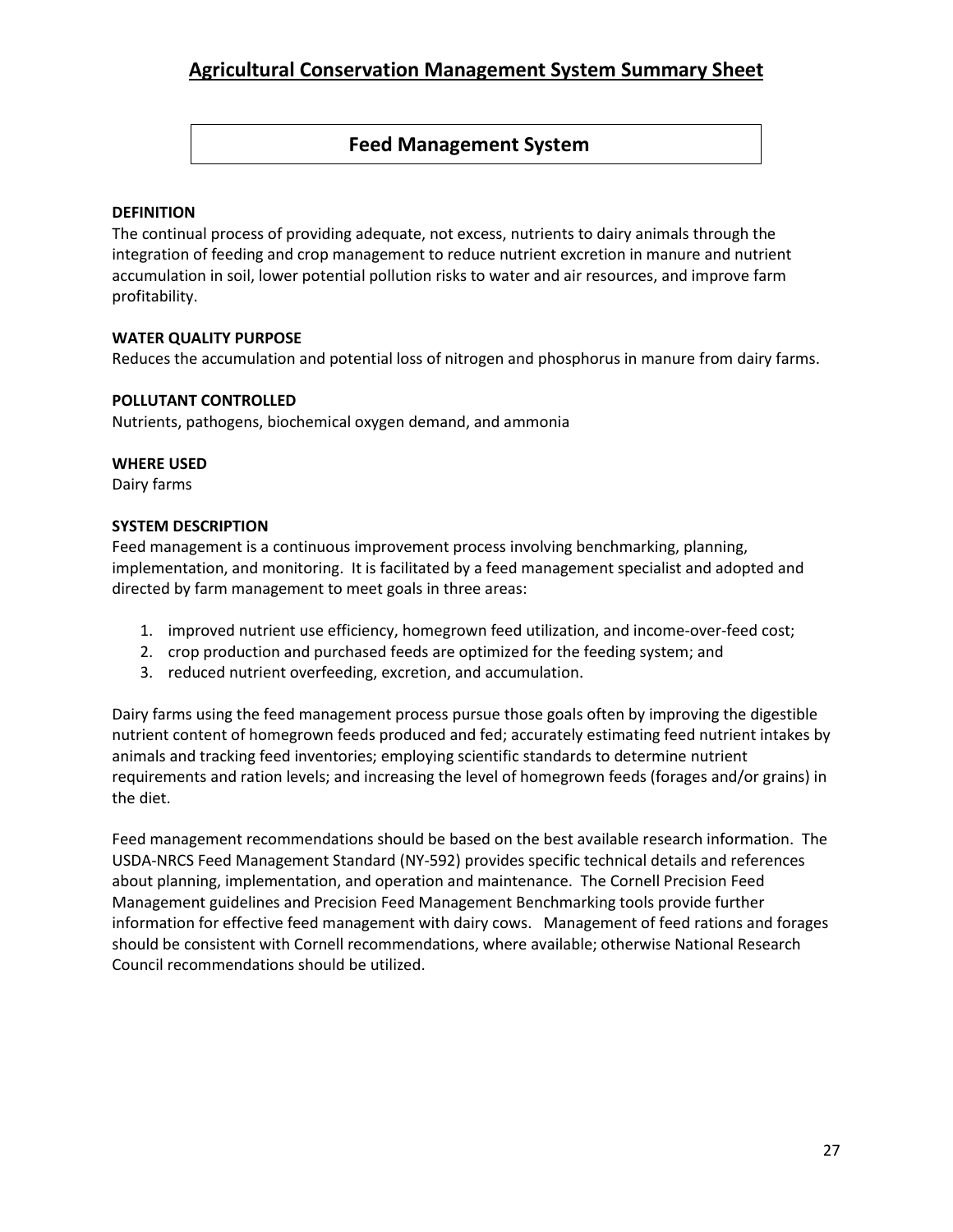#### **SYSTEM EFFECTIVENESS**

Improving a farm's nutrient mass balance (the amount of nutrients imported compared to the amount of nutrients exported) will reduce the amount of nutrients that have the potential to be lost to the environment. Changes in the feeding program can have a significant influence on farm nutrient management and its mass nutrient balance. While it varies widely by farm size and management, a substantial portion of the nutrients imported to dairy farms in the form of purchased (imported) feeds, and to a lesser degree fertilizers, often remains on the farm where they may accumulate in farm soils and may be lost to air and water resources. Farms that intensively manage their feeding program reduce nutrient excretion in the manure, increase feed nutrient utilization, and subsequently improve the farm's mass nutrient balance.

A 60% reduction in nitrogen and phosphorus mass nutrient balances has been documented by Cornell University and Cornell Cooperative Extension research on over 40 dairy farms that adopted feed management practices between 2004 and 2008. Those dairy farms also realized lower operating costs (\$1.33/CWT) and 11% higher milk production that similar sized farms not participating in the feed management process in the region.

#### **IMPACTS ON SURFACE WATER**

Beneficial, including nutrients and pathogens.

#### **IMPACTS ON GROUND WATER**

Beneficial, including nutrients and pathogens.

#### **IMPACTS ON OTHER RESOURCES (OFF-SITE)**

Soil: Beneficial, the soil health/conservation often must improve in order to optimize homegrown crop production for herd forage and/or grain needs.

Air: Beneficial, as it has the potential to reduce particulate matter from ammonia volatilization and nitrous oxide emissions.

Plants: Beneficial, as it can reduce nutrient losses and subsequent impacts on neighboring plant communities.

Animals: Beneficial, as it can reduce nutrient losses and subsequent impacts on terrestrial and aquatic habitat.

Human: Beneficial, as it can further safeguard drinking water sources, improve land and water resources for recreation, and provide economic growth.

Energy: Beneficial, as it can reduce use of transportation fuels for imported feed and fertilizer and improve livestock output per energy input.

#### **ADVANTAGES TO FARM**

- Potential to reduce nutrient losses and improve animal and crop production.
- Potential to improve herd/flock health.
- Often a positive impact on farm profitability.

#### **DISADVANTAGES TO FARM**

- Higher level of farm management is required may result in increased labor and equipment costs.
- Requires additional time and training to adjust to new management strategies.
- Cost to change management may be prohibitive for some farms.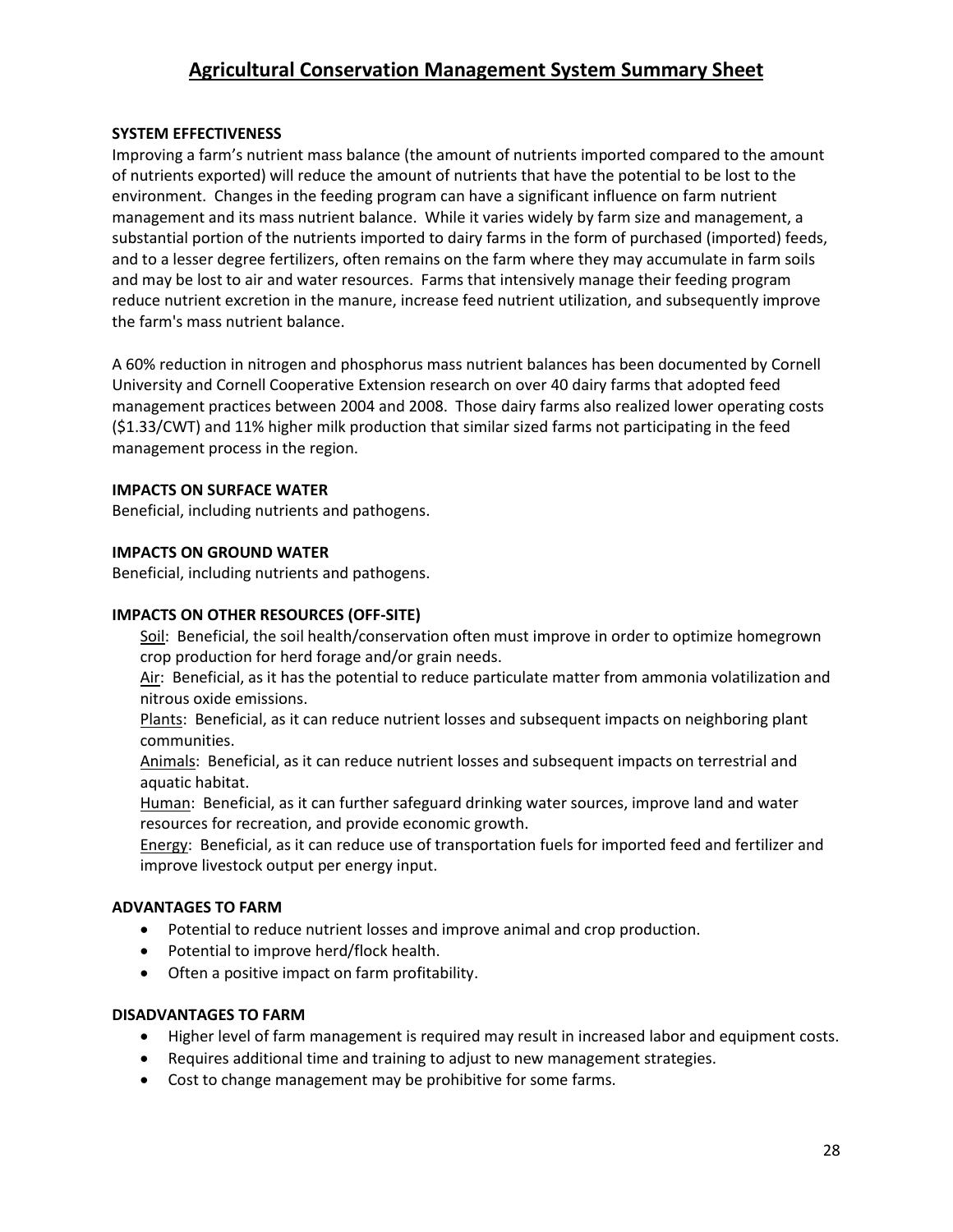#### **SYSTEM LIFESPAN**

One (1) year.

#### **COST**

Each Agricultural Management System is unique and must be customized to the situation in which it is employed resulting in a wide and variable range in cost. Costs for feed management depend on several factors, including the size and type of farm, existing level of farm management, feeding and feed storage facilities, history of herd, feed, and other farm records, available equipment, and familiarity with custom operators. Consultation fees for developing and maintaining a feed management plan should be considered in addition to the costs for feed and forage analyses.

#### **OPERATION AND MAINTENANCE**

Each Agricultural Management System is unique and must be customized for every situation. Feed management is a continuous improvement process, involving regular monitoring through benchmarking, planning to address opportunities, implementing those plans, and evaluating the plans via benchmarking.

See the documents in Section 4 of the NRCS Field Office Technical Guide (eFOTG) under the specific conservation practice standard being utilized for additional information on operation and maintenance needs.

#### **MISCELLANEOUS COMMENTS**

See Cornell Feed Management guidelines and Precision Feed Management Benchmarking tools as well as the USDA-NRCS Feed Management Standard (NY-592) for specific technical details about planning, implementation, and operation and maintenance.

#### **NRCS STANDARDS TO UTILIZE\***

For the most current information on each NRCS Standard, please go to the eFOTG at [https://efotg.sc.egov.usda.gov/#/details,](https://efotg.sc.egov.usda.gov/#/details) use the drop box in the left side to reach Section IV – Practice Standards and Specifications, click on the folder for Conservation Practices and locate the appropriate practice. Under each practice, you will find, at the minimum, the practice standard. You may also find: a Statement of Work; Practice Guideline; Operation and Maintenance Plan; Specification Sheet; Standard Drawing; and other document that will assist in the planning, installation or operation of the practice.

| <b>NRCS Name</b> | <b>Standard #</b> | <b>Reportable Item</b>           | Date     | Life Span |
|------------------|-------------------|----------------------------------|----------|-----------|
| Feed Management  | 592               | <b>Animals Units</b><br>Affected | Oct 2012 |           |

\*This is a listing of the primary BMPs to utilize but is not all inclusive and other NRCS Standards could be utilized. Please check with your local SWCC representative for approval.

#### **REFERENCES**

- NRCS eFOTG for NY: <https://efotg.sc.egov.usda.gov/#/details>

- Cornell Precision Feed Management:<https://cnydfc.cce.cornell.edu/topic.php?id=19>
- Management of Dairy Feed Nutrients AEM Tier 2 Worksheet and Information Sheet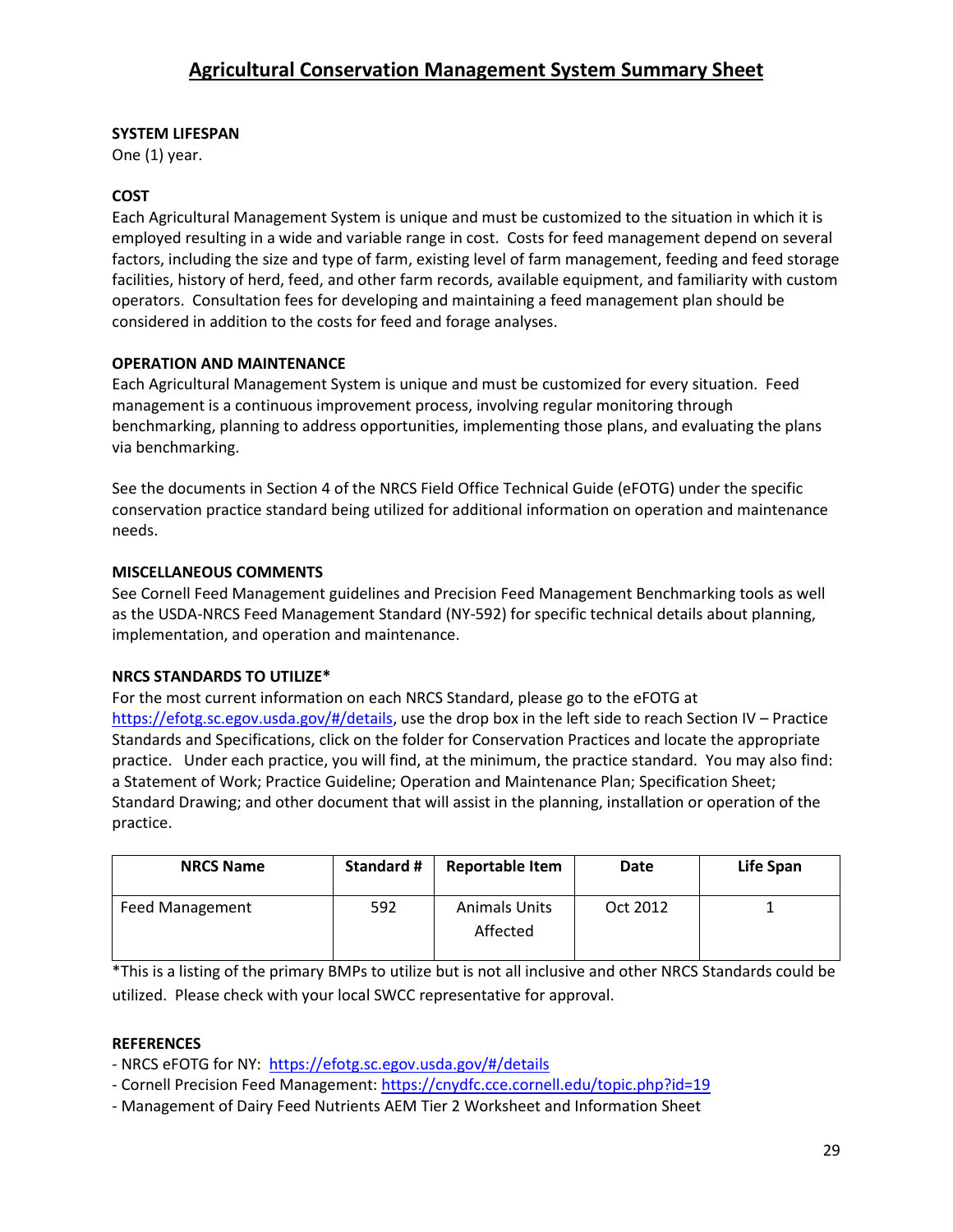### **Integrated Pest Management System**

#### **DEFINITION**

An ecologically based, site-specific integrated pest control strategy utilizing a combination of pest prevention, pest avoidance, pest monitoring, and pest suppression strategies coupled with precision application techniques and Best Management Practices when pesticide application is warranted.

#### **WATER QUALITY PURPOSE**

To reduce pesticide use, availability, and losses to the environment in crop and livestock production.

#### **POLLUTANT CONTROLLED**

Pesticides

#### **WHERE USED**

On all agricultural lands where pests will be managed, and a resource concern has been identified.

#### **SYSTEM DESCRIPTION**

Integrated Pest Management (IPM) strategies that keep pest populations below economically damaging levels and minimize pest resistance are used to reduce pest management risks to water quality and the environment. Specific IPM techniques include:

Prevention – activities such as cleaning equipment when leaving an infested area, using pest free seeds and transplants, and irrigation scheduling to limit situations that are conducive to disease development,

Avoidance - activities such as using pest resistant varieties, crop rotation, refuge management, and maintaining healthy and diverse plant communities,

Monitoring – activities such as crop scouting, establishing trap crops, degree-day modeling and weather forecasting to help target suppression strategies and avoid routine preventative treatments,

Suppression – activities such as the judicious use of cultural, mechanical, biological, and chemical control methods that reduce or eliminate a pest population or its impacts while minimizing risks to non-target organisms. As part of a suppression system, precision application techniques in an IPM system can further minimize pesticide risks to natural resources and humans. Examples of such techniques include: appropriate equipment calibration to include the correct rate, boom height, appropriate nozzle type, nozzle spacing, operating speed and pressure; computer controlled application technologies; and advanced technology equipment.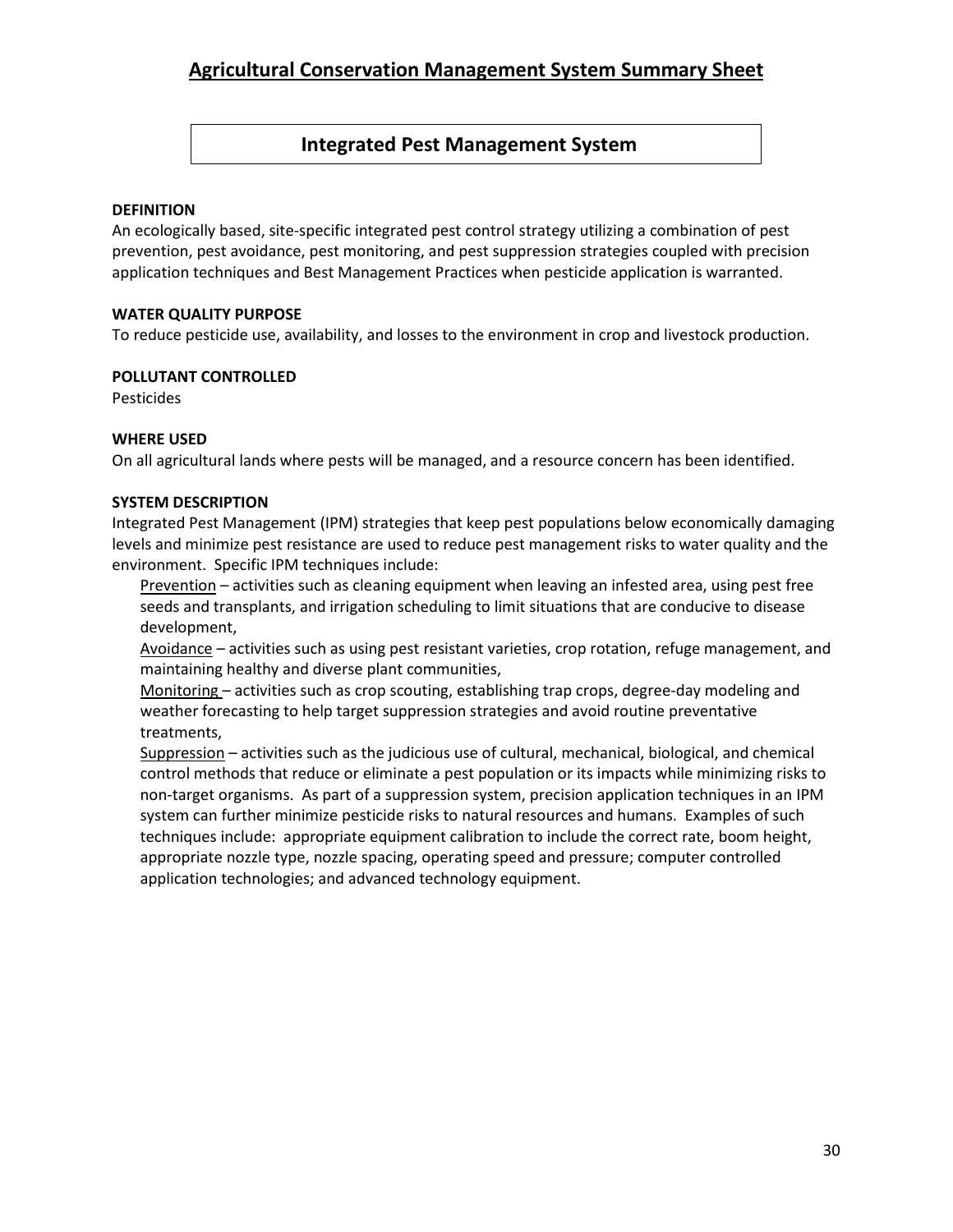#### **SYSTEM EFFECTIVENESS**

Overall, IPM is effective, profitable, and relatively safe. Few if any studies have established a solid link between IPM usage and reduction of pesticide levels in receiving waters. However, IPM has been credited with the reduction in chemical usage. IPM is an effective management practice for consideration in vegetables, fruit, ornamentals, or field crops especially where large amounts of pesticides are applied, waterbodies are adjacent to crop fields, and soils are highly permeable. Numerous studies have shown pesticide use can be reduced up to 45% in fields employing IPM strategies verses conventional fields. Pesticide use for the control of house flies in dairy barns can be reduced 50 to 80% if manure is removed on a timely basis and fly biological control agent populations are enhanced.

When a pesticide is used its effectiveness depends upon the proper application and placement of the chemical. It is estimated that 60% of sprayers have a calibration error rate greater than plus or minus 10%. Frequent calibration checks and/or computerized precision application greatly reduce this problem.

Associated conservation practices that provide for adequate plant nutrients and soil moisture, including a favorable pH and soil quality, can reduce plant stress, improve plant vigor and increase the plant's overall ability to tolerate pests thereby reducing the need for pesticide use.

#### **IMPACTS ON SURFACE WATER**

Beneficial – In most management options the availability of pesticides as a nonpoint source pollutant is reduced.

#### **IMPACTS ON GROUND WATER**

Beneficial – In most management options the availability of pesticides as a nonpoint source pollutant is reduced.

#### **IMPACTS ON OTHER RESOURCES (OFF-SITE)**

Soil: Beneficial as the use of pesticides generally declines reducing risk of carry over and accumulation in the soil.

Air**:** Beneficial as IPM strategies generally result in less pesticide drift.

Plants: Beneficial as overall less use of pesticide and more precise application is a benefit to nontarget plants.

Animals: Beneficial as IPM strategies and precision application techniques reduce the impact of pesticides on non-target organisms such as pollinators.

Human: Beneficial as it is an economically and environmentally defensible practice which realizes a higher net return per acre due to improved commodity quality. Energy: Neutral.

#### **ADVANTAGES TO FARM**

- Use of pesticides usually declines with the use of IPM strategies.
- Usually requires fewer pesticides on a per acre basis.
- IPM generally results in higher average per acre crop yield.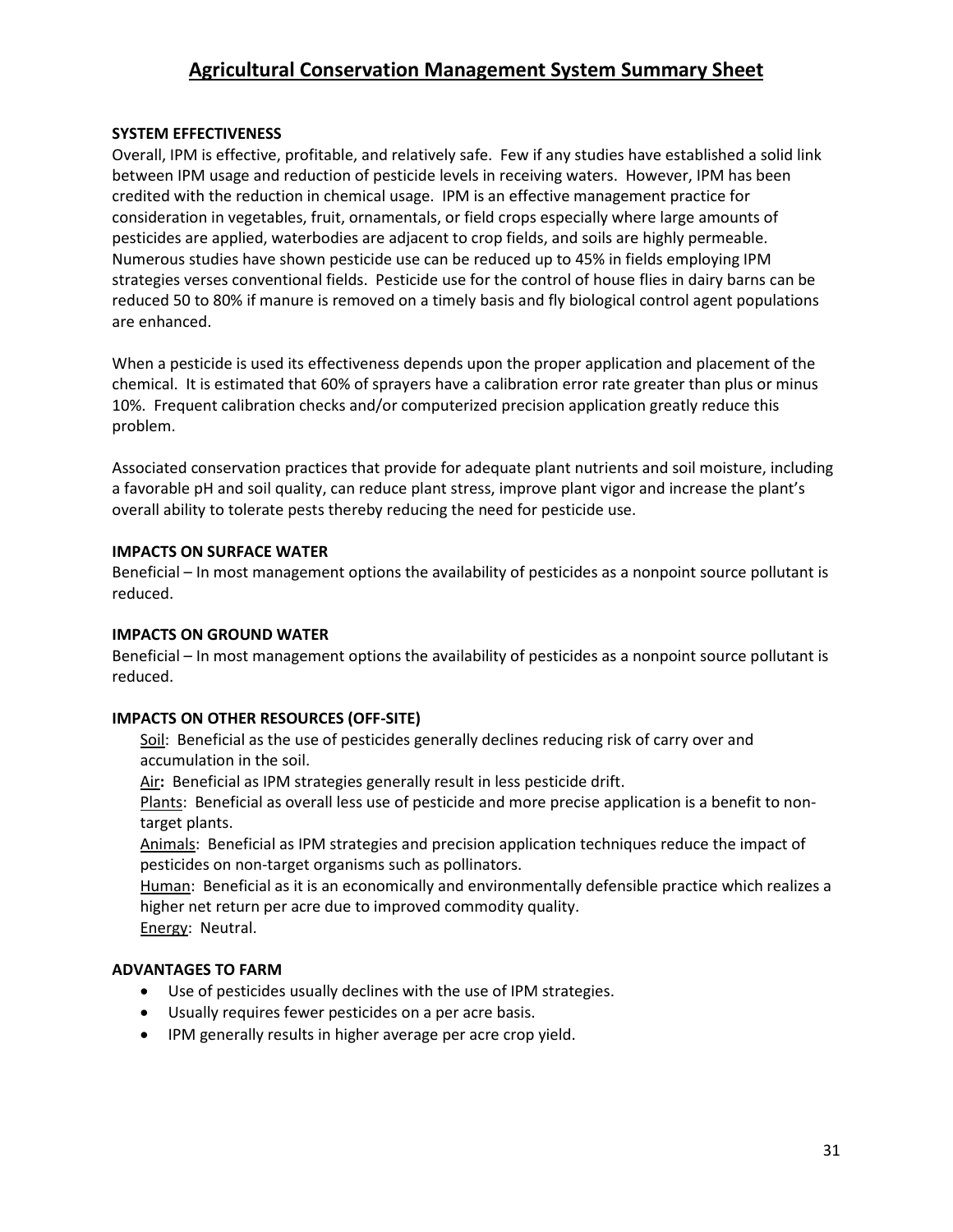#### **DISADVANTAGES TO FARM**

- May result in more pesticide applications per growing season as scouting may find pest populations over threshold.
- Higher level of grower management is required which may result in increased labor and equipment costs.
- Requires additional time and training to adjust to new management strategies.
- May have control costs higher than conventional control techniques.
- Cost of some advanced technology equipment may not be economical for small pesticide applicators.

#### **SYSTEM LIFESPAN**

One (1) year for IPM plan and may vary up to 10 years for various application equipment.

#### **COST**

Each Agricultural Management System is unique and must be customized to the situation in which it is employed resulting in a wide and variable range in cost. The cost of this system will be highly variable depending on the control strategies employed.

#### **OPERATION AND MAINTENANCE**

Each Agricultural Management System is unique and must be customized for every situation. The following are generally key components to the operation and maintenance of the system:

- Scouting and monitoring is an on-going activity.
- O&M is specific for each prevention, avoidance, monitoring, and suppression technique used. Record keeping is an essential component of all these practices.
- Follow label directions when pesticides are used.
- Follow equipment manufacturer's directions.

See the documents in Section 4 of the NRCS Field Office Technical Guide (eFOTG) under the specific conservation practice standard being utilized for additional information on operation and maintenance needs.

#### **MISCELLANEOUS COMMENTS**

Components that result in a complete system that eliminates a resource concern may be eligible for cost-sharing. Compliance with local, state, and federal laws should be adhered to.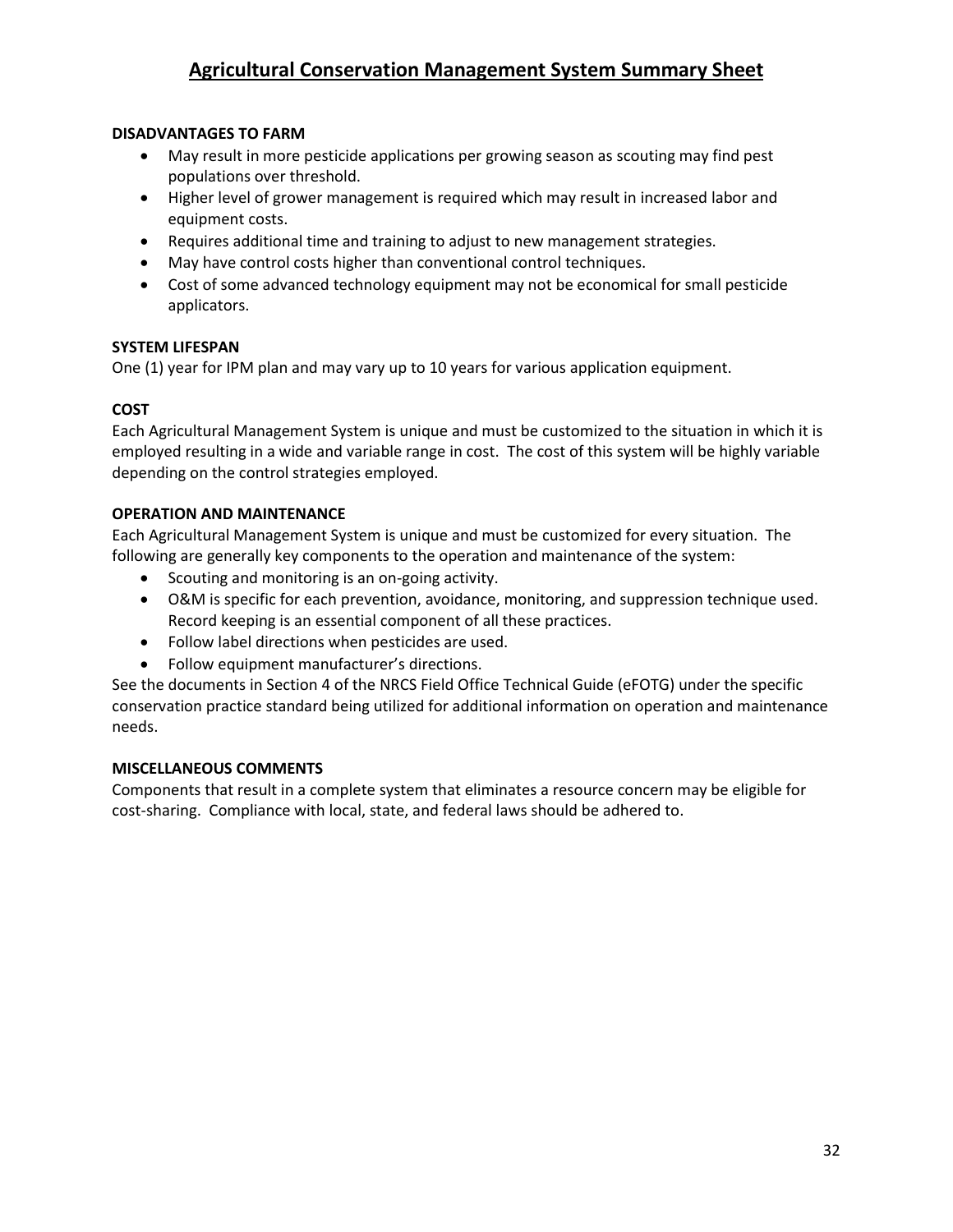#### **NRCS STANDARDS TO UTILIZE**

For the most current information on each NRCS Standard, please go to the eFOTG at [https://efotg.sc.egov.usda.gov/#/details,](https://efotg.sc.egov.usda.gov/#/details) use the drop box in the left side to reach Section IV – Practice Standards and Specifications, click on the folder for Conservation Practices and locate the appropriate practice. Under each practice, you will find, at the minimum, the practice standard. You may also find: a Statement of Work; Practice Guideline; Operation and Maintenance Plan; Specification Sheet; Standard Drawing; and other document that will assist in the planning, installation or operation of the practice.

| <b>NRCS Name</b>                              | <b>Standard #</b> | <b>Reportable Item</b> | Date             | Life Span    |
|-----------------------------------------------|-------------------|------------------------|------------------|--------------|
| Pest Management<br><b>Conservation System</b> | 595               | Acre                   | April 2021       | 1            |
| <b>Conservation Cover</b>                     | 327               | Acre                   | <b>July 2019</b> | 5            |
| <b>Herbaceous Weed</b><br>Treatment           | 315               | Acre                   | April 2021       | $\mathbf{1}$ |
| <b>Conservation Crop Rotation</b>             | 328               | Acre                   | Oct 2015         | $\mathbf{1}$ |
| Field Border                                  | 386               | Acre                   | Oct 2017         | 10           |
| <b>Filter Strip</b>                           | 393               | Acre                   | Oct 2017         | 10           |
| Forage Harvest Management                     | 511               | Acre                   | Dec 2010         | $\mathbf{1}$ |
| <b>Irrigation Water</b><br>Management         | 449               | Acre                   | Oct 2015         | 1            |
| <b>Waste Recycling</b>                        | 633               | Tons                   | Oct 2015         | 1            |

\*This is a listing of the primary BMPs to utilize but is not all inclusive and other NRCS Standards could be utilized. Please check with your local SWCC representative for approval.

#### **REFERENCES**

**-** NRCS eFOTG for New York: <https://efotg.sc.egov.usda.gov/#/details>

- Pesticide Use AEM Tier 2 Worksheet and Information Sheet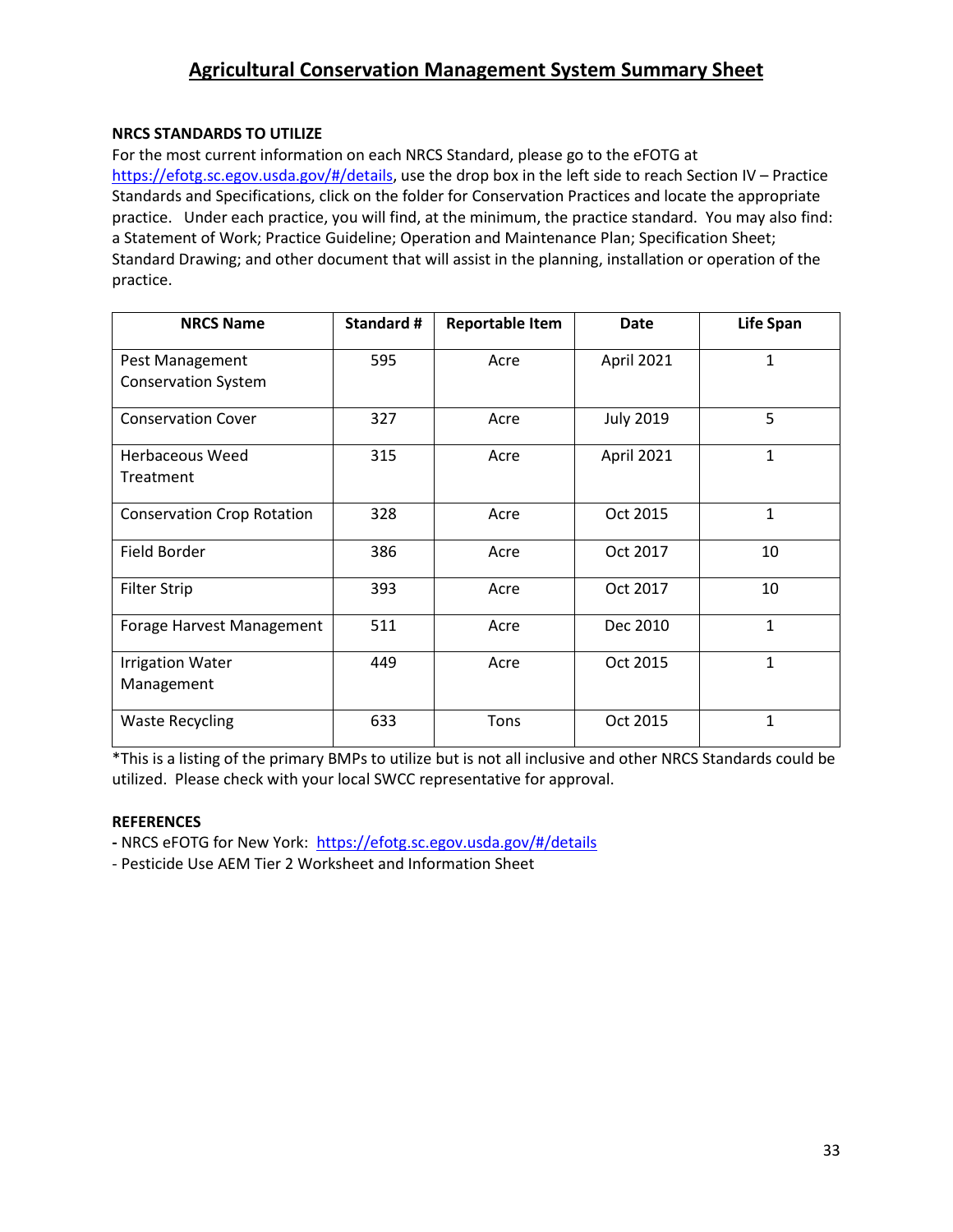# **Irrigation Water Management System**

#### **DEFINITION**

A planned system that determines and controls the rate, amount, placement, and timing of irrigation water.

#### **WATER QUALITY PURPOSE**

To reduce surface water runoff, including any associated erosion, and/or leaching of nutrients and pesticides by applying irrigation water based upon the capacity of the soil to hold water and the needs of the crop.

#### **POLLUTANT CONTROLLED**

Sediment, nutrients, and pesticides

#### **WHERE USED**

On agricultural fields requiring irrigation where the potential for surface water runoff and/of groundwater contamination exists, and a resource concern has been identified.

#### **SYSTEM DESCRIPTION**

Irrigation water management is utilized on cropland to supplement rainfall, and to apply fertilizer and pesticides to target crops. Several irrigation methods exist. Selection of the irrigation system to be used is based on the needs of the crop to be grown, soil type, topography, climate, distance to streams or other water bodies, and the source of water to be used for irrigation. To decrease non-point source pollution of surface and groundwater resources, water application must be at rates that minimize the transport of sediments, nutrients and chemicals to surface waters and that minimize the transport of nutrients and chemicals to groundwater.

The development of an "Irrigation Water Management Plan" that addresses the irrigation scheduling, in both timing and amount, control of runoff, minimizing deep percolation and the uniform application of water is an essential component of this practice.

#### **SYSTEM EFFECTIVENESS**

This system can help prevent over irrigation and the resulting loss of sediment, nutrients, and pesticides by surface runoff and leaching.

**IMPACTS ON SURFACE WATER** Beneficial.

#### **IMPACTS ON GROUND WATER**

Beneficial- Leaching losses of nutrients and pesticides are minimized when scheduling is a part of an irrigation water management system. However, other associated practices that promote infiltration may have adverse impacts on groundwater.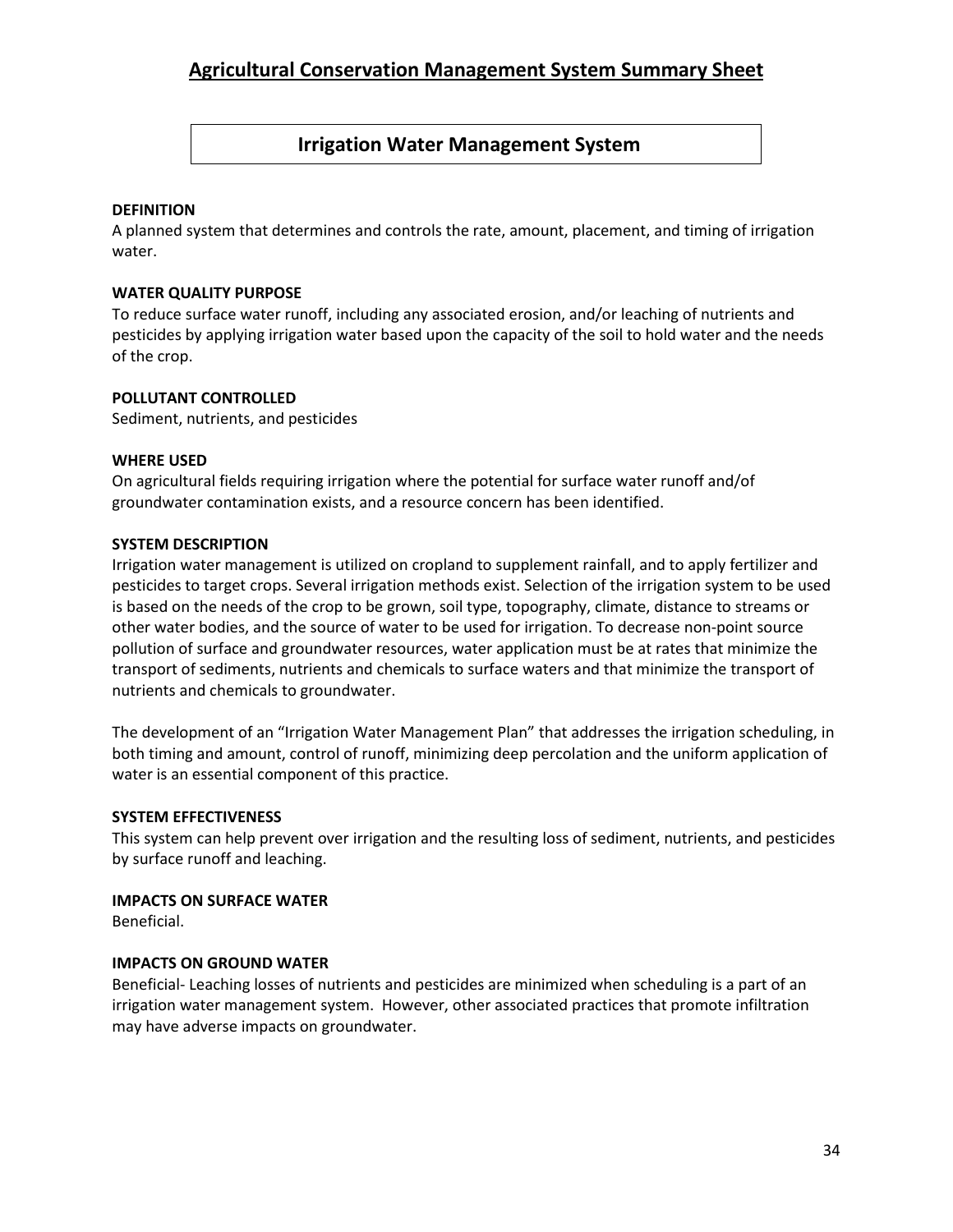#### **IMPACTS ON OTHER RESOURCES (OFF-SITE)**

Soil: Beneficial by minimizing irrigation induced soil erosion and sedimentation. Water: Beneficial by reducing water waste – applies what the crop needs. Air: Beneficial by managing soil moisture to reduce particulate matter movement. Plants: Neutral.

Animals: Neutral.

Human: Beneficial due to positive impacts on soil, water, air and energy. Energy: Beneficial as it can reduce energy use.

#### **ADVANTAGES TO FARM**

- Manages air, soil, or plant micro-climate.
- Provides the medium and guidance for proper and safe chemigation and fertigation.
- Avoids crop stress due to under-irrigation, and may increase crop yields.
- May reduce operating and labor costs.
- May reduce energy costs.

#### **DISADVANTAGES TO FARM**

- May require additional training, or an increase in irrigation management skills.
- Requires additional time and equipment to collect data.
- Changes in irrigation methods may require changes in equipment which can be costly.

#### **SYSTEM LIFESPAN**

One (1) year.

#### **COST**

Each Agricultural Management System is unique and must be customized to the situation in which it is employed resulting in a wide and variable range in cost. Some factors impacting cost include additional labor and equipment expenses to collect data and automated irrigation scheduling software may need to be purchased.

#### **OPERATION AND MAINTENANCE**

Each Agricultural Management System is unique and must be customized for every situation. The following are generally key components to the operation and maintenance of the system:

- Accurate and timely records of rate, amount, timing and maintenance of equipment is a necessary component of this practice.
- A record keeping system and O&M plan must be prepared for the system.

See the documents in Section 4 of the NRCS Field Office Technical Guide (eFOTG) under the specific conservation practice standard being utilized for additional information on operation and maintenance needs.

#### **MISCELLANEOUS COMMENTS**

Components that result in a complete system that eliminates a resource concern may be eligible for cost-sharing. Compliance with local and state laws should be adhered to.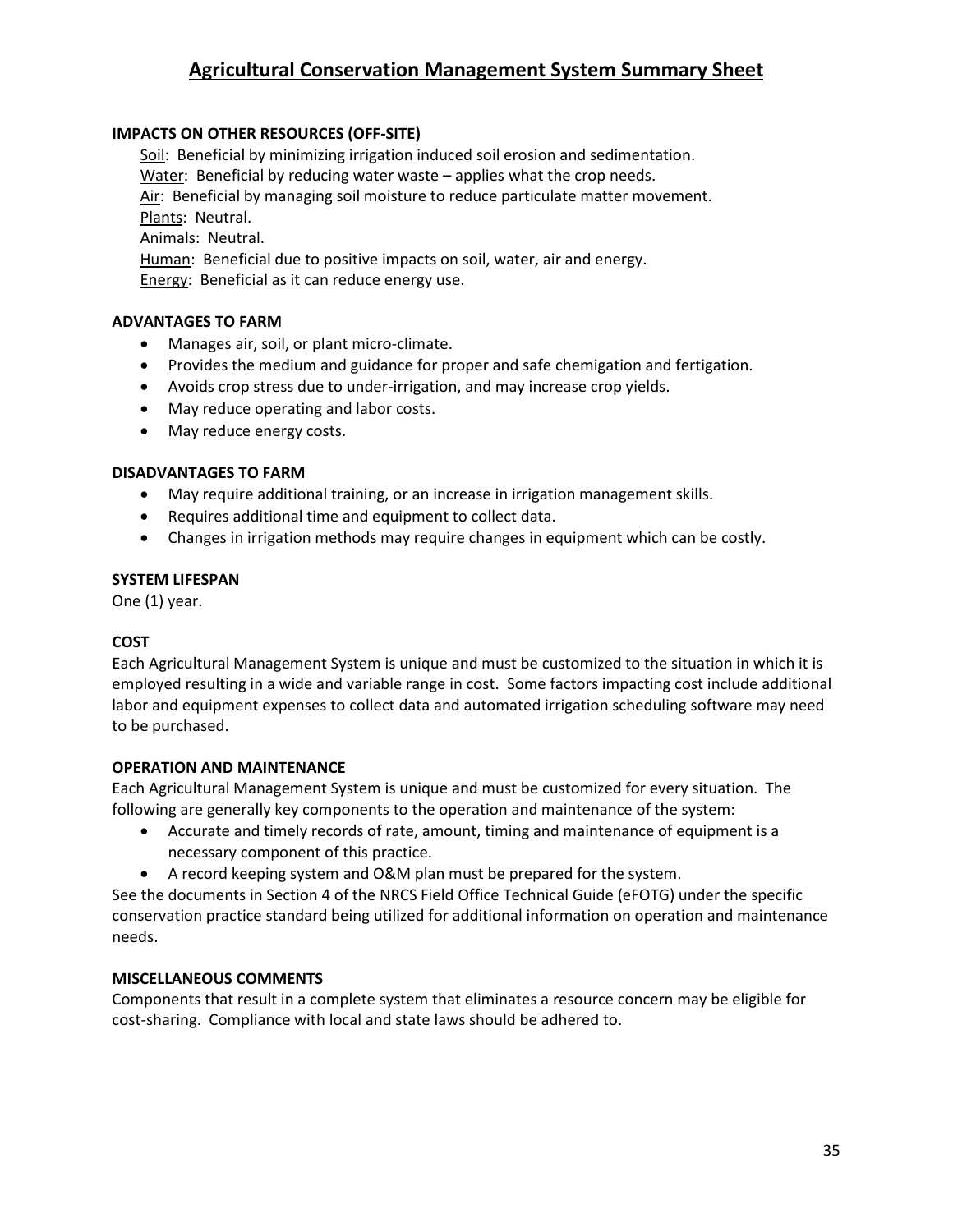#### **NRCS STANDARDS TO UTILIZE**

For the most current information on each NRCS Standard, please go to the eFOTG at [https://efotg.sc.egov.usda.gov/#/details,](https://efotg.sc.egov.usda.gov/#/details) use the drop box in the left side to reach Section IV – Practice Standards and Specifications, click on the folder for Conservation Practices and locate the appropriate practice. Under each practice, you will find, at the minimum, the practice standard. You may also find: a Statement of Work; Practice Guideline; Operation and Maintenance Plan; Specification Sheet; Standard Drawing; and other document that will assist in the planning, installation or operation of the practice.

| <b>NRCS Name</b>                              | <b>Standard #</b> | <b>Reportable Item</b> | <b>Date</b>       | <b>Life Span</b> |
|-----------------------------------------------|-------------------|------------------------|-------------------|------------------|
| <b>Irrigation Water</b><br>Management         | 449               | Acre                   | Oct 2015          | 1                |
| <b>Irrigation Pipeline</b>                    | 430               | Feet                   | Dec 2011          | 10               |
| <b>Irrigation Reservoir</b>                   | 436               | Acre/Feet              | Dec 2011          | 10               |
| Irrigation System,<br>Microirrigation         | 441               | Acre                   | Oct 2016          | 10               |
| Sprinkler System                              | 442               | Acre                   | Oct 2016          | 10               |
| Irrigation System, Surface<br>and Subsurface  | 443               | Acre                   | Oct 2017          | 10               |
| <b>Pumping Plant</b>                          | 533               | Number                 | Dec 2011          | 10               |
| Water Well                                    | 642               | Number                 | <b>March 2021</b> | 10               |
| <b>Nutrient Management</b>                    | 590               | Acre                   | Sept 2020         | $\mathbf{1}$     |
| Pest Management<br><b>Conservation System</b> | 595               | Acre                   | April 2021        | $\mathbf{1}$     |

\*This is a listing of the primary BMPs to utilize but is not all inclusive and other NRCS Standards could be utilized. Please check with your local SWCC representative for approval.

#### **REFERENCES**

- NRCS eFOTG for NY: <https://efotg.sc.egov.usda.gov/#/details>

- Irrigation Water Management AEM Tier 2 Worksheet and Information Sheet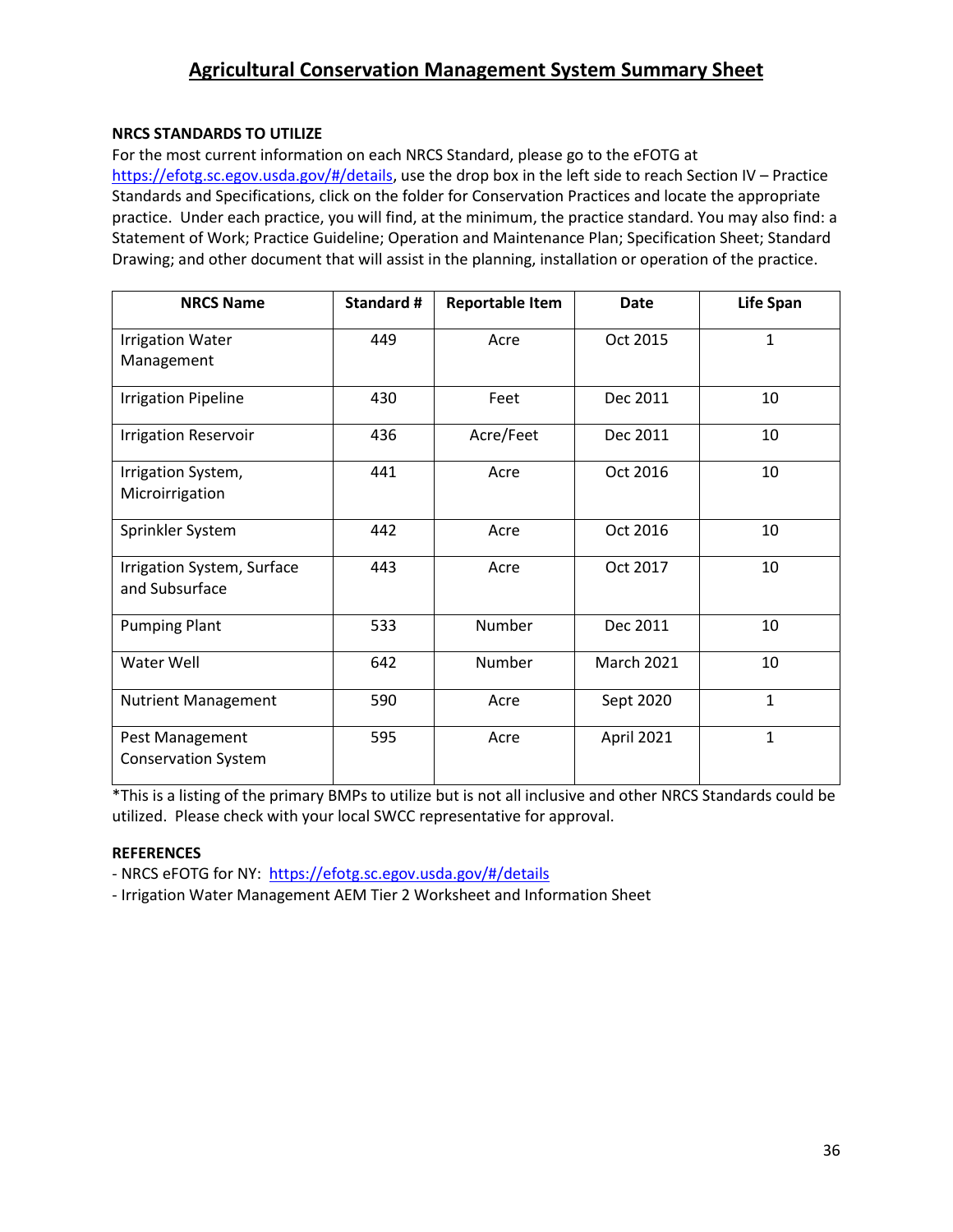## **Livestock Heavy Use Area Runoff Management System**

#### **DEFINITION**

A system for the interception, collection and safe treatment of runoff water from a barnyard or concentrated livestock area.

#### **WATER QUALITY PURPOSE**

To exclude clean water from the concentrated livestock areas and to reduce the transport of pollutants from barnyards and concentrated livestock areas into surface or groundwaters.

#### **POLLUTANT CONTROLLED**

Nutrients, sediments, pathogens, and Bio-chemical Oxygen Demand

#### **WHERE USED**

Barns, barnyards, loafing areas, paddocks, feedlots, calf hutch areas or any area where livestock concentrate, and a resource concern has been identified.

#### **SYSTEM DESCRIPTION**

The system is composed of one or more component practices. Structural practices may be employed to exclude clean water from areas of livestock concentrations (for example, diversions that intercept and transport upslope surface water away from barnyards and roof runoff systems that collect rainwater from barn roofs). Heavy Use Areas are used to facilitate clean up and direct polluted runoff where a variety of structural, vegetative and operational practices are used to treat polluted runoff and seepage from barnyards, loafing areas and other areas with concentrated waste. Examples include settling tanks, collection or vegetative treatment areas.

Alternatives also include elimination, utilizing gates and laneways to move livestock to barns and / or managed pastures or as a last resort, installation of roofs to isolate the barnyard from precipitation.

When this system is funded by the NYS Agricultural Nonpoint Source Abatement and Control Program (ANSACP), a complete system meeting all NRCS Standards must result.

#### **SYSTEM EFFECTIVENESS**

Because livestock heavy use area management systems are site-specific and are composed of one or more management practices, system effectiveness varies. Key factors for effectiveness include success of cutting off clean water before it reaches pollutants, reducing the size of the affected area and treating and or collecting polluted run-off.

#### **IMPACTS ON SURFACE WATER**

Beneficial.

#### **IMPACTS ON GROUND WATER**

Beneficial - Can be negative if the abandoned heavy use areas are not remediated and nutrient laden soil and manure is not removed allowing nutrient losses to the groundwater.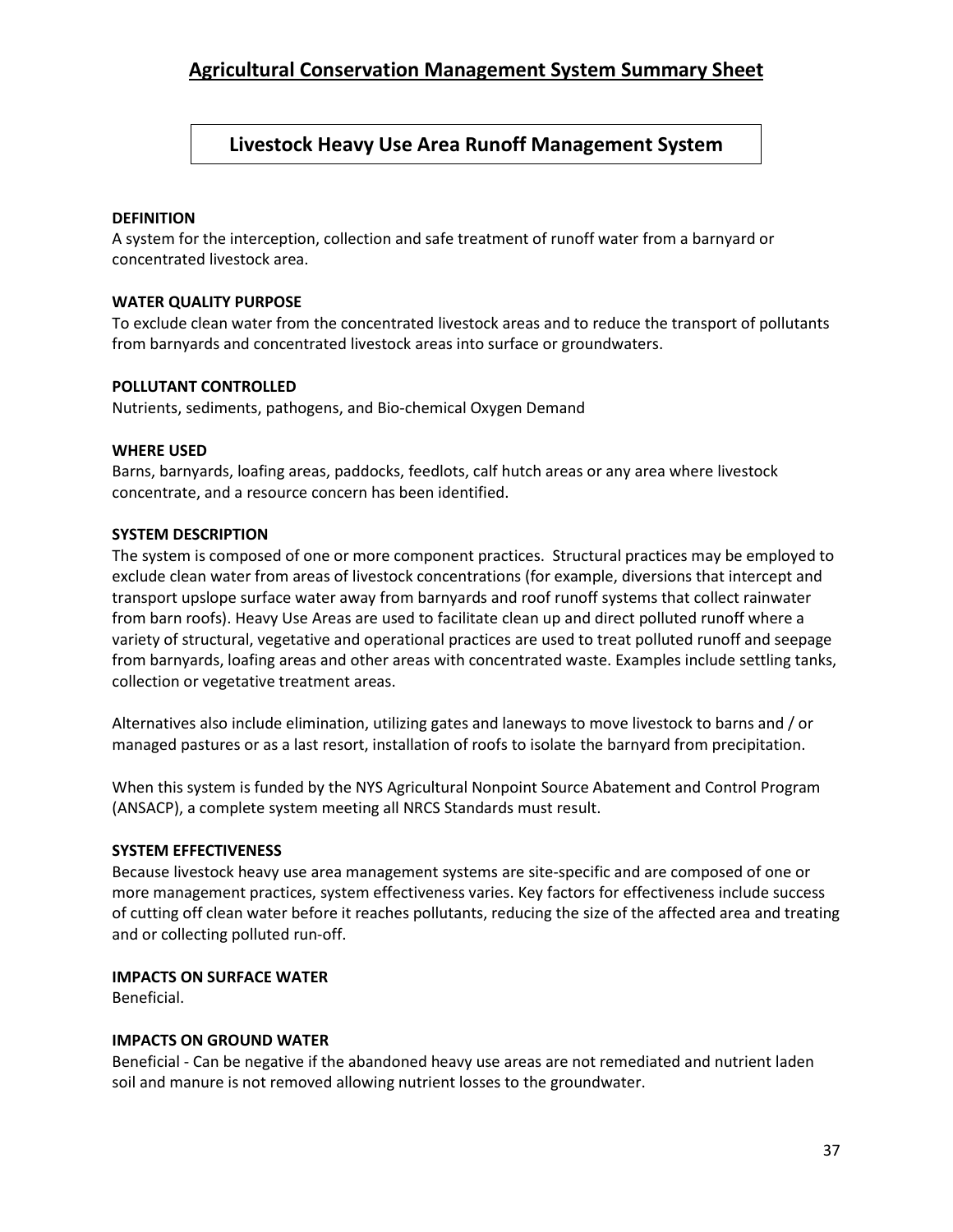## **IMPACTS ON OTHER RESOURCES (OFF-SITE)**

Soil: Neutral.

Air: Beneficial in that clean barnyards, where manure and organics are collected more frequently, tend to have less odor issues.

Plants: Neutral.

Animals: Beneficial. Clean run-off leads to cleaner streams.

Human: Beneficial. Barnyard areas that are kept clean are more aesthetically pleasing and produce less odors, flies or vectors.

Energy: Negative – increased fuel use.

## **ADVANTAGES TO FARM**

- Dries up barnyard and loafing area.
- Improves ease of daily operating procedures.
- Less clean-up time during milking.
- Decreases the chance of milk production reduction during wet periods.
- Increased milk value due to lower somatic cell counts.
- Can include herd health benefits (less risk of mastitis and hoof rot in cattle).
- Depends on the system. Improved barnyard require more energy to clean up on a regular basis (more each day instead of a massive amount every few years) but are more efficient and can save energy required for cow-clean up, milking center clean-up (from less sediment and manure to treat).
- More manure collected to utilize for crop fertility.

#### **DISADVANTAGES TO FARM**

- Requires a higher level of producer management skill to achieve positive pollution control.
- May be expensive initial investment and operating costs.
- Increased fuel consumption.

#### **SYSTEM LIFESPAN**

Ten (10) years.

#### **COST**

Each Agricultural Management System is unique and must be customized to the situation in which it is employed resulting in a wide and variable range in cost. Range: \$3,000 to \$150,000 or more, depending upon system design, complexity, and number of animals treated and total area to be treated.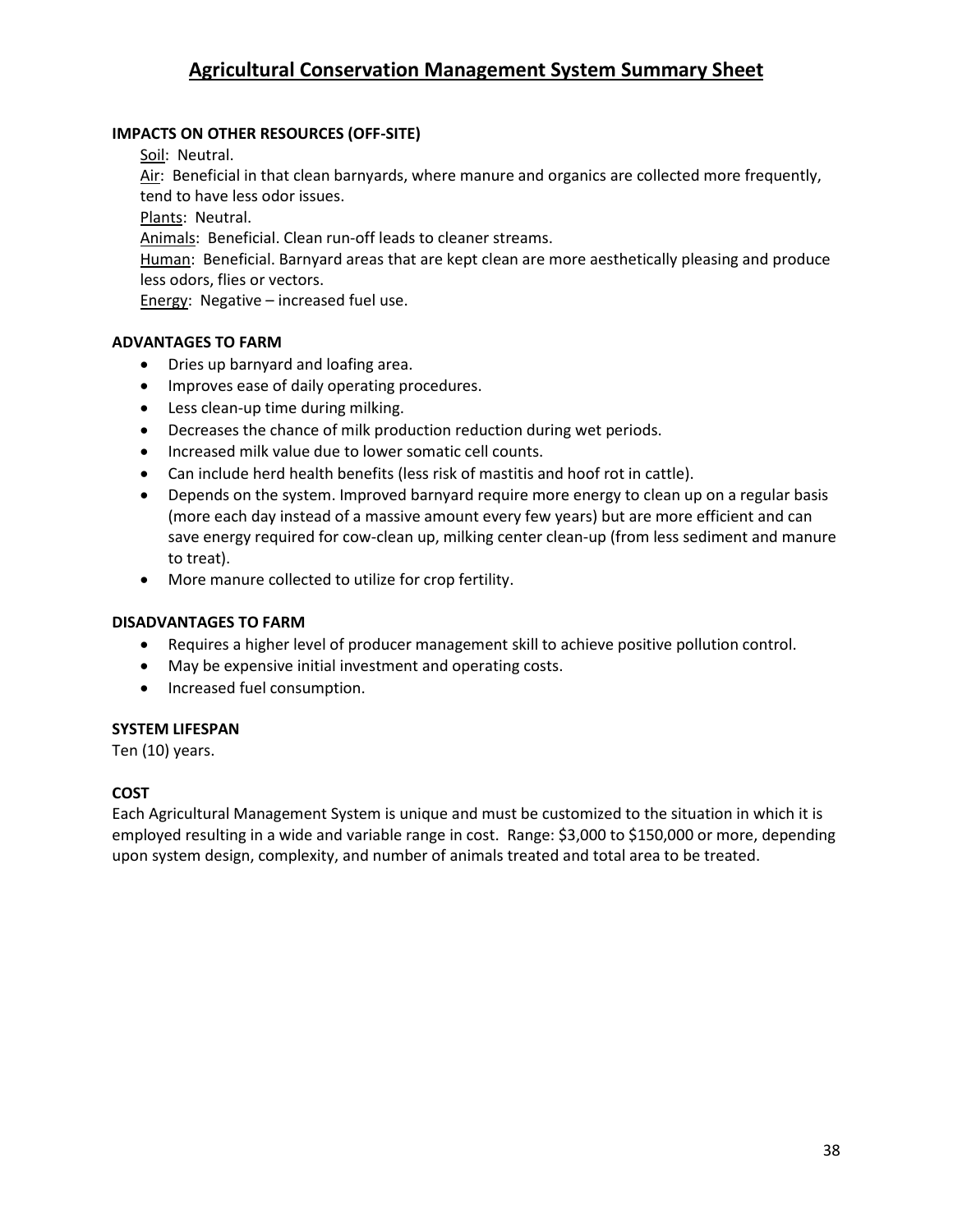### **OPERATION AND MAINTENANCE**

Each Agricultural Management System is unique and must be customized for every situation. The following are generally key components to the operation and maintenance of the system:

- Daily to weekly scraping of concrete pads.
- Maintain fences and gates.
- Re-grade barnyards as needed to control water.
- Maintain vegetation.
- Check roof gutters after heavy storm events and remove debris and ice.
- Maintain gravel/stone heavy use areas, if applicable.
- Ensure dosing on VTA to not overload system. Harvest and remove filter area vegetation.

See the documents in Section 4 of the NRCS Field Office Technical Guide (eFOTG) under the specific practice standard being utilized for additional information on operation and maintenance needs.

#### **MISCELLANEOUS COMMENTS**

Components that result in a complete system of BMPs meeting NRCS Standards that eliminate a resource concern may be eligible for cost-sharing. Livestock operations that have been designated as a CAFO are required to comply with CAFO regulations. Compliance with local and state laws should be adhered to including the need for Erosion and Sediment Control plans for disturbances over 1 acre, contacting Underground Utilities Protection before excavation, contacting SHPO and others as applicable. For an ANSACP grant application, it is required to utilize the Roof Screening Tool if a covered facility is included in the grant.

### **NRCS STANDARDS TO UTILIZE\***

For the most current information on each NRCS Standard, please go to the eFOTG at [https://efotg.sc.egov.usda.gov/#/details,](https://efotg.sc.egov.usda.gov/#/details) use the drop box in the left side to reach Section IV – Practice Standards and Specifications, click on the folder for Conservation Practices and locate the appropriate practice. Under each practice, you will find, at the minimum, the practice standard. You may also find: a Statement of Work; Practice Guideline; Operation and Maintenance Plan; Specification Sheet; Standard Drawing; and other document that will assist in the planning, installation or operation of the practice."

| <b>NRCS Name</b>                 | <b>Standard #</b> | <b>Reportable Item</b> | <b>Date</b>       | <b>Life Span</b> |
|----------------------------------|-------------------|------------------------|-------------------|------------------|
| <b>Heavy Use Area Protection</b> | 561               | Sq. Feet               | Oct 2015          | 10               |
| <b>Access Control</b>            | 472               | Acres                  | April 2019        | 10               |
| <b>Trails and Walkways</b>       | 575               | Feet                   | Oct 2015          | 10               |
| Fence                            | 382               | Feet                   | Oct 2014          | 10               |
| <b>Access Road</b>               | 560               | Feet                   | <b>March 2021</b> | 10               |
| <b>Roof Runoff Structure</b>     | 558               | Number                 | Oct 2015          | 10               |
| <b>Roof and Covers</b>           | 367               | Number                 | Oct 2016          | 10               |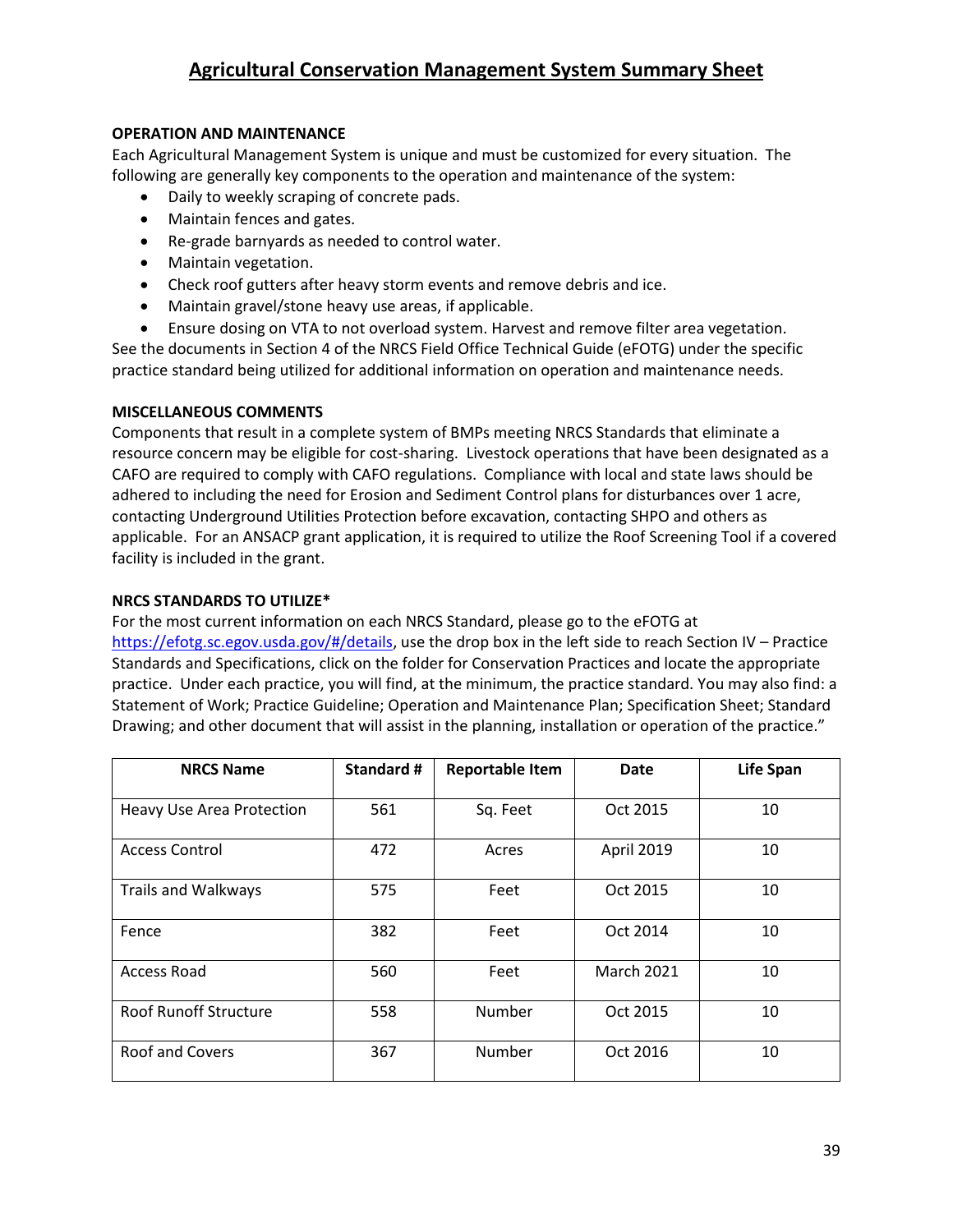| <b>Conservation Cover</b>                  | 327 | Acre   | <b>July 2019</b>  | $\mathbf{1}$ |
|--------------------------------------------|-----|--------|-------------------|--------------|
| <b>Critical Area Planting</b>              | 342 | Acre   | Oct 2017          | 10           |
| <b>Vegetated Treatment Area</b>            | 635 | Acre   | Feb 2017          | 10           |
| Diversion                                  | 362 | Feet   | May 2017          | 10           |
| Grassed Waterway                           | 412 | Acre   | Oct 2015          | 10           |
| Lined Waterway or Outlet                   | 468 | Feet   | May 2011          | 10           |
| <b>Pumping Plant</b>                       | 533 | Number | Dec 2011          | 10           |
| Sediment Basin                             | 350 | Number | May 2017          | 10           |
| Subsurface Drain                           | 606 | Feet   | May 2020          | 10           |
| <b>Underground Outlet</b>                  | 620 | Feet   | Oct 2014          | 10           |
| <b>Waste Separation Facility</b>           | 632 | Number | Oct 2013          | 10           |
| <b>Waste Storage Facility</b>              | 313 | Number | <b>March 2018</b> | 10           |
| <b>Waste Transfer</b>                      | 634 | Number | Oct 2015          | 10           |
| Water and Sediment Control<br><b>Basin</b> | 638 | Number | <b>March 2019</b> | 10           |
| <b>Watering Facility</b>                   | 614 | Number | <b>March 2021</b> | 10           |

\*This is a listing of the primary BMPs to utilize but is not all inclusive and other NRCS Standards could be utilized. Please check with your local SWCC representative for approval.

#### **REFERENCES**

- NRCS eFOTG for NY: <https://efotg.sc.egov.usda.gov/#/details>

- Livestock Heavy Use Area AEM Tier 2 Worksheet and Information Sheet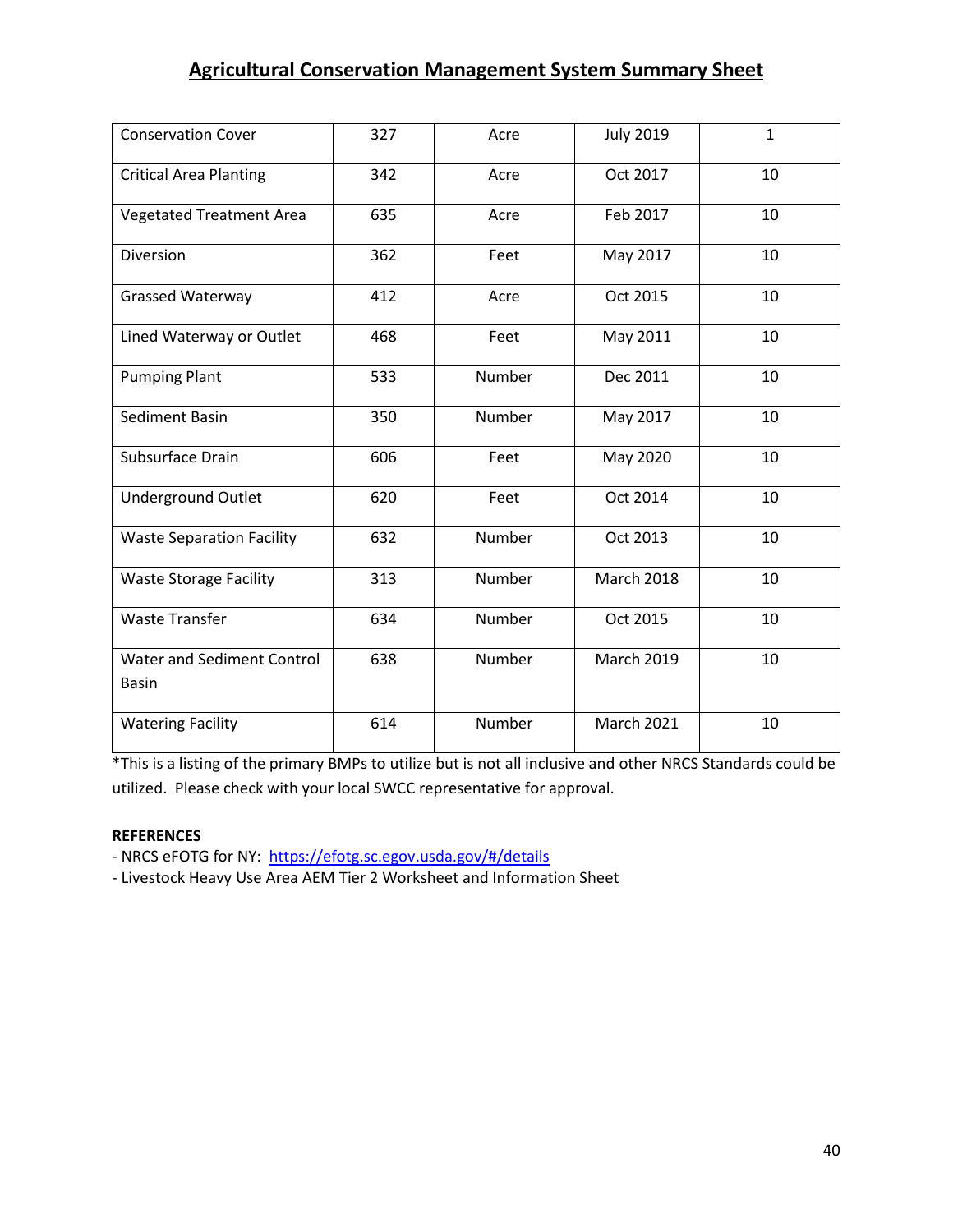## **Manure and Agricultural Waste Treatment System**

### **DEFINITION**

A system for the mechanical, chemical or biological treatment of agricultural wastes.

### **WATER QUALITY PURPOSE**

Treating manure and other agricultural wastes in order to improve nutrient and pathogen management and reduce losses to surface water and groundwater.

#### **POLLUTANT CONTROLLED**

Nutrients, pathogens, biochemical oxygen demand, and ammonia

## **WHERE USED**

Any farm with agricultural wastes, such as manure, process wastewaters, crop residues, or other organic residues, where nutrient, pathogen, and/or odor management could be improved through treatment of the wastes.

## **SYSTEM DESCRIPTION**

Manure and agricultural waste treatment systems encompass a broad set of technologies used to process wastes for the purposes of:

- improving ground and surface water quality by reducing the nutrient content, biochemical oxygen demand, and/or pathogen levels of agricultural waste;
- improving air quality by reducing odors and gaseous emissions;
- producing value added byproducts; and/or
- facilitating desirable waste handling, storage, or land application alternatives.

This system applies where the form and characteristics of agricultural waste make it difficult to manage, where changing the form or composition provides additional utilization alternatives, and where conventional waste management alternatives are deemed not as effective.

Systems may be comprised of one or more of the following established treatment practices:

- anaerobic digestion;
- liquid solid separation;
- biological and/or chemical amendments;
- manure or agricultural waste composting facility (other than animal carcass)
- waste facility cover (and flare, where applicable); and/or

Manure and agricultural waste treatment systems are often also combined with other conservation practices, such as manure storage and transfer, composting, vegetated treatment areas, nutrient management, etc. for more comprehensive management of resources and/or compliance with State and/or federal regulations.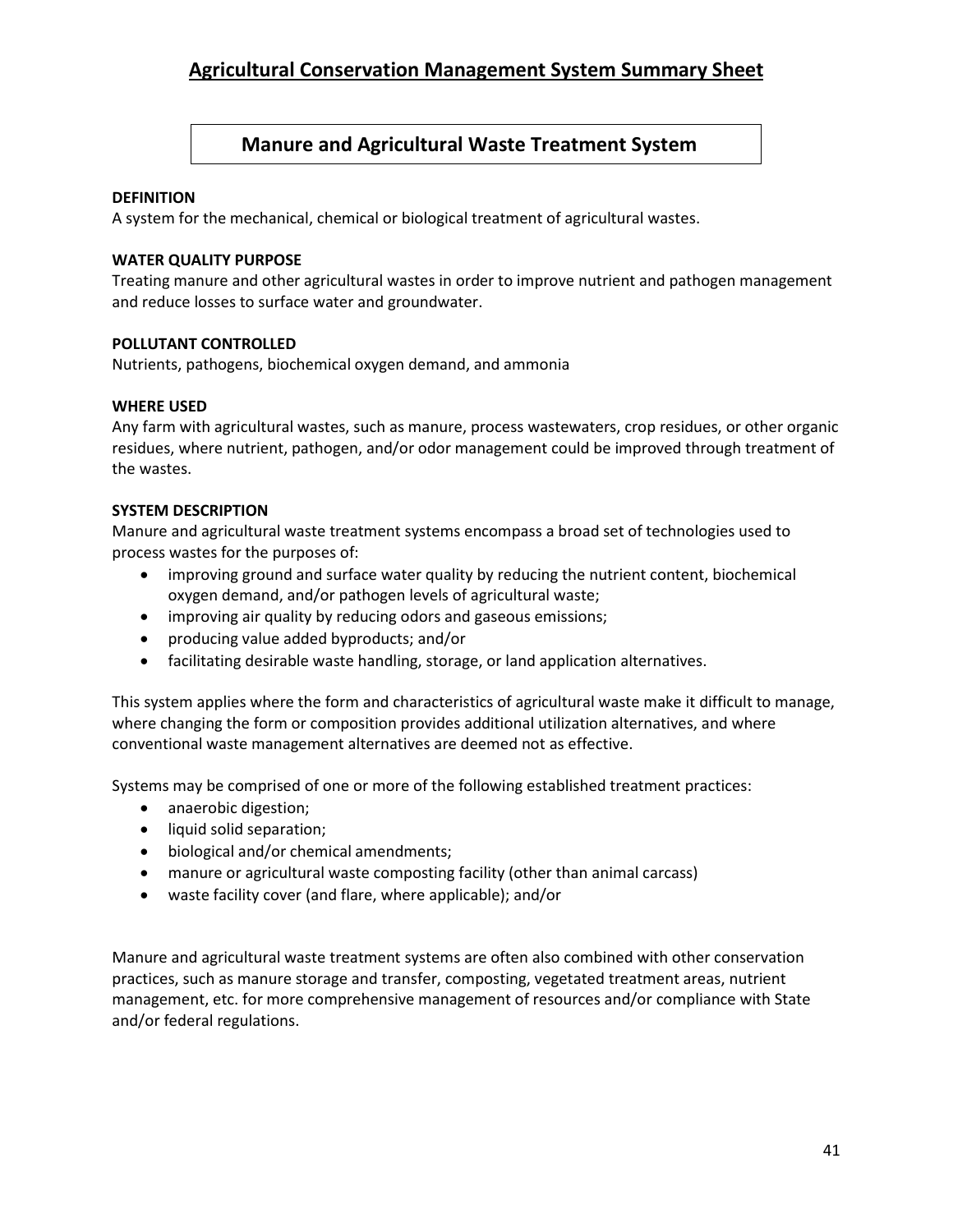#### **SYSTEM EFFECTIVENESS**

Manure and agricultural waste treatment systems must be planned, designed, implemented, and maintained to address the unique set of resource concerns for each farm, so systems will be comprised of different components and achieve varying levels of effectiveness. In general, any system that utilizes high temperatures (such as anaerobic digestion) for prolonged periods will achieve significant pathogen control and odor control, allowing for improved nutrient management, water quality protection and neighbor relations. If such a system is anaerobic, it will also result in enhanced methane production/capture which, if flared or used for heat or electricity production, could have positive greenhouse gas and renewable energy benefits. Systems that cover manure and other wastes reduce total volume by eliminating additions from precipitation and reduce ammonia, methane, and odor compound emissions. Systems that separate the waste into liquid and solid pools allow for more precise and efficient nutrient management (pumping, drag line application, incorporation, etc.) as well as the potential for value added products (solids re-used as bedding, compost for sale off farm, lower-risk solid manure for nutrient applications in sensitive areas, etc.). Most of these systems to not make nutrients disappear, but they concentrate, separate, etc. nutrients into forms that facilitate more efficient re-use by crops and/or sale or export from the farm.

#### **IMPACTS ON SURFACE WATER**

Beneficial - including reduced losses of nutrients, biochemical oxygen demand, ammonia, and pathogens.

#### **IMPACTS ON GROUND WATER**

Beneficial - including nutrients and pathogens.

#### **IMPACTS ON OTHER RESOURCES (OFF-SITE)**

Soil: Beneficial if system allows more precise application of nutrients with less soil compaction. Could be neutral or negative if the system results in significant manure/waste organic matter to be sold/exported from farm and not returned to cropland.

Air: Beneficial, as it has the potential to reduce emissions of ammonia, greenhouse gas, and odor compounds. May be negative if the treatment system is not operated correctly.

Plants: Beneficial, as it can reduce nutrient losses and subsequent impacts on neighboring plant communities.

Animals: Beneficial, as it can reduce pathogen losses as well as nutrient losses and subsequent impacts on terrestrial and aquatic habitat.

Human: Beneficial, as it can further safeguard drinking water sources, improve land and water resources for recreation, reduce odor, and provide economic growth.

Energy: Beneficial, as such systems often improve the use of on-farm nutrients, thereby reducing energy for fertilizer production and transport. Some treatment systems also allow for on-farm energy production.

#### **ADVANTAGES TO FARM**

- Reduced nutrient losses.
- Improved productivity of crops and livestock as well as greater management flexibility.
- Can have a positive impact on farm profitability and diversify income streams.
- Improved neighbor relations.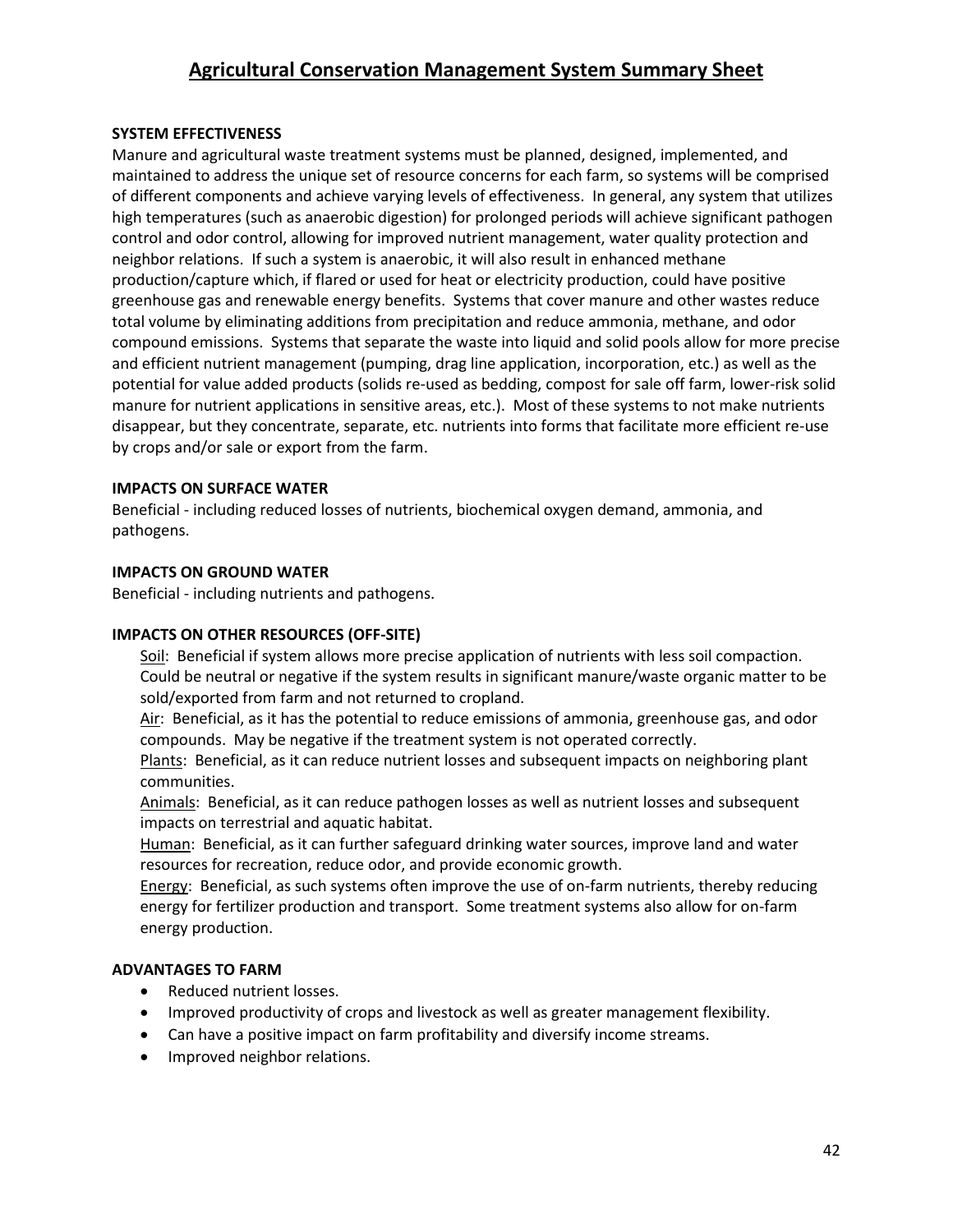### **DISADVANTAGES TO FARM**

- High capital costs, early stage of technology, sometimes inadequate infrastructure to deliver energy to market, competition with much larger energy entities, etc. may present significant barriers to entry.
- Soil organic matter may decline if systems involve significant exports/sales of manure solids.
- Higher level of farm management required may result in increased labor and equipment costs.
- Requires significant additional time and training to adjust to new management strategies.

### **SYSTEM LIFESPAN**

Variable depending on component practices of the system but generally 10 years.

## **COST**

Each Agricultural Management System is unique and must be customized to the situation in which it is employed resulting in a wide and variable range in cost. The cost is variable depending on the type of manure and agricultural waste treatment system. More complex systems, such as anaerobic digestion, coupled with liquid solid separation, electricity generation, solids composting, effluent storage, and drag hose land application, can be very expensive to design, build, and operate, but allow farms to realize other economic, community, and environmental goals.

## **OPERATION AND MAINTENANCE**

Each Agricultural Management System is unique and must be customized for every situation. Very regular monitoring and maintenance are required with these systems, according to the O&M associated with the various system components.

See the documents in Section 4 of the NRCS Field Office Technical Guide (eFOTG) under the specific conservation practice standard being utilized for additional information on operation and maintenance needs.

#### **MISCELLANEOUS COMMENTS**

Components that result in a complete system that eliminates a resource concern may be eligible for cost-sharing. Livestock operations that have been designated as a CAFO are required to comply with CAFO regulations. Compliance with local and state laws should be adhered to including the need for Erosion and Sediment Control plans for disturbances over 1 acre, contacting Underground Utilities Protection before excavation, contacting SHPO and others as applicable.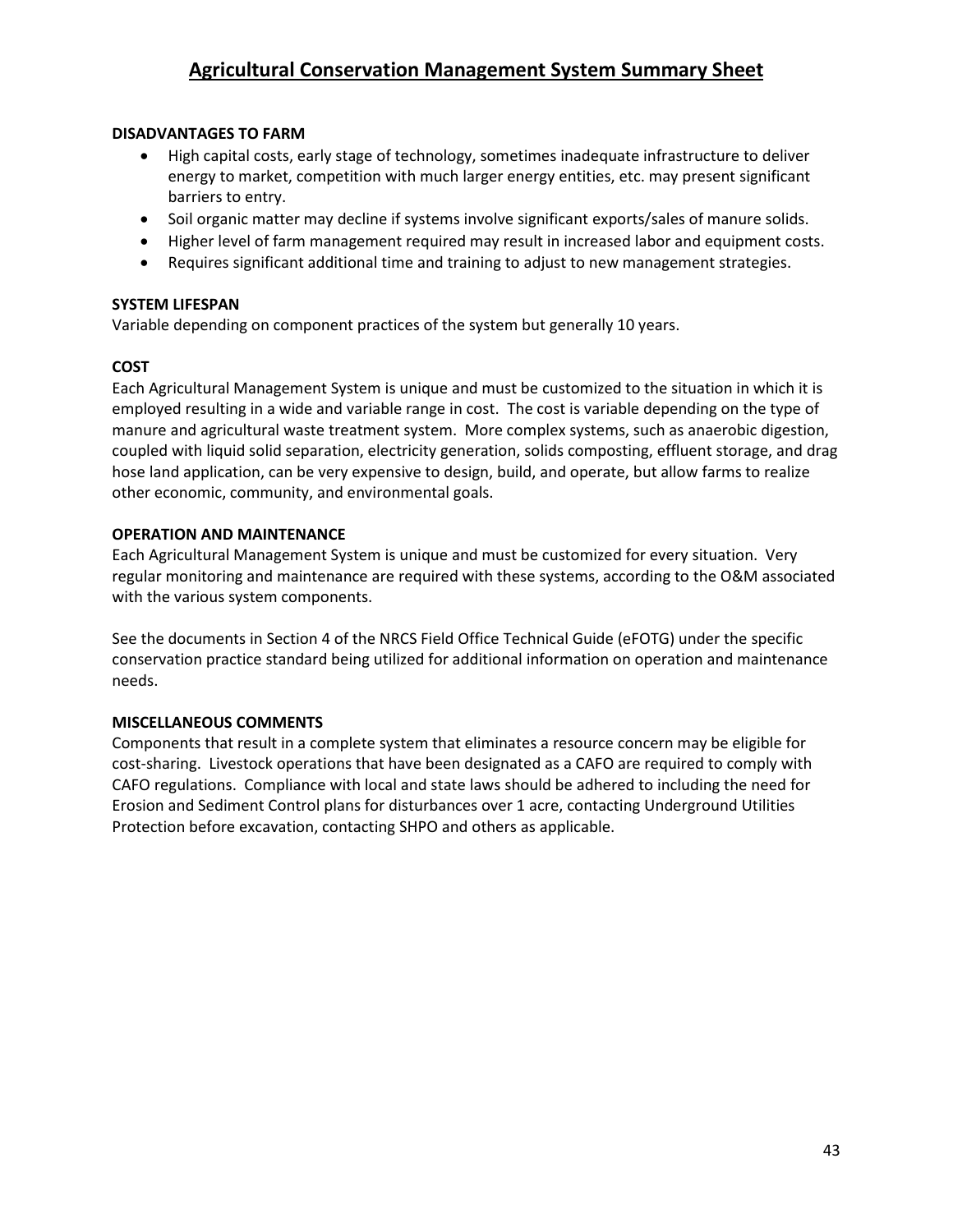## **NRCS STANDARDS TO UTILIZE\***

For the most current information on each NRCS Standard, please go to the eFOTG at [https://efotg.sc.egov.usda.gov/#/details,](https://efotg.sc.egov.usda.gov/#/details) use the drop box in the left side to reach Section IV – Practice Standards and Specifications, click on the folder for Conservation Practices and locate the appropriate practice. Under each practice, you will find, at the minimum, the practice standard. You may also find: a Statement of Work; Practice Guideline; Operation and Maintenance Plan; Specification Sheet; Standard Drawing; and other document that will assist in the planning, installation or operation of the practice."

| <b>NRCS Name</b>                 | Standard # | <b>Reportable Item</b> | <b>Date</b>       | Life Span |
|----------------------------------|------------|------------------------|-------------------|-----------|
| <b>Waste Separation Facility</b> | 632        | Number                 | Oct 2013          | 10        |
| <b>Waste Storage Facility</b>    | 313        | Number                 | <b>March 2018</b> | 10        |
| <b>Waste Transfer</b>            | 634        | Number                 | Oct 2015          | 10        |
| <b>Waste Treatment</b>           | 629        | Number                 | Oct 2013          | 10        |
| Anaerobic Digester               | 366        | Number                 | <b>March 2019</b> | 10        |
| <b>Composting Facility</b>       | 317        | Number                 | <b>March 2018</b> | 10        |
| <b>Pumping Plant</b>             | 533        | Number                 | Dec 2011          | 10        |
| <b>Roofs and Covers</b>          | 367        | Number                 | Oct 2016          | 10        |
| <b>Heavy Use Area Protection</b> | 561        | Sq. Feet               | Oct 2015          | 10        |

\*This is a listing of the primary BMPs to utilize but is not all inclusive and other NRCS Standards could be utilized. Please check with your local SWCC representative for approval.

#### **REFERENCES**

- NRCS eFOTG for NY - <https://efotg.sc.egov.usda.gov/#/details>

- Cornell University Dairy Environmental Systems: [https://cals.cornell.edu/pro-dairy/our](https://cals.cornell.edu/pro-dairy/our-expertise/environmental-systems)[expertise/environmental-systems](https://cals.cornell.edu/pro-dairy/our-expertise/environmental-systems)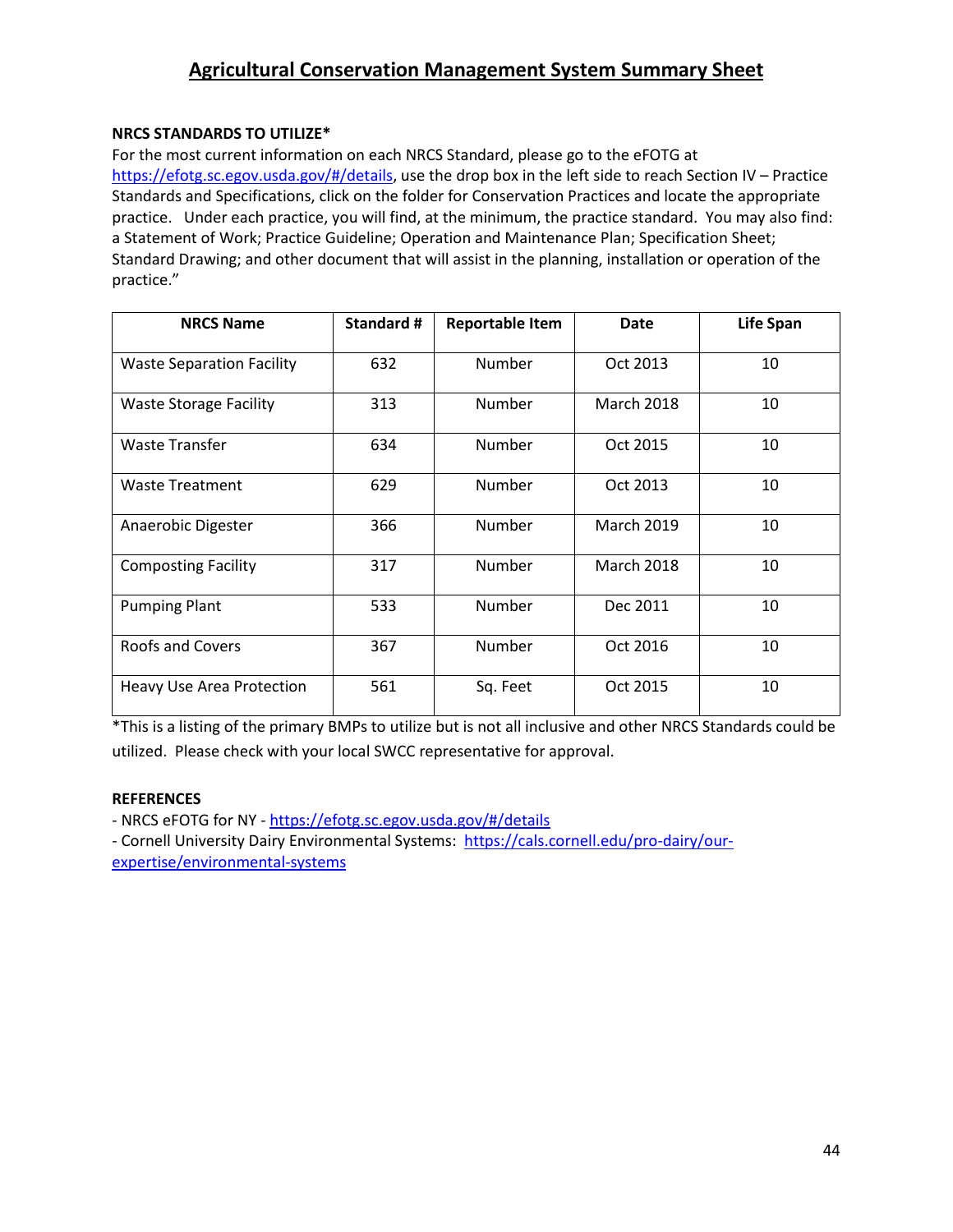## **Nutrient Management System - Cultural**

## **DEFINITION**

Managing the amount (rate), source, placement (method of application), and timing of plant nutrient and soil amendment applications for efficient use by crops and reduced losses to the environment. If applicable, this can include addressing the issues from farmstead areas as it relates to non-point sources of pollutants.

## **WATER QUALITY PURPOSE**

To reduce or prevent nutrient losses from runoff, erosion, and leaching to surface and groundwater resources.

#### **POLLUTANT CONTROLLED**

Sediment, nutrients, pathogens, biochemical oxygen demand, and ammonia

#### **WHERE USED**

Cropland, hayland, pasture, vegetable and fruit production, orchards, vineyards, turf, biomass production, and ornamental production, including greenhouses.

#### **SYSTEM DESCRIPTION**

Nutrients are managed for the economic production of crops, forages, pasture, ornamentals, and biomass, and the protection of natural resources. Cultural nutrient management consists of applying nutrients and soil amendments to crops in the right amount, right source, right method, and right timing ("the 4Rs") according to several, integrated factors:

- farm management and goals including realistic crop yields;
- an accurate estimate of crop nutrient needs;
- nutrients credits in soil and manure;
- nutrient credits from crop residues;
- risk assessments for runoff, leaching, and erosion;
- setbacks from hydrologically active areas;
- weather and soil conditions; and
- adaptive management over time.

A well integrated nutrient management plan provides recommendations for manure, fertilizer, process wastewaters, composts, and/or lime applications according to the factors, above. It promotes nutrient use efficiency and controls nutrient loss by focusing on the use of on-farm nutrient sources, emphasizing the 4Rs, and, in many cases, reducing nutrient imports onto farms. Nutrient management recommendations should be based on the best available research information for the soils and climate in New York State. Nutrient applications and their management should be consistent with Cornell Nutrient Guidelines.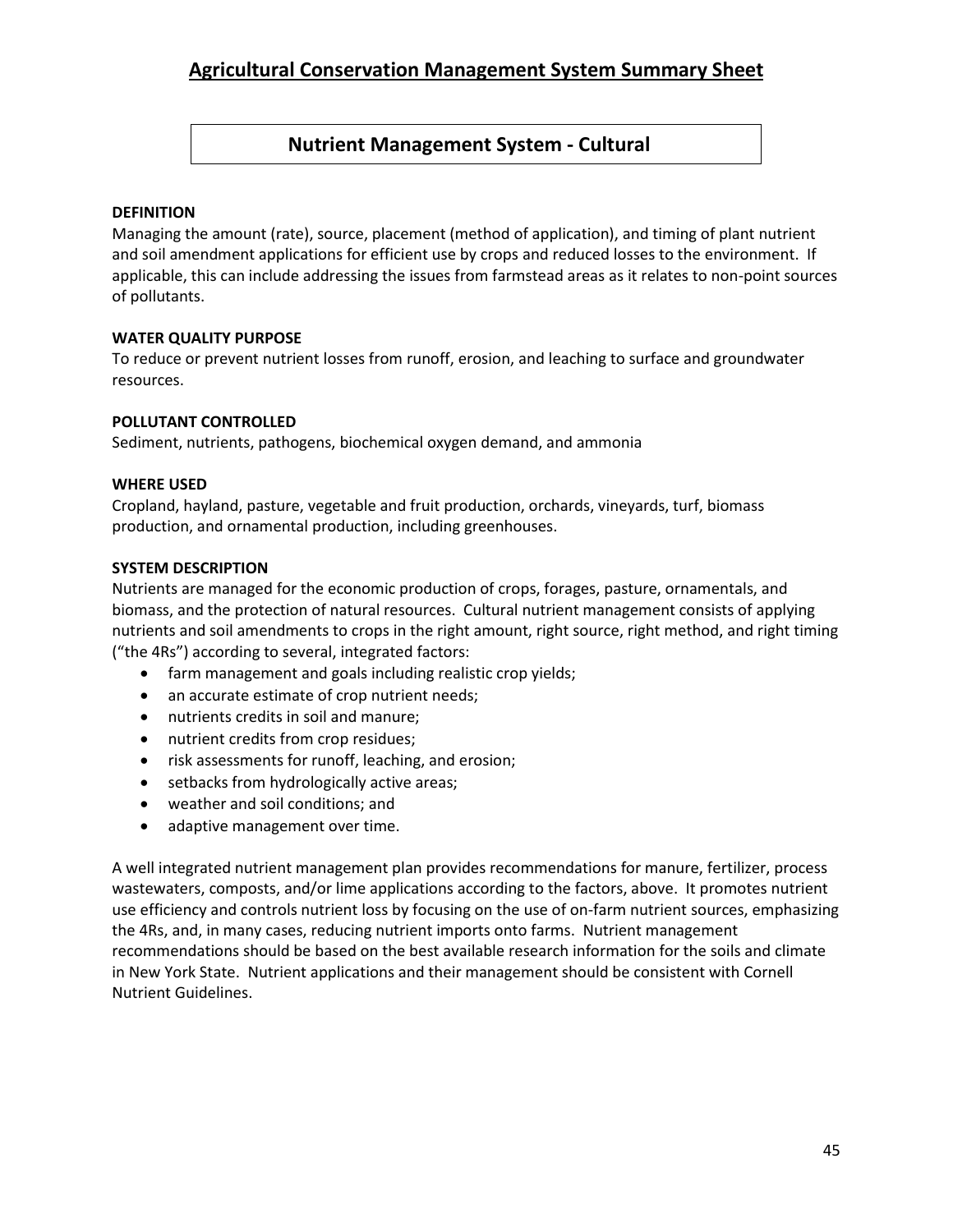## **SYSTEM EFFECTIVENESS**

Proper nutrient management prevents excessive applications, can decrease nutrient imports on farms, and reduces the potential for nutrient loss. Long-term experimentation demonstrates that recommendations based on field research, conducted in New York, provide the best estimate of economic response and improved nutrient cycling for our conditions. Several studies from Cornell University demonstrate reductions in whole farm nutrient balances and nutrient purchases as well as nutrient losses via runoff and leaching through improved nutrient management.

Specifically, there are many management opportunities that advance conservation and crop productivity through nutrient applications made with the 4Rs, including:

- counting nitrogen credits from soil organic matter, past manure applications, and crop residues can significantly reduce the need for supplemental nitrogen fertilizer without sacrificing crop yield;
- regular soil and manure testing helps make the most of on-farm nutrient sources and better target purchased fertilizers, saving money and excess nutrient applications without sacrificing crop yield;
- on-farm tracking of soil tests, manure tests, and field records over time improves confidence in the nutrient management program and allows continual improvement through adaptive management;
- incorporating/injecting manure soon after application to a growing crop or just before planting in the spring can increase the nitrogen supply from the manure, reduce the need for supplemental nitrogen fertilizer, reduce the risk of over applying phosphorus relative to crop uptake, and reduce risk of surface runoff losses;
- considering hydrologically active areas, weather, field risk assessments, and timing of crop nutrient use to prioritize nutrient applications improves crop uptake and lowers risk of runoff or leaching;
- using cover crops scavenges nutrients remaining after the main crop, reducing losses from runoff, erosion, and leaching, as well as conserving nutrients and organic matter for the following crop;
- applying fertilizer with a method and timing to allow optimal plant uptake reduces losses and improves efficiency;
- etc.

#### **IMPACTS ON SURFACE WATER**

Beneficial - including nutrients, sediment, and pathogens.

## **IMPACTS ON GROUND WATER**

Beneficial - including nitrogen and pathogens.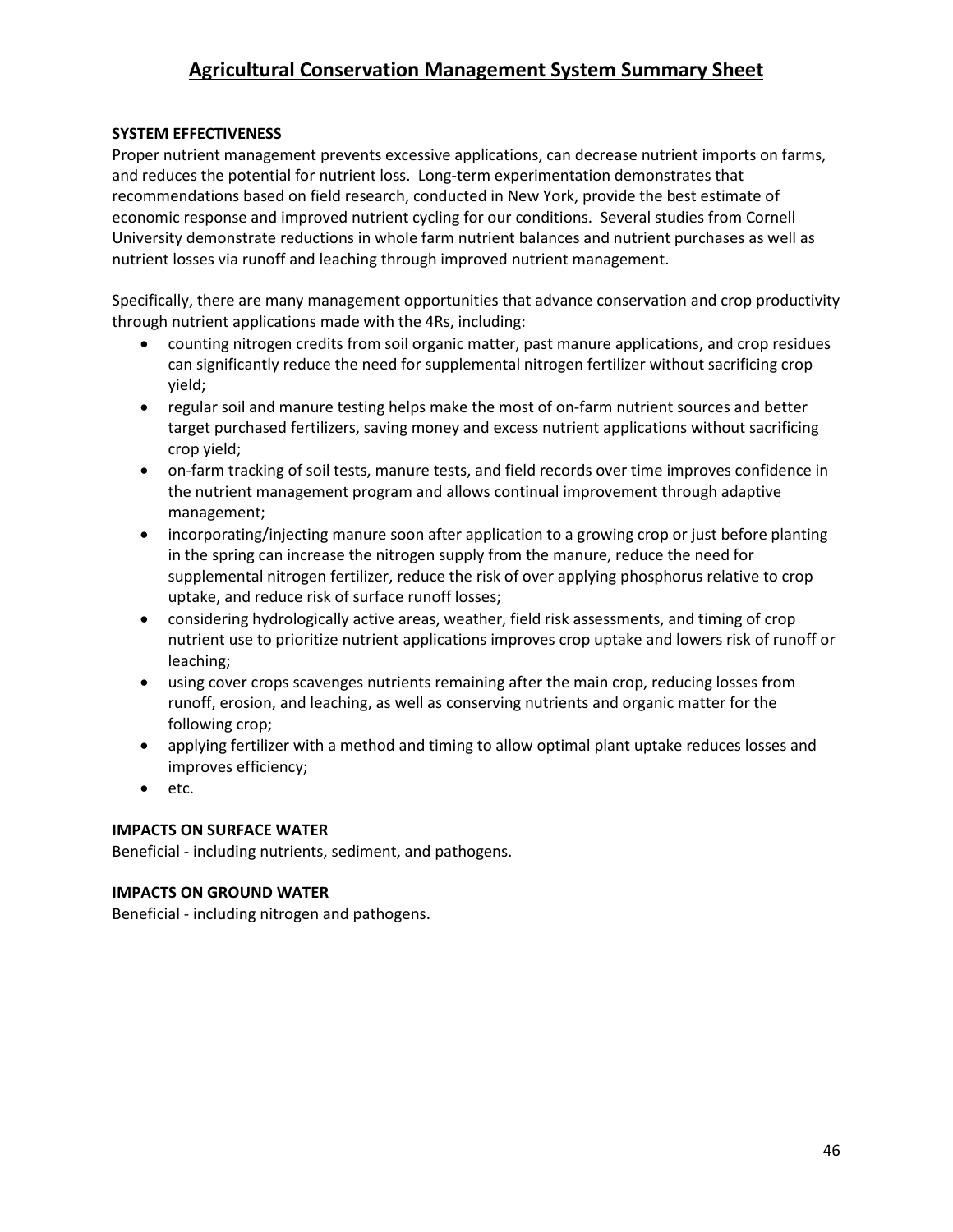## **IMPACTS ON OTHER RESOURCES (OFF-SITE)**

Soil: Beneficial, as it generally improves soil health and reduces erosion.

Air: Beneficial, as it has the potential to reduce particulate matter from ammonia volatilization and odors.

Plants: Beneficial, as it can reduce nutrient losses and subsequent impacts on neighboring plant communities.

Animals: Beneficial, as it can reduce pathogen losses as well as nutrient losses and subsequent impacts on terrestrial and aquatic habitat.

Human: Beneficial, as it can further safeguard drinking water sources, improve land and water resources for recreation, reduce odor, and provide economic growth.

Energy: Beneficial, as it can reduce use of farm fuels, energy for fertilizer manufacturing and transportation fuels for imported fertilizer and feed.

## **ADVANTAGES TO FARM**

- Reduced nutrient losses and improved nutrient use efficiency.
- Improved crop yield and quality, often across the range of optimal and extreme weather conditions (improved soil health).
- Beneficial or neutral impact on farm profitability.
- Improved neighbor relations.

## **DISADVANTAGES TO FARM**

- Higher level of farm management required may result in increased labor, equipment costs, and capital investment (e.g., manure storage).
- Requires additional time and training to adjust to new management strategies.
- Cost to change management may be prohibitive for some farms.

#### **SYSTEM LIFESPAN**

One (1) year.

#### **COST**

Each Agricultural Management System is unique and must be customized to the situation in which it is employed resulting in a wide and variable range in cost. Costs depend on several factors, including the size and type of farm, existing level of farm management, history of nutrient analyses and farm records, available equipment, familiarity with custom operators, and, on livestock farms, existing manure storage and transfer capacity. Consultation fees for developing and maintaining a nutrient management plan should be considered in addition to the costs for soil testing and manure nutrient analyses.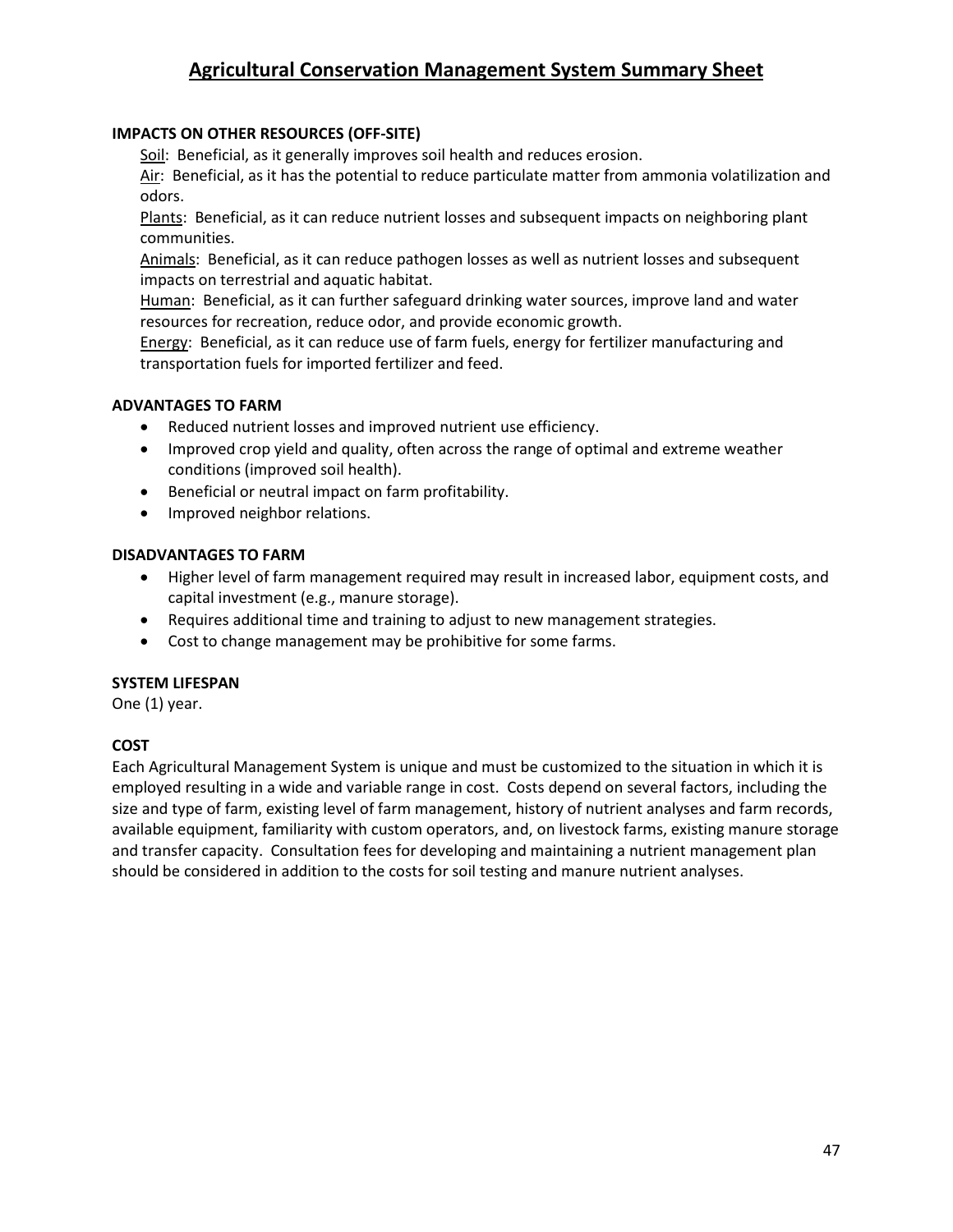## **OPERATION AND MAINTENANCE**

Each Agricultural Management System is unique and must be customized for every situation. The following are generally key components to the operation and maintenance of the system:

- annual updating of the nutrient management plan.
- soil testing every three years and manure analyses once per calendar year.
- records showing manure tests, date and conditions when applied, amount applied, application method, manure source, and location.
- crop management records are maintained.
- calibration of manure and fertilizer application equipment

See the documents in Section 4 of the NRCS Field Office Technical Guide (eFOTG) under the specific conservation practice standard being utilized for additional information on operation and maintenance needs.

## **MISCELLANEOUS COMMENTS**

See Cornell Nutrient Guidelines and the USDA-NRCS Nutrient Management Practice Standard (NY-590) for specific technical details about planning, implementation, and operation and maintenance.

Nutrient management plans are limited to the management of nutrients and soil health/conservation practices on fields, pastures, and in greenhouses. Comprehensive Nutrient Management Plans (CNMPs) address resource concerns across fields, pastures, and farmstead concentrated sources on livestock farms and should be given priority consideration where:

- excess nutrients are produced or imported;
- other farm related environmental concerns exist (i.e., silage leachate runoff, barnyard runoff, milkhouse wastewater, petroleum product storage, pesticide storage, mixing and loading, pesticide use and waste disposal);
- the farm has been determined to be a Concentrated Animal Feeding Operation (CAFO) by NYS Department of Environmental Conservation;
- etc.

Note: a Nutrient Management Plan (NRCS Standard 590), alone, does not meet the NYS requirements for CAFOs. A Comprehensive Nutrient Management Plan (NRCS Standard 312) must be developed for these farms.

Nutrient management plans, Comprehensive Nutrient Management Plans, and certain components may be eligible for cost-sharing. Check with the local NRCS and/or SWCD office to determine practice eligibility and the availability of funds.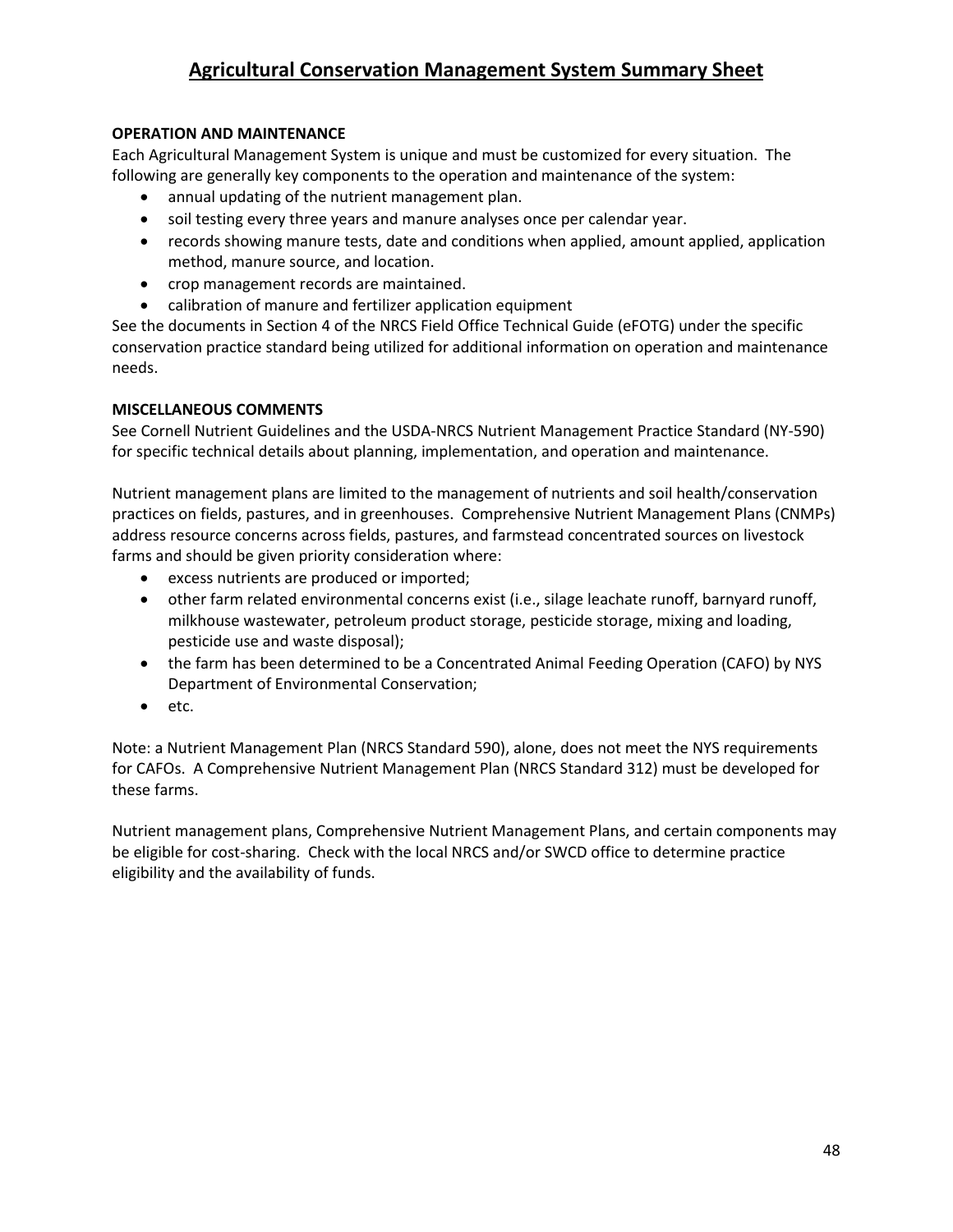## **NRCS STANDARDS TO UTILIZE\***

For the most current information on each NRCS Standard, please go to the eFOTG at [https://efotg.sc.egov.usda.gov/#/details,](https://efotg.sc.egov.usda.gov/#/details) use the drop box in the left side to reach Section IV – Practice Standards and Specifications, click on the folder for Conservation Practices and locate the appropriate practice. Under each practice, you will find, at the minimum, the practice standard. You may also find: a Statement of Work; Practice Guideline; Operation and Maintenance Plan; Specification Sheet; Standard Drawing; and other document that will assist in the planning, installation or operation of the practice.

| <b>NRCS Name</b>           | <b>Standard #</b> | <b>Reportable Item</b> | Date      | Life Span |
|----------------------------|-------------------|------------------------|-----------|-----------|
| <b>Nutrient Management</b> | 590               | Acre                   | Sept 2020 |           |

#### **REFERENCES**

- NRCS eFOTG for NY <https://efotg.sc.egov.usda.gov/#/details>
- Cornell Nutrient Guidelines for Field Crops:

<http://nmsp.cals.cornell.edu/guidelines/nutrientguide.html>

- Cornell Nutrient Guidelines for Vegetable Crops: [www.vegetables.cornell.edu/crops/index.htm](http://www.vegetables.cornell.edu/crops/index.htm)
- Cornell Nutrient Guidelines for Grapes: [https://cals.cornell.edu/cornell-agritech/products-we](https://cals.cornell.edu/cornell-agritech/products-we-research/grapes)[research/grapes](https://cals.cornell.edu/cornell-agritech/products-we-research/grapes)

- Cornell Nutrient Guidelines for Berries: [https://cals.cornell.edu/cornell-agritech/products-we](https://cals.cornell.edu/cornell-agritech/products-we-research/berries)[research/berries](https://cals.cornell.edu/cornell-agritech/products-we-research/berries)

- Cornell Nutrient Guidelines for Tree Fruits: [https://cals.cornell.edu/cornell-agritech/products-we](https://cals.cornell.edu/cornell-agritech/products-we-research/tree-fruits)[research/tree-fruits](https://cals.cornell.edu/cornell-agritech/products-we-research/tree-fruits)

- Cornell Guidelines for Greenhouses: [www.greenhouse.cornell.edu](http://www.greenhouse.cornell.edu/)

- Cornell Guidelines for Turf:<https://turf.cals.cornell.edu/>

- Nutrient Management: Manure and Fertilizer AEM Tier 2 Worksheet and Information Sheet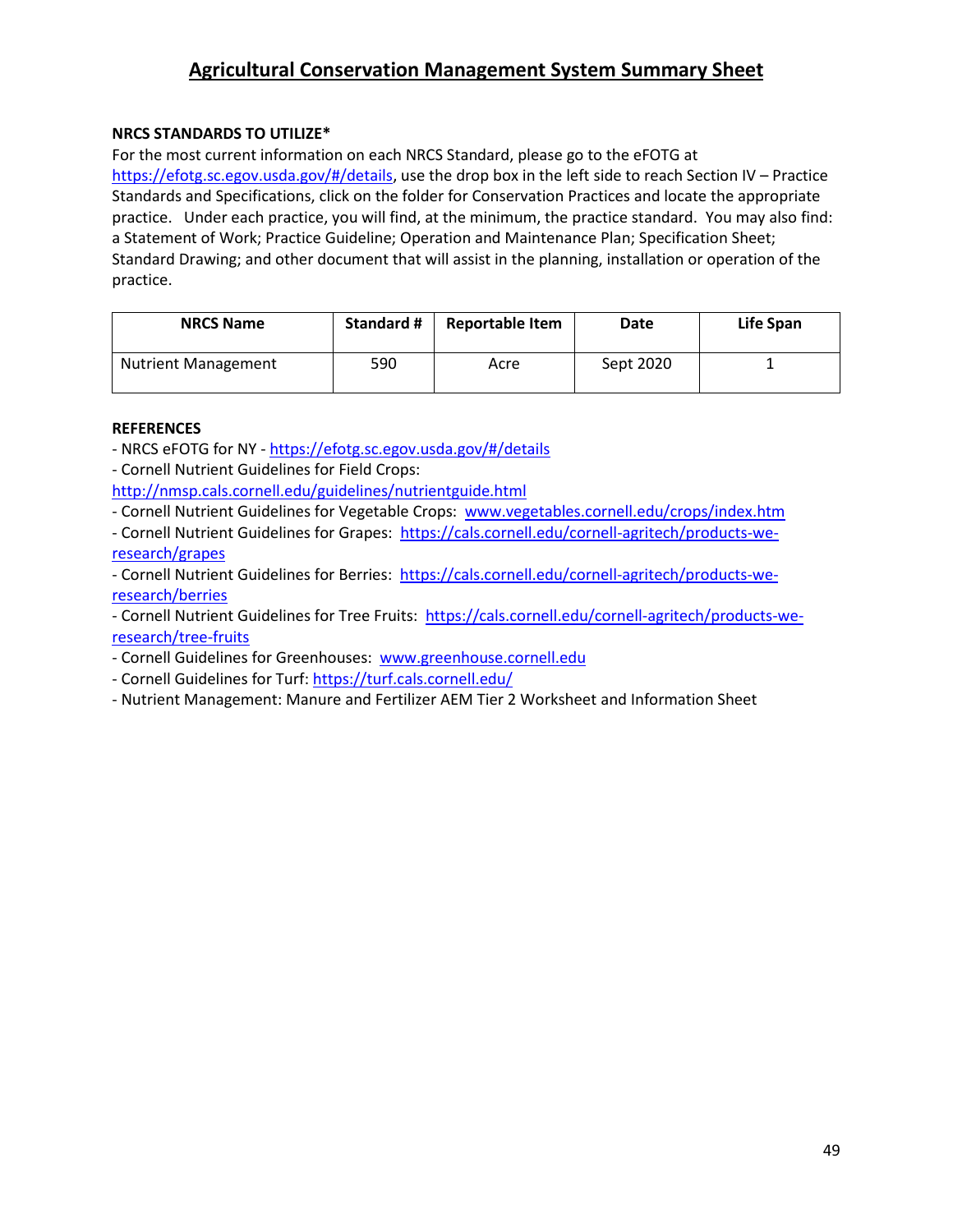## **Pathogen Management System**

#### **DEFINITION**

Use of preventative measures, livestock management and conservation practices to provide multiple barriers to the introduction, replication and survival of pathogens in domestic livestock and reducing the risk of pathogen contamination of surface and groundwater resources by treatment and/or controlling the movement of pathogens to water.

#### **WATER QUALITY PURPOSE**

To reduce the threat to surface and ground water from contamination by pathogenic organisms (e.g. Giardia and Cryptosporidium) found in farm animals.

#### **POLLUTANT CONTROLLED**

Pathogens, nutrients

#### **WHERE USED**

Primarily on agricultural land (livestock and poultry operations) where a resource concern has been identified citing runoff from young stock housing and/or exercise lots or land receiving manure application containing feces from infected animals which could enter nearby watercourse.

#### **SYSTEM DESCRIPTION**

A pathogen management system plan which incorporates a 4-barrier approach, as described below, shall be developed. The pathogen management plan will address each of the four barriers. A veterinarian, or other qualified professional, utilizing the protocol from the New York State Cattle Health Assurance Program (NYSCHAP), or other similar protocols for appropriate species, shall develop the first two barriers.

The **FIRST** barrier is reducing the potential for pathogens to enter the farm. This shall be accomplished by carrying out actions such as the following:

- The testing of non-chlorinated water supplies that serve the herd or flock for fecal coliform bacteria
- Establishing appropriate biosecurity measures, including those controlling people, pets, pests and other animals, equipment or materials that may transport pathogens from other sources.
- Maintaining good hygiene and minimizing herd or flock contact with manure from other animal groups.
- Maintaining an accurate animal identification system and record of all health events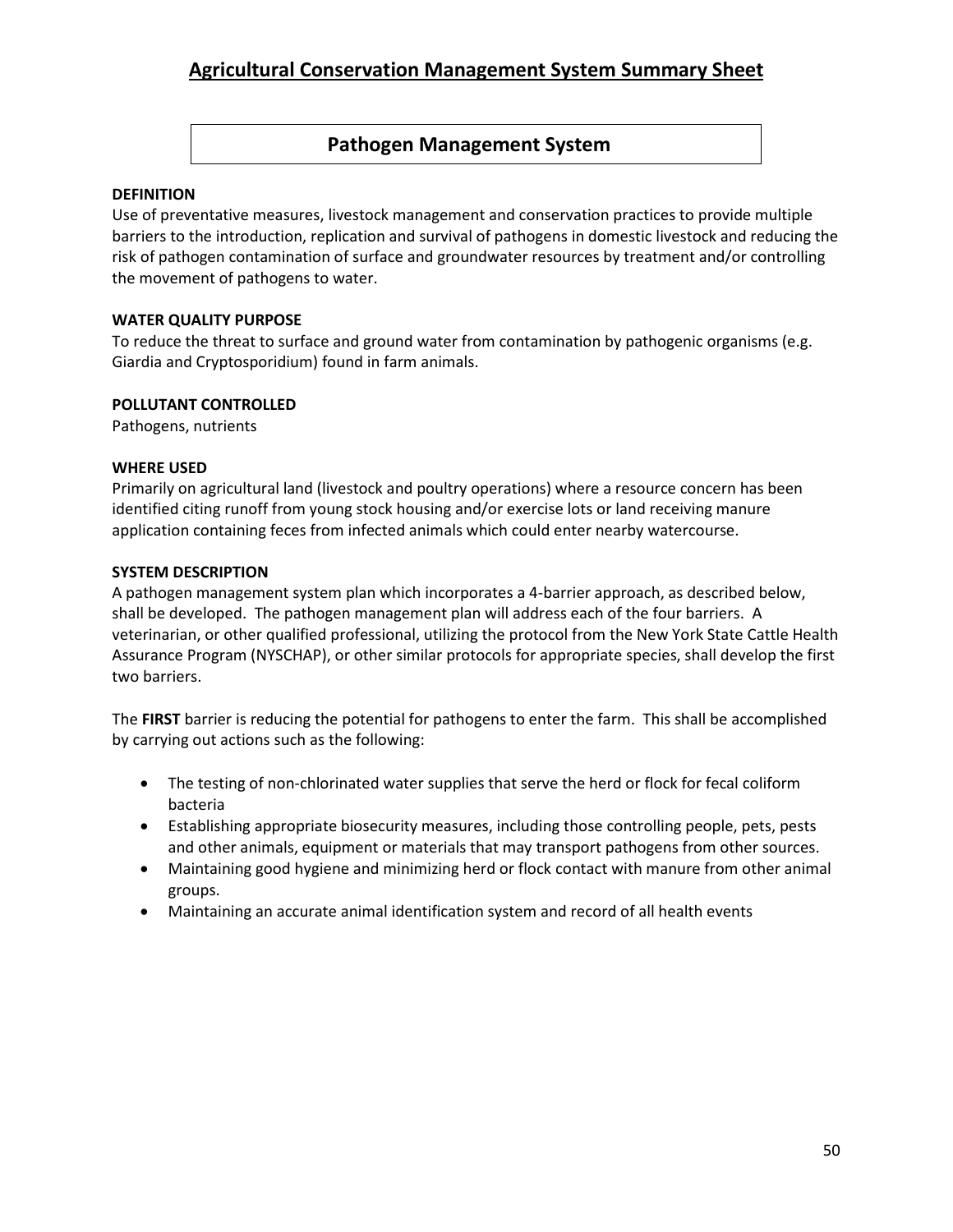The **SECOND** barrier minimizes cross-contamination among animals and amplification of infection within a herd or flock. This shall be accomplished by actions such as:

- Keeping animal raising areas clean and dry,
- Proper worker hygiene when moving between facilities or animal groups,
- Ensuring that all feeds are stored and handled properly, and feeding utensils are clean, specifically avoiding manure contamination of feed.
- Implementing rodent and pest control programs,
- Separating pre-weaned animals to prevent direct contact with another young animal and with adult manure,
- Isolating infected animals until they are no longer infectious,
- Identifying the order in which animals should be fed, i.e. youngest to oldest, etc. depending upon the pathogen of concern.

The **THIRD** barrier provides for collection, handling, and treatment of manure and wastes appropriately to minimize the spread of the pathogens. This shall be accomplished by practices such as:

- Vegetated Treatment Areas (635) conservation practice standard to reducing runoff
- Composting (317) conservation practice standard for the composting of manures
- Animal Mortality (316) conservation practice standard for proper disposal of animal mortalities
- Waste Storage Structure (313) conservation practice standard to extension of waste storage time and/or isolation of waste storages to take advantage of pathogen die-off using:
	- o Anaerobic Digester (366) conservation practice standard
	- o Water Well Testing (355) conservation practice standard

The **FORTH** barrier restricts movement of contaminated feces into watercourses and/or groundwater. This shall be accomplished by practices such as:

- Diversion (362) conservation practice standard to divert clean water away from livestock facilities
- Nutrient Management (590) conservation practice standard to spreading manure.
- Access Control (472) conservation practice standard for the exclusion of animals from waterbodies, such as streams, creeks, rivers and lakes
- Fence (382) conservation practice standard for isolating septic systems, leach fields and filter areas, and other septage disposal areas from grazing animals
- Protecting aquifer recharge areas and wellheads from manure runoff from fields
- Filter Strips (393), Riparian Forested Buffer (391) Riparian Herbaceous Cover (390) conservation practice standards

#### **SYSTEM EFFECTIVENESS**

Pollution prevention effectiveness increases if a multi-barrier approach is implemented that controls pathogens at the source (e.g., improved calf management) while also controlling pathogen transport on the farm (e.g., composting of infected manure) and controlling pollutants at the water course (e.g., vegetative filter strip).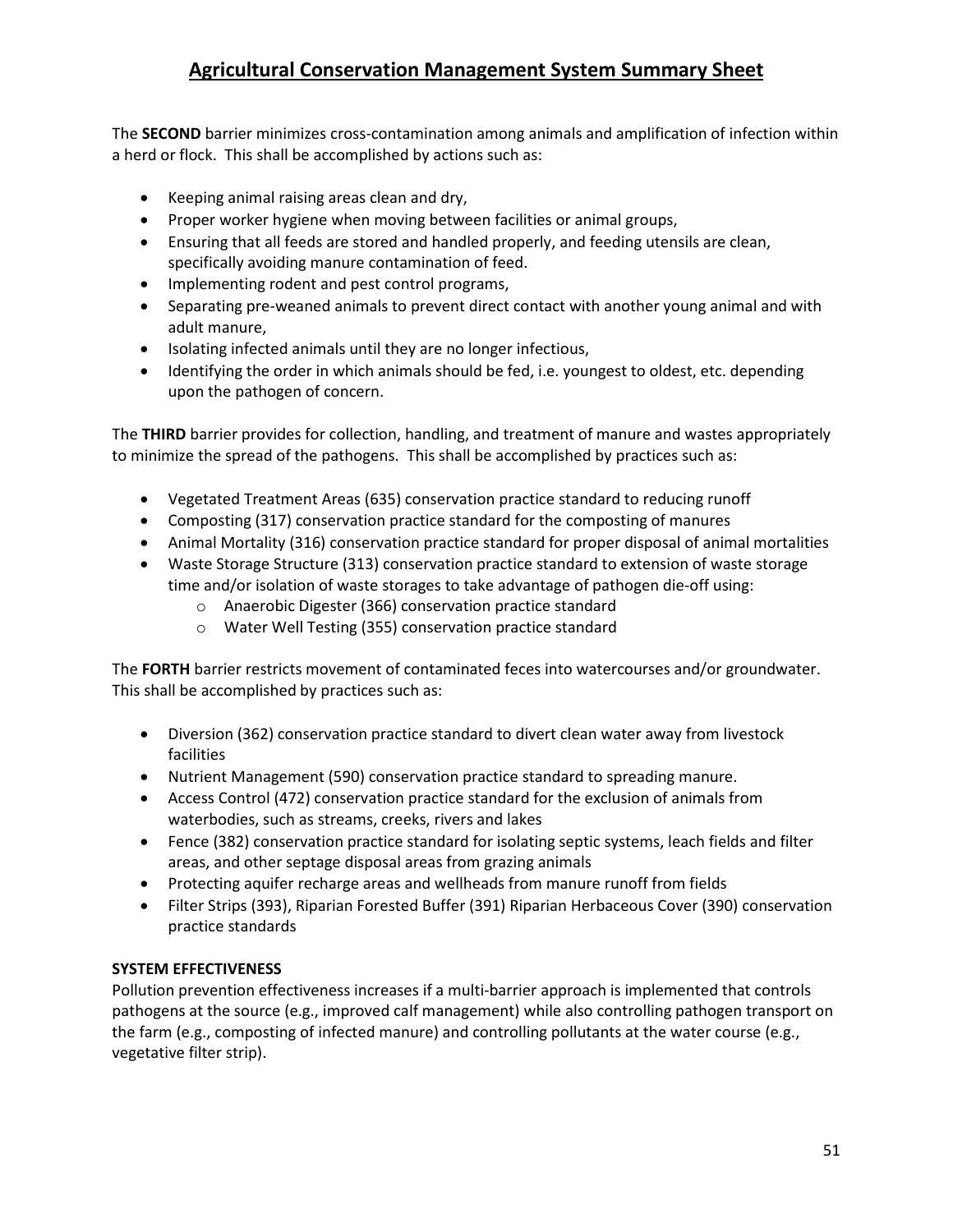#### **IMPACTS ON SURFACE WATER**

Potential for significant reduction in the risk of waterborne disease outbreaks from agricultural activities.

### **IMPACTS ON GROUND WATER**

Actual risk of pathogens from agricultural activities polluting groundwater sources still needs to be determined. Avoiding spreading of infected manure on karst topography and within recharge areas of wells would reduce risk of well contamination.

## **IMPACTS ON OTHER RESOURCES (OFF-SITE)**

Soil: Neutral.

Air: Neutral.

Plants: Beneficial, as it often also results in reduced nutrient losses which can lead to less fertilization of off-site plant communities.

Animals: Beneficial, as it can reduce pathogen losses, transmission of pathogens to wildlife, and nutrient losses all of which can impact wildlife and their habitat.

Human: Beneficial, as it can further safeguard drinking water sources and improve land and water resources for recreation.

Energy: Neutral.

#### **ADVANTAGES TO FARM**

- Practices to improve health and survivability of young stock can increase overall farm production, profitability, and, in some cases, labor efficiency.
- Further reduces risk of pathogen contamination of farm wells used for drinking water.

#### **DISADVANTAGES TO FARM**

• Some solutions may involve high costs of providing separate housing facilities for raising calves on farms.

#### **SYSTEM LIFESPAN**

Ten (10) years.

## **COST**

Each Agricultural Management System is unique and must be customized to the situation in which it is employed resulting in a wide and variable range in cost, from no cost to \$1000 to 1500 per calf if separate housing and waste storage is needed.

#### **OPERATION AND MAINTENANCE**

Each Agricultural Management System is unique and must be customized for every situation. The following are generally key components to the operation and maintenance of the system:

- periodic plan review to determine if adjustments or modifications to the plan are needed.
- inspection and maintenance of animal exclusion.
- on-going monitoring of animal health is needed to determine practice effectiveness.

See the documents in Section 4 of the NRCS Field Office Technical Guide (eFOTG) under the specific conservation practice standard being utilized for additional information on operation and maintenance needs.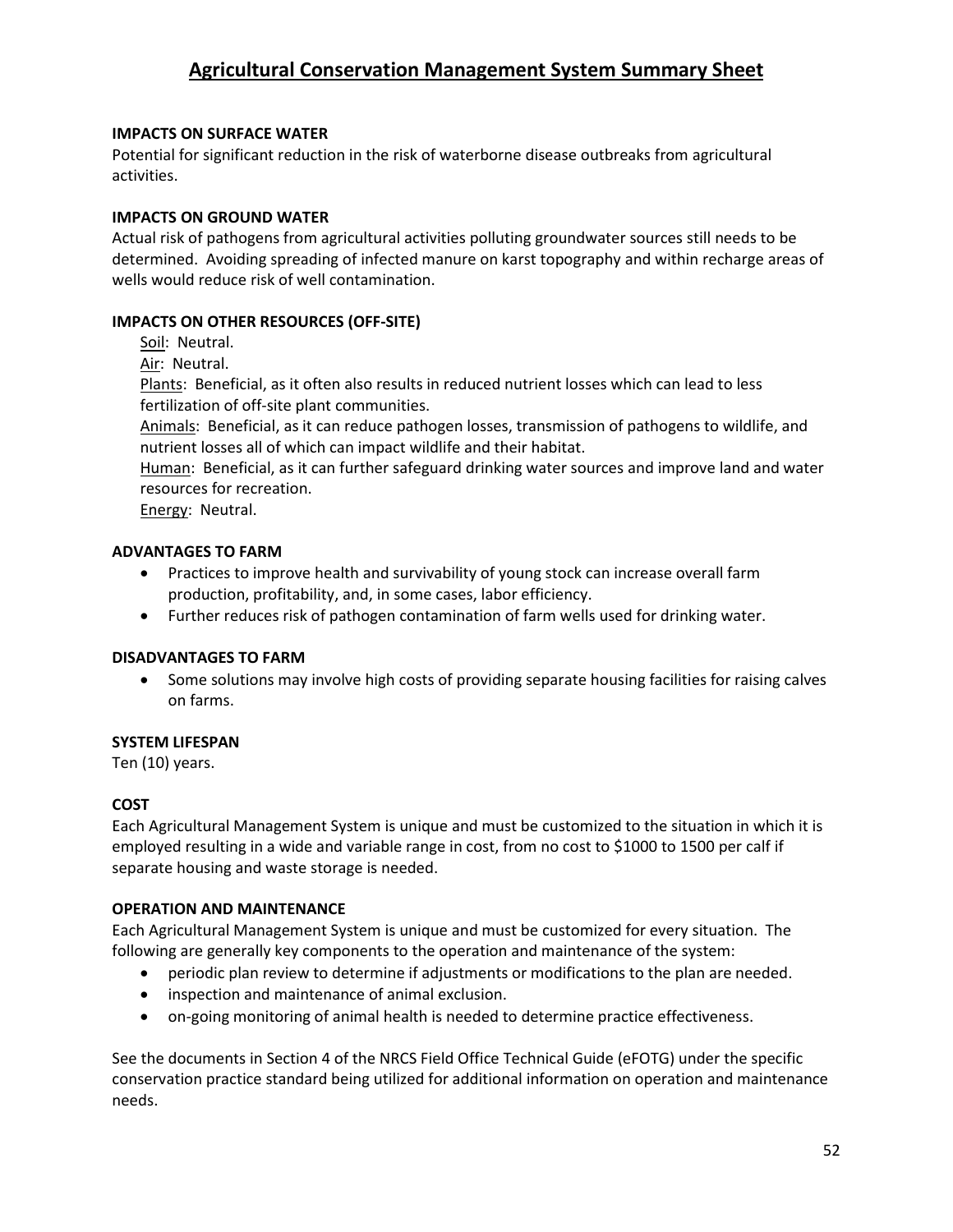#### **MISCELLANEOUS COMMENTS**

For this system to be cost-shared, several criteria must be met. At a minimum, a Pathogen Management Plan (PMP) or a PMP included in a CNMP must be completed. All four tiers must be implemented for any one practice to be cost-shared. For example, to qualify for alternative calf housing (Tier 2), the farm must have implemented Tier I and agrees to implement Tier 3 and 4 during the life-span of the practice. This practice may be eligible for cost-sharing. Check with the local NRCS and/or SWCD office to determine practice eligibility and the availability of funds.

#### **NRCS STANDARDS TO UTILIZE\***

For the most current information on each NRCS Standard, please go to the eFOTG at [https://efotg.sc.egov.usda.gov/#/details,](https://efotg.sc.egov.usda.gov/#/details) use the drop box in the left side to reach Section IV – Practice Standards and Specifications, click on the folder for Conservation Practices and locate the appropriate practice. Under each practice, you will find, at the minimum, the practice standard. You may also find: a Statement of Work; Practice Guideline; Operation and Maintenance Plan; Specification Sheet; Standard Drawing; and other document that will assist in the planning, installation or operation of the practice.

| <b>NRCS Name</b>                 | <b>Standard #</b> | <b>Reportable Item</b> | <b>Date</b>       | <b>Life Span</b> |
|----------------------------------|-------------------|------------------------|-------------------|------------------|
| <b>Animal Mortality Facility</b> | 316               | <b>Number</b>          | April 2016        |                  |
| <b>Composting Facility</b>       | 317               | Number                 | <b>March 2018</b> | 10               |
| <b>Ground Water Testing</b>      | 355               | Number                 | <b>March 2021</b> | $\mathbf{1}$     |
| <b>Access Control</b>            | 472               | Acres                  | April 2019        | 10               |
| Anaerobic Digester               | 366               | Number                 | <b>March 2019</b> | 10               |
| Fence                            | 382               | Feet                   | Oct 2014          | 10               |
| Heavy Use Area Protection        | 561               | Sq. Feet               | Oct 2015          | 10               |
| <b>Waste Separation Facility</b> | 632               | Number                 | Oct 2013          | 10               |
| <b>Waste Storage Facility</b>    | 313               | Number                 | <b>March 2018</b> | 10               |
| <b>Waste Transfer</b>            | 634               | Number                 | Oct 2015          | 10               |
| <b>Waste Treatment</b>           | 629               | Number                 | Oct 2013          | 10               |
| <b>Vegetated Treatment Area</b>  | 635               | Acre                   | Feb 2017          | 10               |
| <b>Nutrient Management</b>       | 590               | Acre                   | Sept 2020         | $\mathbf{1}$     |
| <b>Roofs and Covers</b>          | 367               | Number                 | Oct 2016          | 10               |
| Diversion                        | 362               | Feet                   | May 2017          | 10               |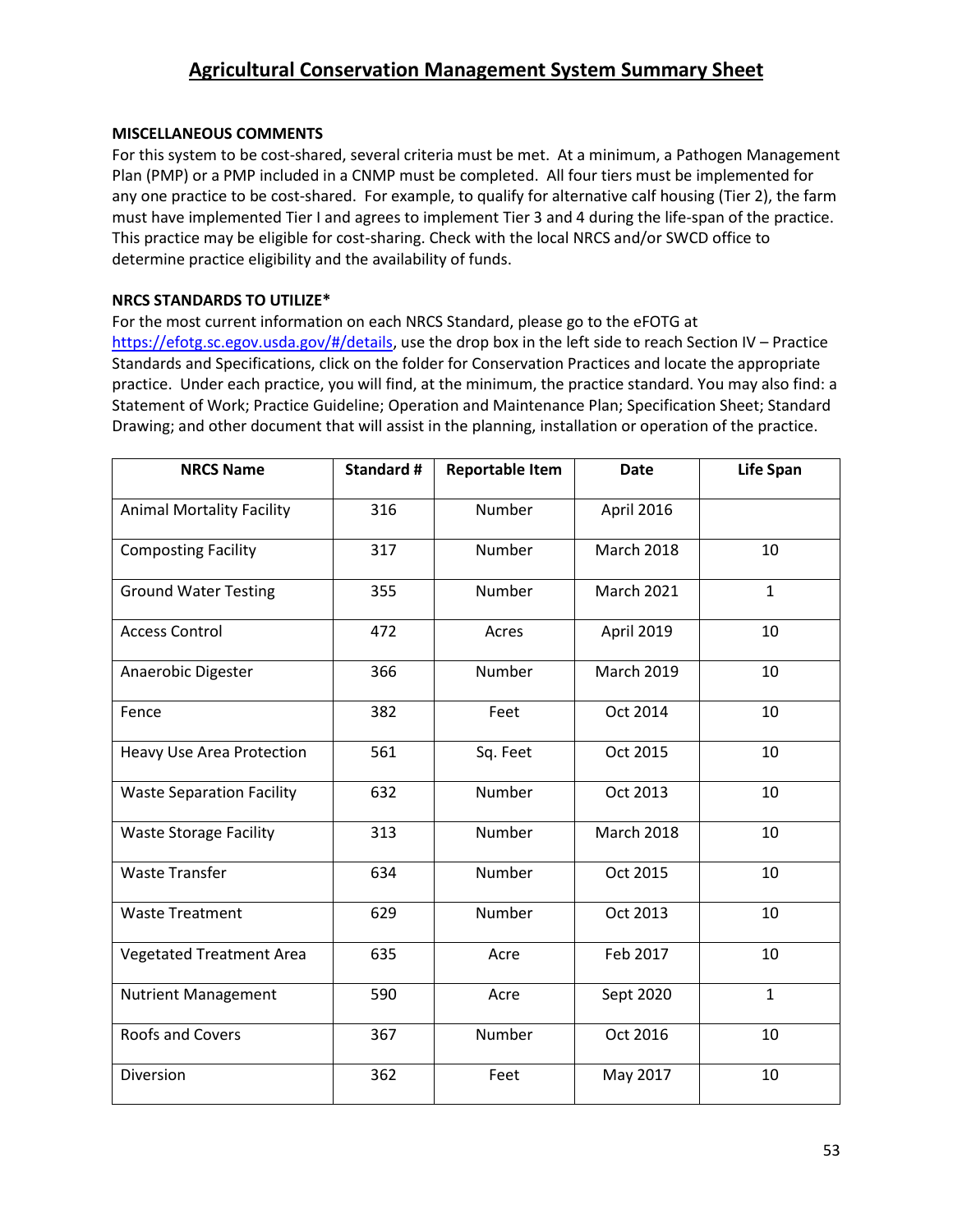\*This is a listing of the primary BMPs to utilize but is not all inclusive and other NRCS Standards could be utilized. Please check with your local SWCC representative for approval.

### **REFERENCES**

- NRCS eFOTG for NY: <https://efotg.sc.egov.usda.gov/#/details>
- NYS Cattle Health Assurance Program: [http://nyschap.vet.cornell.edu](http://nyschap.vet.cornell.edu/)
- Water Borne Pathogens AEM Tier 2 Worksheet and Information Sheet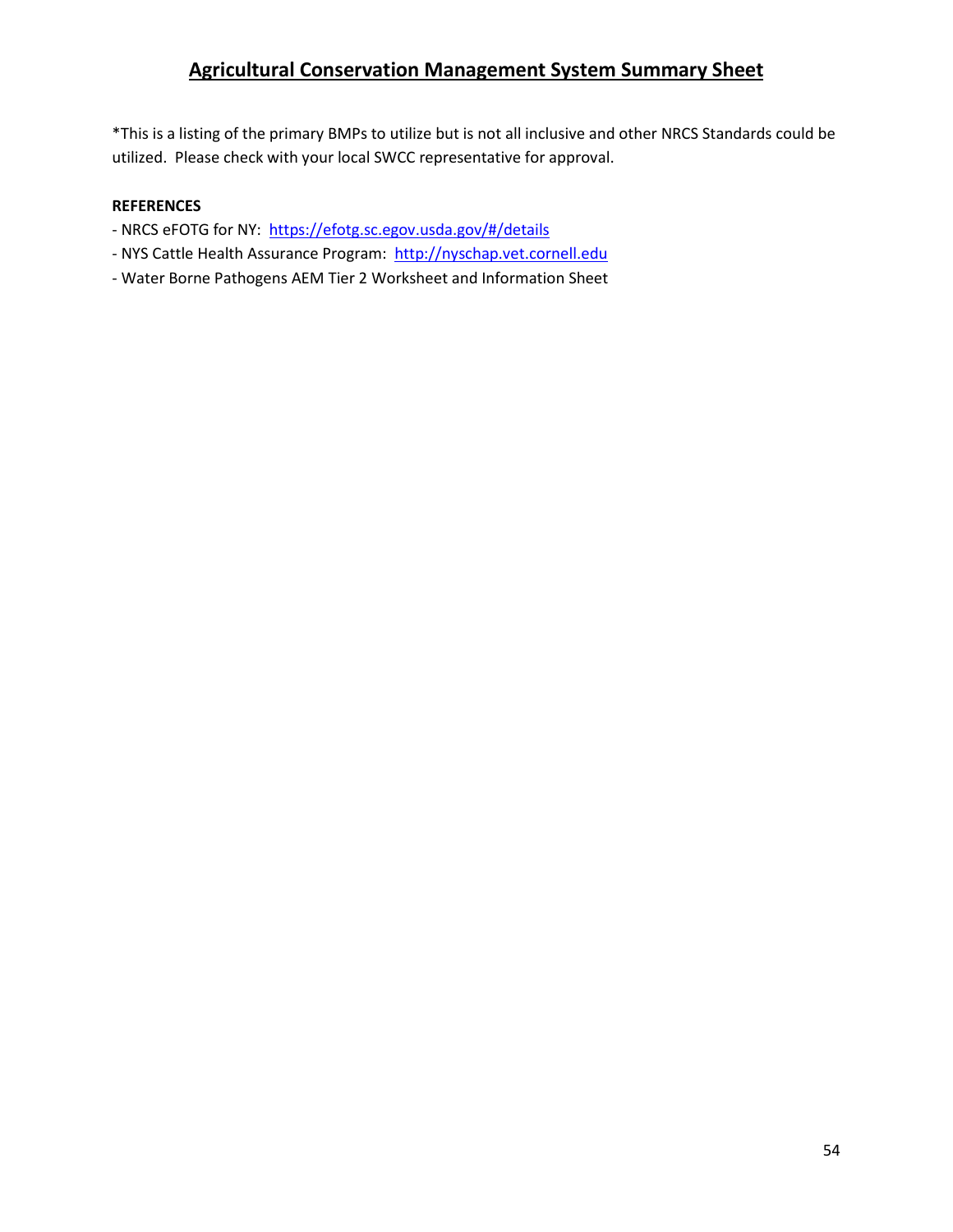## **Petroleum and Oil Products Storage System**

#### **DEFINITION**

An oil and petroleum product storage tank is a stationary facility which may include one or more above ground tanks, underground tanks, or a combination of both, for the storage, transfer, and usage of liquid oil or oil products such as diesel fuel, gasoline, kerosene, fuel oil, lubrication oil, hydraulic oil, crop oil, vegetable oil, waste oils, or animal fat. An oil storage system involves planning, implementation of standard operating procedures, proper tank siting, design and installation, spill and overfill prevention, leak monitoring and inspection, secondary containment, operation and maintenance, and emergency action planning.

#### **WATER QUALITY PURPOSE**

To prevent contamination of surface and groundwater from oil product storage facility leaks and spills.

#### **POLLUTANT CONTROLLED**

Petroleum/oil products and bio-chemical oxygen demand (for organic oil products)

## **WHERE USED**

On agricultural operations where liquid oil products are stored and/or utilized and a resource concern has been identified.

## **SYSTEM DESCRIPTION**

This practice consists of a combination of one or more of the following depending on the water quality risk posed by the storage facility as well as the regulatory requirements defined by NYS DEC and USEPA:

1. Proper storage tank siting – includes consideration of soil characteristics (corrosivity, permeability, bearing capacity, etc.), depth to groundwater, distance from a surface waterbody or drinking water well, location of floodplains, vehicular traffic patterns around the tank site, and distance from existing and planned farm buildings.

2. Proper tank design and installation – includes the use of corrosion resistant tanks and pipes (e.g., tank contains label that it conforms with 6 NYCRR Part 614), double wall tanks with wall thickness of at least 7/16th inch to protect against ballistics, steel posts to protect against vehicular traffic, anchoring or diking to avoid floatation in areas subject to flooding, a roof over tank to exclude rain water, etc., and utilizing an experienced tank installer who is familiar with state petroleum tank installation requirements.

3. Spill and overfill prevention equipment – includes color coding of fill ports, operating and shutoff valves, gauges and high level alarms, automated shutoff devices, tank labels (showing design and working capacity), spill catchment basin for fill ports of underground storage tanks.

4. Leak monitoring and tank inspection – includes checking of aboveground tank for corrosion and leaks, installing underground piping access ports for leak testing, installing a concrete pad under above-ground tanks to detect levels and installation of a monitoring well (e.g., 4" slotted plastic pipe) between underground storage tank and secondary containment barrier.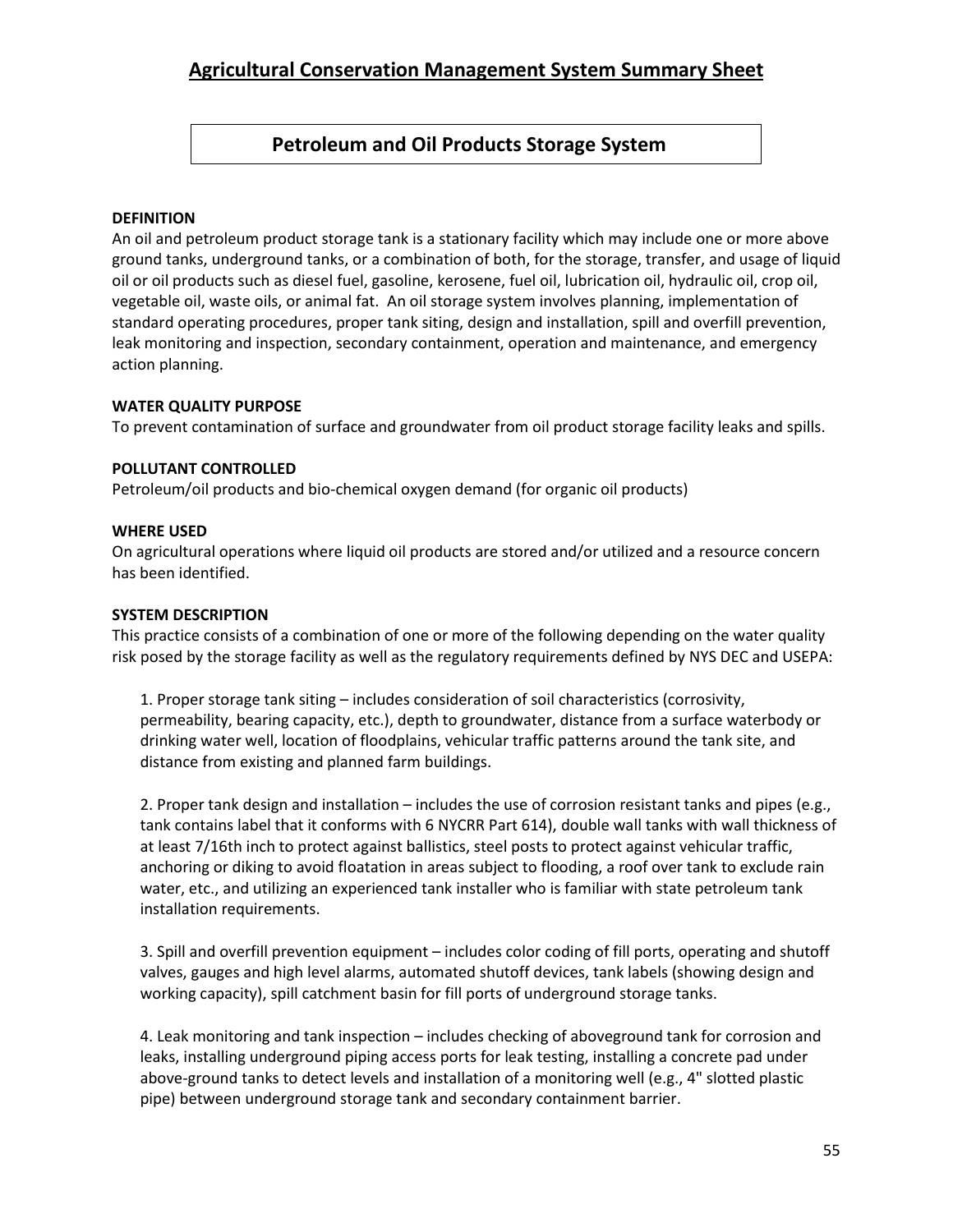5. Secondary containment barrier – includes aboveground engineered dikes, curbs, liners, or diversion system designed to contain spills from above-ground tank rupture, overfills, vandals and equipment failure. Also included are drainage provisions for storm water that accumulates within the dike, curb or liner and installing double-wall tanks.

6. Spill emergency response plan – includes a written emergency plan at the storage facility location that shows action to be taken in case of a spill, leak, fire or explosion. Cleanup equipment should also be available at the site.

## **SYSTEM EFFECTIVENESS**

When properly designed, installed, maintained, and managed this system can significantly reduce the risk of a contamination event occurring from the spill or leak of an oil product.

#### **IMPACTS ON SURFACE WATER**

Beneficial as a complete system should greatly reduce the risk of contaminants from reaching a surface water body.

#### **IMPACTS ON GROUND WATER**

Beneficial as a complete system should greatly reduce the risk of contaminants from reaching groundwater.

## **IMPACTS ON OTHER RESOURCES (OFF-SITE)**

Soil: Beneficial by reducing the risk of leaks and spills that could contaminate soil.

Air**:** Neutral.

Plants**:** Beneficial as movement of product offsite following a major spill or leak could destroy vegetation.

Animals**:** Beneficial as movement of product offsite could have a detrimental effect on animal health and habitat.

Human**:** Beneficial by reducing the risk of health impacts through contamination of water and air resources.

Energy**:** Neutral.

## **ADVANTAGES TO FARM**

- May provide direct protection to farmstead water supply if water source is a well.
- Can save product.
- May reduce farmer liability.

#### **DISADVANTAGES TO FARM**

• Requires continuous monitoring for potential leakage.

#### **SYSTEM LIFESPAN**

Ten (10) years.

#### **COST**

Each agricultural management System is unique and must be customized for every situation in which it is employed resulting in a wide and variable range in cost. Factors impacting cost may include site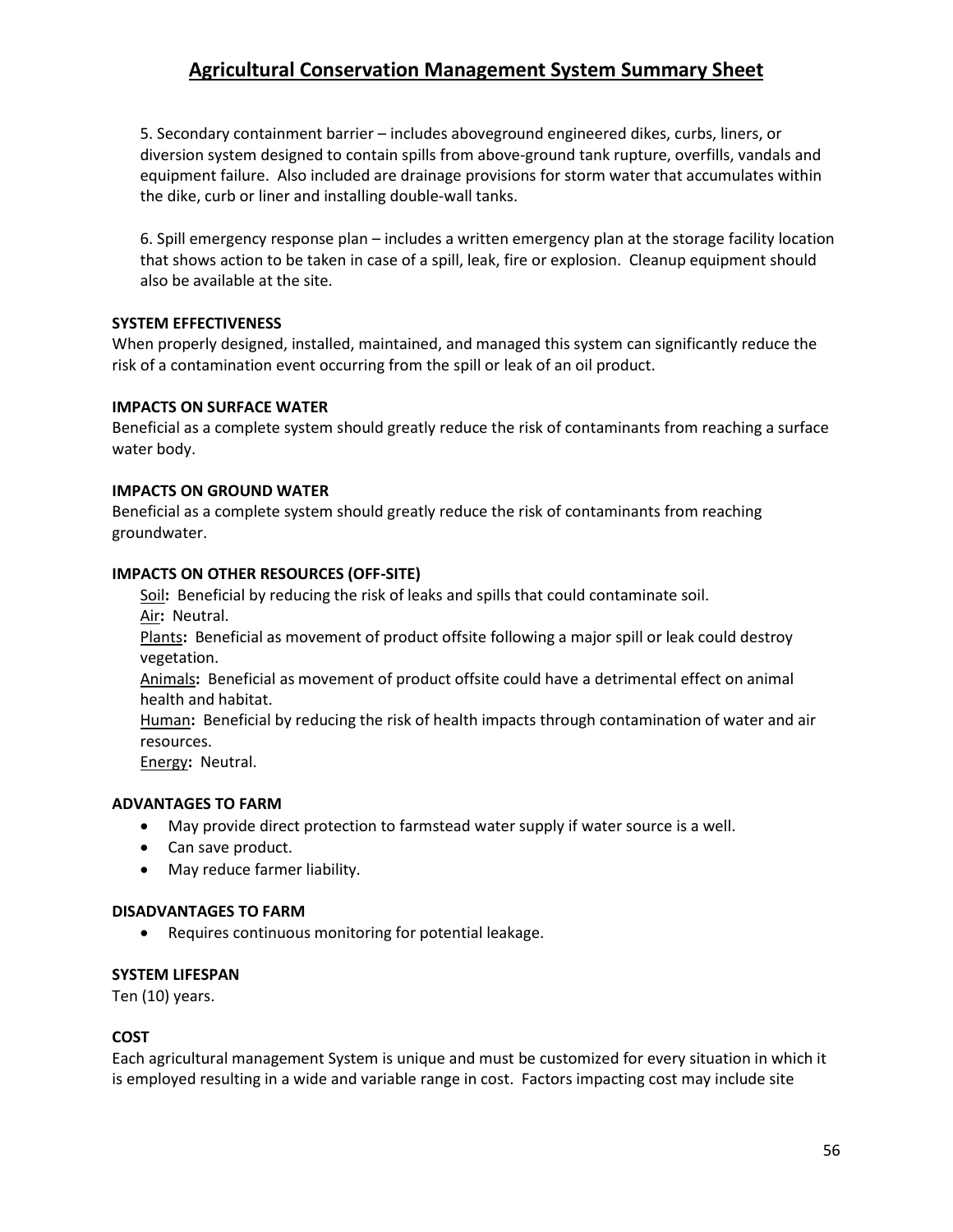characteristics, and the number of upgrades or add-ons to the system are required to reduce risk or comply with regulations.

#### **OPERATION AND MAINTENANCE**

Each agricultural management system is unique and must be customized for every situation. The following are generally key components to the operation and maintenance of the system:

- Daily inspection for leaks either visually or check of leak monitoring system.
- All applicable State and Federal regulations and manufacturers recommendations regarding operation and maintenance and record keeping will be followed.
- An emergency action plan should be developed and may be required for certain threshold volumes.

See documents in Section 4 of the NRCS Field Office Technical Guide (eFOTG) under the specific conservation practice standard being utilized for additional information on operation and maintenance needs.

## **MISCELLANEOUS COMMENTS**

Components that result in a complete system that eliminates a resource concern may be eligible for cost-sharing. Compliance with local and state laws should be adhered to including the need for Erosion and Sediment Control plans for disturbances over 1 acre, contacting Underground Utilities Protection before excavation, contacting SHPO and others as applicable.

Leaks from underground petroleum storage are difficult to detect especially since most of the tanks installed on farms lack a leak monitoring system. Also, most landowners are unaware of the significant groundwater contamination risk to their own water supply posed by these storage tanks.

Farms with certain types and capacities of petroleum or oil product storages are required to comply with the NYS Department of Environmental Conservation (DEC) Petroleum Bulk Storage (PBS) regulation and/or the US EPA's Spill Prevention, Control, and Countermeasure (SPCC) regulation. To absolutely determine whether a farm is regulated under PBS and/or SPCC and the regulatory requirements for each, please visit these web sites[: www.dec.ny.gov/chemical/287.html](http://www.dec.ny.gov/chemical/287.html) [www.epa.gov/ceppo/web/content/spcc/](http://www.epa.gov/ceppo/web/content/spcc/)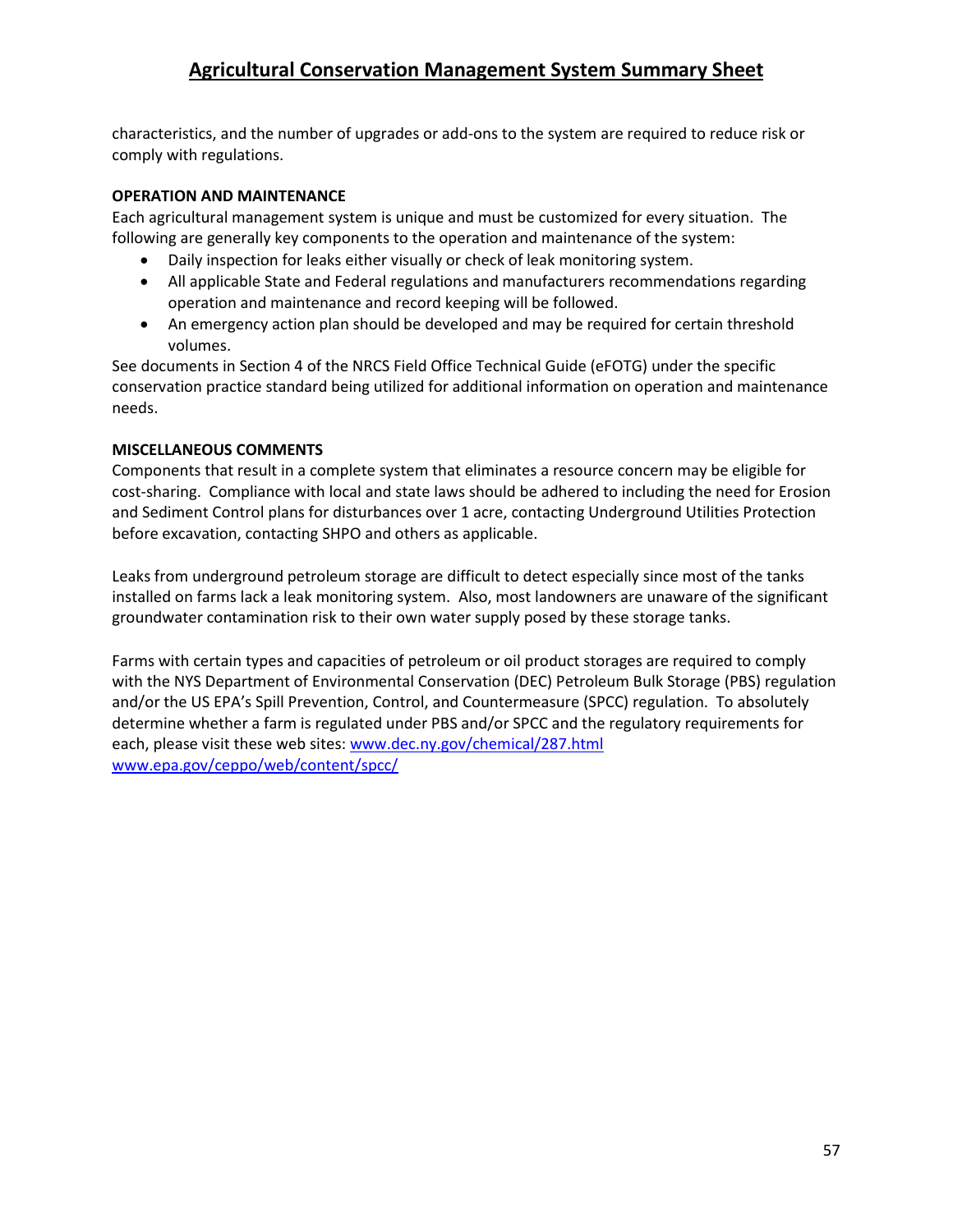## **NRCS STANDARDS TO UTILIZE**

For the most current information on each NRCS Standard, please go to the eFOTG at [https://efotg.sc.egov.usda.gov/#/details,](https://efotg.sc.egov.usda.gov/#/details) use the drop box in the left side to reach Section IV – Practice Standards and Specifications, click on the folder for Conservation Practices and locate the appropriate practice. Under each practice, you will find, at the minimum, the practice standard. You may also find: a Statement of Work; Practice Guideline; Operation and Maintenance Plan; Specification Sheet; Standard Drawing; and other document that will assist in the planning, installation or operation of the practice.

| <b>NRCS Name</b>                                 | Standard # | <b>Reportable Item</b> | Date              | Life Span |
|--------------------------------------------------|------------|------------------------|-------------------|-----------|
| On-Farm Secondary<br><b>Containment Facility</b> | 319        | Number                 | <b>March 2016</b> | 10        |
| Access Road                                      | 560        | Feet                   | <b>March 2021</b> | 10        |
| <b>Access Control</b>                            | 472        | Acre                   | April 2019        | 10        |
| <b>Heavy Use Area Protection</b>                 | 561        | Sq. Feet               | Oct 2015          | 10        |
| <b>Conservation Cover</b>                        | 327        | Acre                   | <b>July 2019</b>  | 5         |

\*This is a listing of the primary BMPs to utilize but is not all inclusive and other NRCS Standards could be utilized. Please check with your local SWCC representative for approval.

#### **REFERENCES**

- NRCS eFOTG for NY: <https://efotg.sc.egov.usda.gov/#/details>

- NYS Department of Environmental Conservation (DEC) Petroleum Bulk Storage (PBS) regulation: [www.dec.ny.gov/chemical/287.html](http://www.dec.ny.gov/chemical/287.html)

- US EPA's Spill Prevention, Control, and Countermeasure (SPCC) regulation: [www.epa.gov/ceppo/web/content/spcc/](http://www.epa.gov/ceppo/web/content/spcc/)

- Petroleum and Oil Products Storage AEM Tier 2 Worksheet and information Sheet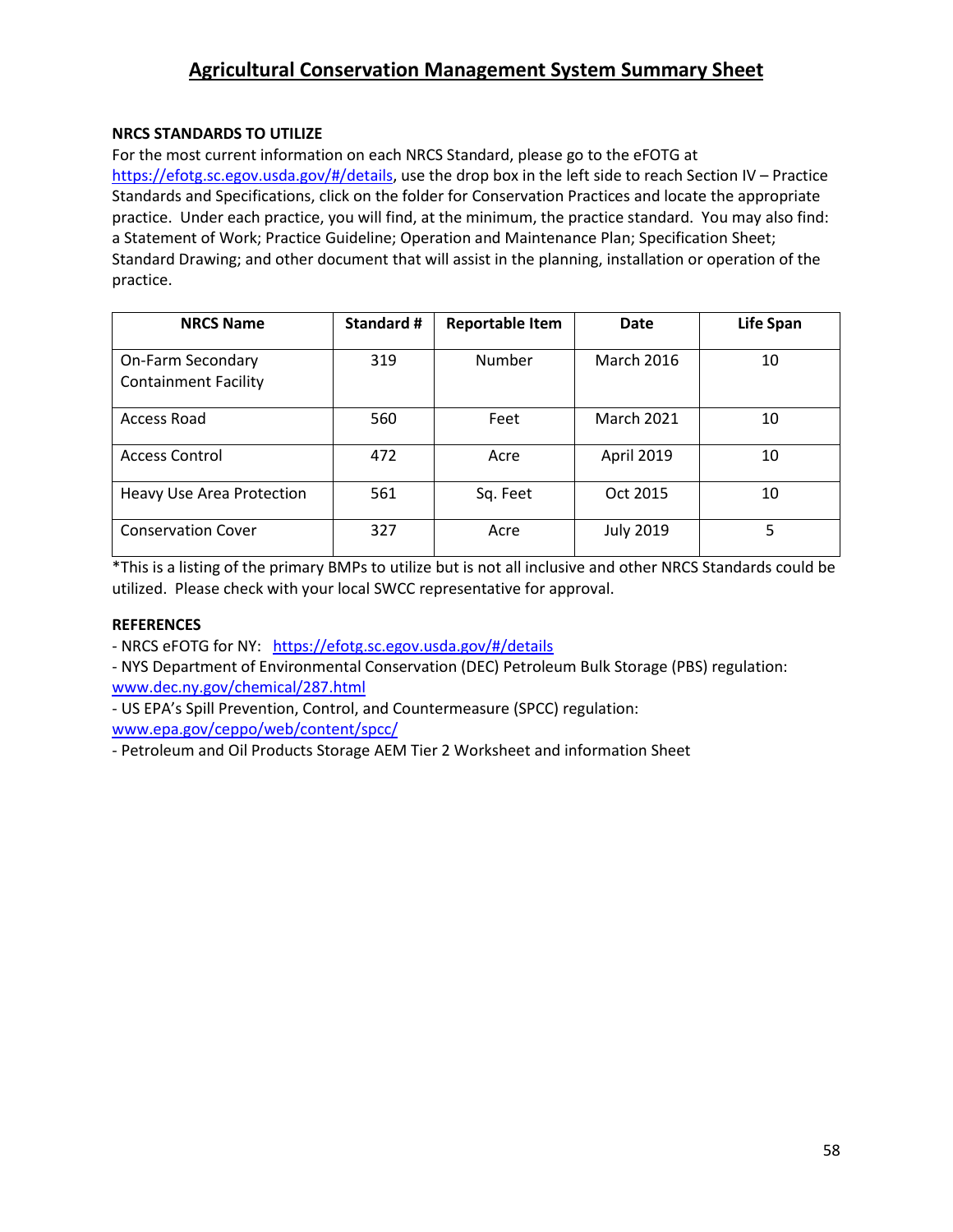## **Prescribed Rotational Grazing System**

#### **DEFINITION**

A prescribed grazing management system using 5 or more paddocks for a grazing season, alternating paddocks to allow for forage vigor and re-growth. Livestock graze for no more than 7 days before they are rotated to another paddock.

#### **WATER QUALITY PURPOSE**

To prevent soil erosion; reduce water runoff that may transport nutrients, sediments, and pathogens; and allow for the management of animal manure and nutrients.

#### **POLLUTANT CONTROLLED**

Sediment, nutrients, pathogens, bio-chemical oxygen demand, and ammonia

#### **WHERE USED**

On continuously grazed pastures, and fields including cropland that can be converted to pasture where a resource concern has been identified.

#### **SYSTEM DESCRIPTION**

Prescribed rotational grazing involves subdividing pastures and hayfields into grazing units called paddocks. The size and number of paddocks depend on the level of pasture productivity, stocking rate of livestock, and the residency period in the paddock. Individual paddocks are grazed for a period long enough to harvest available forage, and then rotated to allow optimal re-growth of the forage before livestock are returned to the paddock. Livestock may be moved as often as twice per day but at least once per week. The frequent rotation of livestock allows forage to recover from grazing, permitting plant re-growth and resulting in increased plant productivity.

#### **SYSTEM EFFECTIVENESS**

Most of the pollution associated with livestock on pasture is the result of overgrazing and allowing livestock direct access to surface water sources. When comparing prescribed rotational grazing systems to continuous grazing, forage quality is improved and ground cover is increased reducing erosion and runoff potential. Prescribed rotational grazing systems reduce the time livestock spend grazing on any single paddock, and improve the uniformity of manure and urine deposition over the pasture allowing for improved plant utilization and reduced runoff of nutrients. Controlled grazing pressure increases the quality and quantity of forage, thereby reducing the fiber content in manure and increasing the speed of manure decomposition. Livestock manure from a prescribed rotational grazing system is less likely to cause surface water pollution compared to a continuous grazing system. Because prescribed rotational grazing improves overall pasture yields, farmers can fence out riparian areas, wetlands, and other areas adjacent to waterbodies and still meet or exceed their pasture requirements.

## **IMPACTS ON SURFACE WATER**

Beneficial as the practices reduces erosion and water runoff that may transport nutrients, sediment, and pathogens to waterbodies.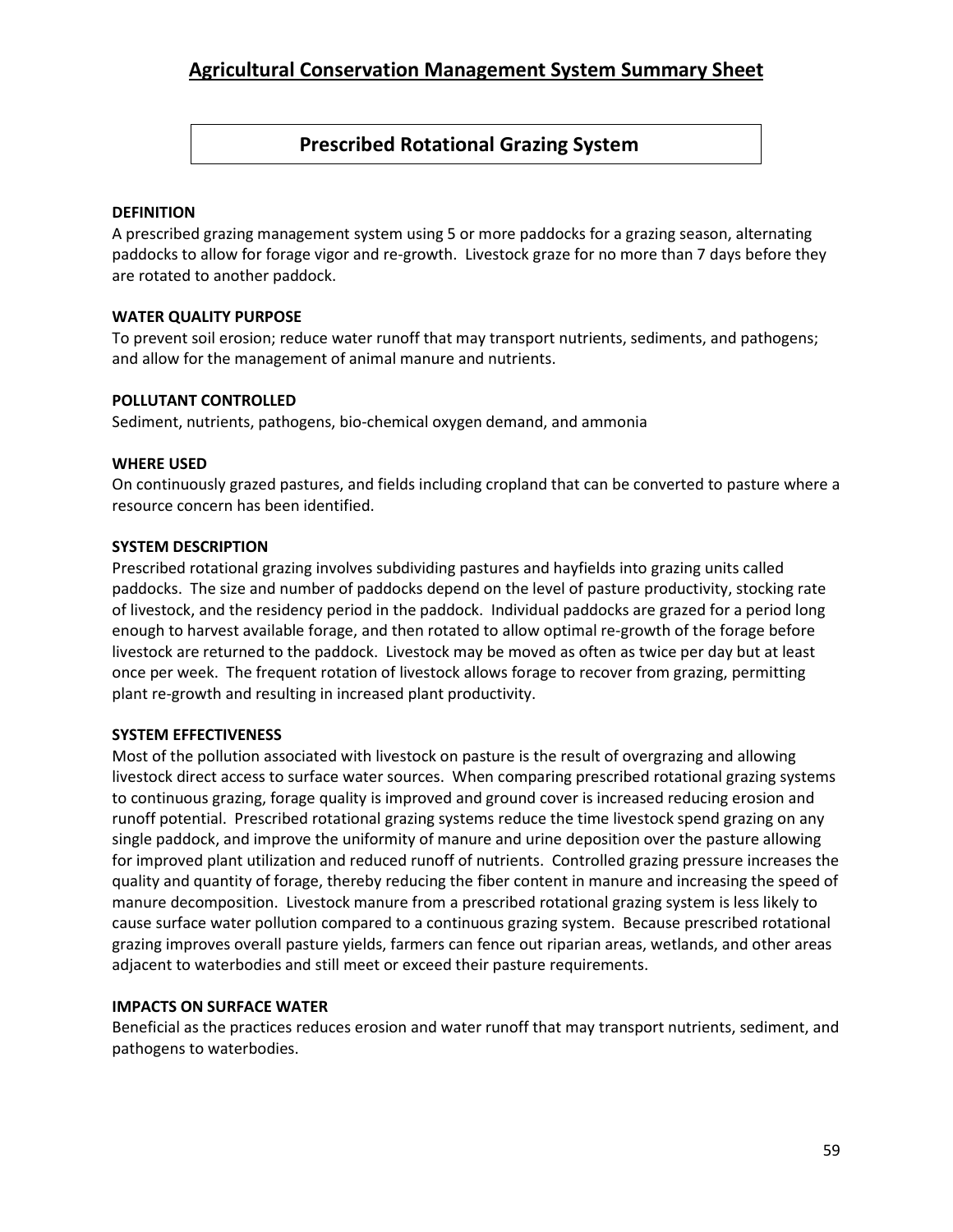### **IMPACTS ON GROUND WATER**

Beneficial as the practice can improve the distribution of nutrients across a farm, address areas of livestock concentration, and result in a conversion of row crop acres to perennial pasture seedings.

## **IMPACTS ON OTHER RESOURCES (OFF-SITE)**

Soil: Beneficial by reducing erosion, sedimentation, and improving or maintaining soil quality. Air: Beneficial as it has the potential to reduce motorized equipment use and sequester carbon. Plants: Neutral.

Animals: Beneficial as it may provide or improve wildlife habitat.

Human: Beneficial as farmers have reported positive comments from their nonfarm neighbors who like seeing livestock out on lush green pasture.

Energy: Beneficial by allowing livestock to harvest their own feed and spread their own manure saving fossil fuels in the process.

## **ADVANTAGES TO FARM**

- It allows for the recovery of the economic investment in 1 to 5 years.
- Promotes harvest efficiency thus maximizing animal production per acre.
- Has the potential to lower annual feed costs and reduce dependence on purchased feeds.
- Proper implementation can improve forage quality, species composition, and yield.
- Can reduce energy, labor and equipment requirements.
- Practice has the potential to improve livestock health.

#### **DISADVANTAGES TO FARM**

- Requires a high degree of management skills.
- May be necessary to install stabilized stream crossing and alternative water supplies to provide livestock access to all grazed forage resources while protecting riparian areas and waterbodies.
- Requires a fencing system to subdivide existing pastures.

## **SYSTEM LIFESPAN**

Ten (10) years.

## **COST**

Each Agricultural Management System is unique and must be customized to the situation in which it is employed resulting in a wide and variable range in cost. Some factors which will influence cost include:

- the number and type of livestock;
- system design, including the number and size of paddocks;
- the need for and design of watering facilities;
- pasture improvement needs such as seeding, lime, fertilizer, and pest management; laneway and stream crossing needs; and
- the amount and condition of existing fence.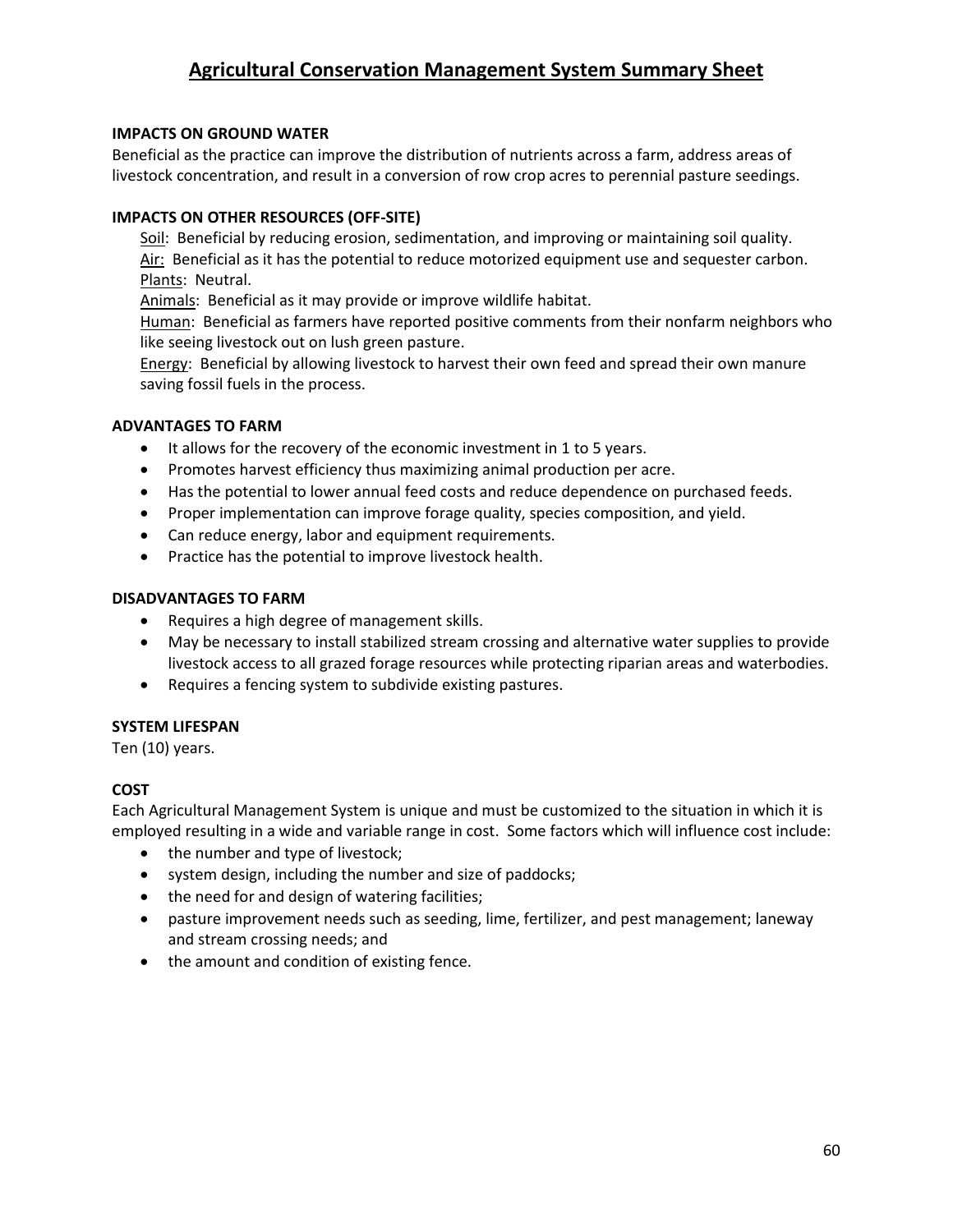## **OPERATION AND MAINTENANCE**

Each agricultural management system is unique and must be customized for every situation. The following are generally key components to the operation and maintenance of the system:

- Soil analysis on at least a 3-year rotation to determine pH and fertility needs.
- Periodic forage analyses from actual pasture samples should be done about 3 times throughout the growing season.
- Excess forage growth (spring flush) must be captured either by mechanically harvesting or allowing another livestock group to graze it.
- Paddocks must be rotated according to forage growth stage.
- Basic maintenance as needed to fences, laneways, crossings, and watering stations.

See the documents in Section 4 of the NRCS Field Office Technical Guide (eFOTG) under the specific conservation practice standard being utilized for additional information on operation and maintenance needs.

## **MISCELLANEOUS COMMENTS**

Components that result in a complete system that eliminates a resource concern may be eligible for cost-sharing. Compliance with local and state laws should be adhered to including the need for Erosion and Sediment Control plans for disturbances over 1 acre, contacting Underground Utilities Protection before excavation, contacting SHPO and others as applicable. Stream crossing or disturbance of stream banks may require a permit.

## **NRCS STANDARDS TO UTILIZE**

For the most current information on each NRCS Standard, please go to the eFOTG at [https://efotg.sc.egov.usda.gov/#/details,](https://efotg.sc.egov.usda.gov/#/details) use the drop box in the left side to reach Section IV – Practice Standards and Specifications, click on the folder for Conservation Practices and locate the appropriate practice. Under each practice, you will find, at the minimum, the practice standard. You may also find: a Statement of Work; Practice Guideline; Operation and Maintenance Plan; Specification Sheet; Standard Drawing; and other document that will assist in the planning, installation or operation of the practice.

| <b>NRCS Name</b>           | <b>Standard #</b> | <b>Reportable Item</b> | Date              | Life Span |
|----------------------------|-------------------|------------------------|-------------------|-----------|
| <b>Prescribed Grazing</b>  | 528               | Acre                   | May 2011          | 10        |
| Pasture and Hay Planting   | 512               | Acre                   | Sept 2010         | 5         |
| Forage Harvest Management  | 511               | Acre                   | Dec 2010          | 1         |
| Fence                      | 382               | Feet                   | Oct 2014          | 10        |
| Field Border               | 386               | Acre                   | Oct 2017          | 10        |
| <b>Trails and Walkways</b> | 575               | Feet                   | Oct 2015          | 10        |
| <b>Watering Facility</b>   | 614               | Number                 | <b>March 2021</b> | 10        |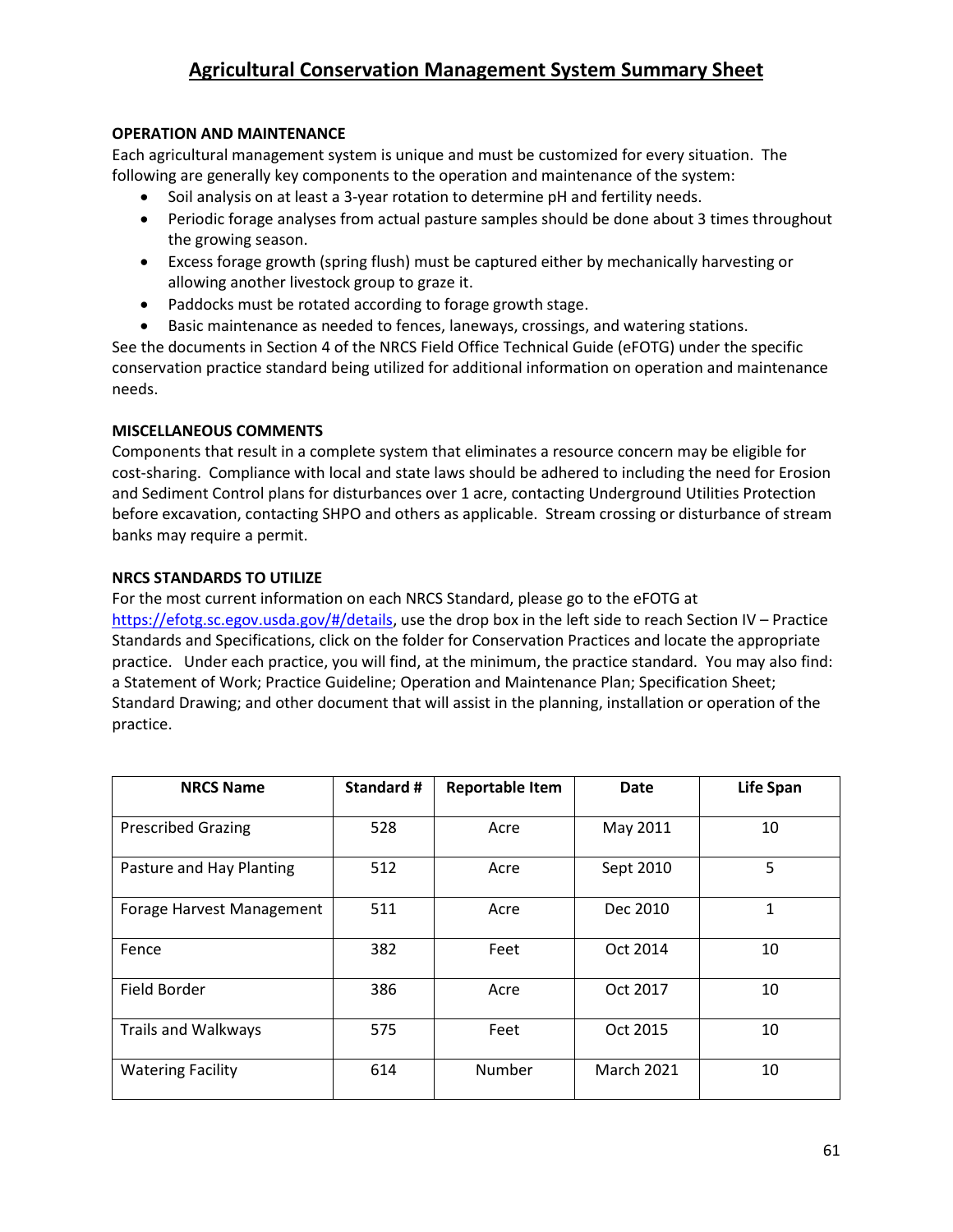| Livestock Pipeline                          | 516 | Feet     | <b>March 2021</b> | 10           |
|---------------------------------------------|-----|----------|-------------------|--------------|
| <b>Pumping Plant</b>                        | 533 | Number   | Dec 2011          | 10           |
| <b>Structure for Water Control</b>          | 587 | Number   | <b>March 2019</b> | 10           |
| Water Well                                  | 642 | Number   | <b>March 2021</b> | 10           |
| <b>Spring Development</b>                   | 574 | Number   | August 2014       | 10           |
| Pond                                        | 378 | Number   | May 2018          | 10           |
| <b>Access Road</b>                          | 560 | Feet     | <b>March 2021</b> | 10           |
| <b>Access Control</b>                       | 472 | Acre     | April 2019        | 10           |
| <b>Grazing Land Mechanical</b><br>Treatment | 548 | Acre     | May 2011          | $\mathbf{1}$ |
| <b>Brush Management</b>                     | 314 | Acre     | <b>March 2018</b> | $\mathbf{1}$ |
| Herbaceous Weed<br>Treatment                | 315 | Acre     | April 2021        | $\mathbf{1}$ |
| Heavy Use Area Protection                   | 561 | Sq. Feet | Oct 2015          | 10           |
| <b>Stream Crossing</b>                      | 578 | Number   | May 2012          | 10           |
| Subsurface Drain                            | 606 | Feet     | May 2020          | 10           |
| <b>Underground Outlet</b>                   | 620 | Feet     | Oct 2014          | 10           |

\*This is a listing of the primary BMPs to utilize but is not all inclusive and other NRCS Standards could be utilized. Please check with your local SWCC representative for approval.

## **REFERENCES**

- NRCS eFOTG for NY:<https://efotg.sc.egov.usda.gov/#/details>

- Pasture Management AEM Tier 2 Worksheet and Information Sheet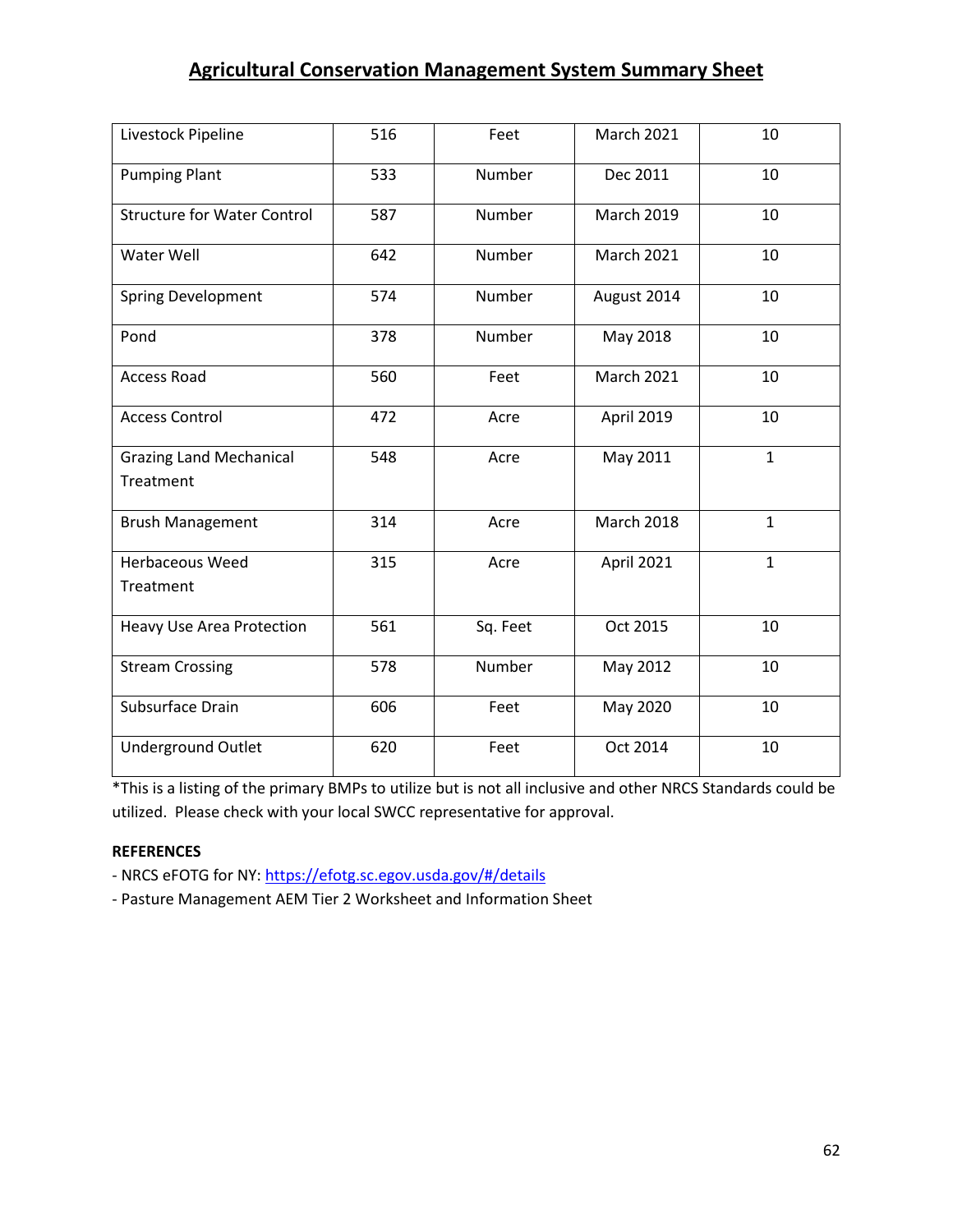## **Process Wash Water Management System**

#### **DEFINITION**

A system designed for the collection, storage, treatment and disposal of effluents from processes on farms that including milking centers, horse washing, egg washing, vegetable and fruit washing. They may contain milk solids, nutrients, liniments, organic matter and soil along with detergents, acid rinses and sanitizer, all mixed with a quantity of water. This practice is not applicable for wash water containing manure and other animal waste or for wash water from commercial processing like cheese production or vegetable or fruit processing (like vineyard waste).

#### **WATER QUALITY PURPOSE**

To reduce the organic and nutrient component of the liquid waste from regular processes on a farm, into receiving waters.

#### **POLLUTANT CONTROLLED**

Primarily biodegradable organics and soluble phosphorous. Secondary pollutants include ammonia, nitrates and pathogens.

#### **WHERE USED**

On operations where water is used to assist in the on-farm processing or clean-up of organic materials in areas such as milking centers, horse barns, egg farms or produce washing facilities that are not part of a value-added operations (such as cheese or wine making, commercial processing, etc.) or that require a NYS SPEDES Permit or are deemed to be a point source of pollution.

#### **SYSTEM DESCRIPTION**

The system is composed of an area where water is used to either clean up the barn or facility or is used to clean the animals or products. The wastewater is collected and then treated by a combination of tanks for settling of materials, transfer to proper waste storage structures, daily or periodic spreading or treatment by the use of vegetative measures or a combination there of.

When this system is funded by the NYS Agricultural Nonpoint Source Abatement and Control Program (ANSACP) a complete system of BMPs meeting NRCS Standards must result.

#### **SYSTEM EFFECTIVENESS**

These systems can be very effective in the removal of organic material including milk solids, soil, nutrients and some chemicals when properly installed and maintained on a regular basis or incorporated into a waste management system and land applied in accordance with a Nutrient Management Plan.

#### **IMPACTS ON SURFACE WATER**

Beneficial - Reduces phosphorous, fecal coliform and organics loading.

#### **IMPACTS ON GROUND WATER**

Beneficial if sited properly and care is given to avoid areas of shallow bedrock or groundwater.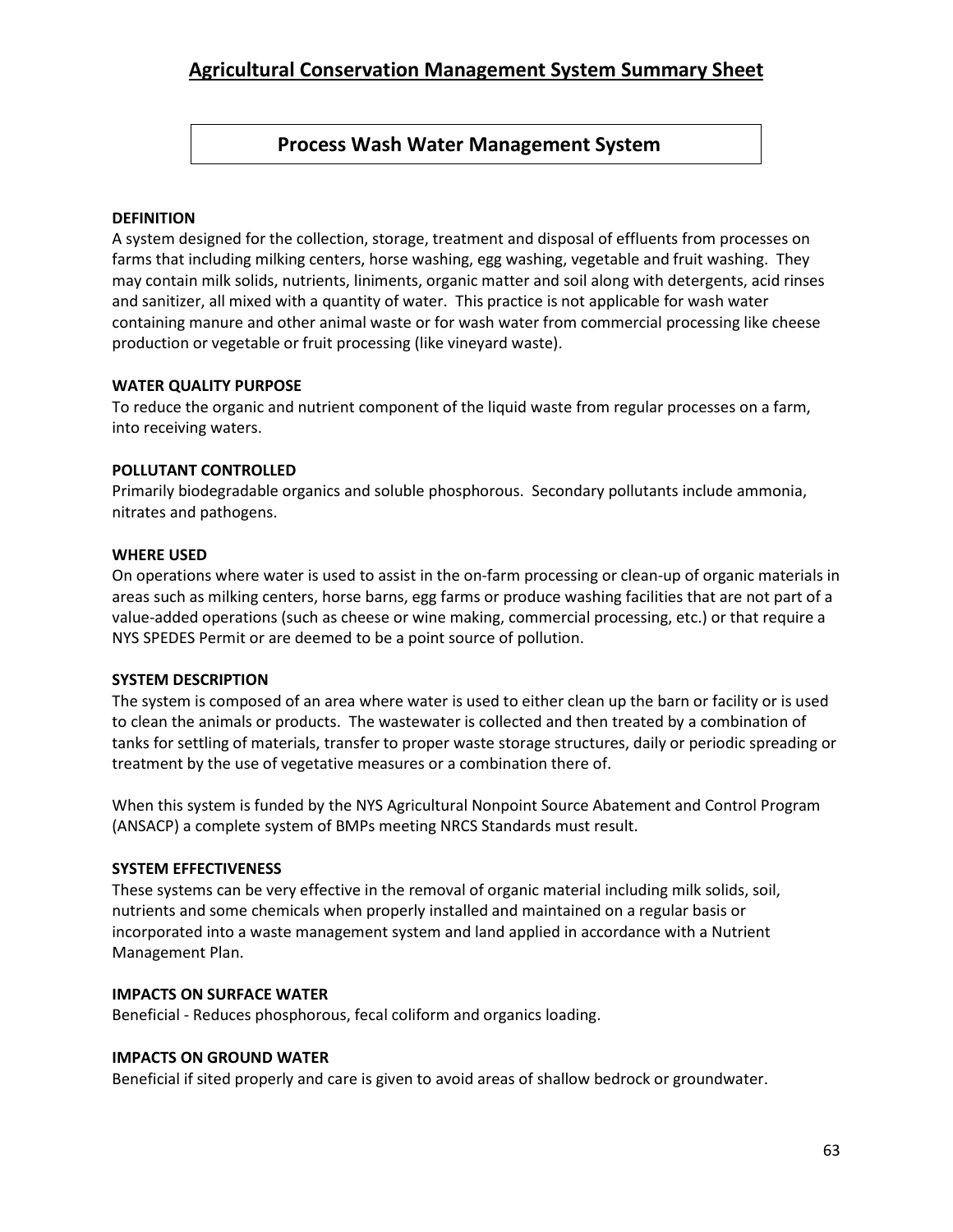### **IMPACTS ON OTHER RESOURCES**

Soil: Beneficial by adding nutrients when applied in accordance with a Nutrient Management Plan. Air: Negative if system is not operated or managed properly.

Plants: Beneficial.

Animals: Neutral.

Human: Beneficial as system protect water quality.

Energy: Negative to Beneficial depending on the system designed and its additional energy use or energy saving.

## **ADVANTAGES TO FARM**

- Can be treated separately and does not need to add additional water to manure system.
- Can be made to perform with gravity and be relatively management free.
- Can be relatively inexpensive.

### **DISADVANTAGES TO FARM**

- Some systems need high level of management to perform correctly.
- May require additional pumps and tanks that require clean-out and maintenance on a regular basis.
- Can be expensive if major modification to the existing infrastructure is required.

#### **SYSTEM LIFESPAN**

Ten (10) years.

## **COST**

Each Agricultural Management System is unique and must be customized to the situation in which it is employed resulting in a wide and variable range in cost. Cost can run from \$3,000 to \$45,000 depending on the complexity of the system and the material to be treated.

#### **OPERATION AND MAINTENANCE**

Each Agricultural Management System is unique and must be customized for every situation. The following are generally key components to the operation and maintenance of the system:

- Tanks installed in the system for settling of solids, collection of milk fats, etc. need to be emptied on a regular basis.
- Pumps need to be monitored, maintained and or replaced.
- Vegetated treatments need to be mowed and material removed.
- Flocculation systems need to be emptied and maintained.

See the documents in Section 4 of the NRCS Field Office Technical Guide (eFOTG) under the specific practice standard being utilized for additional information on operation and maintenance needs.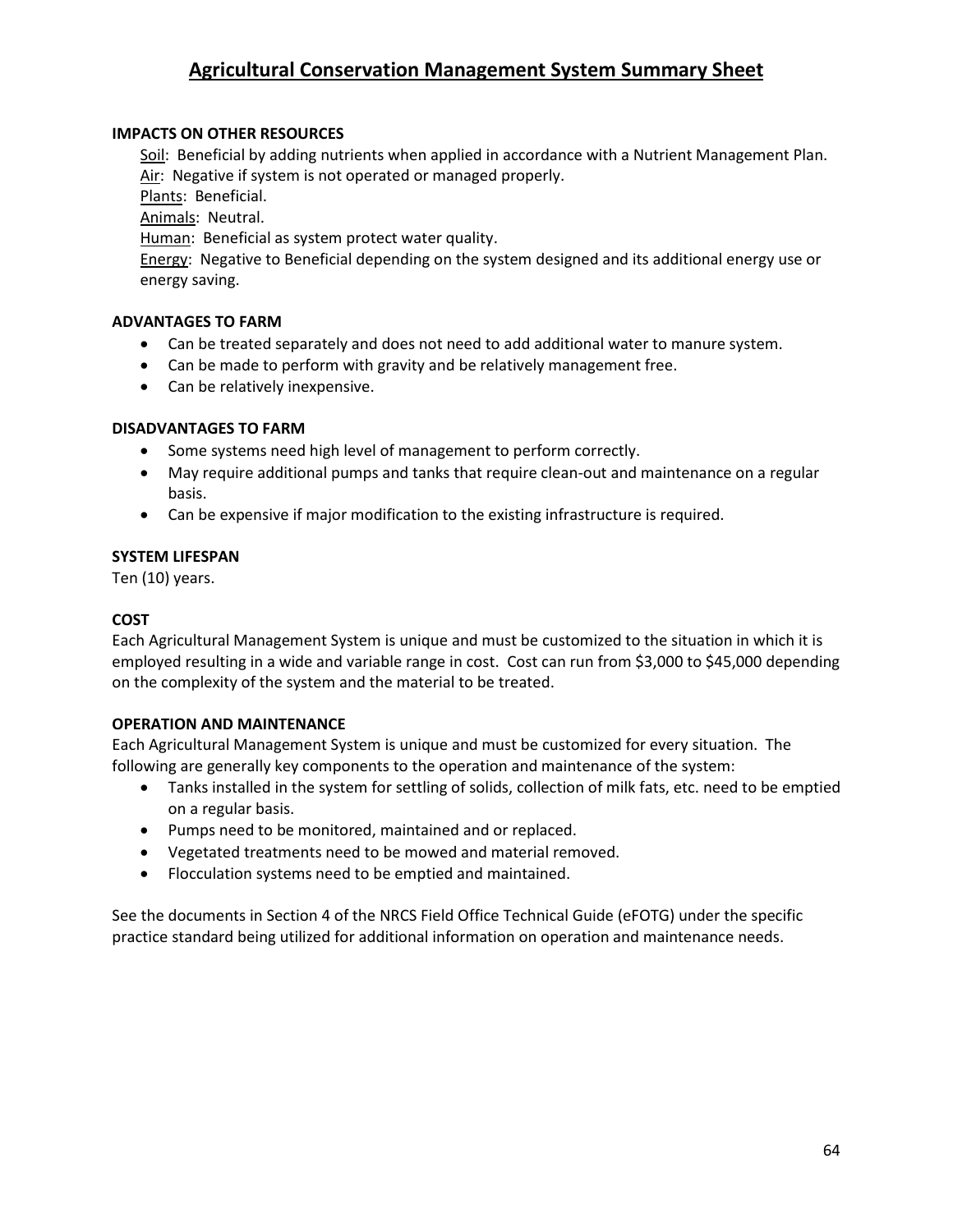### **MISCELLANEOUS COMMENTS**

Components that result in a complete system of BMPs meeting NRCS Standards that eliminate a resource concern may be eligible for cost-sharing. Livestock operations that have been designated as a CAFO are required to comply with CAFO regulations. Compliance with local and state laws should be adhered to including the need for Erosion and Sediment Control plans for disturbances over 1 acre, contacting Underground Utilities Protection before excavation, contacting SHPO and others as applicable. In some cases, discharge of process wastewater to the surface untreated is a violation of NYS Environmental Conservation Law (ECL).

## **NRCS STANDARDS TO UTILIZE\***

For the most current information on each NRCS Standard, please go to the eFOTG at [https://efotg.sc.egov.usda.gov/#/details,](https://efotg.sc.egov.usda.gov/#/details) use the drop box in the left side to reach Section IV – Practice Standards and Specifications, click on the folder for Conservation Practices and locate the appropriate practice. Under each practice, you will find, at the minimum, the practice standard. You may also find: a Statement of Work; Practice Guideline; Operation and Maintenance Plan; Specification Sheet; Standard Drawing; and other document that will assist in the planning, installation or operation of the practice.

| <b>NRCS Name</b>                   | Standard # | <b>Reportable Item</b> | Date              | Life Span |
|------------------------------------|------------|------------------------|-------------------|-----------|
| <b>Vegetated Treatment Area</b>    | 635        | Acres                  | Feb 2017          | 10        |
| <b>Waste Separation Facility</b>   | 632        | Number                 | Oct 2013          | 10        |
| <b>Waste Transfer</b>              | 634        | Number                 | Oct 2015          | 10        |
| <b>Pumping Plant</b>               | 533        | Number                 | Dec 2011          | 10        |
| <b>Waste Storage Facility</b>      | 313        | Number                 | <b>March 2018</b> | 10        |
| <b>Structure for Water Control</b> | 587        | Number                 | <b>March 2019</b> | 10        |
| Subsurface Drain                   | 606        | Feet                   | May 2020          | 10        |
| <b>Heavy Use Area Protection</b>   | 561        | Sq. Feet               | Oct 2015          | 10        |

\*This is a listing of the primary BMPs to utilize but is not all inclusive and other NRCS Standards could be utilized. Please check with your local SWCC representative for approval.

## **REFERENCES**

- NRCS eFOTG for NY: <https://efotg.sc.egov.usda.gov/#/details>

- Process Wash Water AEM Tier 2 Worksheet and Information Sheet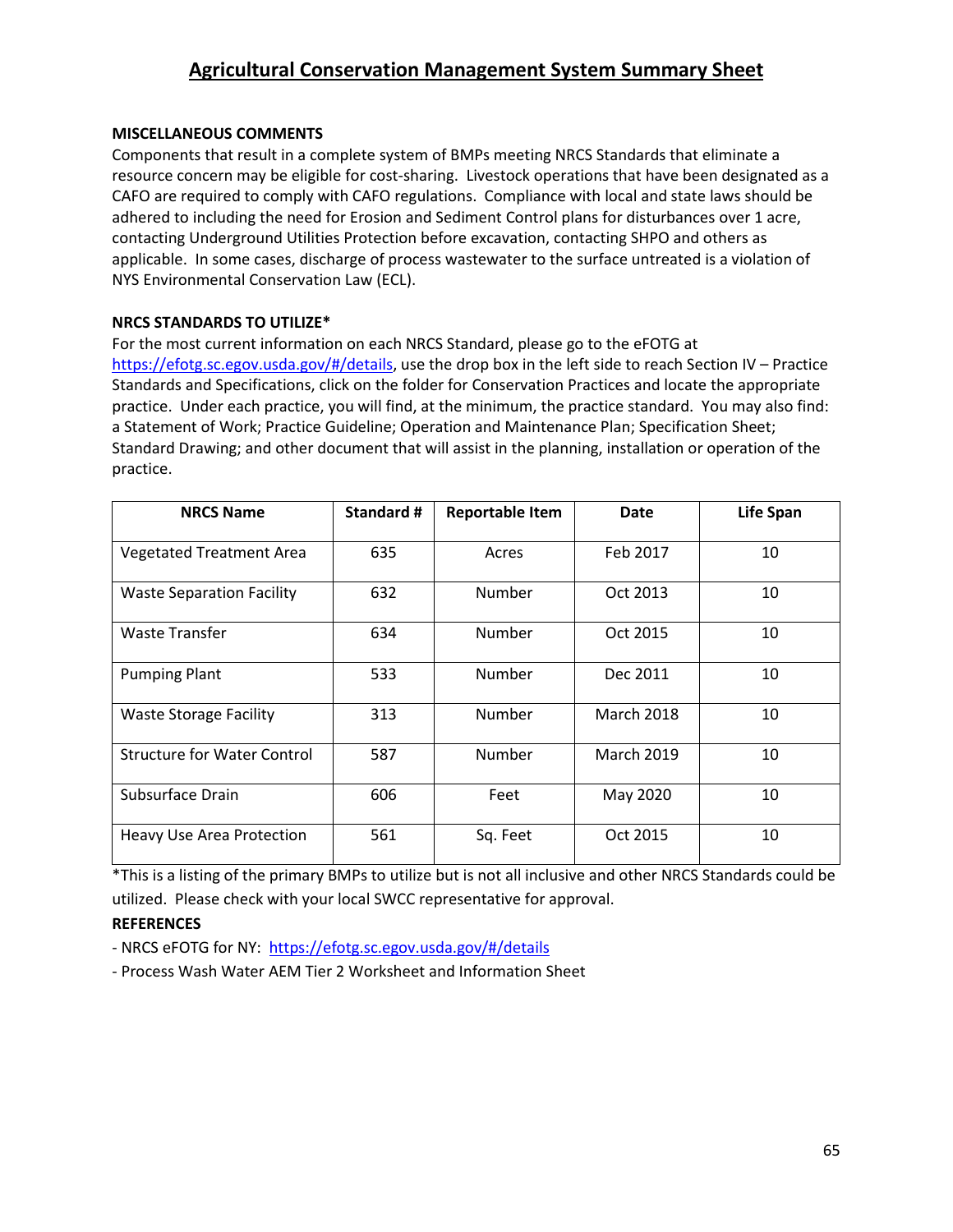## **Riparian Buffer System**

#### **DEFINITION**

An area of grasses, sedges, rushes, ferns, legumes, forbs, shrubs, and/or trees tolerant of intermittent flooding or saturated soils located adjacent to and up-gradient from waterbodies.

#### **WATER QUALITY PURPOSE**

To intercept surface runoff, subsurface flow and shallow groundwater flow from agricultural sources in order to reduce excess amounts of pollutants. Systems can be used to create shade to lower or maintain surface water temperature, and to reduce pesticide drift from entering a waterbody.

#### **POLLUTANT CONTROLLED**

Sediment, nutrients, pesticides, bio-chemical oxygen demand, thermal modification

#### **WHERE USED**

These systems can be applied to agricultural lands adjacent to permanent or intermittent waterbodies where a resource concern has been identified. They are not applied to stabilize stream banks or shorelines.

#### **SYSTEM DESCRIPTION**

A riparian buffer system consists of an area containing a variety of vegetation situated between agricultural lands and waterbodies that are designed to filter surface runoff and shallow groundwater by encouraging sheet flow and infiltration and impede concentrated flow. The type and extent of vegetation is suited to the soil and hydrology of the site and for the water quality purpose. Up to three distinct zones may be employed to achieve desired results. In all cases livestock must be excluded or controlled. Appropriate site preparation is essential to establishing desired vegetation, and practices that promote the vigor and reproduction of desired plant species, including pest management, may be employed. In addition, excessive sheet-rill and concentrated flow erosion may need to be controlled in the areas immediately adjacent and up-gradient of the buffer area.

#### **SYSTEM EFFECTIVENESS**

A riparian buffer will be most effective when used as a component of a conservation system including nutrient management, pest management, and runoff, sediment and erosion control practices. The filtering effects of riparian buffers are most effective when used in conjunction with erosion reducing management practices. Riparian buffers can be very effective for sediment and sediment-bound pollutant removal with trapping efficiencies exceeding 50%. Riparian buffers are less effective at removing soluble phosphorous or nitrates.

#### **IMPACTS ON SURFACE WATER**

Beneficial – this system does not generally address pollutants at the source (thermal modification is an exception), but "polishes" surface runoff by removing additional amounts of pollutants such as sediment, soil attached nutrients, and organic matter.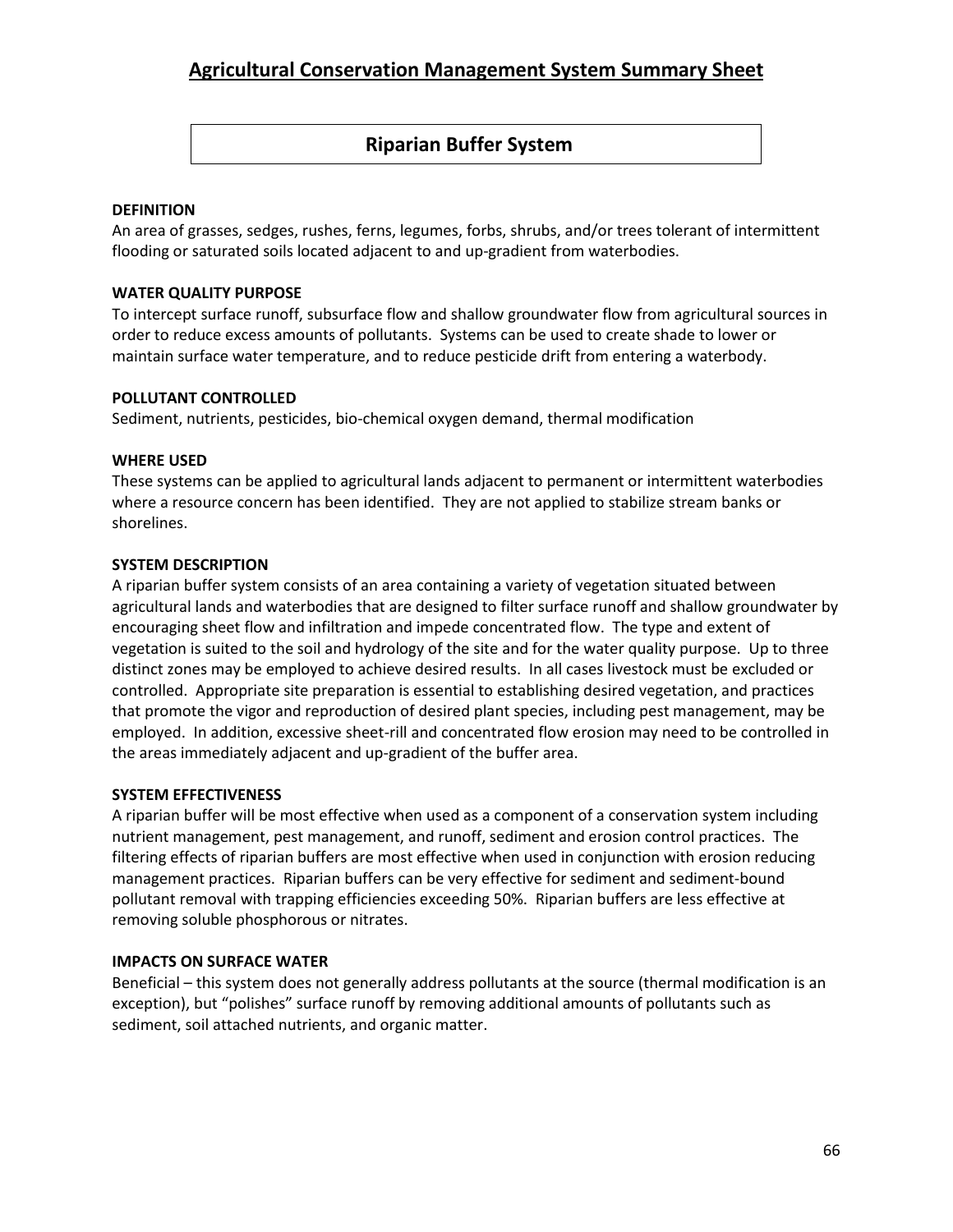#### **IMPACTS ON GROUND WATER**

Neutral – It may be beneficial in areas where groundwater is recharged directly from surface waterbodies or there is a direct surface connection to groundwater.

#### **IMPACTS ON OTHER RESOURCES (OFF-SITE)**

Soil: Neutral.

Air: Beneficial by increasing carbon storage in plant biomass and soils.

Plants: Neutral.

Animals: Beneficial by improving riparian habitat and potentially providing a source of detritus and large woody debris. Provides food and cover for fish, wildlife, and livestock. Establish and maintain habitat corridors. Enhance pollen, nectar, and nesting habitat for pollinators. Improves overall surface water quality.

Human: Increase water storage on flood plains potentially reducing flood impacts. Energy: Neutral.

#### **ADVANTAGES TO FARM**

- Provides a low cost, cost-effective approach to treat agricultural runoff.
- Restore, improve or maintain riparian plant communities.
- May provide a buffer for cropland and farm infrastructure from flood damage.

#### **DISADVANTAGES TO FARM**

- May take cropland and pasture out of production.
- Requires a large land area.

#### **SYSTEM LIFESPAN**

Ten (10) years.

#### **COST**

Each Agricultural management System is unique and must be customized to the situation in which it is employed resulting in a wide and variable range in cost. Factors impacting costs may include buffer length, width, types of vegetation, and the need for associated practices to exclude livestock or maintain sheet flow.

#### **OPERATION AND MAINTENANCE**

Each Agricultural management System is unique and must be customized to the situation. The following are generally key components to the operation and maintenance of the system:

- Inspections conducted annually and immediately following severe storms for evidence of sediment deposit, erosion, or concentrated flow channels.
- Avoid use of fertilizers, pesticides, other chemicals, vehicular traffic or disturbance of vegetation and litter inconsistent with erosion control and buffering objectives.
- Portions of the buffer may need to be periodically mowed and the clippings removed to promote dense vegetative growth and removal of nutrients.

See the documents in Section 4 of the NRCS Field Office Technical Guide (eFOTG) under the specific conservation practice standard being utilized for additional information on operation and maintenance needs.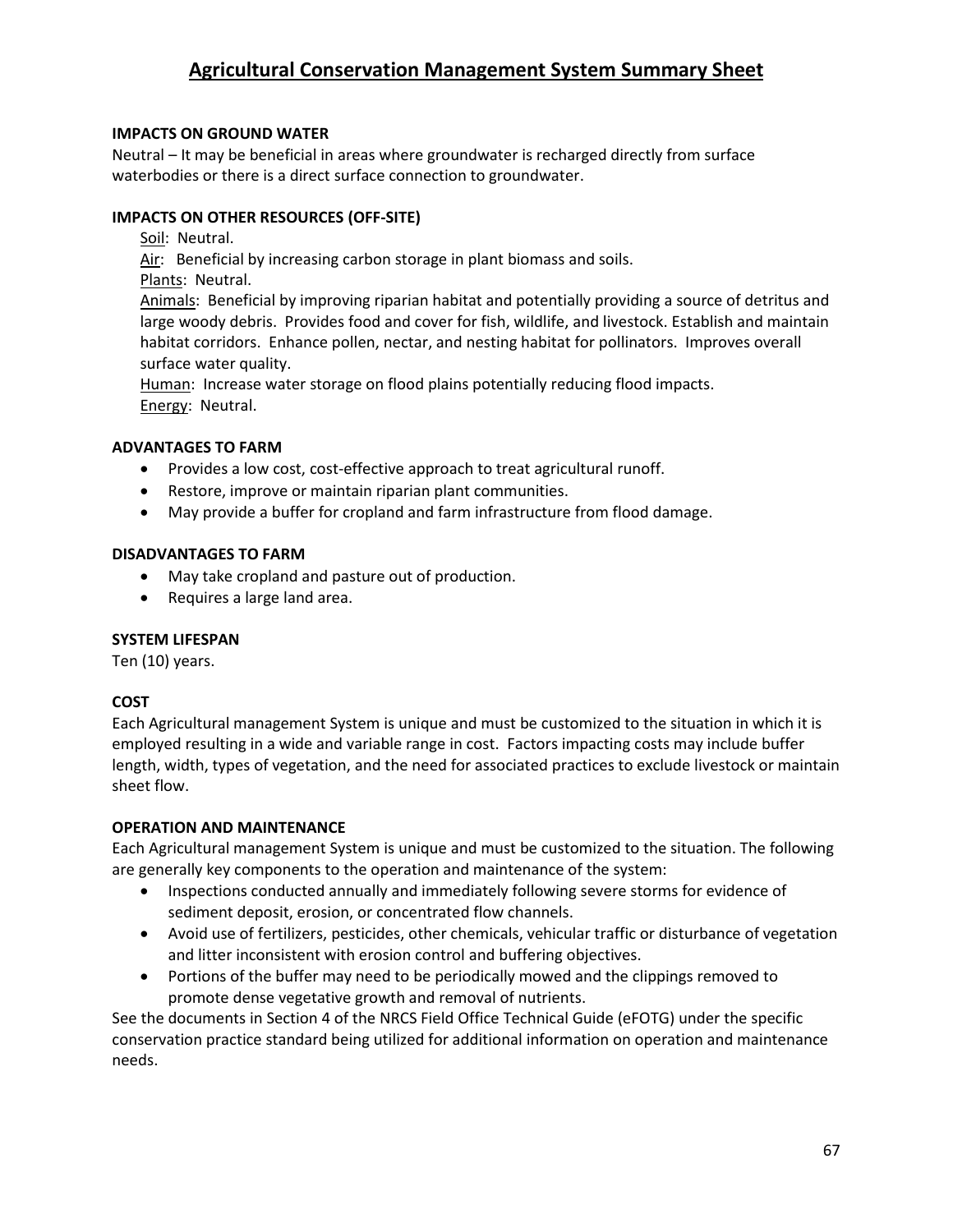#### **MISCELLANEOUS COMMENTS**

Components that result in a complete system that eliminates a resource concern may be eligible for cost-sharing. Livestock operations that have been designated as a CAFO are required to comply with CAFO regulations. Compliance with local and state laws should be adhered to including the need for Erosion and Sediment Control plans for disturbances over 1 acre, contacting Underground Utilities Protection before excavation, contacting SHPO and others as applicable. Some activities may require stream disturbance or wetlands permits.

#### **NRCS STANDARDS TO UTILIZE**

For the most current information on each NRCS Standard, please go to the eFOTG at [https://efotg.sc.egov.usda.gov/#/details,](https://efotg.sc.egov.usda.gov/#/details) use the drop box in the left side to reach Section IV – Practice Standards and Specifications, click on the folder for Conservation Practices and locate the appropriate practice. Under each practice, you will find, at the minimum, the practice standard. You may also find: a Statement of Work; Practice Guideline; Operation and Maintenance Plan; Specification Sheet; Standard Drawing; and other document that will assist in the planning, installation or operation of the practice.

| <b>NRCS Name</b>              | <b>Standard #</b> | <b>Reportable Item</b> | <b>Date</b>       | Life Span    |
|-------------------------------|-------------------|------------------------|-------------------|--------------|
| <b>Riparian Forest Buffer</b> | 391               | Acre                   | May 2011          | 10           |
| Riparian Herbaceous Cover     | 390               | Acre                   | May 2011          | 5            |
| Tree/Shrub Establishment      | 612               | Acre                   | April 2017        | 10           |
| Tree/Shrub Site Preparation   | 490               | Acre                   | <b>March 2007</b> | 10           |
| <b>Conservation Cover</b>     | 327               | Acre                   | <b>July 2019</b>  | 5            |
| <b>Critical Area Planting</b> | 342               | Acre                   | Oct 2017          | 10           |
| <b>Stream Crossing</b>        | 578               | Number                 | May 2012          | 10           |
| <b>Access Control</b>         | 472               | Acre                   | April 2019        | 10           |
| <b>Access Road</b>            | 560               | Feet                   | <b>March 2021</b> | 10           |
| Trails & Walkways             | 575               | Feet                   | Oct 2015          | 10           |
| <b>Brush Management</b>       | 314               | Acre                   | <b>March 2018</b> | $\mathbf{1}$ |
| Fence                         | 382               | Feet                   | Oct 2014          | 10           |
| <b>Filter Strip</b>           | 393               | Acre                   | Oct 2017          | 10           |
| Pasture and Hay Planting      | 512               | Acre                   | Sept 2010         | 10           |
| <b>Grassed Waterway</b>       | 412               | Acre                   | Oct 2015          | 10           |
| <b>Herbaceous Weed</b>        | 315               | Acre                   | April 2021        | $\mathbf{1}$ |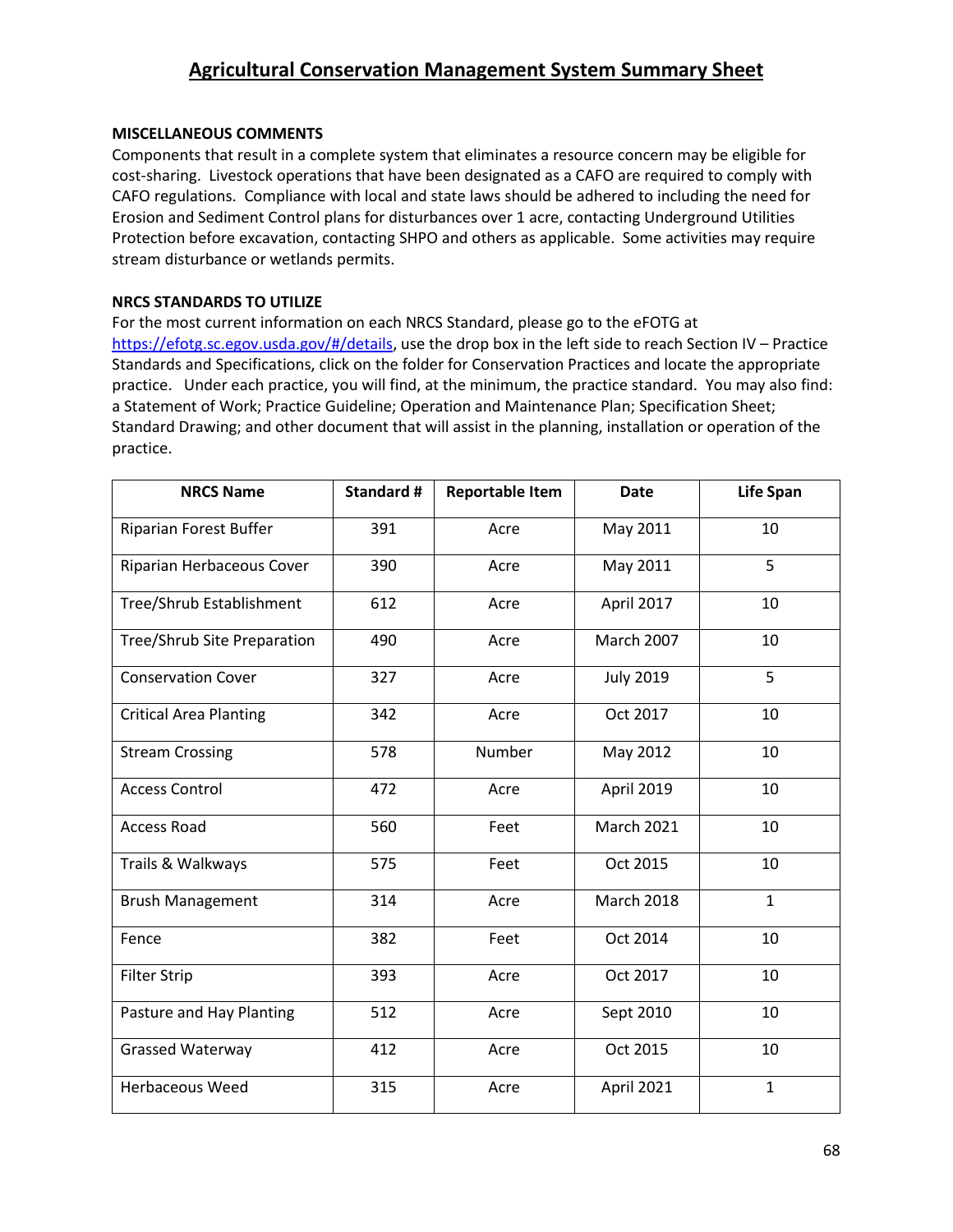| Treatment                                     |     |        |                   |    |
|-----------------------------------------------|-----|--------|-------------------|----|
| Pest Management<br><b>Conservation System</b> | 595 | Acre   | April 2021        |    |
| <b>Structure for Water Control</b>            | 587 | Number | <b>March 2019</b> | 10 |
| Lined Waterway or Outlet                      | 468 | Feet   | <b>March 2018</b> | 10 |
| Water & Sediment control<br><b>Basin</b>      | 638 | Number | April 2009        | 10 |

\*This is a listing of the primary BMPs to utilize but is not all inclusive and other NRCS Standards could be utilized. Please check with your local SWCC representative for approval.

## **REFERENCES**

- NRCS eFOTG for NY: <https://efotg.sc.egov.usda.gov/#/details>

**-** Stream and Floodplain Management AEM Tier 2 Worksheet and Information Sheet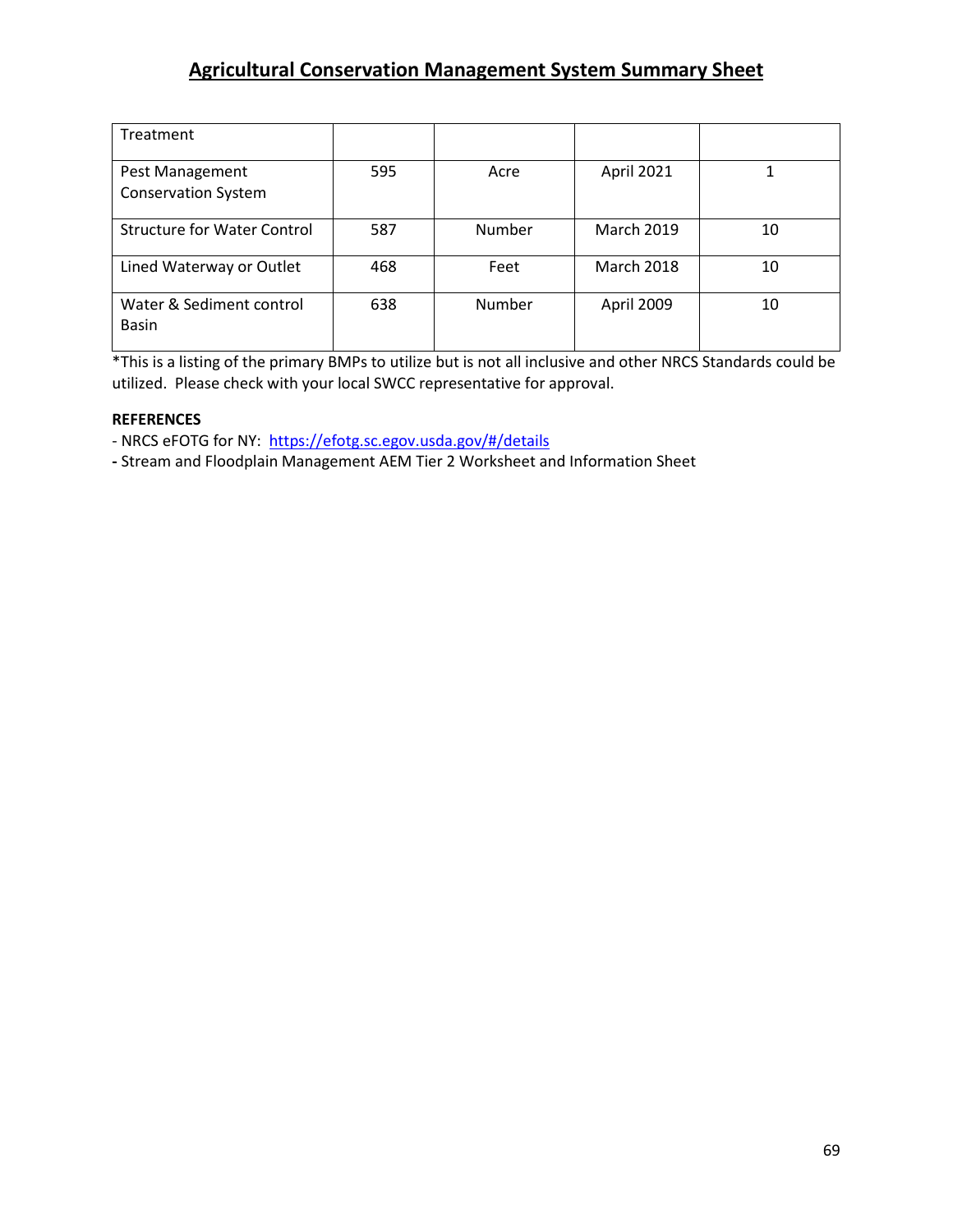## **Silage Leachate Control and Treatment System**

### **DEFINITION**

A system designed to reduce the generation of silage leachate and for the collection, storage, treatment and disposal of effluents and runoff from the storage of silage crops from upright and bunk silos, as well as silage storage bags.

## **WATER QUALITY PURPOSE**

To manage silage leachate to reduce surface and ground water biochemical oxygen demand (BOD) loading as well as nutrient loading.

#### **POLLUTANT CONTROLLED**

Nutrients, Sediment, Organic loading and Biochemical Oxygen Demand (BOD)

#### **WHERE USED**

In situations where the storage of silage and haylage can yield effluent and runoff which can enter either a surface water body or ground water and a resource concern has been identified. This practice can be used in barnyards, farmsteads, fields, or other areas where upright silos, bunk silos and silage bagging systems are located.

## **SYSTEM DESCRIPTION**

Silage effluent and runoff control would be composed of a combination of structural and non-structural management practices to control the source of the material or manage the collection and treatment or disposal of it. Source reduction can lessen the amount of low-flow high concentrate leachate produced and can be accomplished with several management techniques including growing the proper variety of corn for the area, harvesting when corn or haylage are at the proper maturity and at the correct moisture content along with proper operation and maintenance of the structure. When source reduction does not eliminate leachate, a system to collect, store or treat the silo effluent and runoff can be installed. If a suitable waste storage is available, the silage leachate can be transferred there. Otherwise, a system to separate low and high flows, collection of low flows and a treatment system such as a Vegetated Treatment Area is required. Relocation of silage storage to an area that is not a resource concern is another option. The system should also include an area for the storage of waste or spoiled feed for later application to crop fields in accordance with a nutrient management program. Use of covered storage and exclusion of surface water runoff from the storage area will also reduce the overall amount of liquid requiring treatment.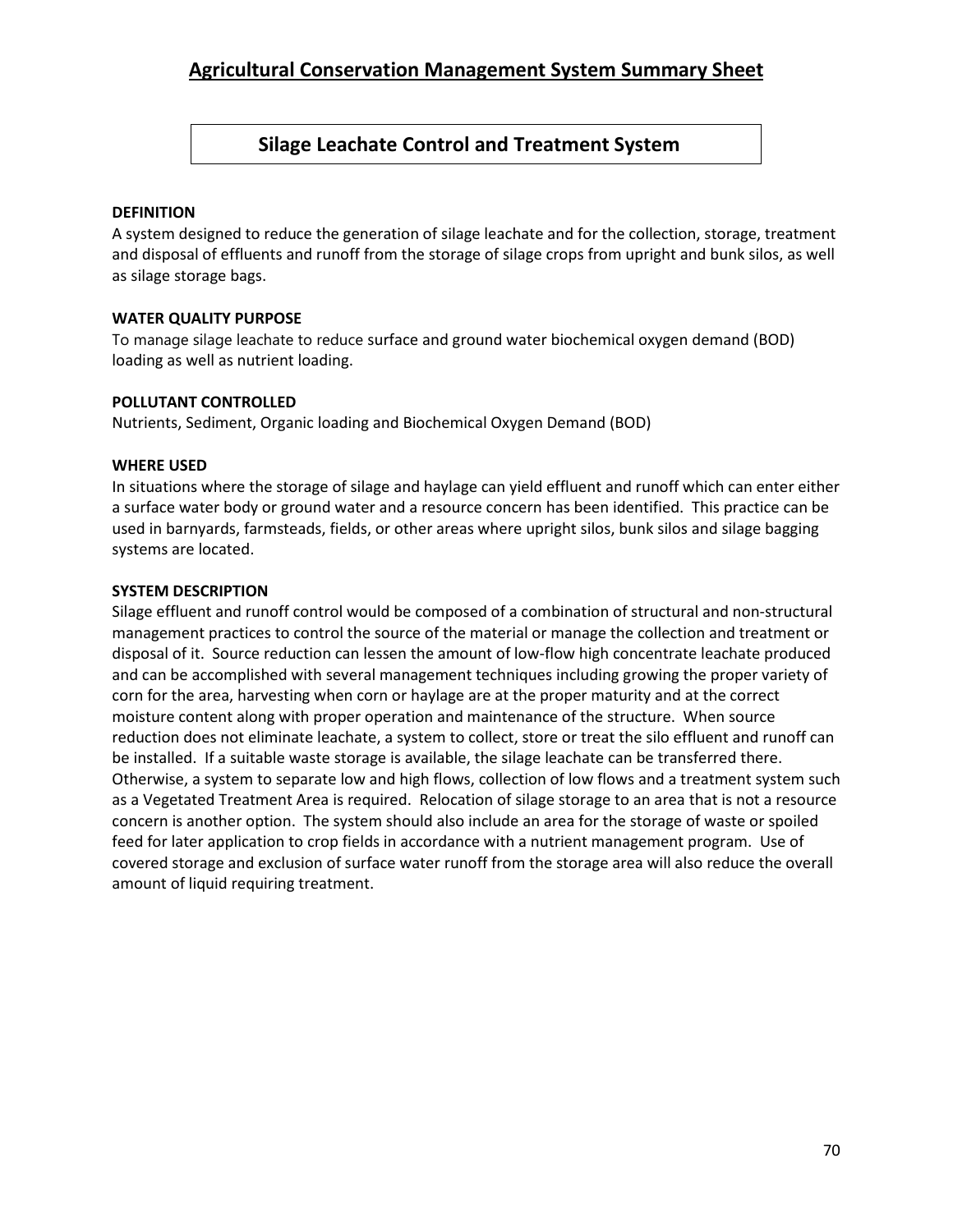## **SYSTEM EFFECTIVENESS**

Silage leachate exerts a high organic loading on the receiving water and produces a high Biochemical Oxygen Demand (BOD) which will deplete available dissolved oxygen resulting in fish kills, tastes and odors, and a general unaesthetic appearance. The proper management of leachate from silos and other types of storage facilities can significantly reduce these problems. In addition, Silage Leachate Control and Treatment Systems may provide Component BMPs which may greatly reduce or eliminate the degradation of clean water entering the site, stabilize the management area to reduce disturbed ground and/or access roads (reducing erosion, runoff, and sedimentation), allow better collection and management of waste or spoiled feed, and greatly influence the overall source of potential contaminates by incorporating proper feed harvesting and feed storage practices, as well as end use feed management practices.

## **IMPACTS ON SURFACE WATER**

Beneficial - Reduces organic loading and resultant depletion of dissolved oxygen.

## **IMPACTS ON GROUND WATER**

Beneficial - The oxygen depletion in ground water resulting from organic loading can cause bad odors and tastes which may be sustained for extended periods of time due to very low re-aeration rates.

## **IMPACTS ON OTHER RESOURCES (OFF-SITE)**

Soil: Beneficial when leachate is applied in accordance with a Nutrient Management Plan.

Air: Negative is system is not operated or managed properly.

Plants: Beneficial by eliminating kill zones and correct application rates.

Animals: Beneficial – protects fish from high BOD.

Human: Beneficial as system protects water quality but can be negative if not operated or maintained effectively.

Energy: Negative to Beneficial depending on the system design and its additional energy use or energy saving.

## **ADVANTAGES TO FARM**

- May be corrected by growing a different variety of corn and changing timing of harvest.
- Can be built as a gravity system.
- Can be plumbed into existing waste management system.
- The system design includes an area for waste feed storage for utilization as a nutrient source.

## **DISADVANTAGES TO FARM**

- Can be expensive if separate collection and storage are required.
- Due to amino acid content of silage leachate, collection facilities should be made of corrosion resistant material and land application should be carefully managed to prevent kill-off.
- Require heightened level of management as run-off is precipitation driven and solid separation can require frequent maintenance.

## **SYSTEM LIFESPAN**

Ten (10) years.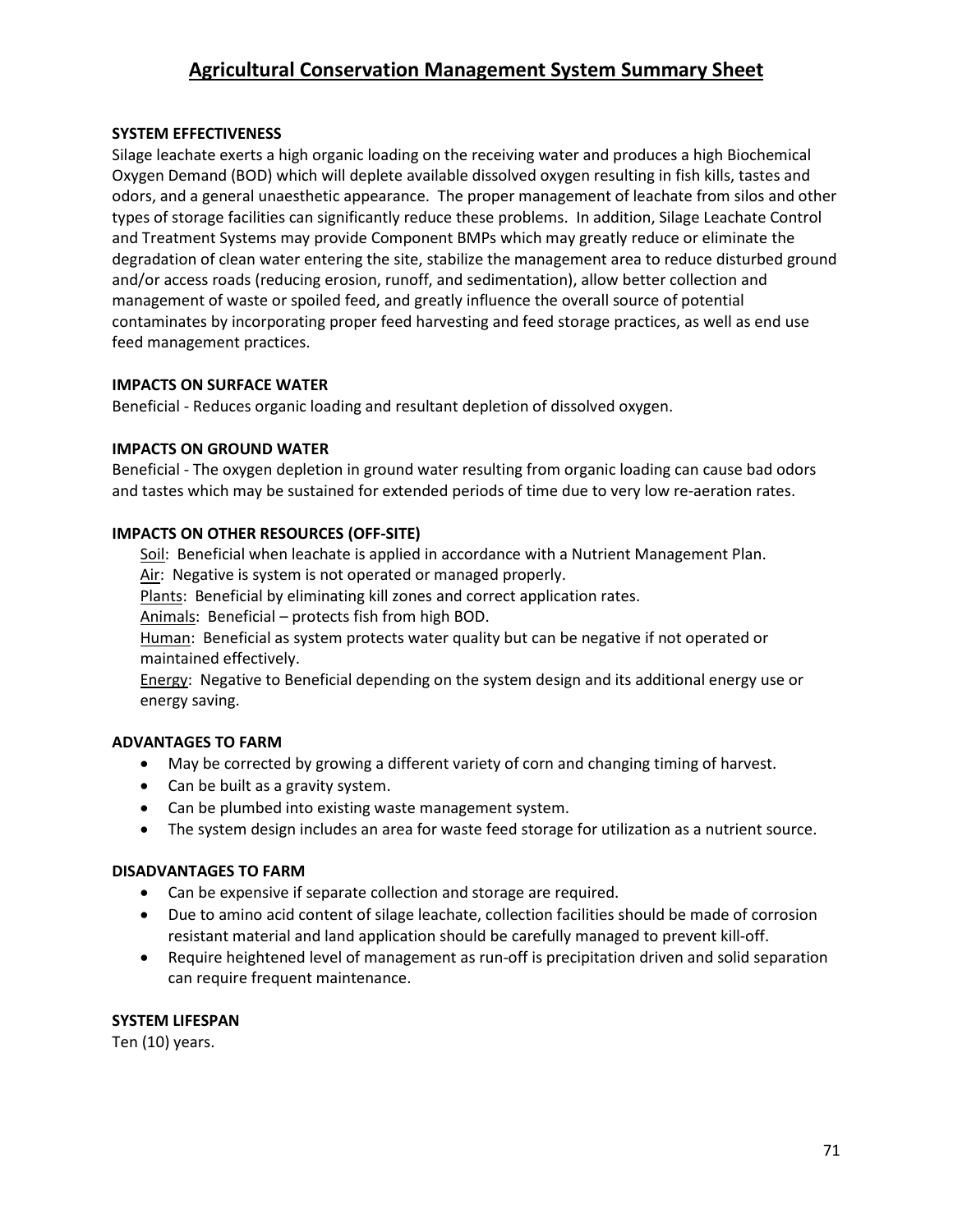## **COST**

Each Silage Leachate Collection and Treatment System is unique and must be customized to the situation in which it is employed resulting in a wide and variable range in cost. Cost can run from \$3,000 to \$70,000 or more depending on the complexity of the system.

## **OPERATION AND MAINTENANCE**

Each Agricultural Management System is unique and must be customized for every situation. The following are generally key components to the operation and maintenance of the system:

- Low flow/high flow separation must be adjusted frequently to ensure capture of adequate low flow.
- Checking solid separation after each rainfall to remove debris.
- Keeping records of where silage leachate is applied to reduce potential over application.
- Periodic inspection and repair of storage facility to assure no leakage through floors and walls.
- Periodic inspection and repair of pipes and other connections to eliminate leakage opportunities.
- Tanks installed must be checked for need for emptying.
- Periodic inspection and repair of roads, heavy use areas, and waste feed management areas.
- Maintain clean water practices associated with the management areas.

See the documents in Section 4 of the NRCS Field Office Technical Guide (eFOTG) under the specific practice standard being utilized for additional information on operation and maintenance needs.

## **MISCELLANEOUS COMMENTS**

Components that result in a complete system that eliminates a resource concern may be eligible for cost-sharing. Livestock operations that have been designated as a CAFO are required to comply with CAFO regulations which requires all farms that store feedstock to collect low flow, if evidence that it is produced. Compliance with local and state laws should be adhered to including the need for Erosion and Sediment Control plans for disturbances over 1 acre, contacting Underground Utilities Protection before excavation, contacting SHPO and others as applicable.

## **NRCS STANDARDS TO UTILIZE\***

For the most current information on each NRCS Standard, please go to the eFOTG at [https://efotg.sc.egov.usda.gov/#/details,](https://efotg.sc.egov.usda.gov/#/details) use the drop box in the left side to reach Section IV – Practice Standards and Specifications, click on the folder for Conservation Practices and locate the appropriate practice. Under each practice, you will find, at the minimum, the practice standard. You may also find: a Statement of Work; Practice Guideline; Operation and Maintenance Plan; Specification Sheet; Standard Drawing; and other document that will assist in the planning, installation or operation of the practice.

| <b>NRCS Name</b>                 | Standard # | <b>Reportable Item</b> | Date     | Life Span |
|----------------------------------|------------|------------------------|----------|-----------|
| <b>Vegetated Treatment Area</b>  | 635        | Acre                   | Feb 2017 | 10        |
| <b>Waste Separation Facility</b> | 632        | Number                 | Oct 2013 | 10        |
| <b>Waste Transfer</b>            | 634        | Number                 | Oct 2015 | 10        |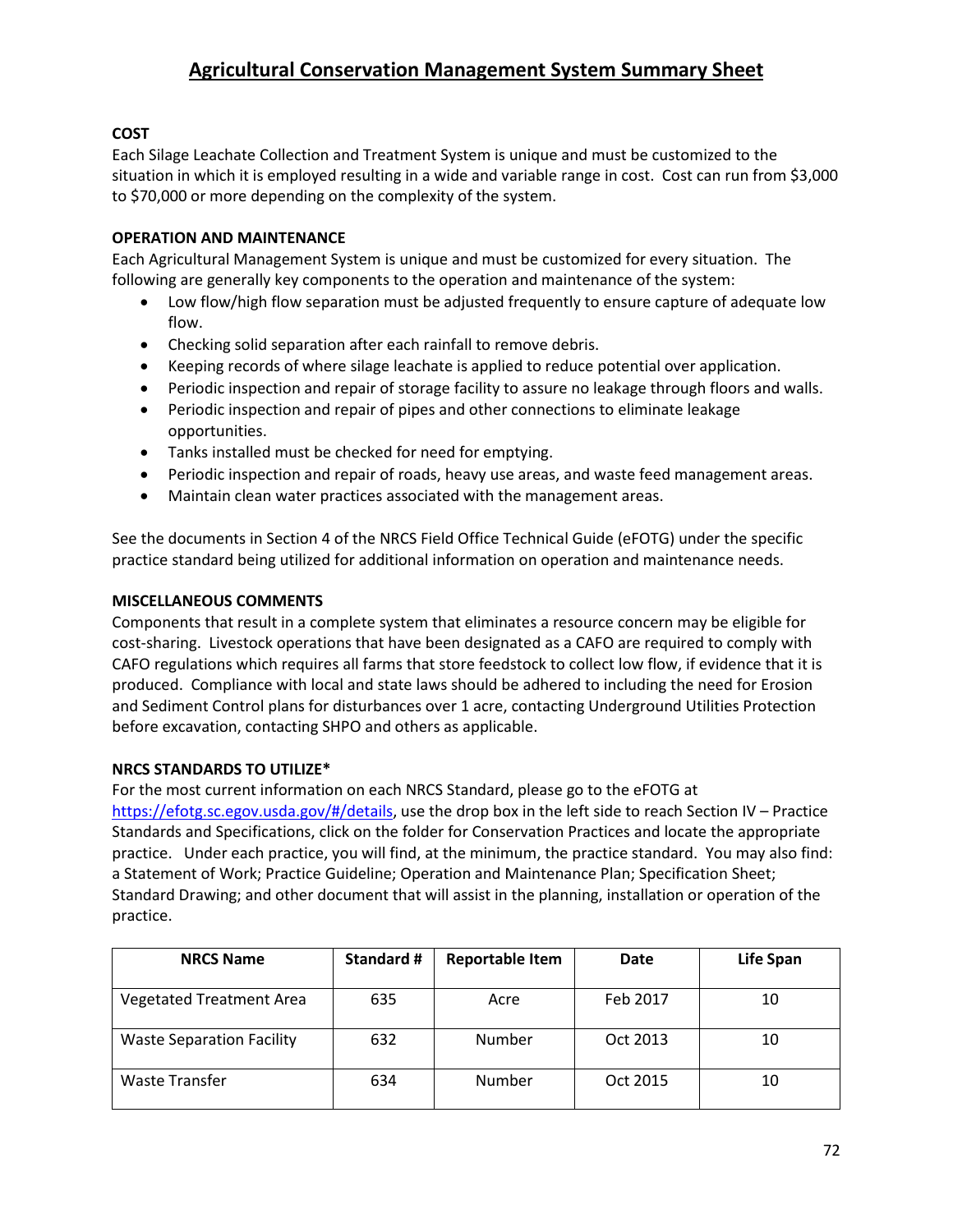| <b>Pumping Plant</b>                  | 533 | Number   | Dec 2011          | 10           |
|---------------------------------------|-----|----------|-------------------|--------------|
| <b>Dike</b>                           | 356 | Feet     | Dec 2012          | 10           |
| <b>Diversion</b>                      | 362 | Feet     | May 2017          | 10           |
| Subsurface Drain                      | 606 | Feet     | May 2020          | 10           |
| Sediment Basin                        | 350 | Number   | May 2017          | 10           |
| <b>Structure for Water Control</b>    | 587 | Number   | <b>March 2019</b> | 10           |
| Heavy Use Area Protection             | 561 | Sq. Feet | Oct 2015          | 10           |
| <b>Waste Storage Facility</b>         | 313 | Number   | <b>March 2018</b> | 10           |
| Sprinkler System                      | 442 | Acre     | Oct 2016          | 10           |
| <b>Irrigation Water</b><br>Management | 449 | Acre     | Oct 2015          | 10           |
| Fence                                 | 382 | Feet     | Oct 2014          | 10           |
| <b>Conservation Crop Rotation</b>     | 328 | Acre     | Oct 2015          | $\mathbf{1}$ |

\*This is a listing of the primary BMPs to utilize but is not all inclusive and other NRCS Standards could be utilized. Please check with your local SWCC representative for approval.

## **REFERENCES**

**-** NRCS eFOTG for NY: <https://efotg.sc.egov.usda.gov/#/details>

- Silage Storage AEM Tier 2 Worksheet and Information Sheet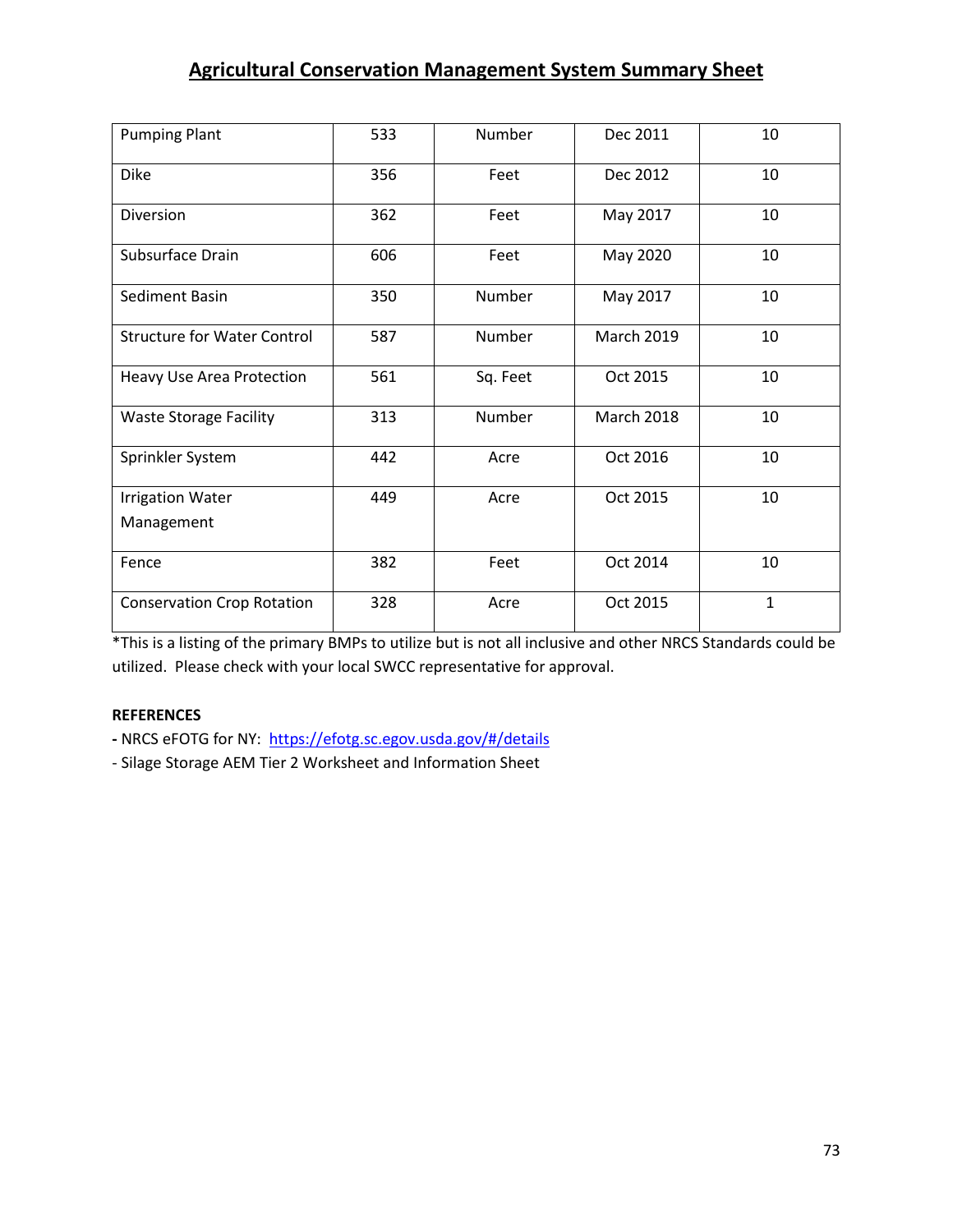## **Soil Health System**

#### **DEFINITION**

Soil health systems employ cultural (i.e., non-structural, management-based) measures such as crop rotation, tillage, mulching, cover cropping, and/or other practices according to a soil conservation plan to control soil erosion, reduce run-off and enhance soil health.

#### **WATER QUALITY PURPOSE**

To reduce the detachment, transport, and loss of sediment and solid-phase nutrients as well as runoff volumes.

#### **POLLUTANT CONTROLLED**

Sediment, nutrients, pathogens, pesticides, and biochemical oxygen demand

#### **WHERE USED**

Cropland, pasture, vegetable and fruit production, orchards, vineyards, and/or biomass production areas where a resource concern has been identified.

#### **SYSTEM DESCRIPTION**

Soil health systems consist of non-structural, management-based practices working in concert to control soil erosion, reduce runoff volumes, enhance soil health, and improve productivity of the land. Such systems advance soil health, water quality, and productivity through a few general approaches, including:

- reducing the intensity of tillage and oxidization of soil organic matter;
- maintaining greater soil cover throughout the year, by living crops and/or crop residues;
- preventing or slowing sheet and rill flows;
- increasing the diversity of crops grown throughout the rotation; and
- increasing organic matter additions to the soil, by crop residues and/or amendments.

Individual practices often utilized in soil health systems include:

- residue and tillage management, such as no-till, zone-till, mulch-till, etc.;
- cover crops;
- strip cropping
- contour planting;
- long term perennial forage or biomass planting on cropland acres;
- mulching;
- etc.

The soil health system is based on a well integrated, cropland soil conservation plan (or a soil conservation plan within a broader nutrient management or comprehensive nutrient management plan). The plan is utilized to assess risk of water and wind erosion and other soil health resource concerns and make specific recommendations for how various practices will work together to address those concerns. These recommendations may extend beyond the cultural practices addressed with this system to dovetail with other conservation systems on the farm, including structural soil conservation systems, nutrient management systems, etc.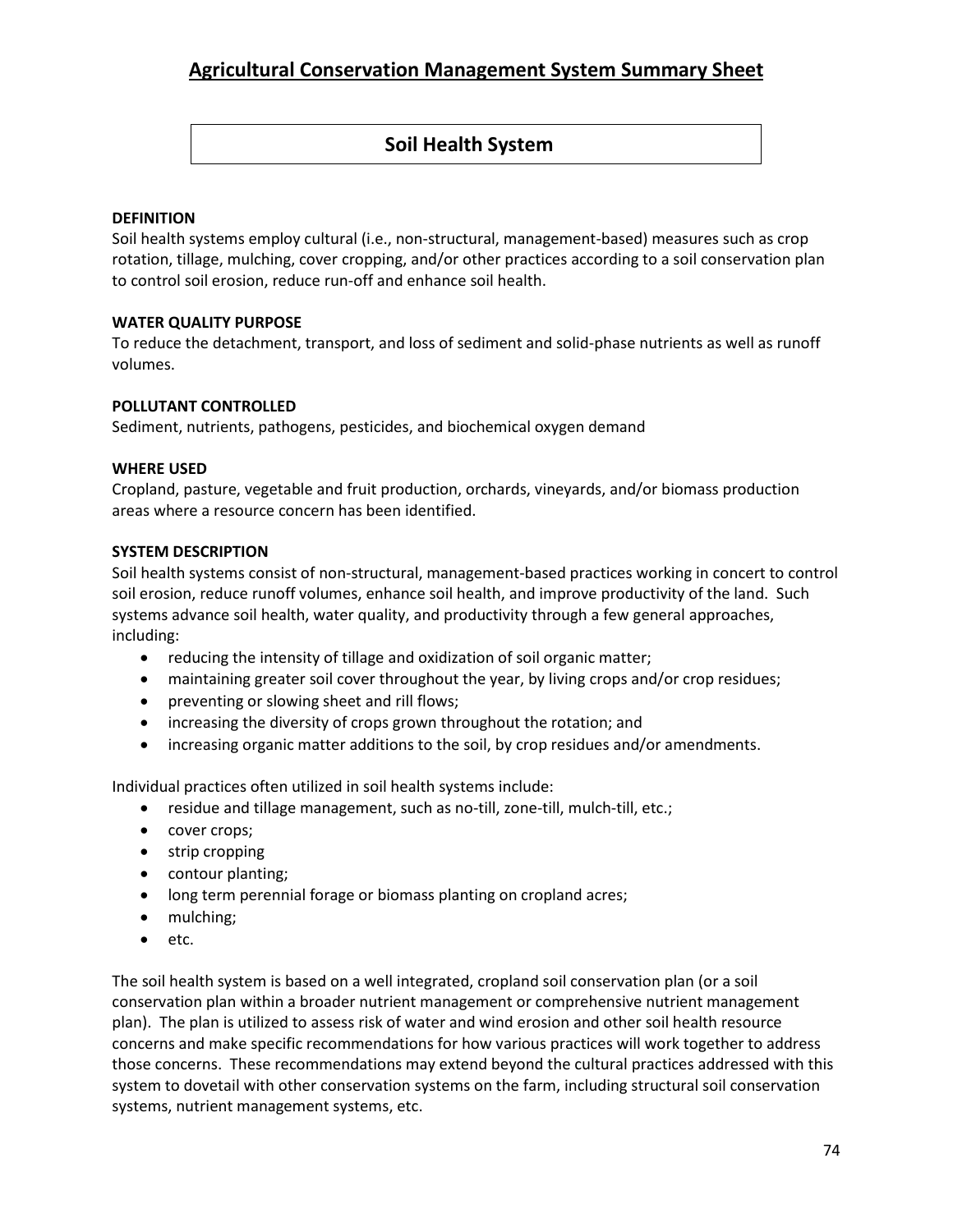#### **SYSTEM EFFECTIVENESS**

A systems approach to soil health provides multiple barriers against soil erosion and water quality degradation while improving soil function. Crop rotation, conservation tillage, cover cropping, strip cropping, organic matter amendments (manure, compost, green manures, mulch, etc.) and other cultural conservation practices help protect soil from erosion by wind and water and help maintain or increase soil organic matter. Soil organic matter improves soil tilth, reduces susceptibility to compaction, increases nutrient and water holding capacity, slows the movement of pesticides through the soil, reduces runoff losses, and protects against erosion. Several tons of soil loss per acre can be avoided annually with these practices, as well as significant improvements in nutrient use efficiency and crop production. Soil and water resources are often further conserved when cultural soil health practices are paired with structural soil conservation systems and nutrient management, per the multiple barrier approach.

## **IMPACTS ON SURFACE WATER**

Beneficial - including reduced losses of sediment, nutrients, pathogens, pesticides, and biochemical oxygen demand.

#### **IMPACTS ON GROUND WATER**

Beneficial in most cases, but may be negative in some soil types with annual crops in long-term no-till because significant macropores may establish and aid the loss of nutrients and pathogens to groundwater and/or tile drainage systems.

#### **IMPACTS ON OTHER RESOURCES (OFF-SITE)**

Soil: Beneficial, as it generally improves soil health and reduces erosion.

Air: Beneficial, as it can reduce dust and fossil fuel combustion used in crop production. Plants: Beneficial, as it can reduce sediment and nutrient losses and subsequent impacts on neighboring plant communities.

Animals: Beneficial, as it can reduce off-site impacts from sediment, nutrients, pathogens, pesticides, and biochemical oxygen demand on terrestrial and aquatic habitats.

Human: Beneficial, as it can further safeguard drinking water sources, improve land and water resources for recreation, reduce maintenance costs on public infrastructure (e.g., road ditches, culverts, reservoirs, etc.), and provide economic growth.

Energy: Beneficial, as it can reduce use of farm fuels, energy for fertilizer manufacturing, and transportation fuels for imported fertilizer and feed.

#### **ADVANTAGES TO FARM**

- Potential to reduce soil loss, reduce negative effects of extreme weather years on crop production, and improve crop yield and quality.
- Improved labor efficiency and timing for crop management.
- Often a neutral or positive impact on farm profitability.
- Improved neighbor relations.

## **DISADVANTAGES TO FARM**

- Higher level of farm management required may result in increased labor and equipment costs.
- Requires additional time and training to adjust to new management strategies.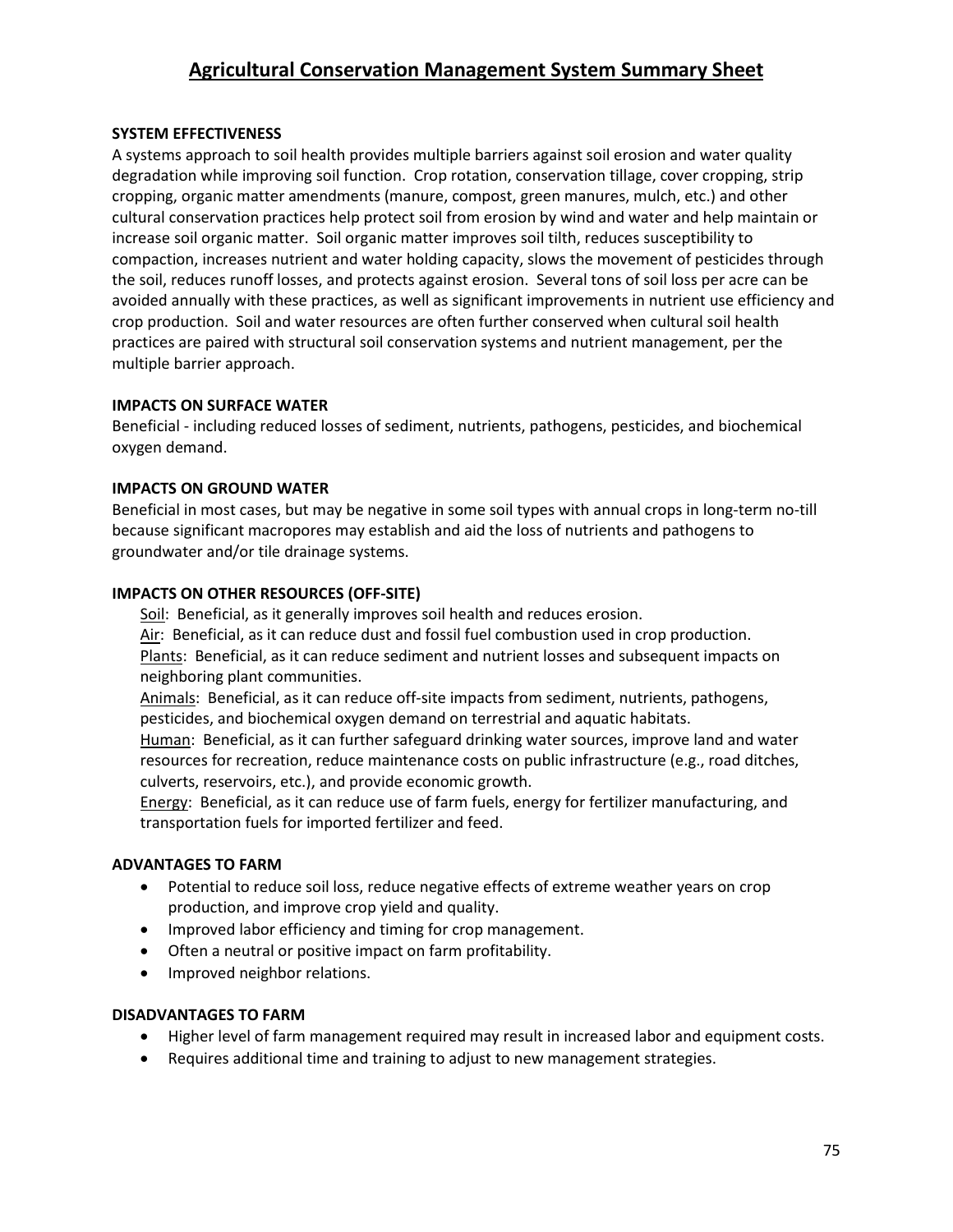## **SYSTEM LIFESPAN**

1 to 5 years depending on components in the soil health system.

## **COST**

Each Agricultural Management System is unique and must be customized to the situation in which it is employed resulting in a wide and variable range in cost. Costs depend on several factors, including the size and type of farm, existing level of farm management, availability of equipment, familiarity/availability of custom operators, etc.

## **OPERATION AND MAINTENANCE**

Each Agricultural Management System is unique and must be customized for every situation. Often annual evaluation and fine tuning of cultural conservation system is required, because many component practices are annual practices and can be refined based on prior years' experiences and the current year's conditions.

See the documents in Section 4 of the NRCS Field Office Technical Guide (eFOTG) under the specific conservation practice standard being utilized for additional information on operation and maintenance needs.

## **MISCELLANEOUS COMMENTS**

See the USDA-NRCS Field Office Technical Guide for specific technical details about planning, implementation, and operation and maintenance. Guidance for the AEM Base Program provides details on developing Tier 3A cropland conservation plans. Also, the Cornell Soil Health Program offers technical resources for advancing soil health and productivity.

NOTE: a soil conservation plan, alone, does not meet the NYS requirements for CAFOs. A Comprehensive Nutrient Management Plan must be developed for these farms. Compliance with USDA Food Security Act program requirements should be considered.

## **NRCS STANDARDS TO UTILIZE\***

For the most current information on each NRCS Standard, please go to the eFOTG at [https://efotg.sc.egov.usda.gov/#/details,](https://efotg.sc.egov.usda.gov/#/details) use the drop box in the left side to reach Section IV – Practice Standards and Specifications, click on the folder for Conservation Practices and locate the appropriate practice. Under each practice, you will find, at the minimum, the practice standard. You may also find: a Statement of Work; Practice Guideline; Operation and Maintenance Plan; Specification Sheet; Standard Drawing; and other document that will assist in the planning, installation or operation of the practice.

| <b>NRCS Name</b>                  | Standard # | <b>Reportable Item</b> | Date             | Life Span |
|-----------------------------------|------------|------------------------|------------------|-----------|
| <b>Conservation Crop Rotation</b> | 328        | Acre                   | Oct 2015         |           |
| <b>Conservation Cover</b>         | 327        | Acre                   | <b>July 2019</b> |           |
| <b>Contour Farming</b>            | 330        | Acre                   | Oct 2014         |           |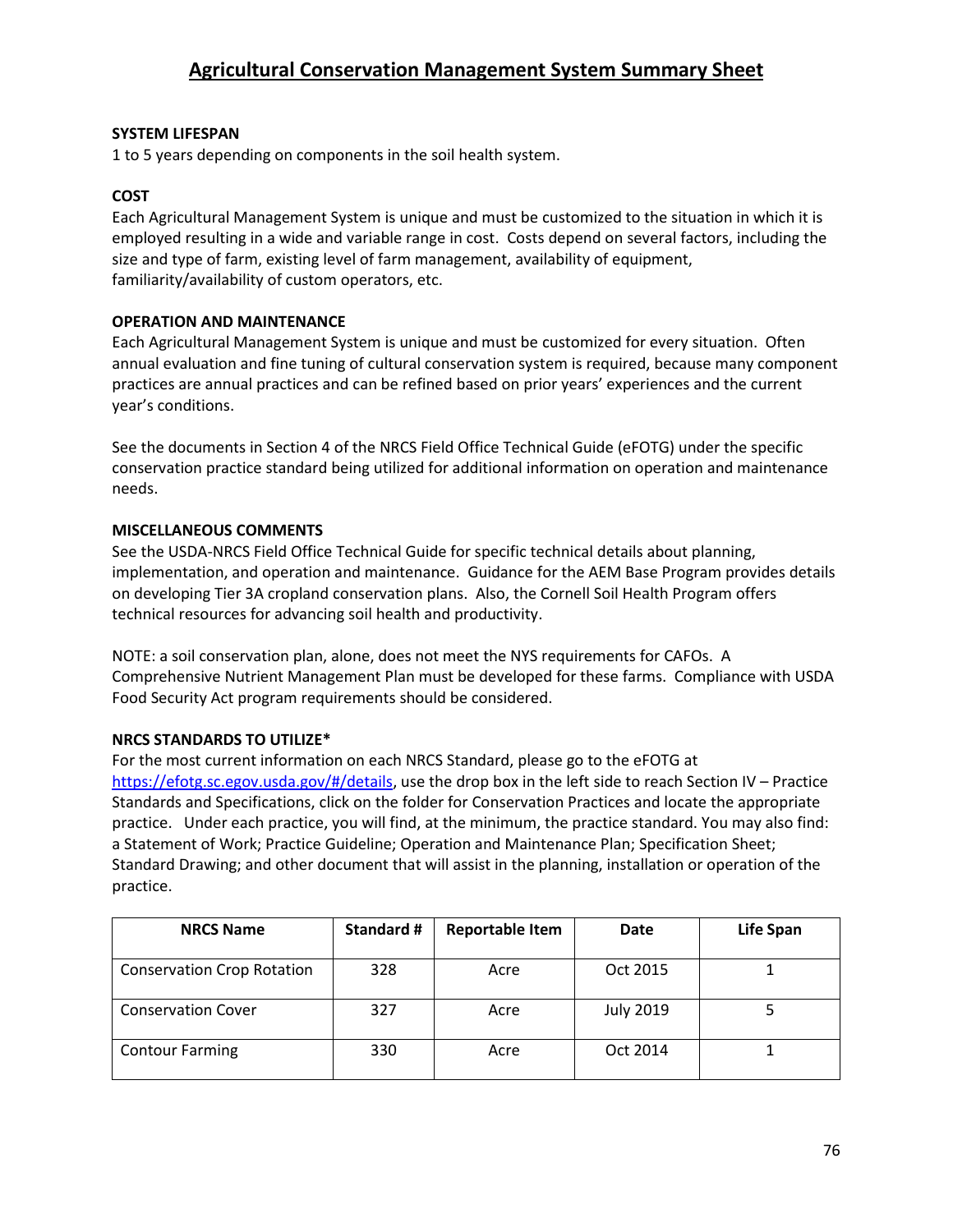| Cover Crop                                                                                        | 340              | Acre | Oct 2015  |   |
|---------------------------------------------------------------------------------------------------|------------------|------|-----------|---|
| Pasture and Hay Planting                                                                          | 512              | Acre | Sept 2010 | 5 |
| Mulching                                                                                          | 484              | Acre | Oct 2014  |   |
| Residue and Tillage<br>Management (Mulch Till; No-<br>Till/Strip-Till/Direct Seed;<br>Ridge Till) | 345, 329,<br>346 | Acre | Oct 2014  | 1 |
| <b>Strip Cropping</b>                                                                             | 585              | Acre | Oct 2014  | 5 |

\*This is a listing of the primary BMPs to utilize but is not all inclusive and other NRCS Standards could be utilized. Please check with your local SWCC representative for approval.

## **REFERENCES**

- NRCS eFOTG for NY: <https://efotg.sc.egov.usda.gov/#/details>

- Cornell Soil Health Program: <http://soilhealth.cals.cornell.edu/>
- **-** Soil Management AEM Tier 2 Worksheet and Information Sheet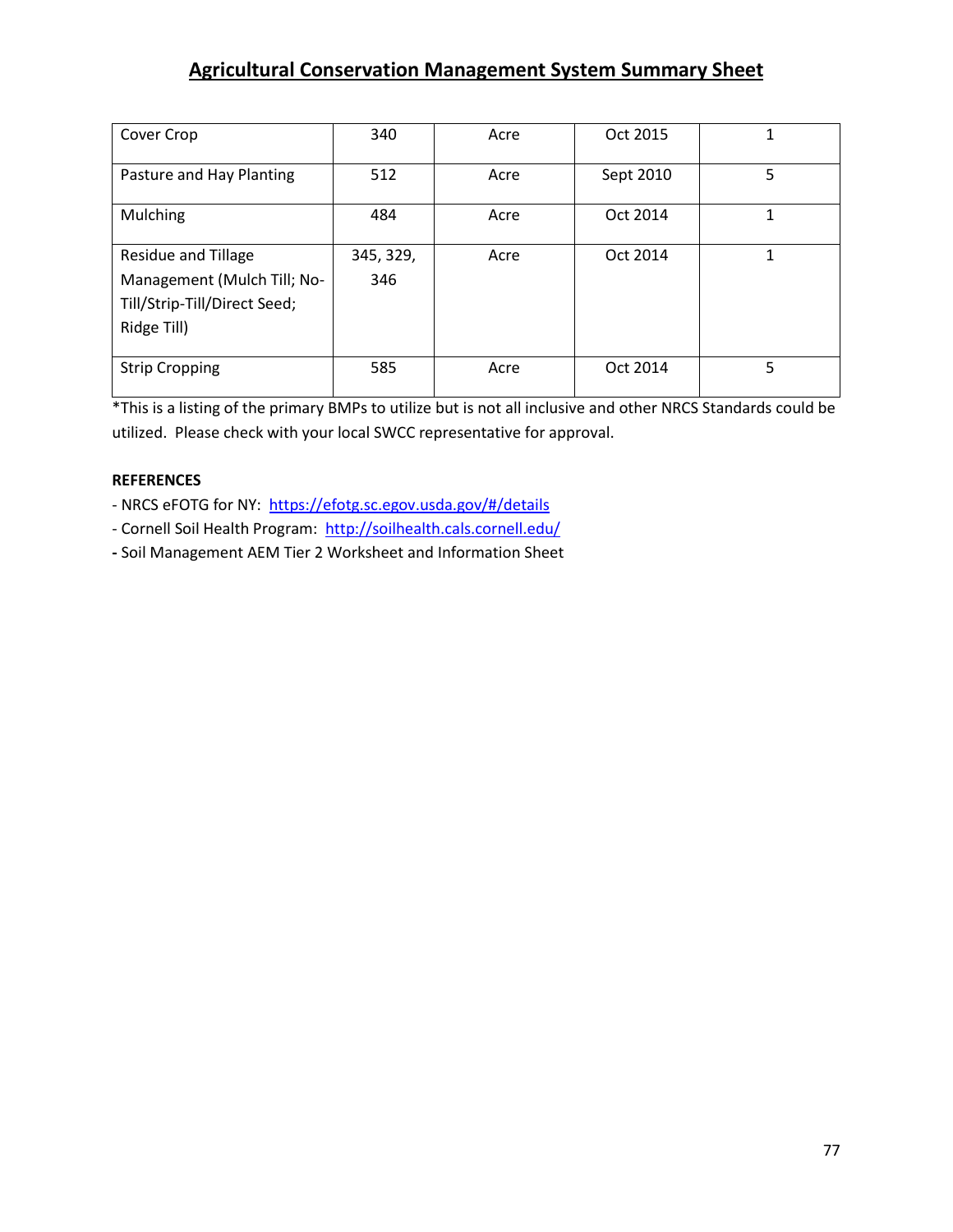## **Stream Corridor and Shoreline Management System**

## **DEFINITION**

A planned system of vegetation, structures, bio-technology, and/or management techniques to stabilize or protect stream channels, streambanks and shorelines while also enhancing natural hydrologic processes and improving fish and wildlife habitat.

## **WATER QUALITY PURPOSE**

To reduce sediment and nutrients entering waterbodies from eroding channels, streambanks and shorelines. Systems can be used to maintain, improve, or restore the physical, chemical and biological functions of a stream, constructed channel, or shoreline while also protecting the designated use classification of the waterbody.

## **POLLUTANT CONTROLLED**

Sediment, nutrients and thermal modification

#### **WHERE USED**

Streambanks, constructed channels, lake shores, estuaries and coastal shorelines on agricultural land.

## **SYSTEM DESCRIPTION**

The system may be composed of a variety of operational, structural, and vegetative practices that may be aimed at one specific goal, such as controlling streambank erosion, or at a combination of goals. Component practices may be implemented within several areas of the stream corridor and shoreline area, i.e. within the channel, along the banks, or in the immediate riparian zones. Listed below are some of the components that may be utilized in a stream corridor or shoreline system:

- Implement management techniques such as removing impeding vegetation along the banks (clearing) or selectively removing woody snags, sediment depositions/drifts, or other obstructions (snagging) that have negative impacts on stream flow and increase either bank or channel erosion.
- Establish vegetation to prevent or reduce erosion along the streambank toe, within adjacent riparian zones, and associated floodplains. Examples include shrubs, trees, grasses, rushes and sedges among other site-specific species; see Critical Area Planting practice as well.
- Install structural improvements such as slope stabilization, filter fabric, riprap, deflectors, sediment fencing, bulkheads, or groin systems.
- Employ biotechnical alternatives such as willow wattles, coir logs or direct seeding.
- Utilize fluvial geomorphology techniques.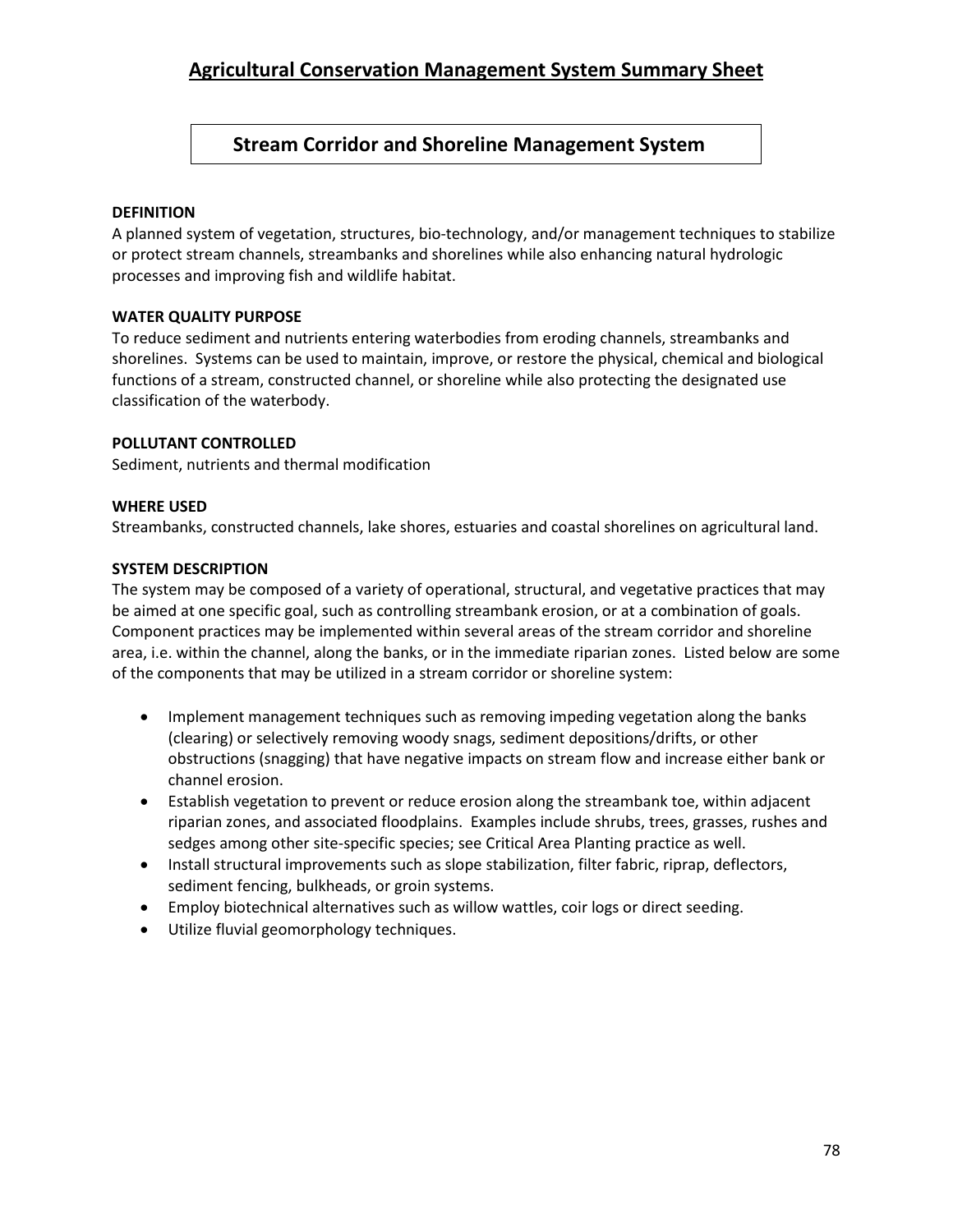#### **SYSTEM EFFECTIVENESS**

The effectiveness of streambank and shoreline protection should be evaluated based on the component practices installed. In general, the practice can attenuate the peak flow and bed load of the stream, reduce soil erosion, and decrease sediment and nutrient delivery to waterbodies. The system should not degrade the stream channel beyond tolerable limits, increase or promote new erosion concerns, increase sedimentation, induce gully formations, or disrupt stream habitat, the natural flow regime, and the interaction between the stream and the floodplain.

#### **IMPACTS ON SURFACE WATER**

Beneficial - Can control erosion rates and sediment delivery to receiving water bodies. Improving vegetation along a waterbody may decrease thermal modification, thus enhancing the freshwater biome and water quality.

#### **IMPACTS ON GROUND WATER**

Neutral - Vegetative cover and some structural practices may increase infiltration.

## **IMPACTS ON OTHER RESOURCES (OFF-SITE)**

Soil: Beneficial by minimizing soil erosion. Air: Neutral. Plants: Beneficial by establishing streambank vegetation. Animal: Beneficial for wildlife corridor establishment and fish habitat. Human: Beneficial. Increased recreational opportunities, stable fish habitat. Reduction of flood impacts on agricultural lands and civil infrastructure. Energy: Neutral.

#### **ADVANTAGES TO FARM**

- Stops loss of agricultural land.
- Improves fish and wildlife habitat.
- Restores water flow, capacity and direction.
- Improve landscape aesthetics.
- Protects best use of water bodies.
- Improved neighbor relations.

#### **DISADVANTAGES TO FARM**

- Cost of structural practices may be substantial.
- Can move problem areas downstream.
- Investment of practices may be lost by severe storm damage.
- Operation and Maintenance program has significant costs of time and money.

#### **SYSTEM LIFESPAN**

Ten (10) years.

## **COST**

Each Agricultural Management System is unique and must be customized to the situation in which it is employed resulting in a wide and variable range in cost. Costs can vary greatly. For example, biotechnical components can cost as little as \$5 per linear foot while structural components could cost in excess of \$200 per foot.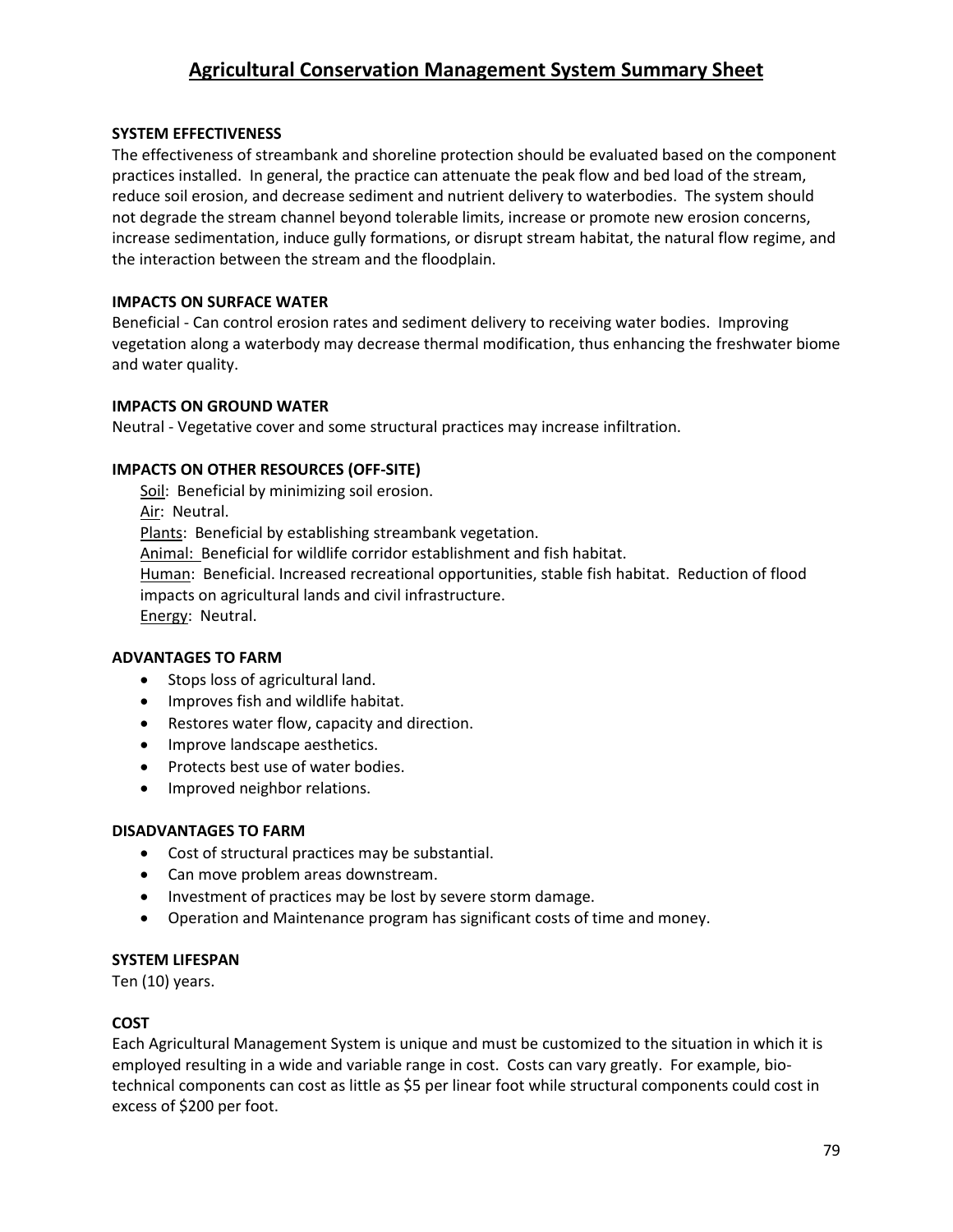## **OPERATION AND MAINTENANCE**

Each Agricultural Management System is unique and must be customized for every situation. The following are generally key components to the operation and maintenance of the system

- Debris should be removed from the stabilized streambank or shoreline.
- Structural practices should be inspected and repaired after storm events.
- Vegetation destroyed by bank failure must be replaced to maintain cover integrity.
- Subsequent planting or establishment of failed vegetation to practice integrity.

## **MISCELLANEOUS COMMENTS**

Compliance with local and state laws should be adhered to including the need for Erosion and Sediment Control plans for disturbances over 1 acre, contacting Underground Utilities Protection before excavation, contacting SHPO and others as applicable. Streambank and shoreline disturbance generally require a DEC and or Army Corp of Engineer permit. Other permits from various agencies may also be required.

## **NRCS STANDARDS TO UTILIZE**

For the most current information on each NRCS Standard, please go to the eFOTG at [https://efotg.sc.egov.usda.gov/#/details,](https://efotg.sc.egov.usda.gov/#/details) use the drop box in the left side to reach Section IV – Practice Standards and Specifications, click on the folder for Conservation Practices and locate the appropriate practice. Under each practice, you will find, at the minimum, the practice standard. You may also find: a Statement of Work; Practice Guideline; Operation and Maintenance Plan; Specification Sheet; Standard Drawing; and other document that will assist in the planning, installation or operation of the practice."

| <b>NRCS Name</b>                              | <b>Standard #</b> | <b>Reportable Item</b> | <b>Date</b> | Life Span |
|-----------------------------------------------|-------------------|------------------------|-------------|-----------|
| Stream Habitat Improvement<br>and Management  | 395               | Acre                   | Sept 2020   | 5         |
| <b>Streambank and Shoreline</b><br>Protection | 580               | Feet                   | May 2011    | 10        |
| <b>Clearing and Snagging</b>                  | 326               | Feet                   | May 2011    | 1         |
| <b>Critical Area Planting</b>                 | 342               | Acre                   | Oct 2017    | 1         |
| <b>Obstruction Removal</b>                    | 500               | Acre                   | Sept 2010   | 10        |
| Open Channel                                  | 582               | Feet                   | Oct 2016    | 10        |
| <b>Stream Crossing</b>                        | 578               | Number                 | May 2012    | 10        |
| Riparian Forest Buffer                        | 391               | Acre                   | May 2011    | 10        |
| Riparian Herbaceous Cover                     | 390               | Acre                   | May 2011    | 5         |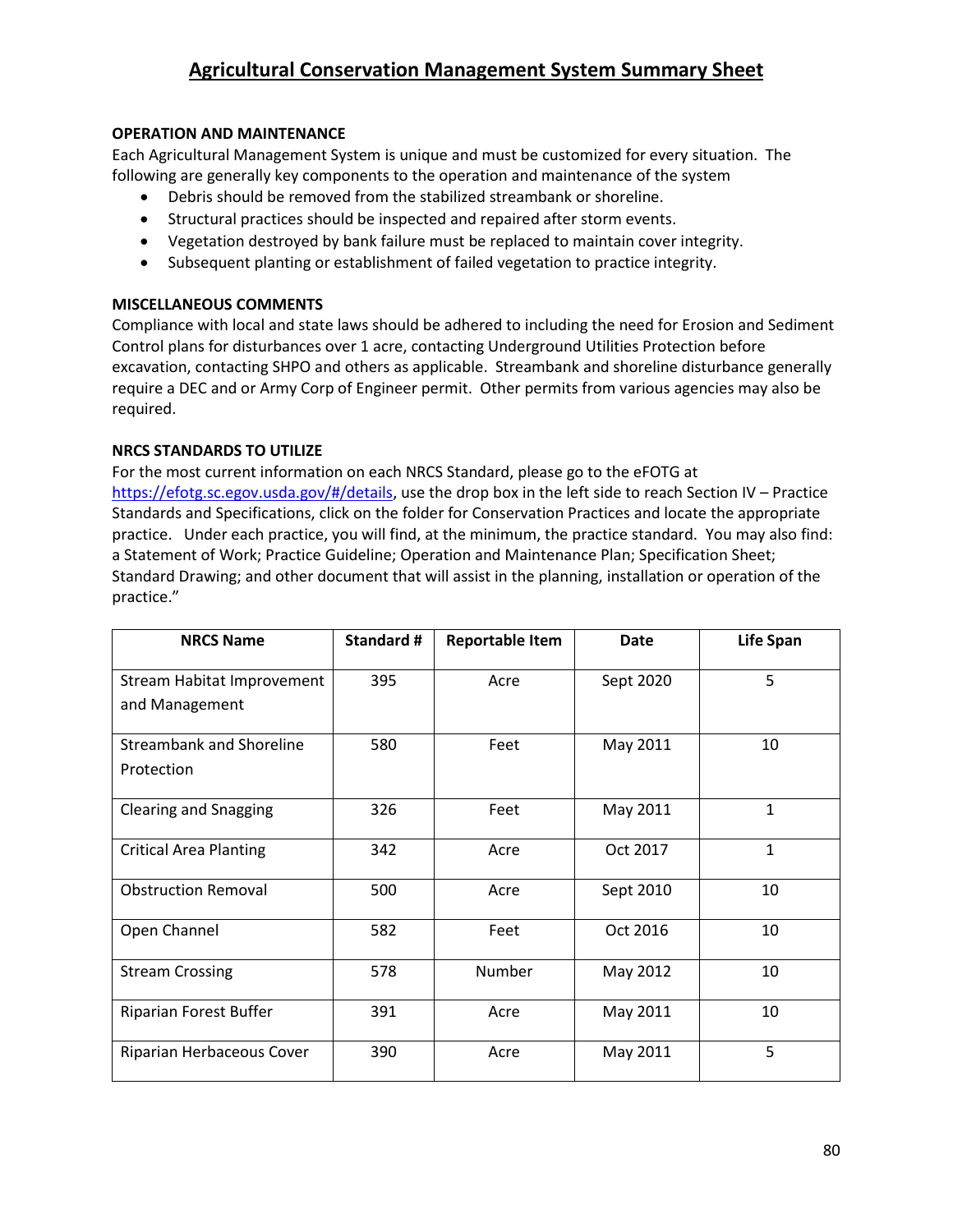| Tree/Shrub Establishment    | 612 | Acre | April 2017        | 10 |
|-----------------------------|-----|------|-------------------|----|
| Tree/Shrub Site Preparation | 490 | Acre | Mar 2007          |    |
| <b>Access Control</b>       | 472 | Acre | <b>April 2019</b> | 10 |

\*This is a listing of the primary BMPs to utilize but is not all inclusive and other NY NRCS Standards could be utilized. Please check with your local SWCC representative for approval.

## **REFERENCES**

- NRCS eFOTG for NY: <https://efotg.sc.egov.usda.gov/#/details>

- Stream and Floodplain Management AEM Tier 2 Worksheet and Information Sheet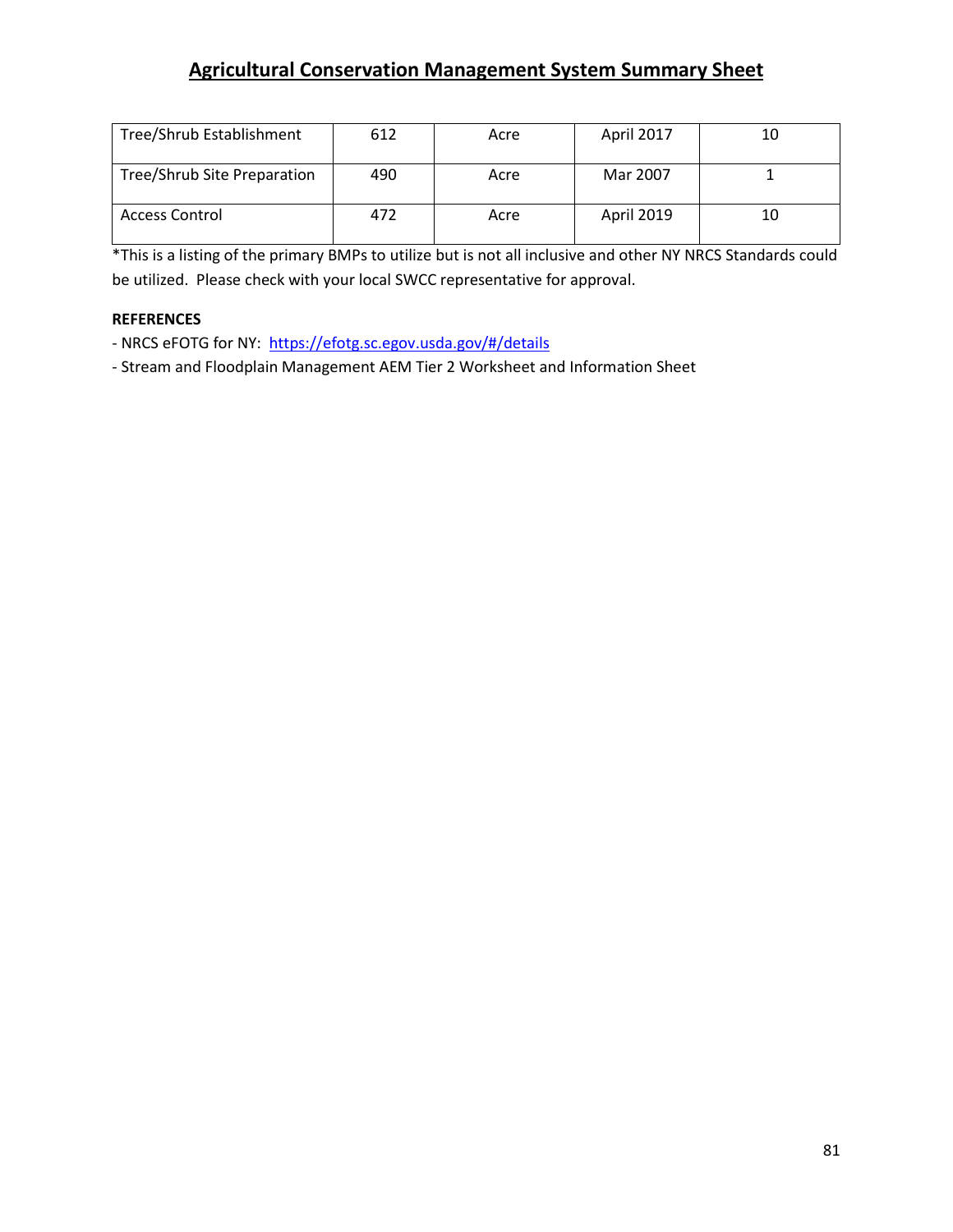## **Waste Storage and Transfer System**

## **DEFINITION**

A system design for the collection, transfer, and/or storage of agricultural livestock and recognizable process waste.

#### **WATER QUALITY PURPOSE**

To reduce surface and subsurface loss of nutrients.

## **POLLUTANT CONTROLLED**

Nutrients, pathogens and organics

#### **WHERE USED**

In situations where the collection, transfer, and/or storage of manure and/or other organic waste is recommended to address water quality concerns and improve a farm's ability to apply nutrients with the right timing, placement, method, and rate for recycling by crops. This includes scenarios where storage addresses seasonal limitations for manure application due to lack of suitable crop and hayland to safely apply during adverse weather or field conditions. It may also include systems to better collect manure and other organic wastes for application to fields, without significant (if any) storage component. This system can be used whenever waste is transferred or stored and includes manure, milking center waste, process wastewater, silage leachate, barnyard run-off, etc. This includes the use of bedded pack or composting bedded pack barns.

#### **SYSTEM DESCRIPTION**

The system is composed of multiple component practices that collect agricultural waste and transport it to a structural storage facility. System design is dependent upon agricultural operation, site location and management considerations. A waste storage system controls the loss of nutrients and pathogens by safely storing waste during critical runoff and leaching periods. It can include the use of storage covers to trap greenhouse gases or to limit rainfall contribution to spreading volumes.

## *(NOTE: Prior to adoption of a manure storage system, a Comprehensive Nutrient Management Plan needs to be developed.)*

#### **SYSTEM EFFECTIVENESS**

Waste storage is effective in reducing losses of nitrogen and phosphorus when surface runoff and erosion potential is high. Storages can reduce pathogen loads through die-off during storage and when applied to soil and incorporated. Significant nutrient loss and water quality degradation may result if the storage is emptied when surface runoff, leaching or erosion potential is high or waste is applied at non-agronomically recommended rates. A Comprehensive Nutrient Management Plan is an important component of this practice.

#### **IMPACTS ON SURFACE WATER**

Beneficial when waste is applied in accordance with a nutrient management plan and transfers are designed and operated according to the plan.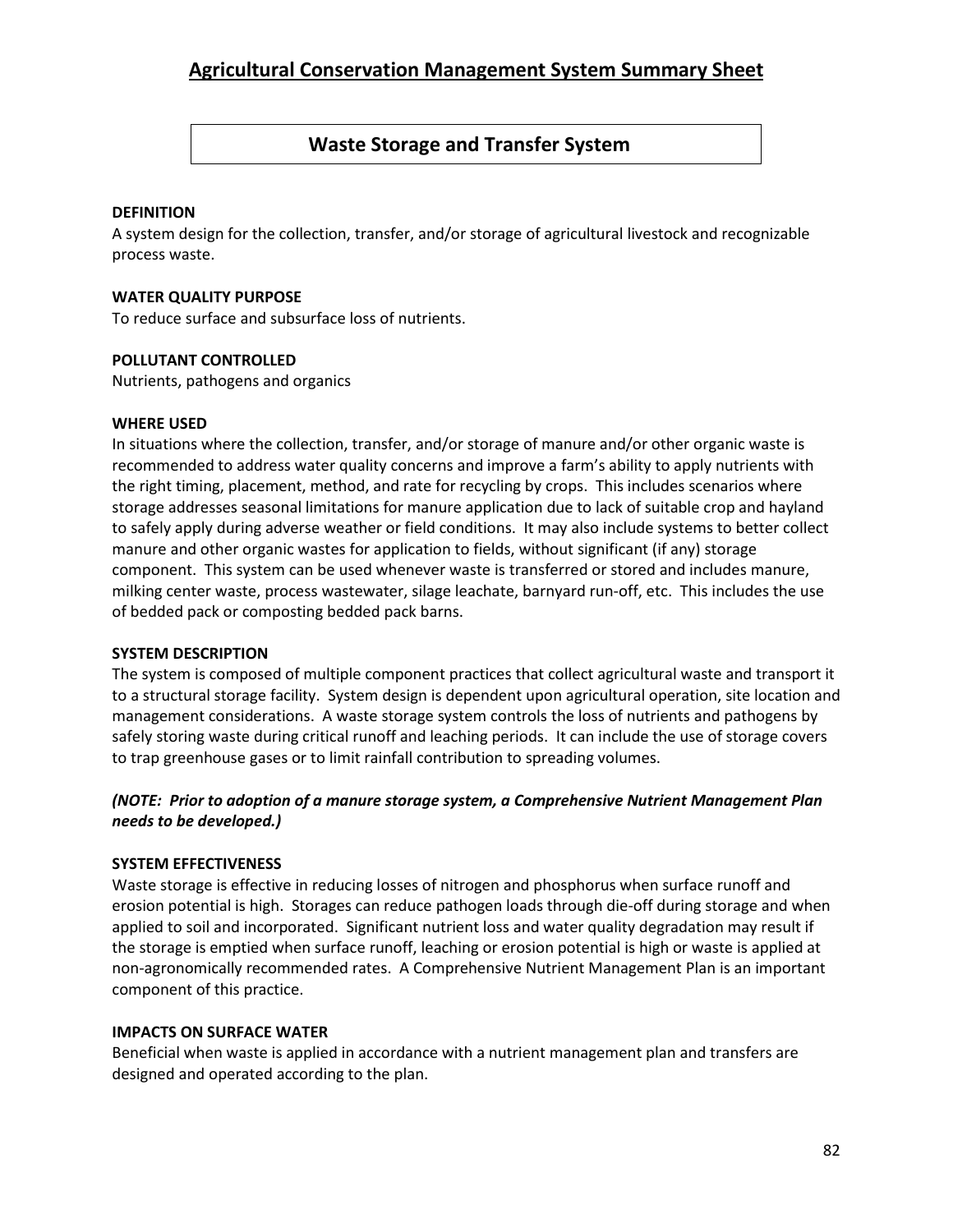## **IMPACTS ON GROUND WATER**

Beneficial as applications of waste can be timed to coincide with plant uptake and not during times of nutrient loss to groundwater. However, care must be taken in site selection and construction of storage facilities.

## **IMPACTS ON OTHER RESOURCES (OFF-SITE)**

Soil: Beneficial as organic waste can replenish organic matter in the soil and improve soil health. Air: Negative or beneficial. When waste is stored and applied a certain times of the year, odor issues increase for that time period unless incorporation of waste is utilized. But conversely, by storing waste, odors are not created when daily spread. Covers trap greenhouse gases and collect them for flaring or use.

Plants: Beneficial as nutrients can be applied during times of plant uptake.

Animals: Beneficial as improved nutrient management on cropland can improve habitat (especially aquatic).

Human: Beneficial as system protect water quality.

Energy: Beneficial depending on the system designed and its additional energy use or energy saving.

## **ADVANTAGES TO FARM**

- Allows for spreading at certain times of the year and eliminated the need for daily spreading.
- Allows for semi-solid or liquid manure which lends itself to gravity systems.
- Can allow for irrigation of waste.
- Allows livestock manure and other waste to be treated as a resource rather than a waste.
- Reduces cost for purchased, commercial fertilizer.
- Can improve aesthetics and relations with neighbors if managed properly.
- Helps to reduce nutrient loss when runoff and erosion potential is high.

## **DISADVANTAGES TO FARM**

- Can be expensive if soils are not suitable and liners or other materials need to be utilized.
- Require increased level of management and manpower especially during times of application.
- Requires increased management and energy when sand is used for bedding.
- Requires frequent maintenance.
- May result in significant nutrient loss if emptied when surface runoff and erosion potential is high.
- May cause serious damage to streams and fish if storage structure leaks or fail.

## **SYSTEM LIFESPAN**

Ten (10) years.

## **COST**

Each Agricultural Management System is unique and must be customized to the situation in which it is employed resulting in a wide and variable range in cost. Cost can run from \$30,000 to \$400,000 or more depending on the complexity of the system.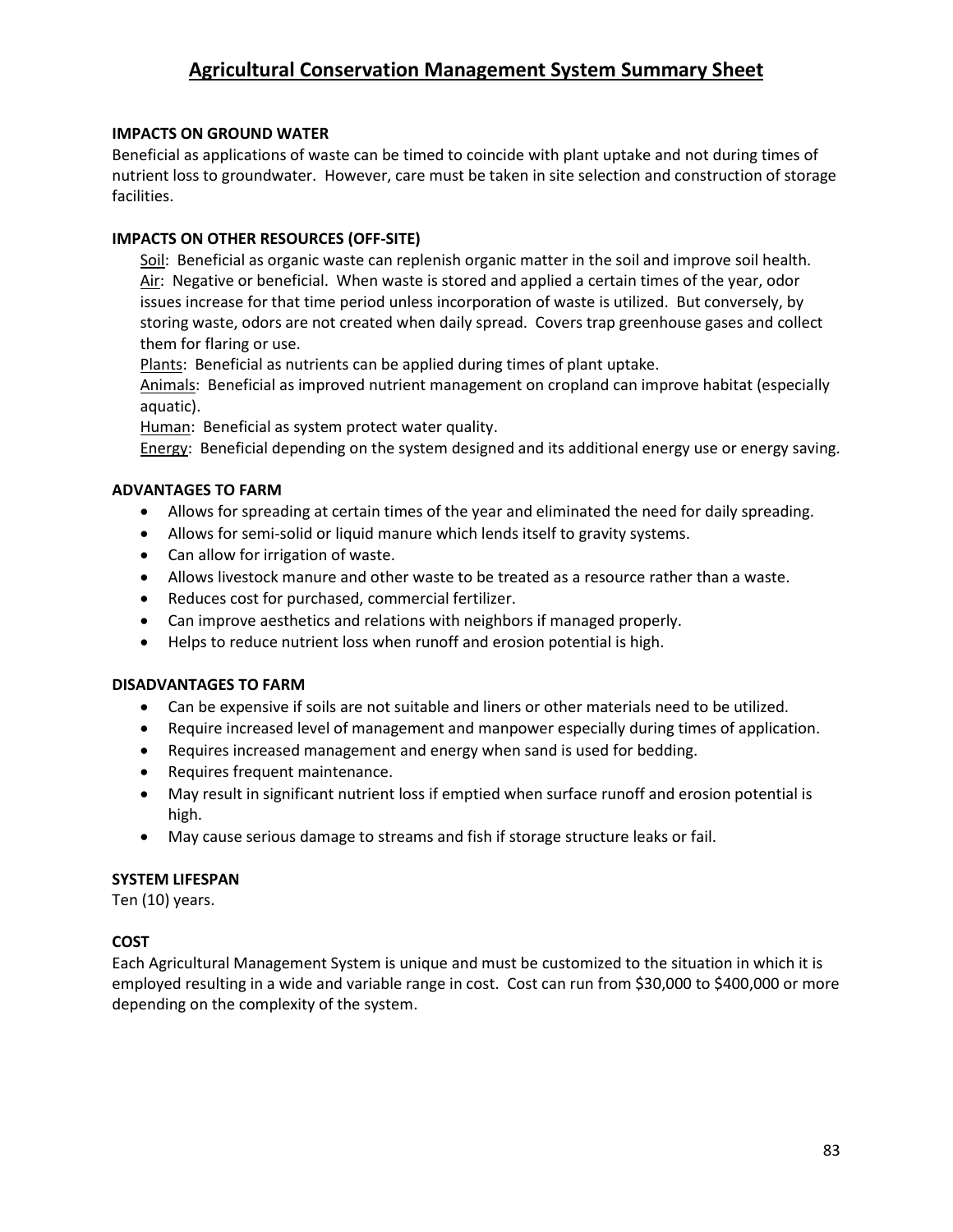## **OPERATION AND MAINTENANCE**

Each Agricultural Management System is unique and must be customized for every situation. The following are generally key components to the operation and maintenance of the system:

- A written plan should be prepared for each system designed.
- Accurate records of timing of manure application and location need to be kept.
- Storages must be fenced, and warning signs maintained.
- Earthen storages require mowing several times a year to keep the growth of woody vegetation down and to be able to scout for rodent damage of the dike.
- Settled solids need to be removed on a regular basis increasing frequency with use of inorganics like sand bedding.
- Pumps need to be regularly checked and maintained.
- Safety measures need to be kept up to date.
- Other items need to be addressed based on specific system requirements.

See the documents in Section 4 of the NRCS Field Office Technical Guide (eFOTG) under the specific practice standard being utilized for additional information on operation and maintenance needs.

## **MISCELLANEOUS COMMENTS**

Components that result in a complete system that eliminates a resource concern may be eligible for cost-sharing. Livestock operations that have been designated as a CAFO are required to comply with CAFO regulations. Compliance with local and state laws should be adhered to including the need for Erosion and Sediment Control plans for disturbances over 1 acre, contacting Underground Utilities Protection before excavation, contacting SHPO and others as applicable.

## **NRCS STANDARDS TO UTILIZE\***

For the most current information on each NRCS Standard, please go to the eFOTG at [https://efotg.sc.egov.usda.gov/#/details,](https://efotg.sc.egov.usda.gov/#/details) use the drop box in the left side to reach Section IV – Practice Standards and Specifications, click on the folder for Conservation Practices and locate the appropriate practice. Under each practice, you will find, at the minimum, the practice standard. You may also find: a Statement of Work; Practice Guideline; Operation and Maintenance Plan; Specification Sheet; Standard Drawing; and other document that will assist in the planning, installation or operation of the practice.

| <b>NRCS Name</b>                 | Standard # | <b>Reportable Item</b> | Date              | Life Span          |
|----------------------------------|------------|------------------------|-------------------|--------------------|
| <b>Waste Storage Facility</b>    | 313        | Number                 | <b>March 2018</b> | 10 years           |
| <b>Waste Transfer</b>            | 634        | Number                 | Oct 2015          | 10 Years           |
| <b>Waste Separation Facility</b> | 632        | Number                 | Oct 2013          | 10 Years           |
| <b>Waste Treatment</b>           | 629        | Number                 | Oct 2013          | 1 year to 10 years |
| <b>Waste Facility Closure</b>    | 360        | Number                 | May 2020          | 1 Year             |
| <b>Nutrient Management</b>       | 590        | Acre                   | Sept 2020         | 1 year             |